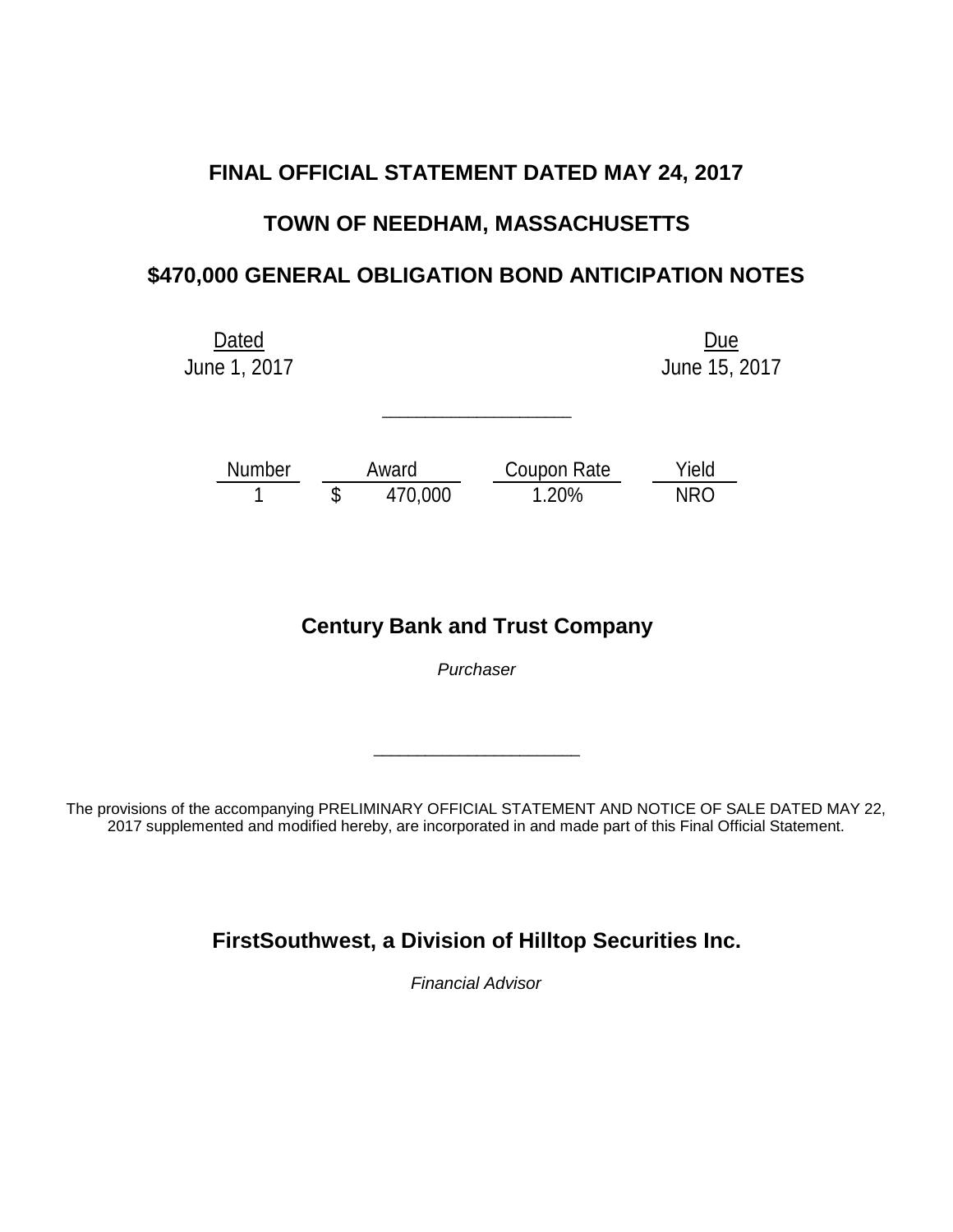#### **PRELIMINARY OFFICIAL STATEMENT AND NOTICE OF SALE DATED MAY 22, 2017**

In the opinion of Locke Lord LLP, Bond Counsel, based upon an analysis of existing law and assuming, among other matters, compliance with certain covenants, interest on the Notes is excluded from gross income for federal income tax purposes under the Internal Revenue Code of 1986. Interest on the Notes is not a specific preference item for purposes of the federal individual or corporate alternative minimum taxes, although such interest is included in adjusted current earnings when calculating corporate alternative minimum taxable income. Under existing law, interest on the Notes is exempt from Massachusetts personal income taxes, and the Notes are exempt from Massachusetts personal property taxes. The Notes will not be designated as "qualified tax-exempt obligations" for purposes of section 265(b)(3) of the Internal Revenue Code of 1986, as amended. Bond Counsel expresses no opinion regarding any other tax consequences related to the ownership or disposition of, or the accrual or receipt of interest on, the Notes. See "Tax Exemption" herein.

### **TOWN OF NEEDHAM, MASSACHUSETTS \$470,000 GENERAL OBLIGATION BOND ANTICIPATION NOTES**

The Town of Needham, Massachusetts (the "Town") will receive telephone and electronic bids at FirstSouthwest, a Division of Hilltop Securities Inc. (617-619-4400) in the case of telephone bids and via PARITY in the case of electronic bids until 12:00 noon, Eastern Time, Wednesday, May 24, 2017, for the purchase of the following described General Obligation Bond Anticipation Notes (the "Notes").

\$470,000 General Obligation Bond Anticipation Notes (new money) dated June 1, 2017 and payable June 15, 2017. Interest will be computed on a 30 day month, 360-day year basis (14/360). The Notes will not be subject to redemption prior to their stated redemption date.

Bids for the Notes may be submitted electronically via *PARITY* pursuant to this Notice of Sale until 11:00 AM, Eastern Time, but no bid will be received after the time for receiving bids specified above. To the extent any instructions or directions set forth in *PARITY* conflict with this Notice of Sale, the terms of this Notice of Sale shall control. For further information about *PARITY*, potential bidders may contact the FirstSouthwest, a Division of Hilltop Securities Inc. or *PARITY* at (212) 404-8102.

Bids may be submitted for all or part of the Notes at a single or various rates of interest in multiples of one-hundredth (1/100) of one percent (1%). No bid for less than par and accrued interest to the date of delivery will be considered. The Notes will be awarded on the basis of lowest net interest cost to the Town.

An electronic bid made in accordance with this Notice of Sale shall be deemed an offer to purchase the Notes in accordance with the terms provided in this Notice of Sale and shall be binding upon the bidder as if made by a signed and sealed written bid delivered to the Town.

Any bidder who submits a winning bid by telephone in accordance with this Notice of Sale shall be required to provide written confirmation of the terms of the bid by faxing or e-mailing a completed, signed bid form to FirstSouthwest, a Division of Hilltop Securities Inc. by not later than 1:00 p.m., Eastern Time, on the date of sale.

The award of the Notes to the winning bidder will not be effective until the bid has been approved by the Treasurer and the Board of Selectmen of the Town.

The Notes will be awarded on the basis of lowest net interest cost to the Town. Such cost will be determined by computing the total amount of interest payable on the Notes, at the rate or rates stated, from June 1, 2017 until the maturity of the Notes and deducting therefrom the sum, if any, by which the amount bid for the Notes exceeds the aggregate principal amount of the Notes. In the event a bidder offering a premium for the Notes is awarded a lesser amount of notes than bid, the premium shall be reduced proportionately. The right is reserved to reject any and all bids not complying with this Notice of Sale and, so far as permitted by law, to waive any irregularity with respect to any bid.

A successful bidder for all of the Notes may request that the Notes be issued in the form of one fully registered physical certificate, rather than in book-entry form through the facilities of The Depository Trust Company ("DTC"). The successful bidder seeking the issuance of the Notes in this manner shall bear any and all costs of any re-registration or transfer of Notes from time to time. Any bidder seeking to have the Notes issued in the form of fully registered physical certificates, rather than in book-entry form, shall indicate this preference to the Town at the time of the submission of the winning bid. The Town reserves the right to decline any request to issue the Notes in non-book entry form if it should determine, in its sole discretion, that issuing the Notes in this manner is not in its best interests.

On or prior to the date of delivery of the Notes, the successful bidder shall furnish to the Town a certificate acceptable to Bond Counsel to the effect that (a) as of May 24, 2017 (the "Sale Date"), the purchaser had offered or reasonably expected to offer all of the Notes to the general public (excluding bond houses, brokers, or similar persons acting in the capacity of underwriters or wholesalers) in a bona fide public offering at the price set forth in such certificate, plus accrued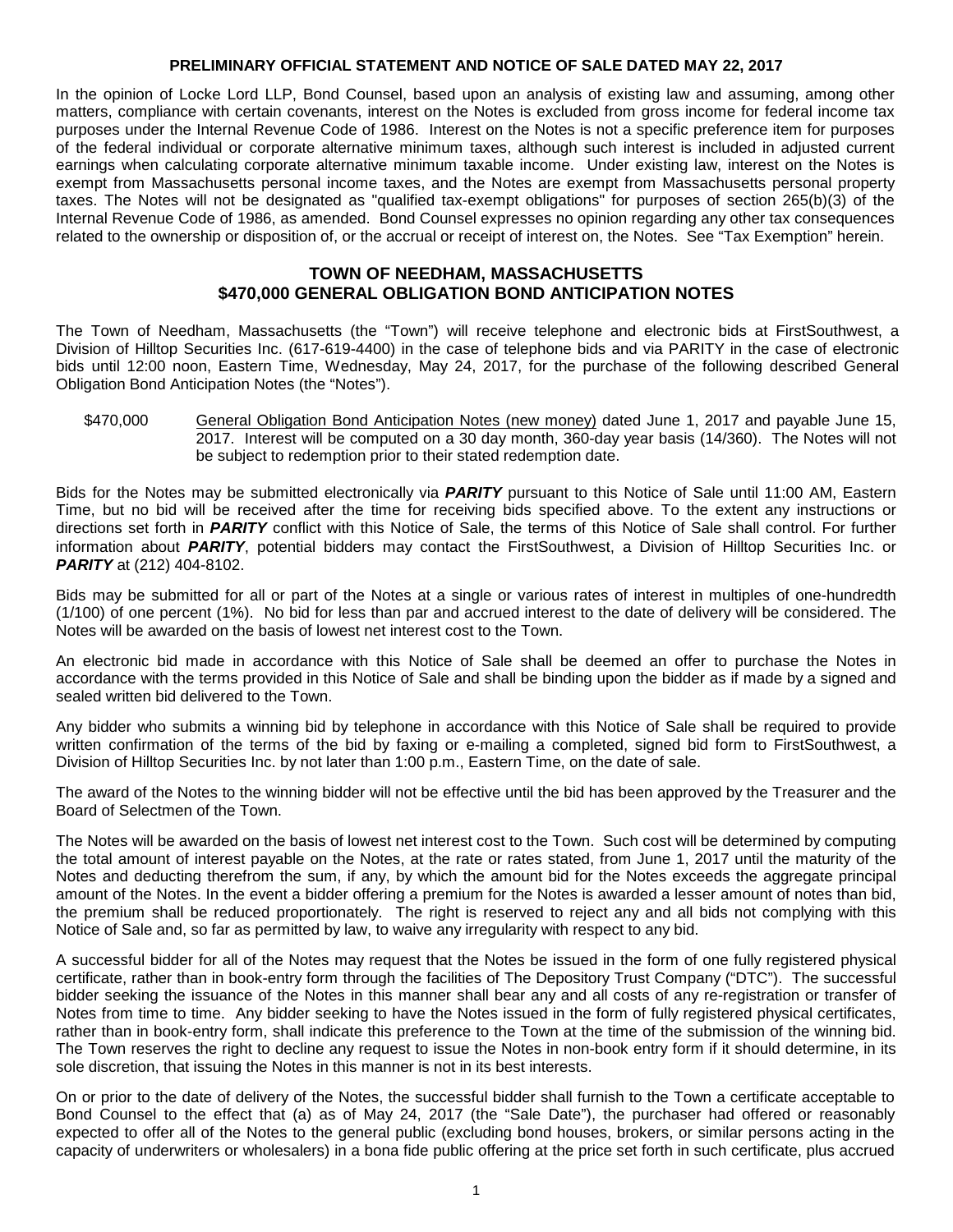interest, if any, (b) such price represents the fair market price of the Notes as of the Sale Date, and (c) as of the date of such certificate, all of the Notes have been offered to the general public in a bona fide offering at the price set forth in such certificate, and at least 10% of the principal amount of the Notes actually has been sold to the general public at such price. To the extent the certifications described in the preceding sentence are not factually accurate with respect to the reoffering of the Notes, Bond Counsel should be consulted by the bidder as to alternative certifications that will be suitable to establish the "issue price" of the Notes for federal tax law purposes. If the purchaser is purchasing the Notes for its own account and not on behalf of another party, and the purchaser does not presently intend to resell the Notes, the successful bidder will be required to so certify.

Principal of and interest on the Notes will be payable upon maturity in federal reserve funds at the U.S. Bank National Association, Boston, Massachusetts. The Notes will not be subject to redemption prior to maturity. The Notes will be issued by means of a book-entry system evidencing ownership, in principal amounts of \$1,000, or integral multiples thereof with transfer of the Notes on the records of DTC and its Participants pursuant to the rules and procedures adopted by DTC, unless the issuance of a fully registered note certificate is requested by the winning bidder and the issuance of such certificate is approved by the Town. (See Preliminary Official Statement, "Book-Entry Transfer System").

The purchaser(s) of the Notes will be furnished the opinion of Locke Lord LLP, Boston, Massachusetts approving the legality of the Notes. The opinion will also indicate that the Notes and the enforceability thereof may also be subject to the exercise of judicial discretion in appropriate cases. Payment of principal of and interest on the Notes is not limited to a particular fund or source of revenue nor is any lien or pledge for such payment created with respect to any such fund or source. The Notes will be valid and binding general obligations of the Town of Needham, Massachusetts, and unless paid from the bond proceeds in anticipation of which they are issued or from other sources, the principal of and interest on the Notes are payable from taxes which may be levied upon all taxable property in the Town subject to the limit imposed by Chapter 59, Section 21C of the General Laws.

In order to assist bidders in complying with the requirements of paragraph (b)(5)(i)(C) of Rule 15c2-12 promulgated by the Securities and Exchange Commission, the Town will undertake to provide notices of certain significant events. A description of this undertaking is set forth in the Preliminary Official Statement.

It shall be a condition of the successful bidder's obligation to accept delivery of and pay for the Notes that, contemporaneously with or before accepting Notes and paying therefore, it shall be furnished, without costs, with (a) the approving opinion of the firm of Locke Lord LLP, Boston, Massachusetts, with respect to the Notes, (b) a certificate in form satisfactory to said firm, dated as of the date of delivery such Notes and receipt of payment therefor, to the effect that there is no litigation pending, or to the knowledge of the signer or signers thereof, threatened affecting the validity of such Notes or the power of the Town to levy and collect taxes to pay them, and (c) a certificate of the Town Treasurer to the effect that, to the best of her knowledge and belief, both the Preliminary Official Statement as of the date of sale and the Final Official Statement as of the date of delivery of such Notes referred to below, do not contain any untrue statement of a material fact and do not omit to state a material fact necessary to make the statements made therein, in the light of the circumstances under which they were made, not misleading.

It is anticipated that CUSIP identification numbers will be printed on the Notes. All expenses in relation to the printing of CUSIP numbers on said Notes shall be paid for by the Town, however, the Town assumes no responsibility for any CUSIP Service Bureau or other charge that may be imposed for the assignment of such number.

The Notes in definitive form will be delivered to DTC, or to the office of its custodial agent, or to the registered owner if a fully registered certificate is requested by the winning bidder and approved by the Town, on or about June 1, 2017, against payment to the Town in federal reserve funds.

Additional information concerning the Town of Needham and the Notes is contained in the Preliminary Official Statement dated May 22, 2017 to which prospective bidders are directed. The Preliminary Official Statement is provided for informational purposes, and is not a part of this Notice of Sale. The Preliminary Official Statement has been deemed final by the Town except for the omission of the reoffering prices, interest rates, and other terms of the Notes depending on such matters, and the identity of the underwriters, but is subject to change without notice and to completion or amendment in a Final Official Statement. Copies of the Preliminary Official Statement may be obtained from the FirstSouthwest, a Division of Hilltop Securities Inc., 54 Canal Street, Suite 320, Boston, Massachusetts 02114 (Telephone: 617-619-4400). Within seven business days following the award of the Notes and receipt of necessary information from the successful bidder, 5 copies of the Final Official Statement will be made available to the successful bidder. Upon request, additional copies will be provided at the expense of the successful bidder.

TOWN OF NEEDHAM, MASSACHUSETTS /s/ Ms. Evelyn M. Poness, Treasurer

May 22, 2017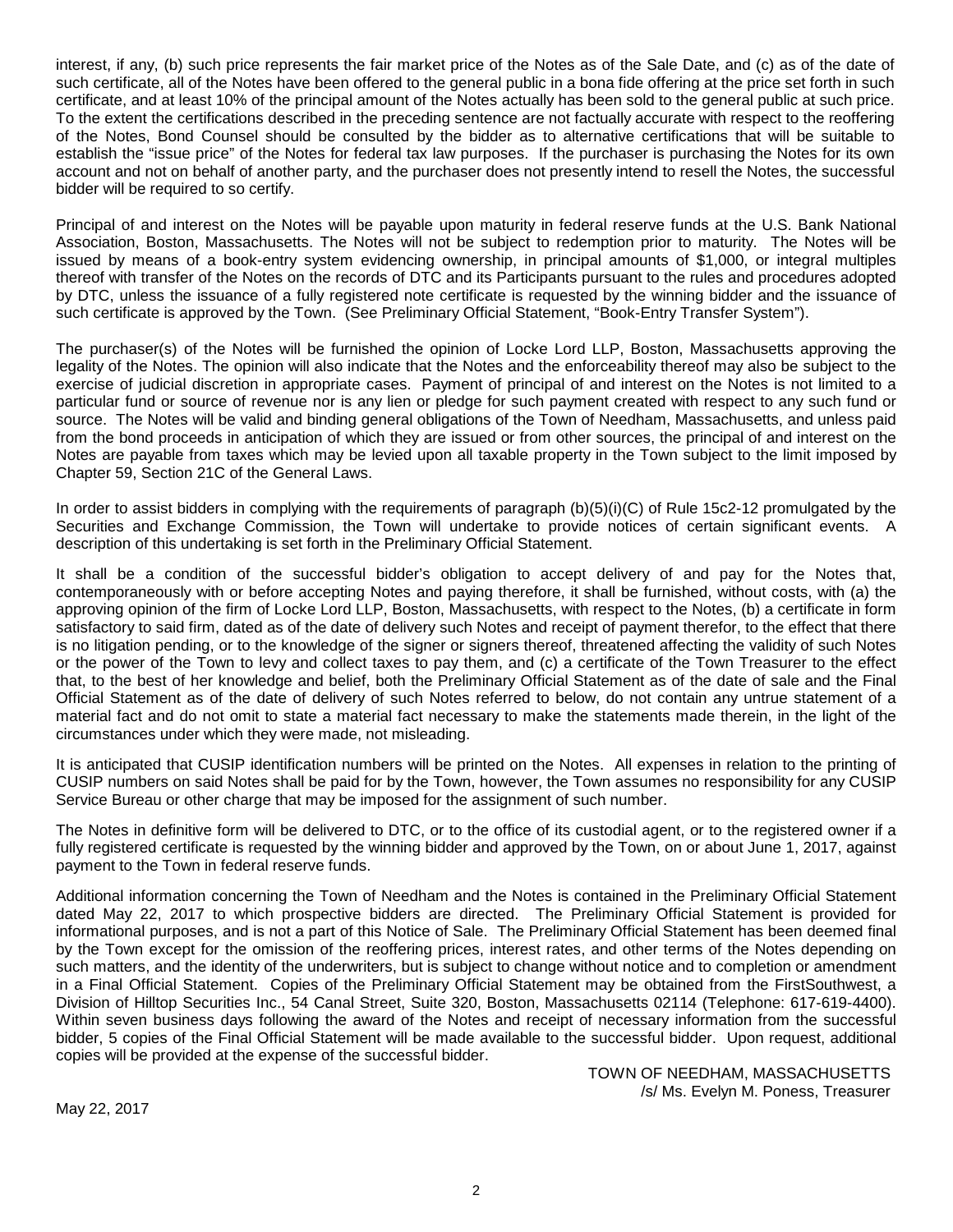## **PRELIMINARY OFFICIAL STATEMENT TOWN OF NEEDHAM, MASSACHUSETTS \$470,000 GENERAL OBLIGATION BOND ANTICIPATION NOTES**

This Official Statement is provided for the purpose of presenting certain information relating to the Town of Needham, Massachusetts (the "Town") in connection with the sale of \$470,000 principal amount of General Obligation Bond Anticipation Notes (the "Notes"). The information contained herein has been furnished by the Town except information attributed to another governmental agency or official as the source.

#### **The Notes**

The Notes will be dated June 1, 2017 and will be payable by U.S. Bank National Association, Boston, Massachusetts, or its successor, as Paying Agent, on June 15, 2017. The Notes will bear interest payable at maturity, calculated on the basis of 30 day months and on a 360-day year, at the rate or rates determined upon their sale in accordance with the Notice of Sale dated May 22, 2017. The Notes will be issued by means of a book-entry-only system, evidencing ownership of the Notes in principal amounts of \$1,000, or integral multiples thereof, with transfers of ownership effected on the records of The Depository Trust Company (DTC), unless the delivery of a fully registered physical note certificate is requested by the winning bidder of the Notes and the issuance of such certificate is approved by the Town. (See "Book-Entry Transfer System" herein.)

#### **Authorization of the Notes and Use of Proceeds**

The following table sets forth the principal amounts, purposes, statutory references and other relevant details for the current offering of Notes.

|   | This Issue                             | Purpose                                                                                                                                                                            | Amount Originally<br>Authorized            | Date of<br>Authorization                        | Law Cite                                                          | Article              |
|---|----------------------------------------|------------------------------------------------------------------------------------------------------------------------------------------------------------------------------------|--------------------------------------------|-------------------------------------------------|-------------------------------------------------------------------|----------------------|
| S | 170.000<br>230,000<br>52,000<br>18.000 | Central Avenue/Elliot Street Bridge Design<br>Central Avenue/Elliot Street Bridge Construction<br>RTS Fleet Replacement (Front-End Loader)<br>Water Systerm Rehabilitation Program | 900.000<br>2,000,000<br>269,000<br>635,000 | 5/12/2014<br>5/11/2015<br>5/2/2016<br>5/11/2015 | Ch. 44 s. 7(1)<br>Ch. 44 s. 7(1)<br>Ch. 44 s. 7(1)<br>Ch. 44 s. 8 | 39<br>43<br>46<br>47 |
|   | 470.000                                |                                                                                                                                                                                    |                                            |                                                 |                                                                   |                      |

#### **Tax Exemption**

In the opinion of Locke Lord LLP, Bond Counsel to the Town ("Bond Counsel"), based upon an analysis of existing laws, regulations, rulings, and court decisions, and assuming, among other matters, compliance with certain covenants, interest on the Notes is excluded from gross income for federal income tax purposes under Section 103 of the Internal Revenue Code of 1986 (the "Code"). Bond Counsel is of the further opinion that interest on the Notes is not a specific preference item for purposes of the federal individual or corporate alternative minimum taxes, although Bond Counsel observes that such interest is included in adjusted current earnings when calculating corporate alternative minimum taxable income. In the opinion of Bond Counsel, the Notes will not be designated as "qualified tax-exempt obligations" for purposes of Section 265(b)(3) of the Code. Bond Counsel expresses no opinion regarding any other federal tax consequences arising with respect to the ownership or disposition of, or the accrual or receipt of interest on, the Notes.

The Code imposes various requirements relating to the exclusion from gross income for federal income tax purposes of interest on obligations such as the Notes. Failure to comply with these requirements may result in interest on the Notes being included in gross income for federal income tax purposes, possibly from the date of original issuance of the Notes. The Town has covenanted to comply with such requirements to ensure that interest on the Notes will not be included in federal gross income. The opinion of Bond Counsel assumes compliance with these requirements.

Bond Counsel is also of the opinion that, under existing law, interest on the Notes is exempt from Massachusetts personal income taxes, and the Notes are exempt from Massachusetts personal property taxes. Bond Counsel has not opined as to other Massachusetts tax consequences arising with respect to the Notes. Prospective Noteholders should be aware, however, that the Notes are included in the measure of Massachusetts estate and inheritance taxes, and the Notes and the interest thereon are included in the measure of certain Massachusetts corporate excise and franchise taxes. Bond Counsel expresses no opinion as to the taxability of the Notes or the income therefrom or any other tax consequences arising with respect to the Notes under the laws of any state other than Massachusetts.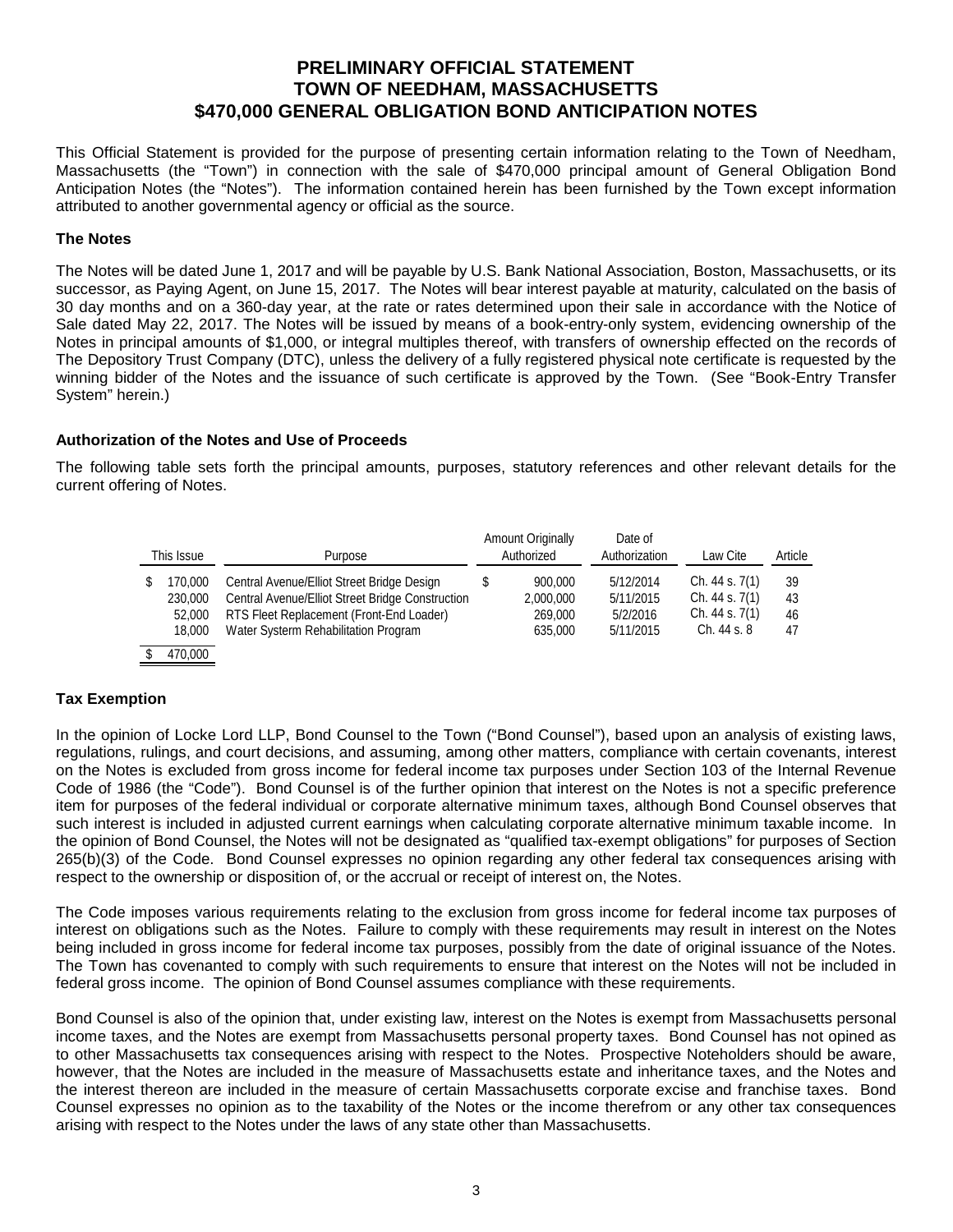To the extent the issue price of the Notes is less than the amount to be paid at maturity of such Notes (excluding amounts stated to be interest and payable at least annually over the term of such Notes), the difference constitutes "original issue discount," the accrual of which, to the extent properly allocable to each owner thereof, is treated as interest on the Notes which is excluded from gross income for federal income tax purposes and is exempt from Massachusetts personal income taxes. For this purpose, the issue price of the Notes is the first price at which a substantial amount of the Notes is sold to the public (excluding bond houses, brokers, or similar persons or organizations acting in the capacity of underwriters, placement agents or wholesalers). The original issue discount with respect to any maturity of the Notes accrues daily over the term to maturity of such Notes on the basis of a constant interest rate compounded semiannually (with straight-line interpolations between compounding dates). The accruing original issue discount is added to the adjusted basis of such Notes to determine taxable gain or loss upon disposition (including sale, redemption, or payment on maturity) of such Notes. Noteholders should consult their own tax advisors with respect to the tax consequences of ownership of Notes with original issue discount, including the treatment of purchasers who do not purchase such Notes in the original offering to the public at the first price at which a substantial amount of such Notes is sold to the public.

Notes purchased, whether at original issuance or otherwise, for an amount greater than the stated principal amount to be paid at maturity of such Notes, or, in some cases, at the earlier redemption date of such Notes ("Premium Notes"), will be treated as having amortizable note premium for federal income tax purposes and Massachusetts personal income tax purposes. No deduction is allowable for the amortizable note premium in the case of obligations, such as the Premium Notes, the interest on which is excluded from gross income for federal income tax purposes. However, a Noteholder's basis in a Premium Note will be reduced by the amount of amortizable note premium properly allocable to such Noteholder. Holders of Premium Notes should consult their own tax advisors with respect to the proper treatment of amortizable note premium in their particular circumstances.

Bond Counsel has not undertaken to determine (or to inform any person) whether any actions taken (or not taken) or events occurring (or not occurring) after the date of issuance of the Notes may adversely affect the value of, or the tax status of interest on, the Notes.

Prospective Noteholders should be aware that from time to time legislation is or may be proposed which, if enacted into law, could result in interest on the Notes being subject directly or indirectly to federal income taxation, or otherwise prevent Noteholders from realizing the full benefit provided under current federal tax law of the exclusion of interest on the Notes from gross income. To date, no such legislation has been enacted into law. However, it is not possible to predict whether any such legislation will be enacted into law.

Further, no assurance can be given that pending or future legislation, including amendments to the Code, if enacted into law, or any proposed legislation, including amendments to the Code, or any future judicial, regulatory or administrative interpretation or development with respect to existing law, will not adversely affect the market value and marketability of, or the tax status of interest on, the Notes. Prospective holders of the Notes are urged to consult their own tax advisors with respect to any such legislation, interpretation or development.

Although Bond Counsel is of the opinion that interest on the Notes is excluded from gross income for federal income tax purposes and is exempt from Massachusetts personal income taxes, the ownership or disposition of, or the accrual or receipt of interest on, the Notes may otherwise affect the federal or state tax liability of a Noteholder. Among other possible consequences of ownership or disposition of, or the accrual or receipt of interest on, the Notes, the Code requires recipients of certain social security and certain railroad retirement benefits to take into account receipts or accruals of interest on the Notes in determining the portion of such benefits that are included in gross income. The nature and extent of all such other tax consequences will depend upon the particular tax status of the Noteholder or the Noteholder's other items of income, deduction or exclusion. Bond Counsel expresses no opinion regarding any such other tax consequences, and Noteholders should consult with their own tax advisors with respect to such consequences.

#### **Book-Entry Transfer System**

This section shall only apply to the Notes, if they are issued in book-entry form through the facilities of The Depository Trust Company, New York, New York ("DTC), will act as securities depository for the Notes. The Notes will be issued as fully-registered securities registered in the name of Cede & Co. (DTC's partnership nominee) or such other name as may be requested by an authorized representative of DTC. One-fully registered Note certificate will be issued for each interest rate, each in the aggregate principal amount bearing such interest rate, and will be deposited with DTC.

DTC, the world's largest depository, is a limited-purpose trust company organized under the New York Banking Law, a "banking organization" within the meaning of the New York Banking Law, a member of the Federal Reserve System, a "clearing corporation" within the meaning of the New York Uniform Commercial Code, and a "clearing agency" registered pursuant to the provisions of Section 17A of the Securities Exchange Act of 1934. DTC holds and provides asset servicing for over 3.5 million issues of U.S. and non-U.S. equity, corporate and municipal debt issues, and money market instruments (from over 100 countries) that DTC's participants ("Direct Participants") deposit with DTC. DTC also facilitates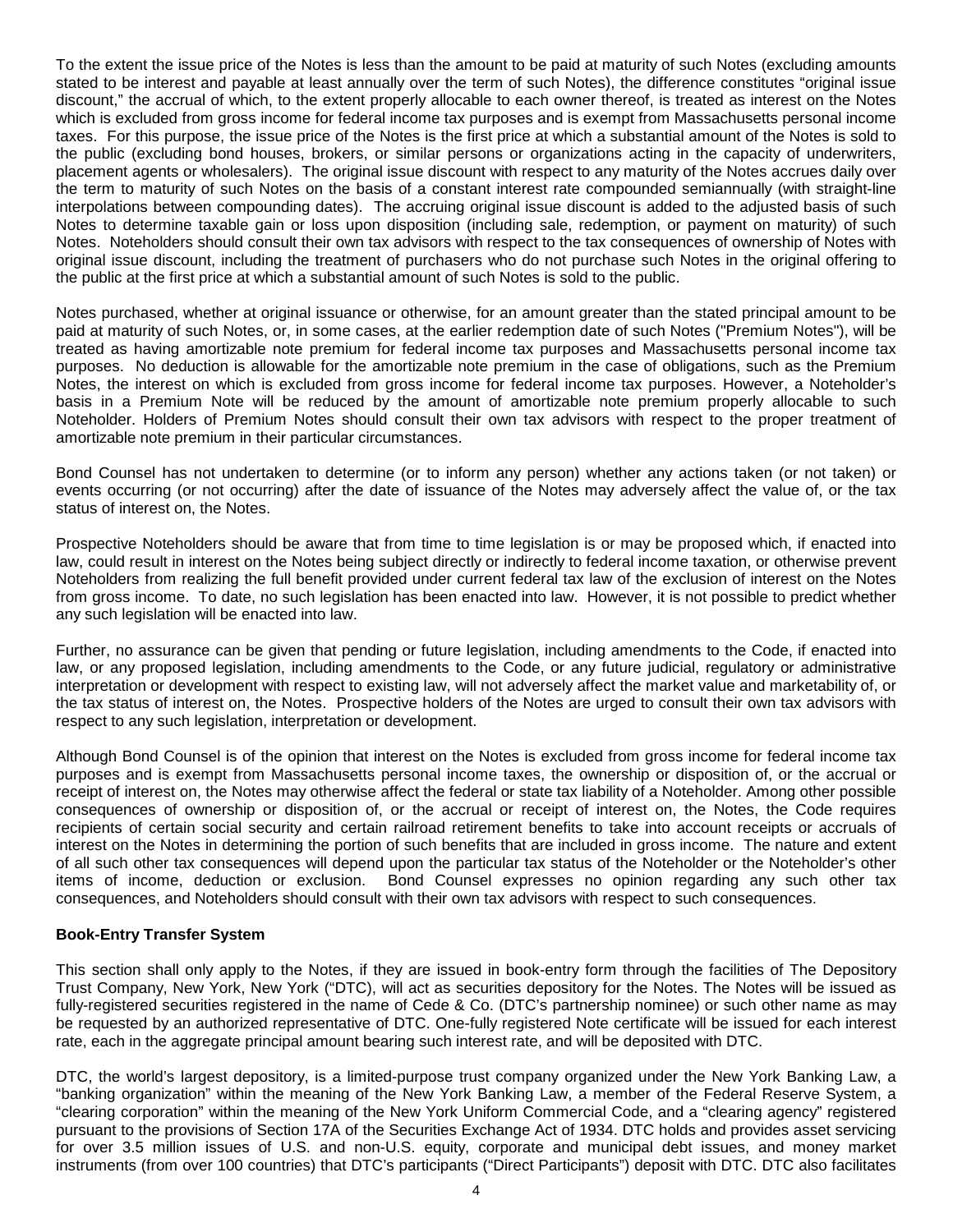the post-trade settlement among Direct Participants of sales and other securities transactions in deposited securities, through electronic computerized book-entry transfers and pledges between Direct Participants' accounts. This eliminates the need for physical movement of securities certificates. Direct Participants include both U.S. and non-U.S. securities brokers and dealers, banks, trust companies, clearing corporations, and certain other organizations. DTC is a whollyowned subsidiary of The Depository Trust & Clearing Corporation ("DTCC"). DTCC is the holding company for DTC, National Securities Clearing Corporation and Fixed Income Clearing Corporation, all of which are registered clearing agencies. DTCC is owned by the users of its regulated subsidiaries. Access to the DTC system is also available to others such as both U.S. and non-U.S. securities brokers and dealers, banks, trust companies, and clearing corporations that clear through or maintain a custodial relationship with a Direct Participant, either directly or indirectly ("Indirect Participants"). DTC has a rating of AA+ from Standard & Poor's. The DTC Rules applicable to its Participants are on file with the Securities and Exchange Commission. More information about DTC can be found at **www.dtcc.com.**

Purchases of securities deposited with DTC must be made by or through Direct Participants, which will receive a credit for such securities on DTC's records. The ownership interest of each actual purchaser of each security deposited with DTC ("Beneficial Owner") is in turn to be recorded on the Direct and Indirect Participants' records. Beneficial Owners will not receive written confirmation from DTC of their purchase. Beneficial Owners are, however, expected to receive written confirmations providing details of the transaction, as well as periodic statements of their holdings, from the Direct or Indirect Participant through which the Beneficial Owner entered into the transaction. Transfers of ownership interests in securities deposited with DTC are to be accomplished by entries made on the books of Direct and Indirect Participants acting on behalf of Beneficial Owners. Beneficial Owners will not receive certificates representing their ownership interests in securities deposited with DTC, except in the event that use of the book-entry system for such securities is discontinued.

To facilitate subsequent transfers, all securities deposited by Direct Participants with DTC are registered in the name of DTC's partnership nominee, Cede & Co., or such other name as may be requested by an authorized representative of DTC. The deposit of securities with DTC and their registration in the name of Cede & Co. or such other DTC nominee do not effect any change in beneficial ownership. DTC has no knowledge of the actual Beneficial Owners of the securities deposited with it; DTC's records reflect only the identity of the Direct Participants to whose accounts such securities are credited, which may or may not be the Beneficial Owners. The Direct and Indirect Participants will remain responsible for keeping account of their holdings on behalf of their customers.

Conveyance of notices and other communications by DTC to Direct Participants, by Direct Participants to Indirect Participants, and by Direct Participants and Indirect Participants to Beneficial Owners will be governed by arrangements among them, subject to any statutory or regulatory requirements as may be in effect from time to time.

Neither DTC nor Cede & Co. (nor such other DTC nominee) will consent or vote with respect to securities deposited with it unless authorized by a Direct Participant in accordance with DTC's MMI Procedures. Under its usual procedures, DTC mails an Omnibus Proxy to the Town as soon as possible after the record date. The Omnibus Proxy assigns Cede & Co.'s consenting or voting rights to those Direct Participants to whose accounts the securities are credited on the record date (identified in a listing attached to the Omnibus Proxy).

Principal and interest payments on securities deposited with DTC will be made to Cede & Co., or such other nominee as may be requested by an authorized representative of DTC. DTC's practice is to credit Direct Participants' accounts upon DTC's receipt of funds and corresponding detail information from the issuer of such securities or its paying agent, on the payable date in accordance with their respective holdings shown on DTC's records. Payments by Participants to Beneficial Owners will be governed by standing instructions and customary practices, as is the case with securities held for the accounts of customers in bearer form or registered in "street name," and will be the responsibility of such Participant and not of DTC (nor its nominee), the issuer of such securities or its paying agent, subject to any statutory or regulatory requirements as may be in effect from time to time. Payment of principal and interest to Cede & Co. (or such other nominee as may be requested by an authorized representative of DTC) is the responsibility of the issuer of such securities or its paying agent, disbursement of such payments to Direct Participants will be the responsibility of DTC, and disbursement of such payments to the Beneficial Owners will be the responsibility of Direct and Indirect Participants.

DTC may discontinue providing its services as depository with respect to the securities held by it at any time by giving reasonable notice to the issuer of such securities or its paying agent. Under such circumstances, in the event that a successor depository is not obtained, physical certificates are required to be printed and delivered.

The Town may decide to discontinue use of the system of book-entry-only transfers through DTC (or a successor securities depository). In that event, physical certificates will be printed and delivered to the Beneficial Owners.

The information in this section concerning DTC and DTC's book-entry system has been obtained from sources that the Town believes to be reliable, but the Town takes no responsibility for the accuracy thereof.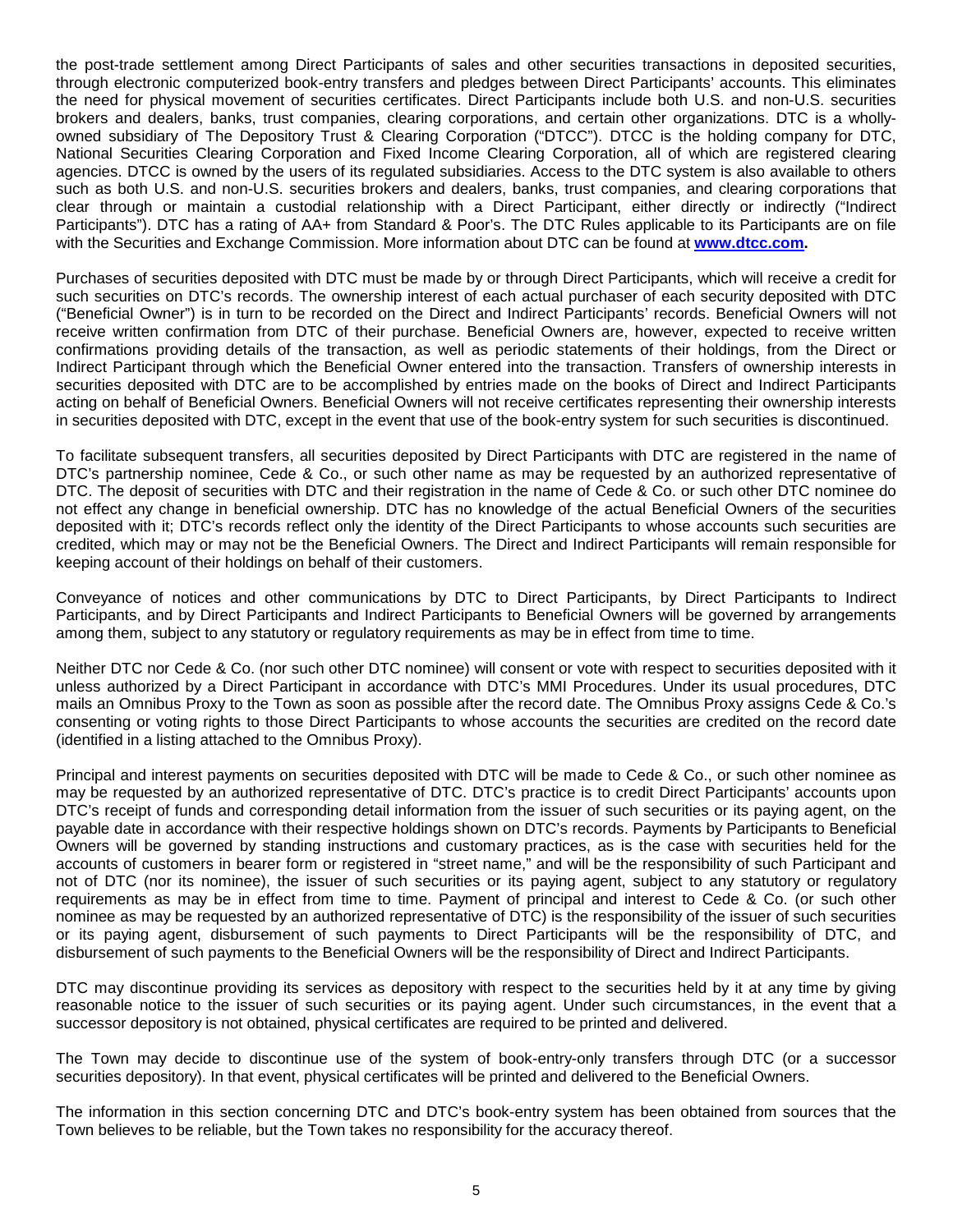#### **Security and Remedies**

*Full Faith and Credit.* General obligation bonds and notes of a Massachusetts city or town constitute a pledge of its full faith and credit. Payment is not limited to a particular fund or revenue source. Except for "qualified bonds" as described above (see *"TYPES OF OBLIGATIONS - Serial Bonds and Notes"* under "INDEBTEDNESS" below) and setoffs of state distributions as described below (see *"State Distributions"* below), no provision is made by the Massachusetts statutes for priorities among bonds and notes and other general obligations, although the use of certain moneys may be restricted.

*Tax Levy*. The Massachusetts statutes direct the municipal assessors to include annually in the tax levy for the next fiscal year "all debt and interest charges matured and maturing during the next fiscal year and not otherwise provided for and all amounts necessary to satisfy final judgments". Specific provision is also made for including in the next tax levy payments of rebate amounts not otherwise provided for and payment of notes in anticipation of federal or state aid, if the aid is no longer forthcoming.

The total amount of a tax levy is limited by statute. However, the voters in each municipality may vote to exclude from the limitation any amounts required to pay debt service on indebtedness incurred before November 4, 1980. Local voters may also vote to exempt specific subsequent bond issues from the limitation. (See *"Tax Limitations"* Under "PROPERTY TAXATION" below.) In addition, obligations incurred before November 4, 1980 may be constitutionally entitled to payment from taxes in excess of the statutory limit.

*No Lien.* Except for taxes on the increased value of certain property in designated development districts which may be pledged for the payment of debt service on bonds issued to finance economic development projects within such districts, no provision is made for a lien on any portion of the tax levy or any other moneys to secure particular bonds or notes or bonds and notes generally (or judgments on bonds or notes) in priority to other claims. Provision is made, however, for borrowing to pay judgments, subject to the General Debt Limit. (See "Debt Limits" below.) Subject to the approval of the State Director of Accounts for judgments above \$10,000, judgments may also be paid from available funds without appropriation and included in the next tax levy unless other provision is made.

*Court Proceedings.* Massachusetts cities and towns are subject to suit on their general obligation bonds and notes and courts of competent jurisdiction have power in appropriate proceedings to order payment of a judgment on the bonds or notes from lawfully available funds or, if necessary, to order the city or town to take lawful action to obtain the required money, including the raising of it in the next annual tax levy, within the limits prescribed by law. (See *"Tax Limitations"* under "PROPERTY TAXATION" below.) In exercising their discretion as to whether to enter such an order, the courts could take into account all relevant factors including the current operating needs of the city or town and the availability and adequacy of other remedies. The Massachusetts Supreme Judicial Court has stated in the past that a judgment against a municipality can be enforced by the taking and sale of the property of any inhabitant. However, there has been no judicial determination as to whether this remedy is constitutional under current due process and equal protection standards.

*Restricted Funds.* Massachusetts statutes also provide that certain water, gas and electric, community antenna television system, telecommunications, sewer, parking meter and passenger ferry fee, community preservation and affordable housing receipts may be used only for water, gas and electric, community antenna television system, telecommunications, sewer, parking, mitigation of ferry service impacts, community preservation and affordable housing purposes, respectively; accordingly, moneys derived from these sources may be unavailable to pay general obligation bonds and notes issued for other purposes. A city or town that accepts certain other statutory provisions may establish an enterprise fund for a utility, health care, solid waste, recreational or transportation facility and for police or fire services; under those provisions any surplus in the fund is restricted to use for capital expenditures or reduction of user charges. In addition, subject to certain limits, a city or town may annually authorize the establishment of one or more revolving funds in connection with use of certain revenues for programs that produce those revenues; interest earned on a revolving fund is treated as general fund revenue. A city or town may also establish an energy revolving loan fund to provide loans to owners of privately-held property in the city or town for certain energy conservation and renewable energy projects, and may borrow to establish such a fund. The loan repayments and interest earned on the investment of amounts in the fund shall be credited to the fund. Also, the annual allowance for depreciation of a gas and electric plant or a community antenna television and telecommunications system is restricted to use for plant or system renewals and improvements, for nuclear decommissioning costs, and costs of contractual commitments, or, with the approval of the State Department of Telecommunications and Energy, to pay debt incurred for plant or system reconstruction or renewals. Revenue bonds and notes issued in anticipation of them may be secured by a prior lien on specific revenues. Receipts from industrial users in connection with industrial revenue financings are also not available for general municipal purposes.

*State Distributions.* State grants and distributions may in some circumstances be unavailable to pay general obligation bonds and notes of a city or town in that the State Treasurer is empowered to deduct from such grants and distributions the amount of any debt service paid on "qualified bonds" (See *"Serial Bonds and Notes"* under "TYPES OF OBLIGATIONS" below) and any other sums due and payable by the city or town to The Commonwealth of Massachusetts (the "Commonwealth") or certain other public entities, including any unpaid assessments for costs of any public transportation authority (such as the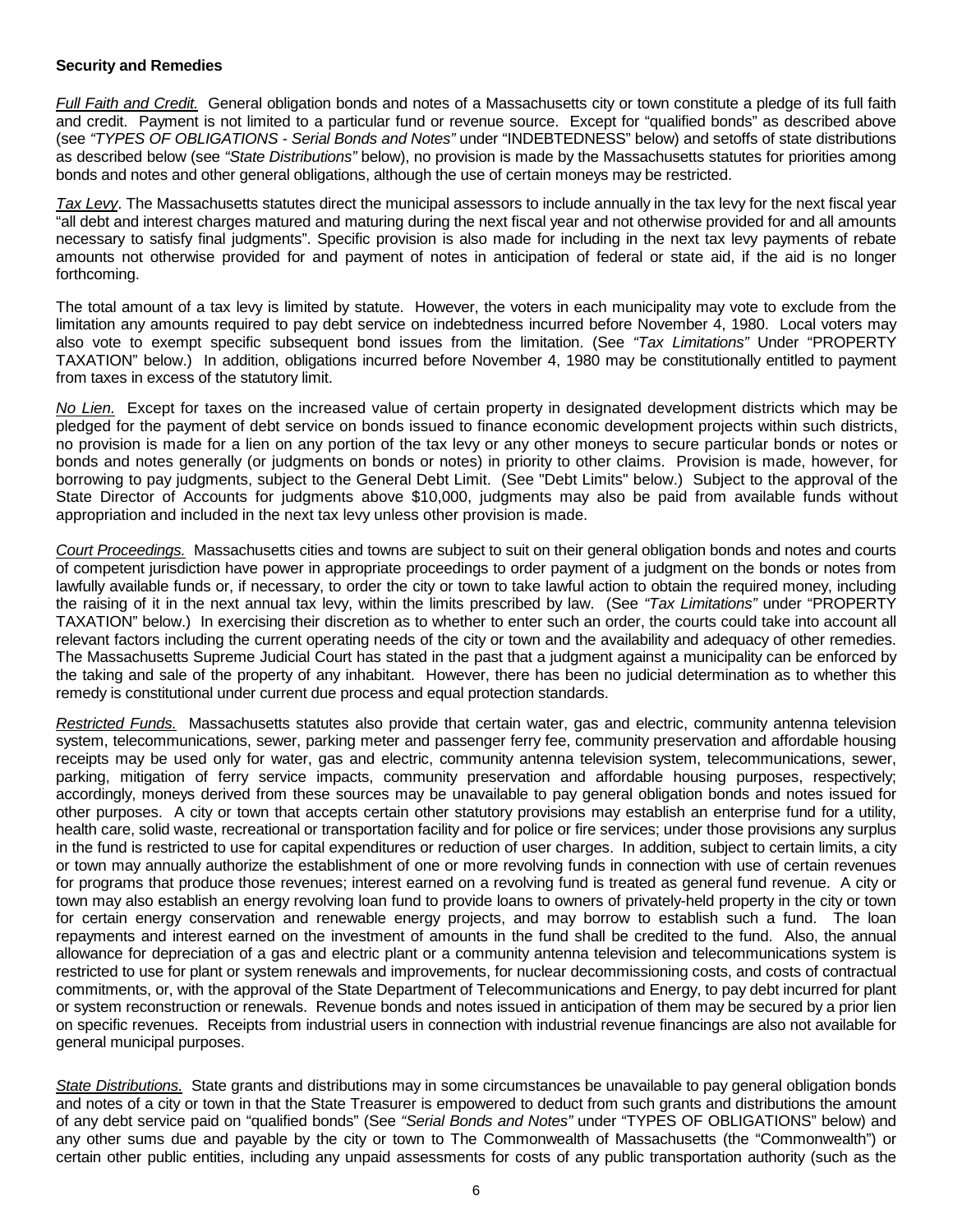Massachusetts Bay Transportation Authority ("MBTA") or a regional transit authority) of which it is a member, for costs of the Massachusetts Water Resources Authority ("MWRA") if the city or town is within the territory served by the Authority, for any debt service due on obligations issued to the Massachusetts School Building Authority ("MSBA"), or for charges necessary to meet obligations under the Commonwealth's Water Pollution Abatement or Drinking Water Revolving Loan Programs, including such charges imposed by another local governmental unit that provides wastewater collection or treatment services or drinking water services to the city or town.

If a city or town is (or is likely to be) unable to pay principal or interest on its bonds or notes when due, it is required to notify the State Commissioner of Revenue. The Commissioner shall in turn, after verifying the inability, certify the inability to the State Treasurer. The State Treasurer shall pay the due or overdue amount to the paying agent for the bonds or notes, in trust, within three days after the certification or one business day prior to the due date (whichever is later). This payment is limited, however, to the estimated amount otherwise distributable by the Commonwealth to the city or town during the remainder of the fiscal year (after the deductions mentioned in the foregoing paragraph). If for any reason any portion of the certified sum has not been paid at the end of the fiscal year, the State Treasurer shall pay it as soon as practicable in the next fiscal year to the extent of the estimated distributions for that fiscal year. The sums so paid shall be charged (with interest and administrative costs) against the distributions to the city or town.

The foregoing does not constitute a pledge of the faith and credit of the Commonwealth. The Commonwealth has not agreed to maintain existing levels of state distributions, and the direction to use estimated distributions to pay debt service may be subject to repeal by future legislation. Moreover, adoption of the annual appropriation act has sometimes been delayed beyond the beginning of the fiscal year and estimated distributions which are subject to appropriation may be unavailable to pay local debt service until they are appropriated.

*Bankruptcy.* Enforcement of a claim for payment of principal or interest on general obligation bonds or notes would be subject to the applicable provisions of Federal bankruptcy laws and to the provisions of other statutes, if any, hereafter enacted by the Congress or the State legislature extending the time for payment or imposing other constraints upon enforcement insofar as the same may be constitutionally applied. Massachusetts municipalities are not generally authorized by the Massachusetts General Laws to file a petition for bankruptcy under Federal Bankruptcy laws. In cases involving significant financial difficulties faced by a single city, town or regional school district, the Commonwealth has enacted special legislation to permit the appointment of a fiscal overseer, finance control board or, in the most extreme cases, a state receiver. In a limited number of these situations, such special legislation has also authorized the filing of federal bankruptcy proceedings, with the prior approval of the Commonwealth. In each case where such authority was granted, it expired at the termination of the Commonwealth's oversight of the financially distressed city, town or regional school district. To date, no such filings have been approved or made.

#### **Opinion of Bond Counsel**

The unqualified approving opinion as to the validity of the Notes will be rendered by Locke Lord LLP, Boston, Massachusetts, Bond Counsel. The opinion will be dated the date of the original delivery of the Notes and will speak only as of such date.

Bond counsel are not passing upon and do not assume any responsibility for the accuracy or adequacy of the information contained herein other than matters set forth as the opinion of bond counsel, and make no representation that they have independently verified the same.

#### **Bank Eligibility**

The Notes will not be designated as "qualified tax-exempt obligations" for purposes of Section 265(b)(3) of the Code.

#### **Financial Advisory Services of First Southwest Company**

FirstSouthwest, a Division of Hilltop Securities Inc., Boston, Massachusetts serves as financial advisor to the Town of Needham.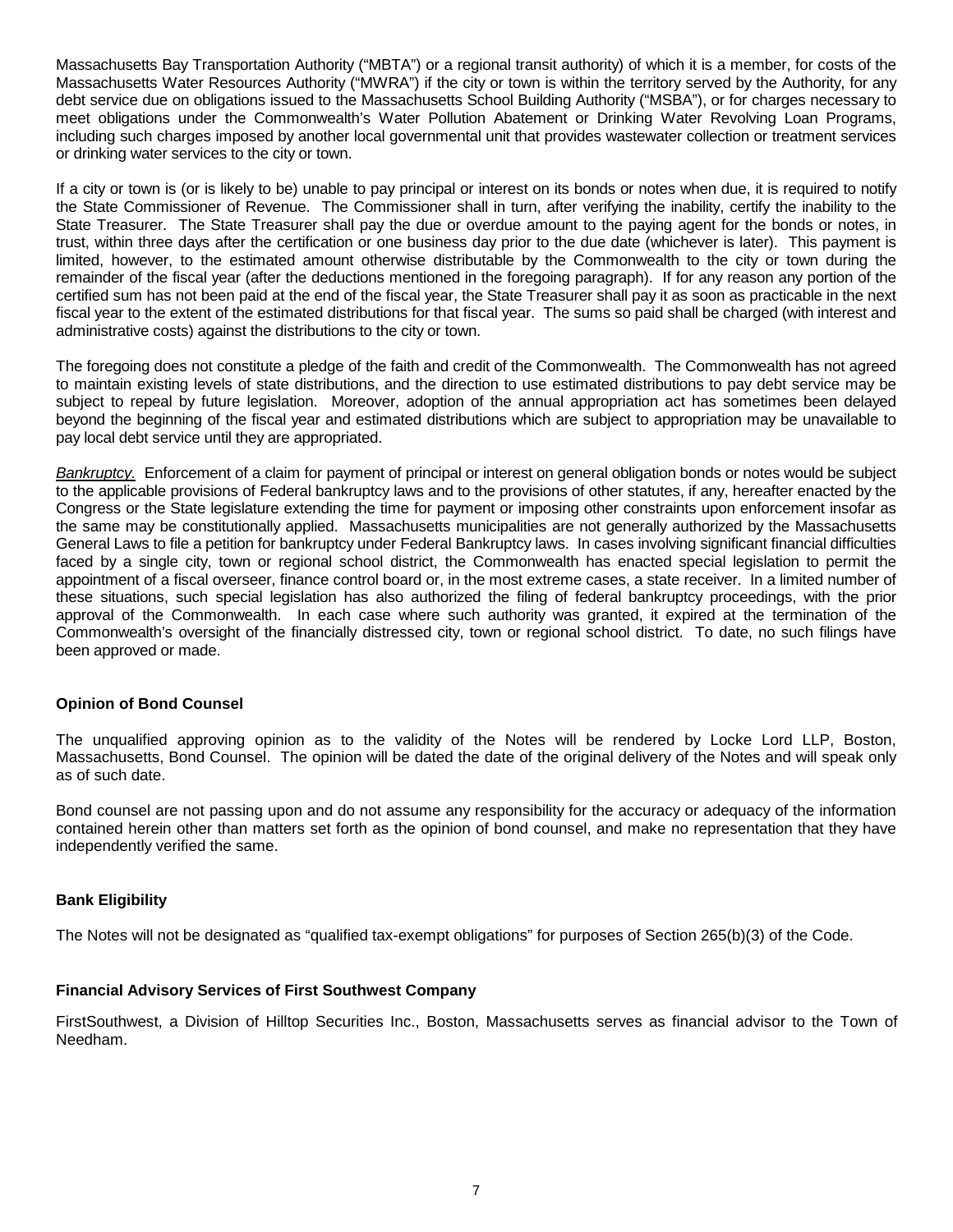#### **Disclosure of Significant Events**

In order to assist underwriters in complying with the requirements of paragraph (b)(5)(i)(C) of Rule 15c2-12 promulgated by the Securities and Exchange Commission (the "Rule") applicable to municipal securities having a stated maturity of 18 months or less, the Town will covenant for the benefit of the owners of the Notes to file with the Municipal Securities Rulemaking Board (the "MSRB"), notices of the occurrence of any of the following events with respect to the Notes within ten business days of such occurrence: (a) principal and interest payment delinquencies; (b) non-payment related defaults, if material; (c) unscheduled draws on debt service reserves reflecting financial difficulties; (d) unscheduled draws on credit enhancements reflecting financial difficulties; (e) substitution of credit or liquidity providers, or their failure to perform; (f) adverse tax opinions, the issuance by the Internal Revenue Service of proposed or final determination of taxability, Notices of Proposed Issue (IRS Form 5701-TEB) or other material notices or determinations with respect to the tax status of the Notes, or other material events affecting the tax status of the Notes; (g) modifications to rights of owners of the Notes, if material; (h) optional contingent or unscheduled calls of bonds, if material; (i) defeasances; (j) release, substitution or sale of property securing the repayment of the Notes, if material; (k) ratings changes on the Notes; (l) bankruptcy, insolvency, receivership or similar event of the Town; (m) the consummation of a merger, consolidation, or acquisition involving the Town or the sale of all or substantially all of the assets of the Town, other than in the ordinary course of business, the entry into a definitive agreement to undertake such an action or the termination of a definitive agreement relating to any such actions, other than pursuant to its terms, if material; and (n) appointment of a successor or additional trustee or the change of name of a trustee, if material.

The covenant will be included in a Significant Events Disclosure Certificate to be executed by the signers of the Notes and incorporated by reference in the Notes. The sole remedy available to the owners of the Notes for the failure of the Town to comply with any provision of the certificate shall be an action for specific performance of the Town's obligations under the certificate and not for money damages; no other person shall have any right to enforce any provision of the certificate.

**During the past five years, the Town believes that it has complied, in all material respects, with its previous undertakings to provide annual reports or notices of significant events in accordance with the Rule.**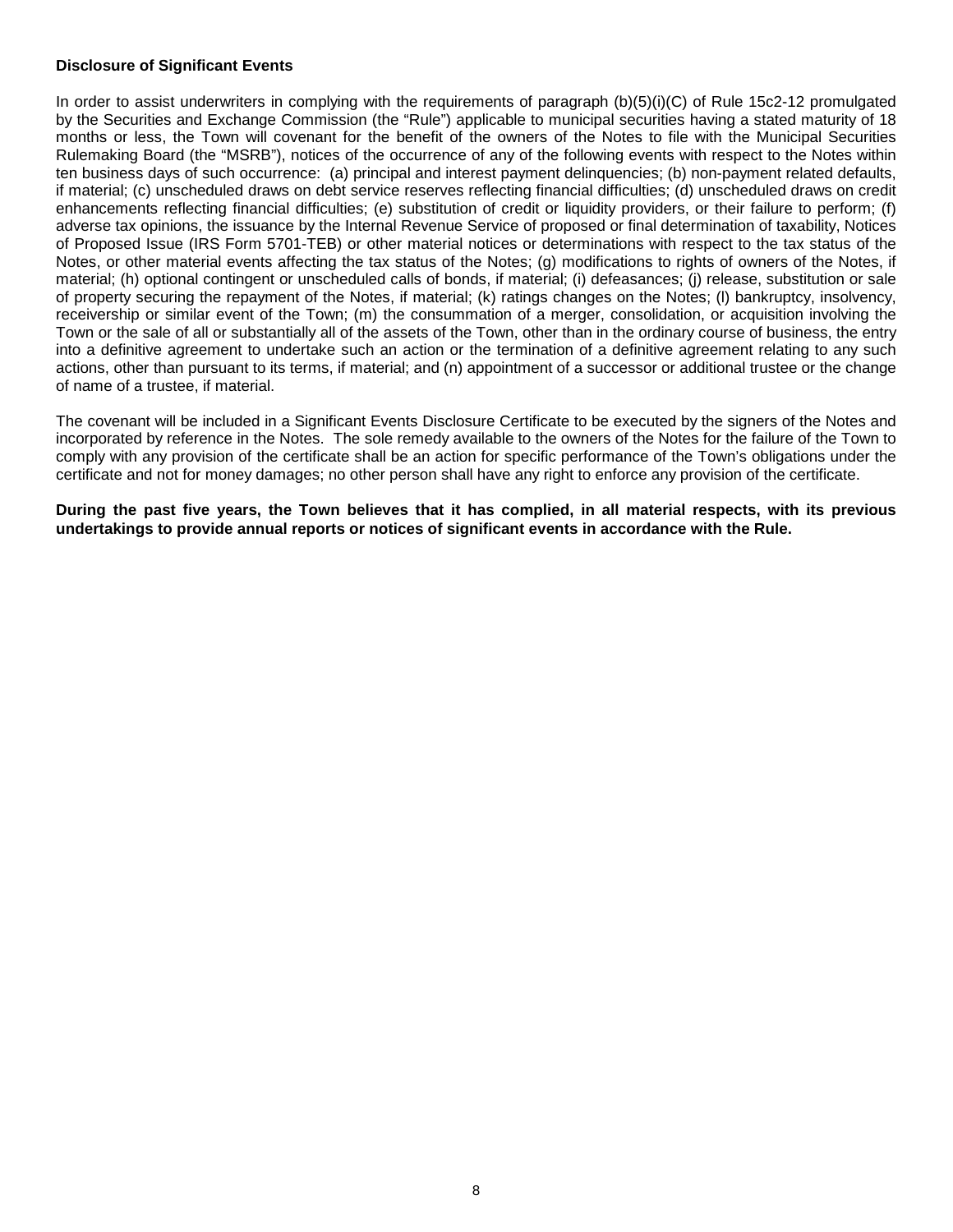#### **TOWN OF NEEDHAM, MASSACHUSETTS**

#### **General**

The Town of Needham is located in Norfolk County, 10 miles southwest of Boston. It is bordered on the west and northwest by the Town of Wellesley, on the north and northeast by the City of Newton, on the east by the West Roxbury section of the City of Boston, on the southeast by the Town of Dedham, and on the south by the Towns of Westwood and Dover. Needham has a population of approximately 28,886 and occupies a land area of 12.6 square miles. Established as a town in 1711, Needham is governed by a limited form of town meeting and by a five-member Board of Selectmen. School affairs are administered by a seven-member School Committee and a Superintendent of Schools.

#### **PRINCIPAL TOWN OFFICIALS**

| Title                     | Name                  | Selection/Term | <b>Term Expires</b> |
|---------------------------|-----------------------|----------------|---------------------|
| Selectman, Chairman       | Marianne B. Cooley    | Elected        | 2020                |
| Selectman, Vice Chairman  | Daniel P. Matthews    | Elected        | 2020                |
| Selectman, Clerk          | John A. Bulian        | Elected        | 2019                |
| Selectman                 | Matthew D. Borrelli   | Elected        | 2018                |
| Selectman                 | Maurice P. Handel     | Elected        | 2018                |
| <b>Town Manager</b>       | Kate Fitzpatrick      | Appointed      | 2019                |
| Director of Finance       | David Davison         | Appointed      | Indefinite          |
| Treasurer/Collector       | Evelyn M. Poness      | Appointed      | Indefinite          |
| <b>Town Accountant</b>    | Michelle Vaillancourt | Appointed      | Indefinite          |
| <b>Town Clerk</b>         | Theodora K. Eaton     | Elected        | 2019                |
| <b>Town Counsel</b>       | David S. Tobin        | Appointed      | Indefinite          |
| Superintendent of Schools | Daniel E. Gutekanst   | Appointed      | 2018                |

#### **Municipal Services**

The Town provides general governmental services for the territory within its boundaries, including police and fire protection, collection, disposal, and recycling of solid waste, public education in grades kindergarten through twelve, water, sewers, streets and recreation. Technical education in grades 9 through 12 is provided by the Minuteman Regional Vocational Technical School District.

The Town has implemented a mandatory recycling program in accordance with Section 8H of Chapter 40 of the Massachusetts General Laws. Under this program, begun in fiscal 1991, the Town recycles newspaper, mixed paper, glass, corrugated cardboard, aluminum and steel cans, returnable bottles, clothing, used motor oil, plastic containers and yard waste. The Town's practice has been to introduce new items to the recycling program each year in order to reduce the flow of solid waste tonnage.

Gas and electric services are provided by established private utilities.

The Town's Public Works Department provides water supply, treatment and distribution and sewage collection, to substantially all commercial, industrial and residential users in the Town. In addition certain water and sewer services are provided by the MWRA. See "INDEBTEDNESS - Overlapping Debt".

The principal services provided by Norfolk County are a jail and house of correction and registry of deeds. For additional information on Counties see "INDEBTEDNESS - Overlapping Debt".

#### **Education**

The Town currently operates 1 pre-school, 5 elementary schools, 2 middle schools (High Rock and Pollard), and a senior high school. Total capacity is sufficient to meet current enrollment. The Town's capital plan reflects the need for further renovations. The Town has recently completed the construction and/or reconstruction of 3 elementary schools, the middle school, and the high school. A portion of the debt service on such borrowings has been exempted from the limits of Proposition 2 1/2. The following table sets forth the trend in public school enrollments. This does not include pre-school or out of district students.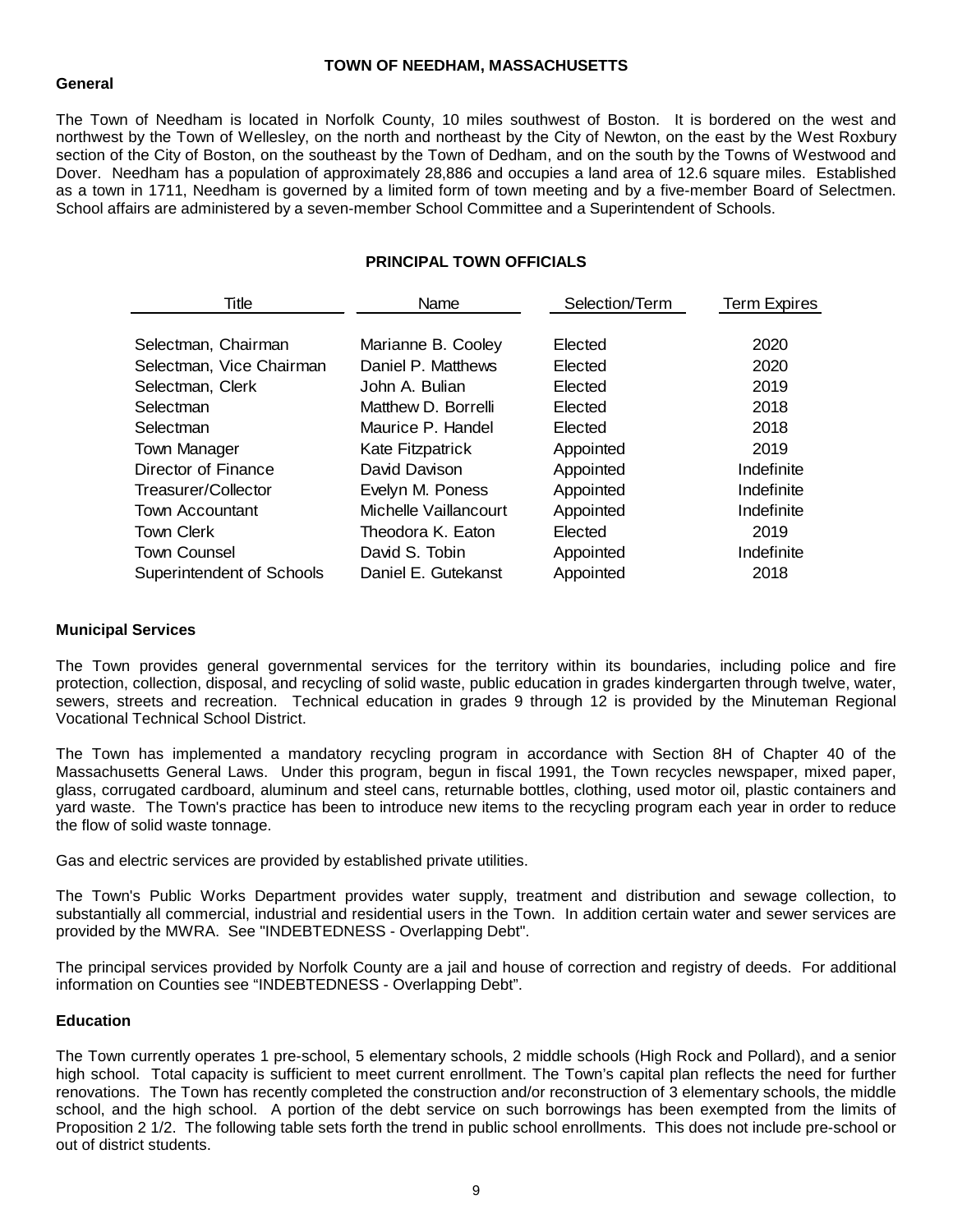#### **PUBLIC SCHOOL ENROLLMENTS - OCTOBER 1,**

|                            |       |       | Actual |       |       |
|----------------------------|-------|-------|--------|-------|-------|
|                            | 2012  | 2013  | 2014   | 2015  | 2016  |
| Elementary (Pre-K and K-5) | 2.601 | 2.613 | 2.604  | 2.627 | 2,552 |
| Middle/Junior High(6-8)    | 1.313 | 1.317 | 1.312  | 1.290 | 1,297 |
| Senior High(9-12)          | 1.562 | 1,606 | 1.631  | 1,665 | 1,659 |
| Totals                     | 5.476 | 5,536 | 5.547  | 5,582 | 5,508 |

The Town is a member of the Minuteman Regional Vocational Technical School District, which is located in Lexington, and includes 16 member towns.

#### **Industry and Commerce**

Needham is a residential suburb of Boston, located within the Boston Standard Metropolitan Statistical Area. As the table below indicates, the Town's economy has a diverse mix of manufacturing, services, and commercial trades.

Due to the reclassification the U.S. Department of Labor now uses the North American Industry Classification System (NAICS) as the basis for the assignment and tabulation of economic data by industry.

|                                           |               |                     | Calendar Year Average |              |                      |
|-------------------------------------------|---------------|---------------------|-----------------------|--------------|----------------------|
| Industry                                  | 2011          | 2012                | 2013                  | 2014         | 2015                 |
| Construction                              | 689           | 607                 | 681                   | 730          | 732                  |
| Manufacturing                             | 974           | 905                 | 845                   | 1,030        | 986                  |
| Trade, Transportation and Utilities       | 2,198         | 2,104               | 2,171                 | 2,227        | 2,297                |
| Information                               | 1,063         | 1,159               | 1,351                 | 1,161        | 1,040                |
| <b>Financial Activities</b>               | 1.278         | 1.423               | 1,372                 | 1.395        | 1,607                |
| <b>Professional and Business Services</b> | 5,096         | 5,280               | 5,735                 | 5,794        | 5,773                |
| <b>Education and Health Services</b>      | 4,741         | 5,277               | 5,643                 | 6,170        | 6,724                |
| Leisure and Hospitality                   | 1,241         | 1,143               | 1,214                 | 1,207        | 1,265                |
| <b>Other Services</b>                     | 879           | 921                 | 867                   | 916          | 749                  |
| <b>Total Employment</b>                   | 18,159        | 18,819              | 19,879                | 20,630       | 21,173               |
| Number of Establishments                  | 1,405         | 1,381               | 1,383                 | 1,433        | 1,488                |
| Average Weekly Wages                      | 1,675         | 1,698<br>£.         | 1,656                 | 1,607        | 1,702                |
| <b>Total Wages</b>                        | 1,612,703,181 | 1,696,831,400<br>S. | 1,747,794,340<br>S.   | ,756,869,740 | 1,907,073,900<br>\$. |

Source: Massachusetts Department of Education and Training. Data based upon place of employment, not place of residence.

#### **Transportation**

The principal highways serving the Town are State Routes 9, 135 and 128 (I-95). There are four exits off Interstate 95 that provide direct access to Needham. A project is currently underway to widen Route 128 through Needham. This add-alane project is expected to be completed by 2018. The MBTA provides commuter rail service on a regular basis to Boston. There are four commuter rails stops physically located in Needham: Needham Heights, Needham Center, Needham Junction and Hersey. The MBTA also provides bus service between Needham and Watertown Square. Established trucking lines provide competitive service locally and to long distance points. The Town is within commuting distance of the airport facilities of Boston's Logan International Airport, the Norwood Municipal Airport, and Hanscom Field in Bedford, Massachusetts.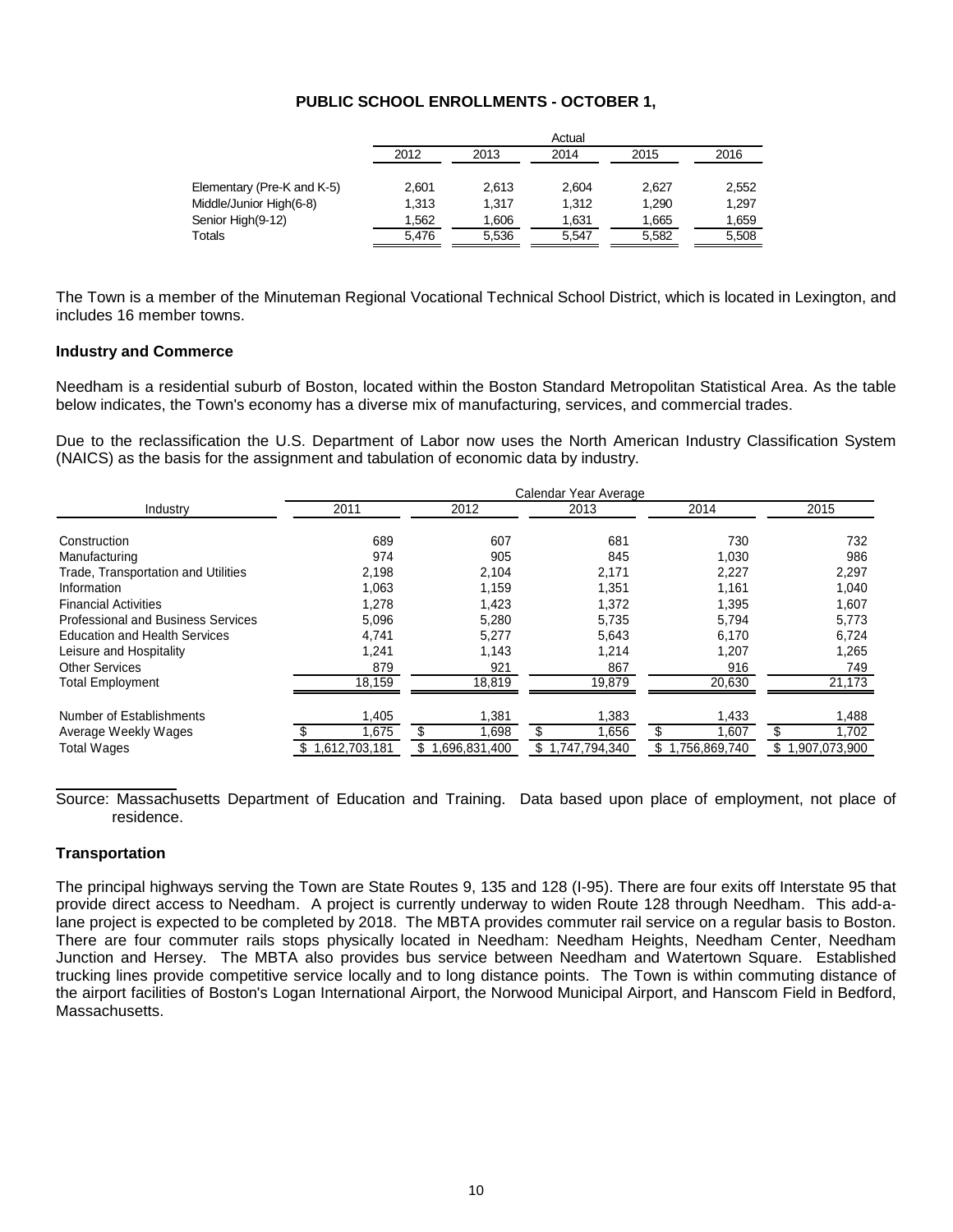The following table sets forth the largest employers in Needham, exclusive of the Town itself.

| Name                           | Product/Function              | No. of Employees<br>Approximate |
|--------------------------------|-------------------------------|---------------------------------|
| Justice Reserve Institute      | Human/Social Services         | $1000+$                         |
| Trip Advisor                   | <b>Travel Agency</b>          | $800+$                          |
| Parametiic Technologies        | Software Development          | $500+$                          |
| GateHouse Media                | Publishing                    | $500+$                          |
| Allston Brighhton Tab          | Publishing                    | $500+$                          |
| Dialogic Inc.                  | <b>Wireless Communication</b> | 250-499                         |
| North Hill Living Center       | <b>Retirement Center</b>      | 250-499                         |
| WCVB Channel 5                 | Television                    | 250-499                         |
| <b>Charles River Center</b>    | <b>Assisted Living</b>        | 250-499                         |
| Beth Israel Deaconess Hospital | <b>Health Care</b>            | 250-499                         |
| Briarwood Healthcare           | <b>Health Care</b>            | 100-250                         |
| Olin College of Engineering    | Education                     | 100-250                         |
| Advantage Nursing care         | Health care                   | 100-250                         |

### **LARGEST EMPLOYERS**

#### SOURCE: Individual Employers listed.

Needham Crossing is a multi-million dollar business park located approximately 3 miles northeast of downtown Needham. The business park offers proximity to both Routes 9 and 128 (Interstate 95) as well as the natural conveniences as Cutler Lake Park and the Charles River. The business park originally contained primarily warehouses and offices and now, over 30 years later, through land use zoning changes, Needham Crossing is unique in its mix of residential, office and other commercial uses that has generated much interest from businesses to locate there. The Needham Crossing area boasts long term occupants such as Coca Cola, PTC, and the Sheraton Hotel, and several new arrivals which include Trip-Advisors which built its new world headquarters in the park, and life science companies such as Verastem. A brand new Marriott Residence Inn hotel opened in the park a couple of years ago, and plans for third major hotel are being reviewed. BigBelly Solar Inc., a maker of "green" trash cans has doubled the size of its headquarters when it moved to the park last year. Euro-Pro, known for its Shark vacuums and Ninja blenders, plans to relocate to the park near Trip-Advisor's new complex within the next year.

A state highway project is currently underway to widen Route 95/128 through Needham. The project will expand the highway from three lanes to four lanes and add an additional ramp in Needham. The project is expected to be completed by 2018, and the Town anticipates that the roadway improvement will have an overall positive effect and economic benefit for the Needham Business Center, as well as the community.

#### **Labor Force, Employment and Unemployment**

According to the Massachusetts Department of Employment and Training preliminary data, in March 2017, the Town had a total labor force of 15,734 of which 15,312 were employed and 422 or 2.7% were unemployed as compared with 3.9% for the Commonwealth. The following table sets forth the Town's average labor force and unemployment rates for each of the last five calendar years and the unemployment rate for the Commonwealth and country as a whole for the same period.

|          |             | Town of Needham |              | Massachusetts<br><b>United States</b> |                            |   |      |   |  |
|----------|-------------|-----------------|--------------|---------------------------------------|----------------------------|---|------|---|--|
| Calendar |             |                 | Unemployment |                                       | Unemployement Unemployment |   |      |   |  |
| Year     | Labor Force | Employment      | Rate         |                                       | Rate                       |   | Rate |   |  |
| 2016     | 15.323      | 14.929          | 2.6          | $\%$                                  | 3.7                        | % | 4.9  | % |  |
| 2015     | 15.125      | 14,616          | 3.4          |                                       | 5.0                        |   | 5.3  |   |  |
| 2014     | 14.978      | 14,403          | 3.8          |                                       | 5.8                        |   | 6.8  |   |  |
| 2013     | 14.423      | 13,736          | 4.8          |                                       | 7.1                        |   | 7.4  |   |  |
| 2012     | 14.424      | 13,786          | 4.4          |                                       | 6.7                        |   | 7.8  |   |  |

#### **UNEMPLOYMENT RATES**

SOURCE: Mass. Department of Employment and Training, Federal Reserve Bank of Boston and U.S. Bureau of Labor Statistics. Data based upon place of residence, not place of employment. Monthly data for Town are unadjusted.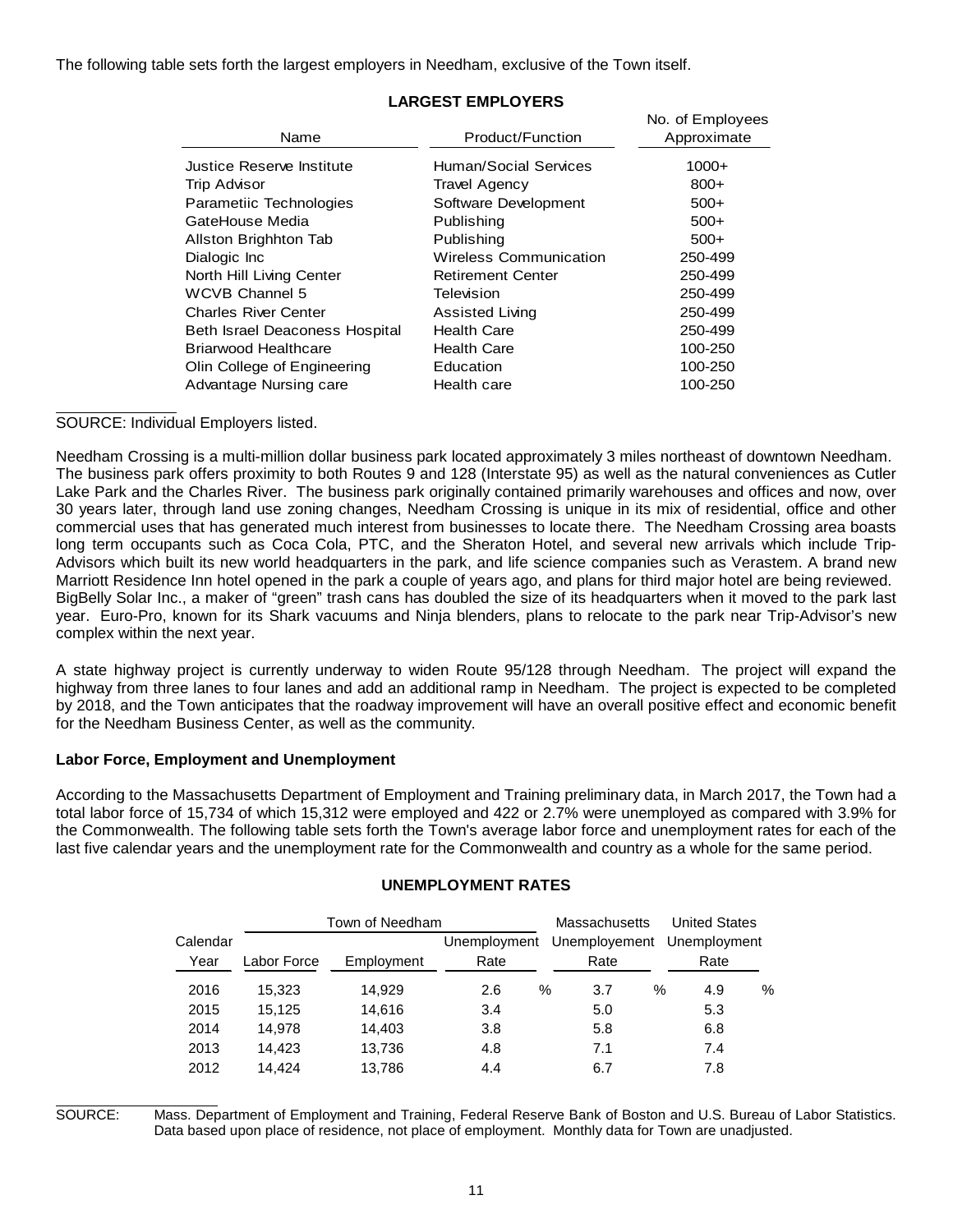#### **Building Permits**

The following table sets forth the number of building permits issued and the estimated dollar value of new construction and alterations for calendar years 2012 through 2016. Permits are filed for both private constructions as well as for Town projects.

#### **BUILDING PERMITS**

|          |     | New Construction |             |     |                 |            | Additons/Alterations |  |                 |     |  |            |       |  |                 |  |
|----------|-----|------------------|-------------|-----|-----------------|------------|----------------------|--|-----------------|-----|--|------------|-------|--|-----------------|--|
| Calendar |     | Residential      |             |     | Non-Residential |            | Residential          |  | Non-Residential |     |  | Totals     |       |  |                 |  |
| Year     | No  |                  | Value       | No. |                 | Value      | No                   |  | Value           | No. |  | Value      | No.   |  | Value           |  |
| 2016     | 123 |                  | 115.587.947 |     |                 | 11.459.830 | 1.140                |  | 53.170.114      | 177 |  | 54.230.096 | 1.442 |  | 234.447.987     |  |
| 2015     | 96  |                  | 49.102.984  | 4   |                 | 40.797.038 | 1,261                |  | 49,792,473      | 157 |  | 20.565.226 | 1,518 |  | 160.257.721     |  |
| 2014     | 128 |                  | 55.233.407  |     |                 | 7.098.527  | 866                  |  | 34, 165, 215    | 117 |  | 56.433.250 | 1,113 |  | 152,930,399     |  |
| 2013     | 104 |                  | 43.260.044  | 9   |                 | 87.468.435 | 901                  |  | 29,704,213      | 254 |  | 37.865.698 | 1,268 |  | 198,298,390 (1) |  |
| 2012     | 65  |                  | 29,309,250  | 6   |                 | 70,092,432 | 933                  |  | 45,019,656      | 198 |  | 40,324,037 | 1,202 |  | 184,745,375 (2) |  |

SOURCE: Report of the Building Inspector.

(1) Includes Trip Advisor (\$34.5 million office building and \$13.2 million parking garage), 865 Central Ave. North Hill (\$25 million), Beth Israel Hospital (\$2.2 million) and 50 Dedham Ave (\$3.4 million).

(2) Includes Senior Center (\$5,548,000) and Charles River Pump Station (\$5,391,706) and one new non-residential building permit for the Marriott Residence Inn Motel, (\$9.4 million).

#### **Population and Income**

The table below illustrates the Town's changes in median age, median family income, and per capita income according to the federal census.

#### **POPULATION AND INCOME**

|                              | Needham   | Massachusetts | <b>United States</b> |  |  |  |  |  |  |
|------------------------------|-----------|---------------|----------------------|--|--|--|--|--|--|
| <b>Median Age:</b>           |           |               |                      |  |  |  |  |  |  |
| 2010                         | 43.0      | 39.1          | 37.2                 |  |  |  |  |  |  |
| 2000                         | 40.8      | 36.5          | 35.3                 |  |  |  |  |  |  |
| 1990                         | 38.6      | 33.6          | 32.9                 |  |  |  |  |  |  |
| 1980                         | 35.1      | 31.2          | 30.9                 |  |  |  |  |  |  |
| <b>Median Family Income:</b> |           |               |                      |  |  |  |  |  |  |
| 2010                         | \$114,365 | \$81,165      | \$51,144             |  |  |  |  |  |  |
| 2000                         | 107,570   | 61,664        | 50,046               |  |  |  |  |  |  |
| 1990                         | 69,515    | 44,367        | 35,225               |  |  |  |  |  |  |
| 1980                         | 31,793    | 21,166        | 19,908               |  |  |  |  |  |  |
| Per Capita Income:           |           |               |                      |  |  |  |  |  |  |
| 2010                         | \$57,716  | \$33,966      | \$27,334             |  |  |  |  |  |  |
| 2000                         | 44,549    | 25,952        | 21,587               |  |  |  |  |  |  |
| 1990                         | 27,935    | 17,224        | 14,420               |  |  |  |  |  |  |
| 1980                         | 11,580    | 7,459         | 7,313                |  |  |  |  |  |  |

#### SOURCE: Federal Bureau of the Census.

On the basis of the 2010 Federal census, the Town has a population density of approximately 2,290 persons per square mile.

#### **POPULATION TRENDS**

| 2010   | 2000   | 1990   | 1980   | 1970   |
|--------|--------|--------|--------|--------|
| 28,886 | 28,911 | 27,557 | 27,901 | 29.748 |

SOURCE: Federal Census.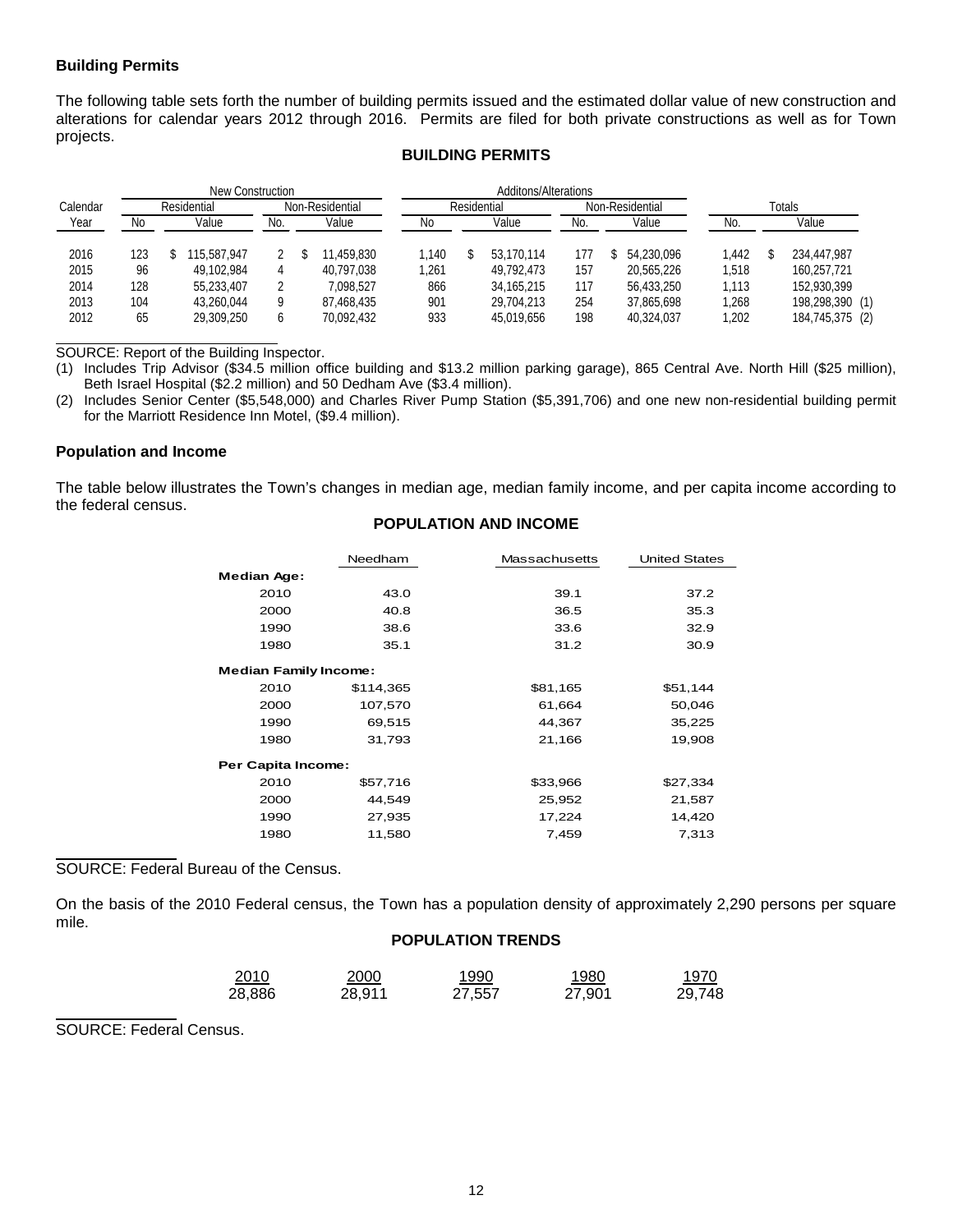#### **PROPERTY TAXATION**

#### **Tax Levy Computation**

The principal tax of Massachusetts cities and towns is the tax on real and personal property. The amount to be levied in each year is the amount appropriated or required by law to be raised for municipal expenditures less estimated receipts from other sources and less appropriations voted from funds on hand. The total amount levied is subject to certain limits prescribed by law; for a description of those limits see "Tax Limitations" below.

The estimated receipts for a fiscal year from sources other than the property tax may not exceed the actual receipts during the preceding fiscal year from the same sources unless approved by the State Commissioner of Revenue. Excepting special funds the use of which is otherwise provided for by law, the deduction for appropriations voted from funds on hand for a fiscal year cannot exceed the "free cash" as of the beginning of the prior fiscal year as certified by the State Director of Accounts plus up to nine months' collections and receipts on account of earlier years' taxes after that date. Subject to certain adjustments, free cash is surplus revenue less uncollected overdue property taxes from earlier years.

Although an allowance is made in the tax levy for abatements (see *"*Abatements and Overlay" below) no reserve is generally provided for uncollectible real property taxes. Because some of the levy is inevitably not collected, this creates a cash deficiency which may or may not be offset by other items (see "Taxation to Meet Deficits" below).

The table below illustrates the manner in which the tax levy was determined for the following fiscal years.

#### **TAX LEVY COMPUTATION**

|                                       | Fiscal 2013       | Fiscal 2014       | Fiscal 2015        | Fiscal 2016       | Fiscal 2017       |  |
|---------------------------------------|-------------------|-------------------|--------------------|-------------------|-------------------|--|
| Total Appropriations(1)<br>Additions: | 141,800,888<br>\$ | \$<br>151,203,653 | 151,350,572<br>\$. | 164,302,914<br>\$ | 169,950,342<br>\$ |  |
| State & County Assessments            | 1,238,429         | 1,273,564         | 1,274,075          | 1,291,397         | 1,299,850         |  |
| Overlay Reserve                       | 1,876,905         | 2,151,633         | 3,258,232          | 3,009,775         | 1,855,476         |  |
| <b>Other Additions</b>                | 74,736            | 508,749           | 272,954            | 122,519           | 49,085            |  |
| <b>Total Additions</b>                | 3,190,070         | 3,933,946         | 4,805,261          | 4,423,691         | 3,204,411         |  |
| Gross Amount to be Raised             | 144,990,958       | 155, 137, 599     | 156, 155, 833      | 168,726,605       | 173, 154, 753     |  |
| Deductions:                           |                   |                   |                    |                   |                   |  |
| Local Estimated Receipts: (2)         | 27,362,876        | 29,353,230        | 27,393,362         | 30,755,183        | 29,430,576        |  |
| State Aid:                            |                   |                   |                    |                   |                   |  |
| <b>Current Year</b>                   | 10,059,745        | 10,296,504        | 10,661,337         | 10,811,766        | 11,163,358        |  |
| Available Funds (3)                   | 1,759,346         | 1,344,380         | 4,797,374          | 7,867,793         | 7,771,029         |  |
| Free Cash Used to Reduce Tax Rate     | 5,366,720         | 8,135,372         |                    |                   |                   |  |
| <b>Total Deductions</b>               | 44,548,687        | 49,129,486        | 42,852,073         | 49,434,742        | 48,364,963        |  |
| Net Amount to be Raised               | 100,442,271       | 106,008,113       | 113,303,760        | 119,291,863       | 124,789,790       |  |
|                                       |                   |                   |                    |                   |                   |  |

(1) Includes additional appropriations from taxation voted subsequent to adoption of the annual budget but prior to setting of the tax rate.

(2) Includes CPA surcharge tax and state matching funds.

(3) Transfers from other available funds, generally made as an offset to a particular appropriation item.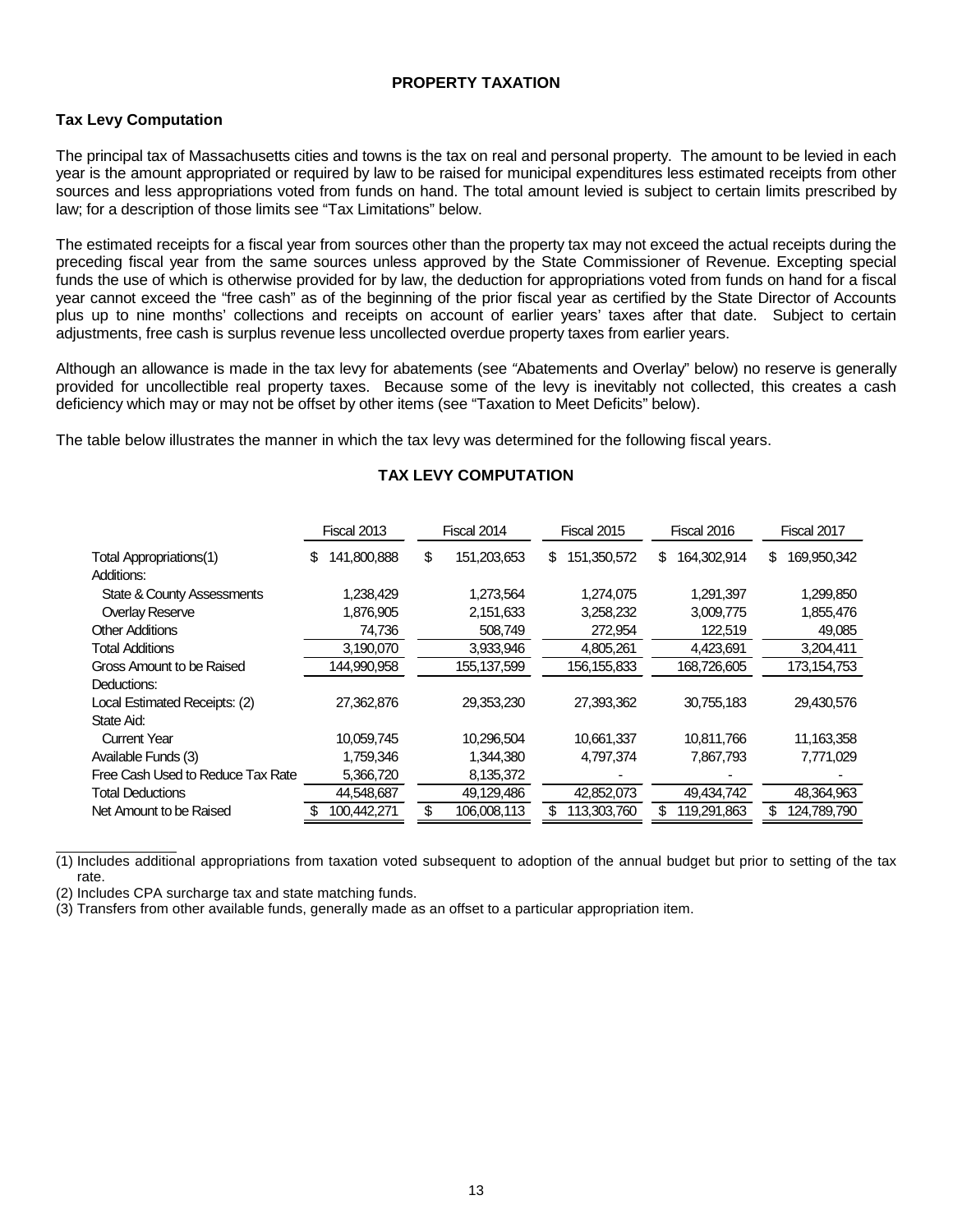#### **Assessed Valuations and Tax Levies**

Property is classified for the purpose of taxation according to its use. The legislature has in substance created three classes of taxable property: (1) residential real property, (2) open space land, and (3) all other (commercial, industrial and personal property). Within limits, cities and towns are given the option of determining the share of the annual levy to be borne by each of the three categories. The share required to be borne by residential real property is at least 50 per cent of its share of the total taxable valuation; the effective rate for open space must be at least 75 per cent of the effective rate for residential real property; and the share of commercial, industrial and personal property must not exceed 175 percent of their share of the total valuation. A city or town may also exempt up to 20 percent of the valuation of residential real property (where used as the taxpayer's principal residence) and up to 10 percent of the valuation of commercial real property (where occupied by certain small businesses). Property may not be classified in a city or town until the State Commissioner of Revenue certifies that all property in the city or town has been assessed at its fair cash value. Such certification must take place every three years, or pursuant to a revised schedule as may be issued by the Commissioner.

Related statutes provide that certain forest land, agricultural or horticultural land (assessed at the value it has for these purposes) and recreational land (assessed on the basis of its use at a maximum of 25 percent of its fair cash value) are all to be taxed at the rate applicable to commercial property. Land classified as forest land is valued for this purpose at five percent of fair cash value but not less than ten dollars per acre.

A revaluation of all real and personal property in the Town to full and fair cash value was completed for use in fiscal year 2015.

The following table sets forth the trend in the Town's assessed valuations, tax levies, and tax levies per capita.

| Fiscal<br><b>Real Estate</b><br>Year<br>Valuation |     | Personal<br>Property<br>Valuation<br>Valuation |                                                                                   | Total<br>Assessed | Tax Levy                                                                |    |                                                                                   | Tax Levy<br>Per Capita(1) |                                                                         |   |                                           |
|---------------------------------------------------|-----|------------------------------------------------|-----------------------------------------------------------------------------------|-------------------|-------------------------------------------------------------------------|----|-----------------------------------------------------------------------------------|---------------------------|-------------------------------------------------------------------------|---|-------------------------------------------|
| 2017<br>2016<br>2015<br>2014<br>2013              | (2) | \$                                             | 9,006,087,416<br>8,825,776,592<br>8,556,759,236<br>7,886,696,905<br>7,746,219,400 | \$                | 234,987,080<br>242,412,230<br>181,968,510<br>182,036,090<br>177,770,530 | \$ | 9,241,074,496<br>9,068,188,822<br>8,738,727,746<br>8,068,732,995<br>7,923,989,930 | \$                        | 124,789,790<br>119,291,863<br>113,303,760<br>106,008,113<br>100,442,271 | S | 4,320<br>4,130<br>3,922<br>3,670<br>3,477 |

(1) 2010 Federal Census.

(2) Revaluation year.

The table below sets forth the trend of the Town's tax rates for different classes of property for the following fiscal years:

|        |             | Tax Rate per \$1,000 Valuation |  |  |  |  |  |  |  |
|--------|-------------|--------------------------------|--|--|--|--|--|--|--|
| Fiscal | Residential | Commercial, Industrial         |  |  |  |  |  |  |  |
| Year   | Property    | & Personal Property            |  |  |  |  |  |  |  |
|        |             |                                |  |  |  |  |  |  |  |
| 2017   | \$11.89     | \$23.63                        |  |  |  |  |  |  |  |
| 2016   | 11.54       | 23.02                          |  |  |  |  |  |  |  |
| 2015   | 11.29       | 23.43                          |  |  |  |  |  |  |  |
| 2014   | 11.64       | 22.99                          |  |  |  |  |  |  |  |
| 2013   | 11.30       | 22.18                          |  |  |  |  |  |  |  |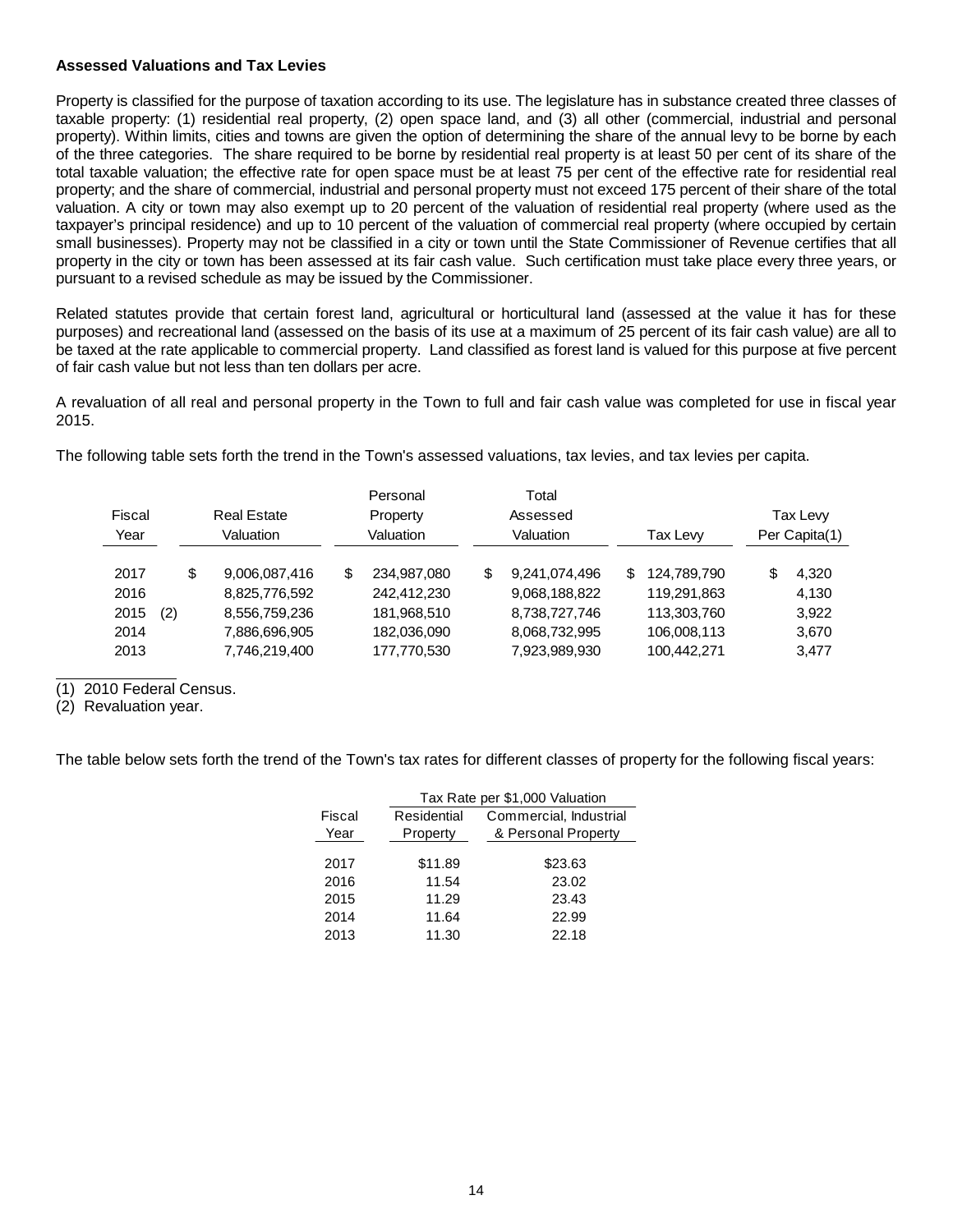#### **Classification of Property**

The following is a breakdown of the Town's assessed valuation in fiscal years 2015, 2016 and 2017.

|                          | 2015(1)         |            | 2016            |            | 2017            |            |
|--------------------------|-----------------|------------|-----------------|------------|-----------------|------------|
| Property Type            | Amount          | % of Total | Amount          | % of Total | Amount          | % of Total |
| Residential              | \$7,625,574,778 | 87.3%      | \$7,792,495,058 | 85.9 %     | \$7,970,766,680 | 86.3 %     |
| Commercial               | 881,392,158     | 10.1       | 881,651,434     | 9.7        | 879.476.228     | 9.5        |
| Industrial               | 49,792,300      | 0.6        | 151,630,100     | 1.7        | 155.844.508     | 1.7        |
| Personal                 | 181,968,510     | 2.1        | 242,412,230     | 2.7        | 234,987,080     | 2.5        |
| <b>Total Real Estate</b> | \$8,738,727,746 | 100.0 %    | \$9,068,188,822 | 100.0 %    | \$9.241.074.496 | 100.0 %    |

\_\_\_\_\_\_\_\_\_\_\_\_\_\_\_\_\_ (1) Revaluation year.

#### **LARGEST TAXPAYERS**

The following table lists the ten largest taxpayers in the Town based upon assessed valuation for fiscal 2017. All of the largest taxpayers are current in their tax payments.

| Name                                   | Nature of<br><b>Business</b>   | <b>Total Assesed</b><br>Valuation for<br>Fiscal 2017 | % of Total<br>Assessed<br>Value |
|----------------------------------------|--------------------------------|------------------------------------------------------|---------------------------------|
| Digital 128 First Avenue, LLC          | Data Storage Facility          | \$148,193,800                                        | 1.60<br>%                       |
| Lofts at Charles River Landing         | Residential Apartments Complex | 84,476,500                                           | 0.91                            |
| <b>Babson College</b>                  | Assisted Living                | 71.072.800                                           | 0.77                            |
| Needham Nine Owners LLC                | <b>Real Estate Developer</b>   | 49.699.400                                           | 0.54                            |
| <b>BP 140 Kendrick Street Property</b> | Sofware Design                 | 45,038,100                                           | 0.49                            |
| Digital Cabot, LLC                     | Data Storage Facility          | 38,367,000                                           | 0.42                            |
| WCP Needham Cabot LLC (1)              | Hotel                          | 33,534,700                                           | 0.36                            |
| 117 Kendrick DE, LLC                   | Office Complex                 | 29,452,100                                           | 0.32                            |
| Needham Travel Property LLC            | Travel Advisory Company        | 25,929,600                                           | 0.28                            |
| Coca Cola Refreshments                 | Bottling & Distributing        | 24,489,500                                           | 0.27                            |
| Total                                  |                                | \$550,253,500                                        | 5.95 %                          |

(1) Form erly Starwood Needham CMBS.

#### **State Equalized Valuation**

In order to determine appropriate relative values for the purposes of certain distributions to and assessments upon cities and towns, the Commissioner of Revenue biennially makes a redetermination of the fair cash value of the taxable property in each municipality. This is known as the "equalized value".

The following table sets forth the trend in equalized valuations of the Town of Needham.

| January 1, | State Equalized<br>Valuation | % Change     |
|------------|------------------------------|--------------|
| 2016       | \$9,675,551,500              | $\%$<br>16.7 |
| 2014       | 8,293,426,000                | 1.9          |
| 2012       | 8,141,495,500                | 5.3          |
| 2010       | 7,730,432,400                | 1.2          |
| 2008       | 7,637,636,300                | 4.5          |
| 2006       | 7,307,708,400                | 16.3         |
| 2004       | 6,285,224,900                | 22.3         |
| 2002       | 5,139,824,700                | 28.7         |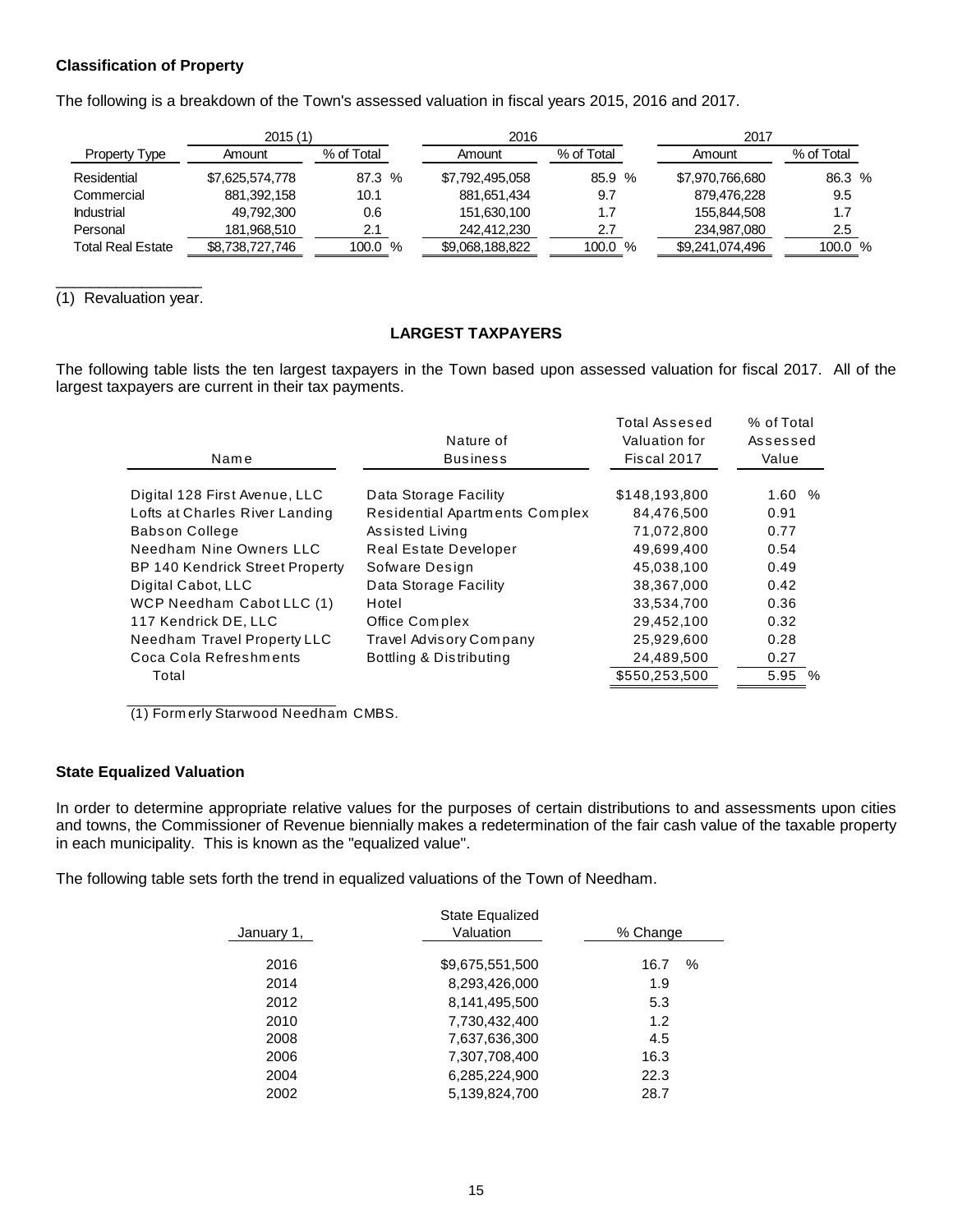#### **Abatements and Overlay**

The Town is authorized to increase each tax levy by an amount approved by the State Commissioner of Revenue as an "overlay" to provide for tax abatements. If abatements are granted in excess of the applicable overlay, the resultant "overlay deficit" is required to be added to the next tax levy. An abatement granted after a tax payment has been made is accounted for as a refund on the books of the Town. Abatements are granted where exempt real or personal property has been assessed or where taxable real or personal property has been overvalued or disproportionately valued. The assessors may also abate uncollectible personal property taxes. They may abate real and personal property taxes on broad grounds (including inability to pay) with the approval of the State Commissioner of Revenue. But uncollected real property taxes are ordinarily not written off until they become municipal "tax titles" by purchase at the public sale or by taking, at which time the tax is written off in full by reserving the amount of the tax and charging surplus.

The following table sets forth the amount of the overlay reserve for the last five fiscal years and the amounts of abatements and exemptions granted as of June 30, 2016.

Abatomonte

|        |               |                 |           |      |                     | Avalon lo illo         |
|--------|---------------|-----------------|-----------|------|---------------------|------------------------|
|        |               | Overlay Reserve |           |      |                     | and Exemptions         |
| Fiscal | Net Tax       | Dollar          | As a % of |      |                     | <b>Granted Through</b> |
| Year   | Levy $(1)$    | Amount          | Net Lew   |      | As of June 30, 2016 |                        |
| 2016   | \$116,282,088 | \$<br>3,009,775 | 2.59      | $\%$ | \$                  | 690.254                |
| 2015   | 110,045,528   | 3,258,232       | 2.96      |      |                     | 549,202                |
| 2014   | 103,856,480   | 2,151,633       | 2.07      |      |                     | 406,628                |
| 2013   | 98,565,366    | 1,876,905       | 1.90      |      |                     | 425,190                |
| 2012   | 94.110.985    | 2,135,466       | 2.27      |      |                     | 543.914                |
|        |               |                 |           |      |                     |                        |

(1) Tax levy prior to addition of overlay reserve.

#### **Tax Collections**

The Town has accepted a statute providing for quarterly tax payments. Under that statute, preliminary tax payments are due on August 1 and November 1 with payment of the actual tax bill (after credit is given for the preliminary payments) installments on February 1 and May 1 if actual tax bills are mailed by December 31. Interest accrues on delinquent taxes at the rate of 14 percent per annum. Real property (land and buildings) is subject to a lien for the taxes assessed upon it, subject to any paramount federal lien and subject to bankruptcy and insolvency laws. (In addition, real property is subject to a lien for certain unpaid municipal charges or fees.) If the property has been transferred, an unenforced lien expires on the fourth December 31 after the end of the fiscal year to which the tax relates. If the property has not been transferred by the fourth December 31, an unenforced lien expires upon a later transfer of the property. Provision is made, however, for continuation of the lien where it could not be enforced because of a legal impediment. The persons against whom real or personal property taxes are assessed are personally liable for the tax (subject to bankruptcy and insolvency laws). In the case of real property, this personal liability is effectively extinguished by sale or taking of the property as described below.

The following table compares the Town's net tax collections with its net (gross tax levy less overlay reserve for abatements) tax levies for the current and each of the previous five fiscal years, exclusive of the surcharge of property tax levied under the CPA.

|                |   |                         |     | Overlay                   |                   |   | <b>Collections During</b><br>Fiscal Year Payable (1) |                 |     | Collections as of<br>6/30/2016(2) |                 |  |
|----------------|---|-------------------------|-----|---------------------------|-------------------|---|------------------------------------------------------|-----------------|-----|-----------------------------------|-----------------|--|
| Fiscal<br>Year |   | Gross Tax<br>Levy $(2)$ |     | Reserve for<br>Abatements | Net Tax Lew       |   | Dollar<br>Amount                                     | % of Net<br>Lew |     | Dollar<br>Amount                  | % of Net<br>Lew |  |
| 2016           | S | 119.291.863             | \$. | 3.009.775                 | \$<br>116.282.088 | S | 117.554.391                                          | 101.09<br>$\%$  | \$. | 117.554.391                       | 101.09 %        |  |
| 2015           |   | 113.303.760             |     | 3,258,232                 | 110,045,528       |   | 111.766.131                                          | 101.56          |     | 112.639.178                       | 102.36          |  |
| 2014           |   | 106.008.113             |     | 2.151.633                 | 103.856.480       |   | 104.450.422                                          | 100.57          |     | 105.195.699                       | 101.29          |  |
| 2013           |   | 100.442.271             |     | 1.876.905                 | 98,565,366        |   | 99.107.154                                           | 100.55          |     | 99.578.618                        | 101.03          |  |
| 2012           |   | 96,246,451              |     | 2,135,466                 | 94,110,985        |   | 94,677,572                                           | 100.60          |     | 95.319.045                        | 101.28          |  |

(1) Actual dollar collections, net of refunds. Does not include abatements, proceeds of tax titles or tax possessions attributable to each levy or other non-cash credits.

(2) Exclusive of the property tax levied under the Community Preservation Act.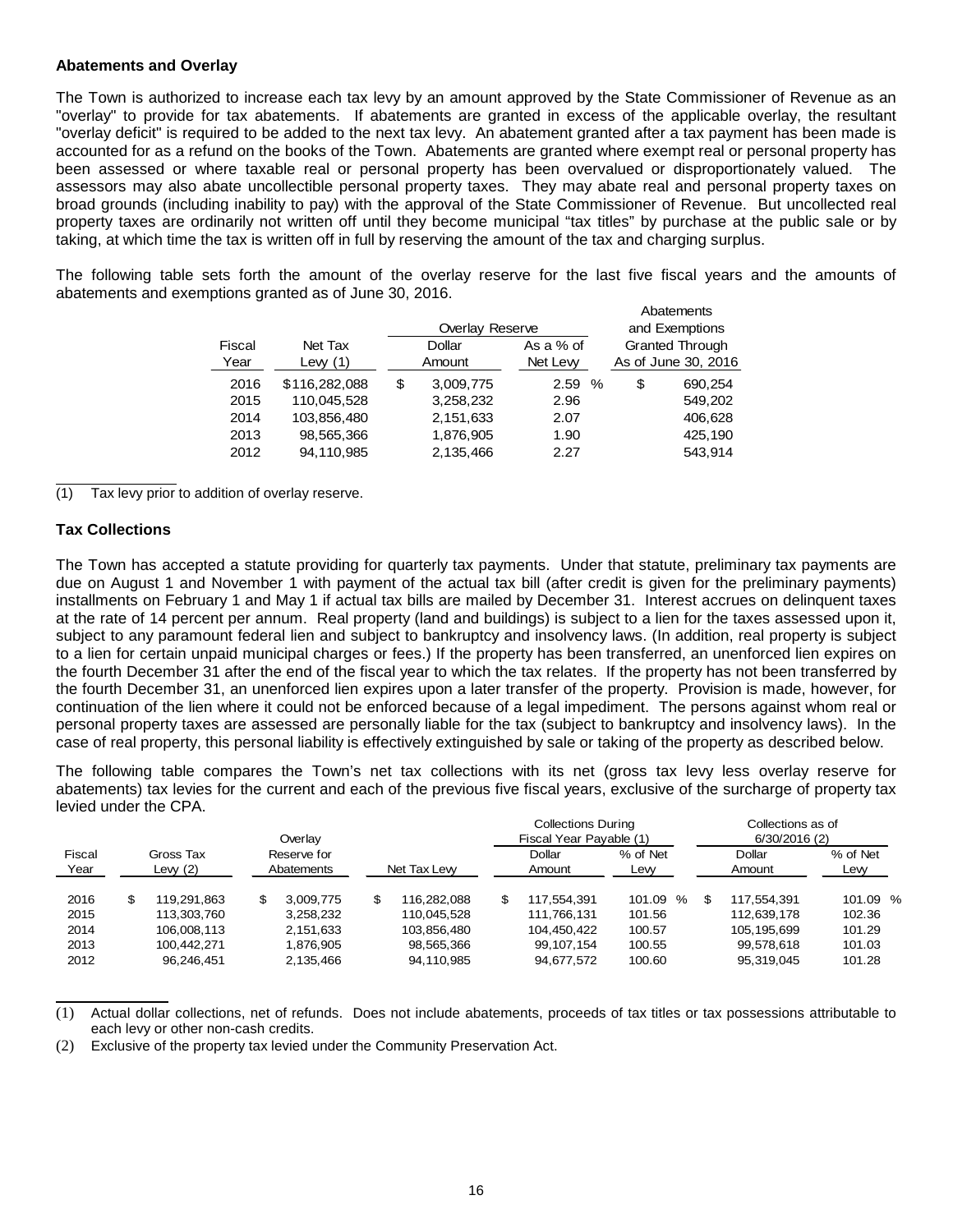#### **Tax Titles and Possessions**

Massachusetts law permits a municipality either to sell by public sale (at which the municipality may become the purchaser) or to take real property for non-payment of taxes. In either case the property owner can redeem the property by paying the unpaid taxes, with interest and other charges, but if the right of redemption is not exercised within six months (which may be extended an additional year in the case of certain installment payments) it can be foreclosed by petition to the Land Court.

Upon foreclosure, a tax title purchased or taken by the municipality becomes a "tax possession" and may be held and disposed of in the same manner as other land held for municipal purposes. Uncollectible real property taxes are ordinarily not written off until they become municipal tax titles by purchase at the public sale or by taking, at which time the tax is written off in full by reserving the amount of tax and charging surplus.

The table below sets forth the amount of tax titles and possessions and deferred taxes outstanding at the end of the following fiscal years.

|        | <b>Total Tax</b> |               |
|--------|------------------|---------------|
| Fiscal | Titles and       | Deferred      |
| Year   | Possessions      | <b>Taxes</b>  |
|        |                  |               |
| 2016   | \$1.298.052      | \$<br>470.642 |
| 2015   | 1,201,442        | 628.738       |
| 2014   | 1,184,252        | 537,255       |
| 2013   | 1,016,567        | 619,572       |
| 2012   | 904.840          | 561.509       |

#### **Sale of Tax Receivables**

Cities and towns are authorized to sell delinquent property tax receivables by public sale or auction, either individually or in bulk. The town does not expect to utilize this option at the present time.

#### **Taxation to Meet Deficits**

As noted elsewhere (see "Abatements and Overlay" above) overlay deficits, i.e. tax abatements in excess of the overlay included in the tax levy to cover abatements, are required to be added to the next tax levy. It is generally understood that revenue deficits, i.e. those resulting from non-property tax revenues being less than anticipated, are also required to be added to the tax levy (at least to the extent not covered by surplus revenue).

Amounts lawfully expended since the prior tax levy and not included therein are also required to be included in the annual tax levy. The circumstances under which this can arise are limited since municipal departments are generally prohibited from incurring liabilities in excess of appropriations except for major disasters, mandated items, contracts in aid of housing and renewal projects and other long-term contracts. In addition, utilities must be paid at established rates and certain established salaries, e.g. civil service, must legally be paid for work actually performed, whether or not covered by appropriations.

Cities and towns are authorized to appropriate sums, and thus to levy taxes, to cover deficits arising from other causes, such as "free cash" deficits arising from a failure to collect taxes. This is not generally understood, however, and it has not been the practice to levy taxes to cover free cash deficits. Except to the extent that such deficits have been reduced or eliminated by subsequent collections of uncollected taxes (including sales of tax titles and tax possessions), lapsed appropriations, non-property tax revenues in excess of estimates, other miscellaneous items or funding loans authorized by special act, they remain in existence.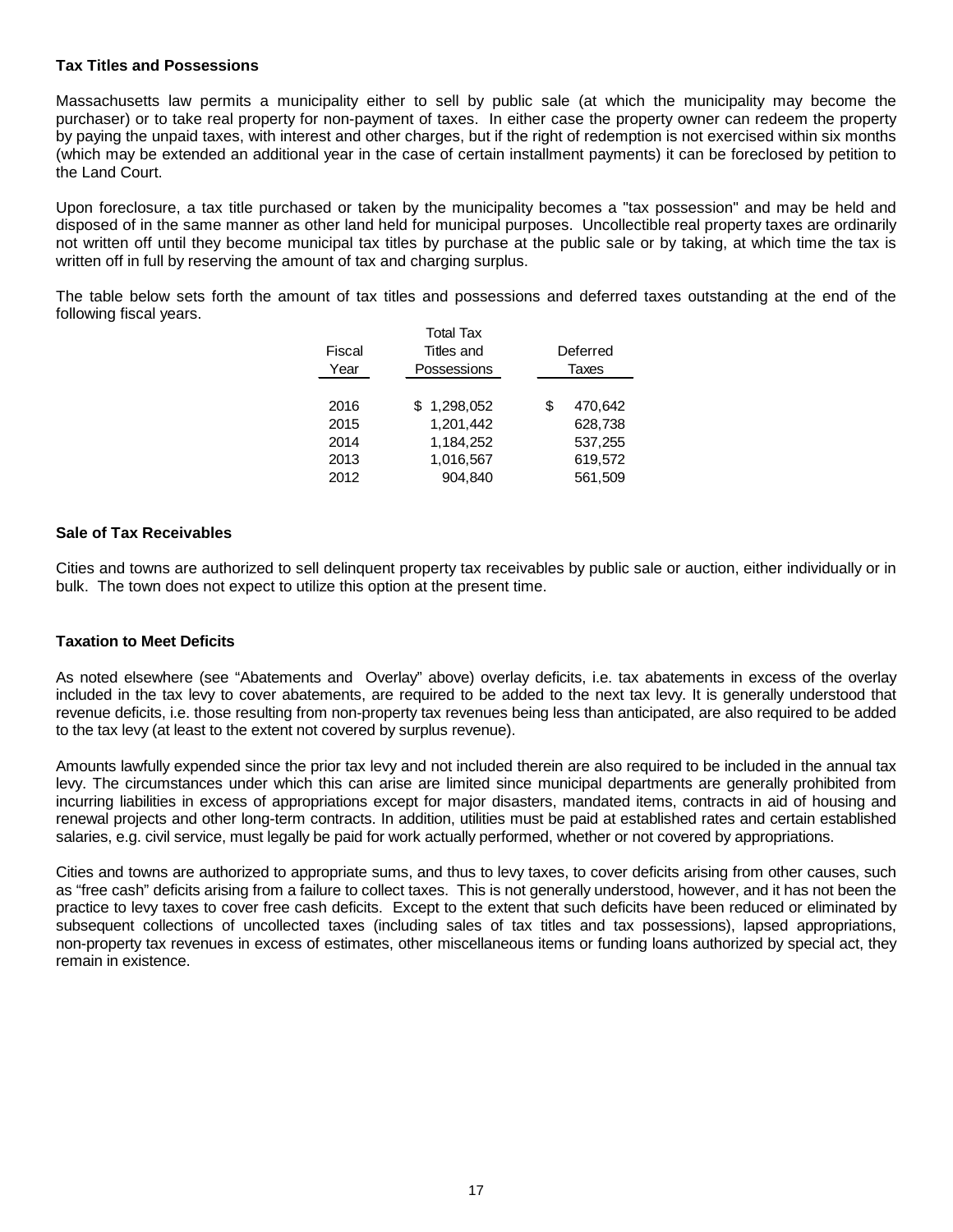#### **Tax Limitations**

Chapter 59, Section 21C of the General Laws, also known as "Proposition 2½", imposes two separate limits on the annual tax levy of a city or town.

The primary limitation is that the tax levy cannot exceed 2½ percent of the full and fair cash value. If a city or town exceeds the primary limitation, it must reduce its tax levy by at least 15 percent annually until it is in compliance, provided that the reduction can be reduced in any year to not less than 7½ percent by majority vote of the voters, or to less than 7½ percent by two-thirds vote of the voters.

For cities and towns at or below the primary limit, a secondary limitation is that the tax levy cannot exceed the maximum levy limit for the preceding fiscal year as determined by the State Commissioner of Revenue by more than 2½ percent, subject to exceptions for property added to the tax rolls or property which has had an increase, other than as part of a general revaluation, in its assessed valuation over the prior year's valuation.

This "growth" limit on the tax levy may be exceeded in any year by a majority vote of the voters, but an increase in the secondary or growth limit under this procedure does not permit a tax levy in excess of the primary limitation, since the two limitations apply independently. In addition, if the voters vote to approve taxes in excess of the "growth" limit for the purpose of funding a stabilization fund, such increased amount may only be taken into account for purposes of calculating the maximum levy limit in each subsequent year if the board of selectmen of a town or the city council of a city votes by a two-thirds vote to appropriate such increased amount in such subsequent year to the stabilization fund.

The applicable tax limits may also be reduced in any year by a majority vote of the voters.

The State Commissioner of Revenue may adjust any tax limit "to counterbalance the effects of extraordinary, non-recurring events which occurred during the base year".

The statute further provides that the voters may exclude from the taxes subject to the tax limits and from the calculation of the maximum tax levy (a) the amount required to pay debt service on bonds and notes issued before November 4, 1980, if the exclusion is approved by a majority vote of the voters, and (b) the amount required to pay debt service on any specific subsequent issue for which similar approval is obtained. Even with voter approval, the holders of the obligations for which unlimited taxes may be assessed do not have a statutory priority or security interest in the portion of the tax levy attributable to such obligations. It should be noted that Massachusetts General Laws Chapter 44, Section 20 requires that the taxes excluded from the levy limit to pay debt service on any such bonds and notes be calculated based on the true interest cost of the issue. Accordingly, the Department of Revenue limits the amount of taxes which may be levied in each year to pay debt service on any such bonds and notes to the amount of such debt service, less a pro rata portion of any original issue premium received by the city or town that was not applied to pay costs of issuance.

Voters may also exclude from the Proposition 2½ limits the amount required to pay specified capital outlay expenditures or for the city or town's apportioned share for certain capital outlay expenditures by a regional governmental unit. In addition, the city council of a city, with the approval of the mayor if required, or the board of selectmen or the town council of a town may vote to exclude from the Proposition 2½ limits taxes raised in lieu of sewer or water charges to pay debt service on bonds or notes issued by the municipality (or by an independent authority, commission or district) for water or sewer purposes, provided that the municipality's sewer or water charges are reduced accordingly.

In addition, Proposition 2<sup>1/2</sup> limits the annual increase in the total assessments on cities and towns by any county, district, authority, the Commonwealth or any other governmental entity (except regional school districts, the MWRA and certain districts for which special legislation provides otherwise) to the sum of (a) 2½ percent of the prior year's assessments and (b) "any increases in costs, charges or fees for services customarily provided locally or for services subscribed to at local option". Regional water districts, regional sewerage districts and regional veterans districts may exceed these limitations under statutory procedures requiring a two-thirds vote of the district's governing body and either approval of the local appropriating authorities (by two-thirds vote in districts with more than two members or by majority vote in two-member districts) or approval of the registered voters in a local election (in the case of two-member districts). Under Proposition 2½ any State law to take effect on or after January 1, 1981 imposing a direct service or cost obligation on a city or town will become effective only if accepted or voluntarily funded by the city or town or if State funding is provided. Similarly, State rules or regulations imposing additional costs on a city or town or laws granting or increasing local tax exemptions are to take effect only if adequate State appropriations are provided. These statutory provisions do not apply to costs resulting from judicial decisions.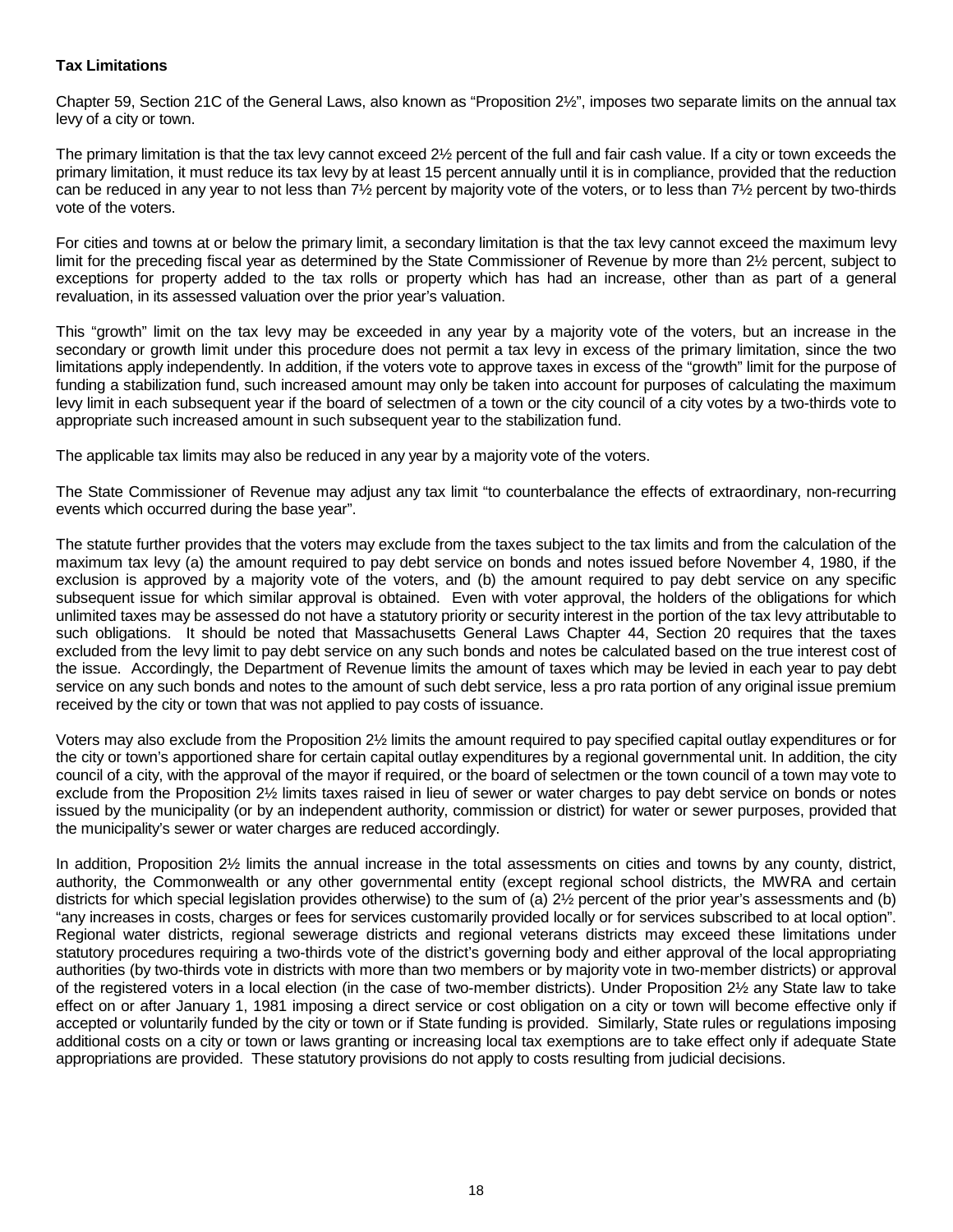The Town of Needham has been in full compliance with Proposition 2½ since its inception. The Town has voted to override Proposition 2½ for operating purposes and to exclude debt service on several occasions for capital projects. Most recently, the Town approved general overrides in 2003 (\$2,459,318), 2006 (\$597,370), 2007 (\$1,128,670) and 2009 (\$1,887,929). In addition, the Town voted to exclude \$15,700,000 principal and the interest thereon for library renovation and expansion, \$62,000,000 principal and the interest thereon for high school renovation and expansion, \$21,000,000 principal and the interest thereon for the High Rock and Pollard School projects, \$27,412,128 principal and the interest thereon for the Newman School renovation project and \$762,500, \$7,000,000 and \$57,542,500 principal and the interest thereon for site acquisition and construction of the Hillside School project (less any MSBA grants).

#### **Unused Levy Capacity (1)**

|                                  |             |   |             |   | <b>Fiscal Year</b> |                   |                   |
|----------------------------------|-------------|---|-------------|---|--------------------|-------------------|-------------------|
|                                  | 2017        |   | 2016        |   | 2015               | 2014              | 2013              |
| Primary Levy Limit (2)           | 231,026,862 | S | 226.704.721 | S | 220,968,194        | \$<br>201,718,325 | \$<br>198,099,748 |
| Prior Fiscal Year Levy Limit     | 113,229,253 |   | 106,870,366 |   | 98,925,881         | 93,756,886        | 89,636,531        |
| 2.5% Levy Growth                 | 2,830,797   |   | 2,671,812   |   | 2,473,147          | 2,343,970         | 2,240,913         |
| New Growth (3)                   | 2,919,417   |   | 3,684,955   |   | 3,922,530          | 2,825,025         | 1,879,442         |
| Amended New Growth               | 2,615       |   |             |   |                    |                   |                   |
| Overrides                        |             |   |             |   | 1,548,410          |                   |                   |
| Growth Levy Limit                | 118,982,082 |   | 113,227,133 |   | 106,869,968        | 98,925,881        | 93,756,886        |
| <b>Debt Exclusions</b>           | 5,886,862   |   | 6,075,283   |   | 6.551.850          | 7.109.986         | 6,705,439         |
| Capital Expenditure Exclusions   |             |   |             |   |                    |                   |                   |
| Other Adjustments                |             |   |             |   |                    |                   |                   |
| Tax Levy Limit                   | 124,868,944 |   | 119,302,416 |   | 113,421,818        | 106,035,867       | 100,462,325       |
| Tax Levy                         | 124.789.790 |   | 119,291,863 |   | 113,303,760        | 106,008,113       | 100,442,271       |
| Unused Levy Capacity (4)         | 79,154      |   | 10,553      |   | 118,058            | 27,754            | 20,054            |
| Unused Primary Levy Capacity (5) | 112.044.780 |   | 113.477.588 |   | 114.098.226        | 102,792,444       | 104,342,862       |
|                                  |             |   |             |   |                    |                   |                   |

(1) Source: Massachusetts Department of Revenue.

(2) 2.5% of assessed valuation.

 $\mathcal{L}=\mathcal{L}=\mathcal{L}=\mathcal{L}=\mathcal{L}=\mathcal{L}=\mathcal{L}$ 

(3) Allowed increase for new valuations (or required reduction) - certified by the Department of Revenue.

(4) Tax Levy Limit less Tax Levy.

(5) Primary Levy Limit less Growth Levy Limit.

#### **Community Preservation Act**

The Massachusetts Community Preservation Act (the "CPA") permits cities and towns that accept its provisions to levy a surcharge on its real property tax levy, dedicate revenue (other than state or federal funds), and to receive state matching funds for (i) the acquisition, creation, preservation, rehabilitation and restoration of land for recreational use, open space, and affordable housing and (ii) the acquisition, preservation, rehabilitation and restoration of historic resources. The provisions of the CPA must be accepted by the voters of the city or town at an election after such provisions have first been accepted by either a vote of the legislative body of the city or town or an initiative petition signed by 5% of its registered voters.

A city or town may approve a surcharge of up to 3% (but not less than 1% under certain circumstances) and may make an additional commitment of funds by dedicating revenue other than state or federal funds, provided that the total funds collected do no exceed 3% of the real property tax levy, less any exemptions adopted (such as an exemption for lowincome individuals and families and for low and moderate-income senior citizens, an exemption for \$100,000 of the value of each taxable parcel of residential real property or \$100,000 of the value of each taxable parcel of class three, commercial property, and class four, industrial property as defined in Chapter 59, Section 2A of the General Laws, and an exemption for commercial and industrial properties in cities and towns with classified tax rates). In the event that the municipality shall no longer dedicate all or part of the additional funds to community preservation, the surcharge on the real property tax levy of not less than 1% shall remain in effect, provided that any such change must be approved pursuant to the same process as acceptance of the CPA. The surcharge is not counted in the total taxes assessed for the purpose of determining the permitted levy amount under Proposition 2½ (see *"Tax Limitations"* under "PROPERT TAXATION" above). A city or town may revoke its acceptance of the provisions of the CPA at any time after 5 years from the date of such acceptance and may change the amount of the surcharge or the exemptions to the surcharge at any time, including reducing the surcharge to 1% and committing additional municipal funds as outlined above, provided that any such revocation or change must be approved pursuant to the same process as acceptance of the CPA.

Any city or town that accepts the provisions of the CPA will receive annual state matching grants to supplement amounts raised by its surcharge and dedication of revenue. The state matching funds are raised from certain recording and filing fees of the registers of deeds. Those amounts are deposited into a state trust fund and are distributed to cities and towns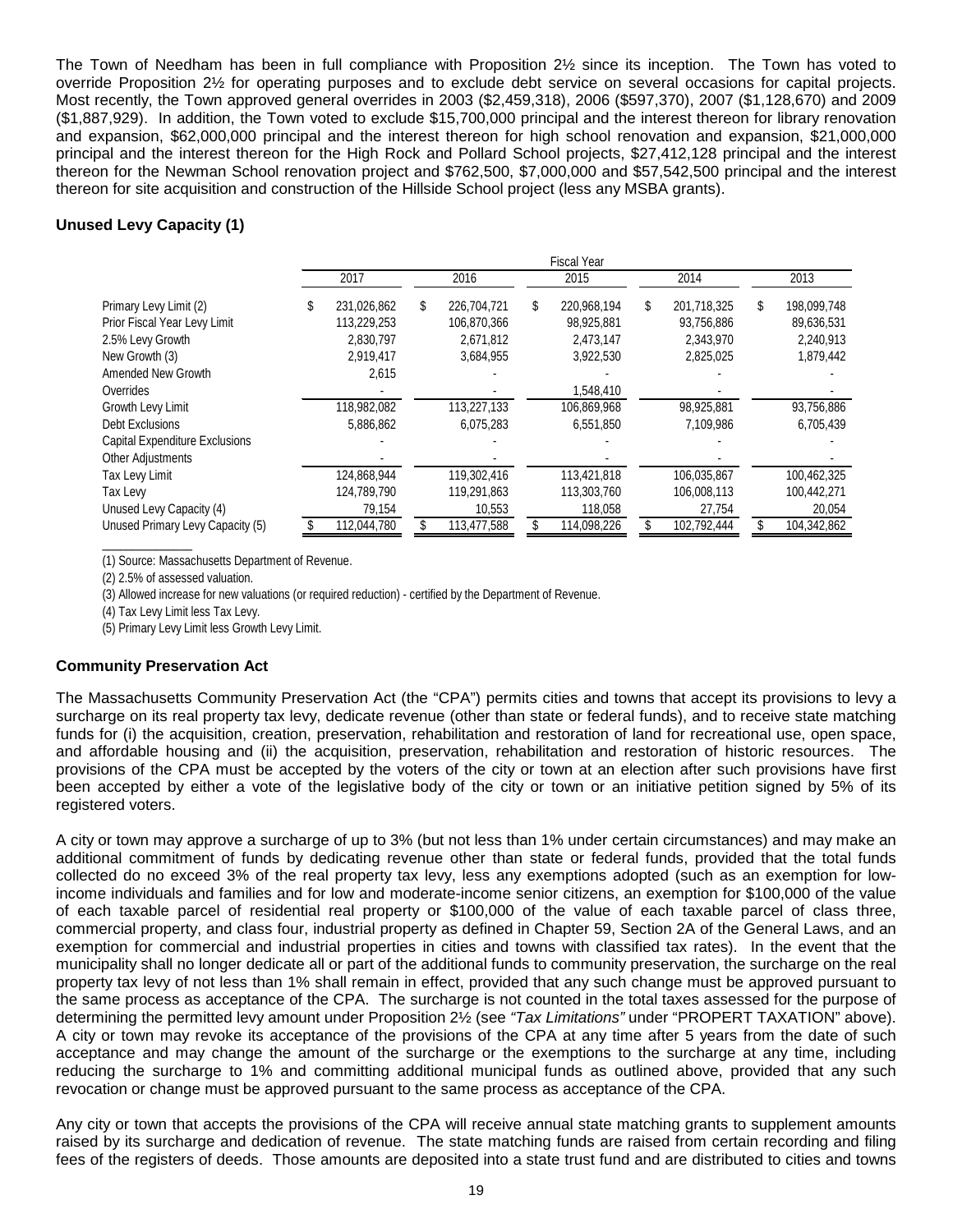that have accepted the provisions of the CPA, which distributions are not subject to annual appropriation by the state legislature. The amount distributed to each city and town is based on a statutory formula and the total state distribution made to any city or town may not exceed 100% of the amount raised locally by the surcharge on the real property tax levy.

The amounts raised by the surcharge on taxes, the dedication of revenue and received in state matching funds are required to be deposited in a dedicated community preservation fund. Each city or town that accepts the provisions of the CPA is required to establish a community preservation committee to study the community preservation needs of the community and to make recommendations to the legislative body of the city or town regarding the community preservation projects that should be funded from the community preservation fund. Upon the recommendations of the committee, the legislative body of the city or town may appropriate amounts from the fund for permitted community preservation purposes or may reserve amounts for spending in future fiscal years, provided that at least 10% of the total annual revenues to the fund must be spent or set aside for open space purposes, 10% for historic resource purposes and 10% for affordable housing purposes.

The CPA authorizes cities and towns that accept its provisions to issue bonds and notes in anticipation of the receipt of surcharge and dedicated revenues to finance community preservation projects approved under the provisions of the CPA. Bonds and notes issued under the CPA are general obligations of the city or town and are payable from amounts on deposit in the community preservation fund. In the event that a city or town revokes its acceptance of the provisions of the CPA, the surcharge shall remain in effect until all contractual obligations incurred by the city or town prior to such revocation, including the payment of bonds or notes issued under the CPA, have been fully discharged.

The Town has accepted the Act and set the surcharge rate at 2%. The Town implemented the program in fiscal year 2006 and is utilizing revenues to pay for a variety of municipal projects, including a \$19.2 million town hall preservation/restoration project financed, in part, with bonds in 2011 and 2012.

#### **Community Preservation Fund Revenues**

| Fiscal |   |                  |   | <b>State</b> |   |           |
|--------|---|------------------|---|--------------|---|-----------|
| Year   |   | Property Tax (1) |   | Contribution |   | Total     |
| 2016   | S | 2,028,800        | S | 579,514      | S | 2,608,314 |
| 2015   |   | 1,950,156        |   | 566,099      |   | 2,516,255 |
| 2014   |   | 1,791,323        |   | 886,498      |   | 2,677,821 |
| 2013   |   | 1,697,565        |   | 437,167      |   | 2,134,732 |
| 2012   |   | 1,619,595        |   | 417,271      |   | 2,036,866 |

\_\_\_\_\_\_\_\_\_\_\_\_\_\_ (1) Reflects actual collections.

#### **Pledged Taxes**

Taxes on the increased value certain property in designated development districts may be pledged for the payment of costs of economic development projects within such districts and may therefore be unavailable for other municipal purposes. (See "Tax Increment Financing for Development Districts" under "TOWN FINANCES" below).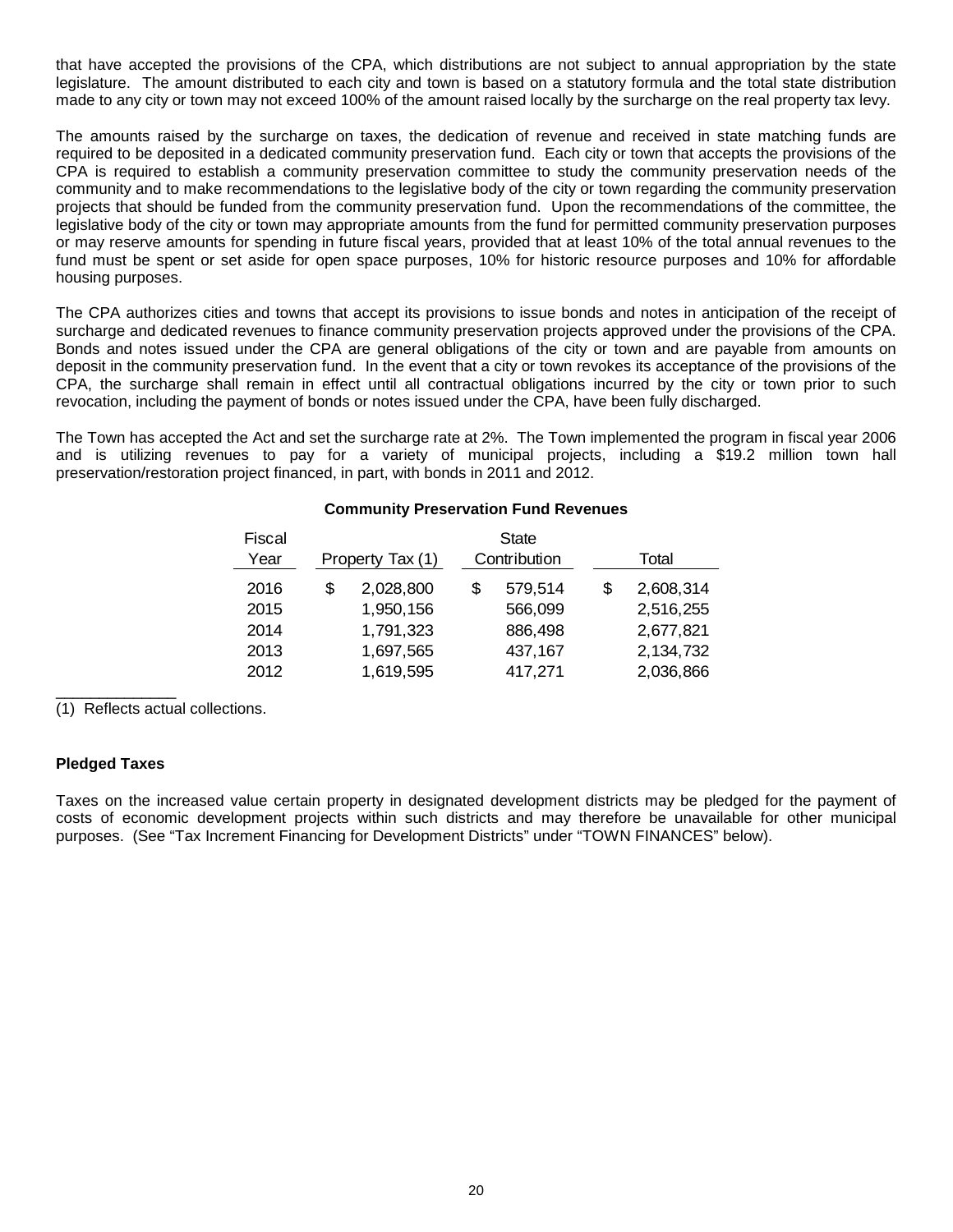#### **TOWN FINANCES**

#### **Budget and Appropriation Process**

Town Meeting: The annual appropriations of the Town are ordinarily made at the annual meeting, which takes place in May. Appropriations may also be voted at special meetings. The Town has a finance committee, which submits reports and recommendations on proposed expenditures at town meetings.

The school budget is limited to the total amount appropriated by the city council or town meeting, but the school committee retains full power to allocate the funds appropriated. State legislation known as the Education Reform Act of 1993, as amended, imposes certain minimum expenditure requirements on municipalities with respect to funding for education. The requirements are determined on the basis of formulas affected by various measures of wealth and income, enrollments, prior levels of local spending and state aid, and other factors. In each fiscal year, the Town has appropriated at least the minimum expenditure requirement imposed by the Act.

The Town meeting may at any time vote to transfer any amount previously appropriated to any other authorized use by law, and, under certain circumstances and subject to certain limits and requirements, the selectmen of a town, with the concurrence of the finance committee, may transfer amounts appropriated for the use of any department to any other appropriation for the same department or to any other department.

Water and sewer department expenditures are generally included in the budgets adopted by city councils and town meetings but electric and gas department funds may be appropriated by the municipal light boards. Under certain legislation any city or town which accepts the legislation may provide that the appropriation for the operating costs of any department may be offset, in whole or in part, by estimated receipts from fees charged for services provided by the department. It is assumed that this general provision does not alter the pre-existing power of an electric or gas department to appropriate its own receipts.

Enterprises: Beginning with the fiscal 1996 budget, water and sewer operations are accounted for in separate enterprise accounts. Beginning with the fiscal 1999 budget solid waste operations are accounted for in a separate enterprise account.

Mandatory Items: Mandatory items, such as state and county assessments, the overlay for abatements, abatements in excess of overlays, principal and interest not otherwise provided for and final judgments are included in the tax levy whether or not included in the budget.

Revenues: Revenues are not required to be set forth in the budget but estimated non-tax revenues are taken into account by the assessors in fixing the tax levy. (See "PROPERTY TAXATION--Tax Levy Computation".)

#### **Budget Trends**

The following table sets forth the trend in operating budgets for fiscal years 2013 through 2017, as voted at the town meeting. As such, said budgets reflect neither revenues nor certain mandatory items.

|                                      | Fiscal 2013   | Fiscal 2014   | Fiscal 2015   | Fiscal 2016   | Fiscal 2017   |
|--------------------------------------|---------------|---------------|---------------|---------------|---------------|
| <b>General Government</b>            | \$3,807,723   | \$3,943,011   | \$4,036,311   | \$4,181,185   | \$4,294,265   |
| Land Use and Development             | 385.926       | 411.156       | 423.211       | 489.274       | 515,350       |
| <b>Public Safety</b>                 | 12.145.898    | 13.027.952    | 13.714.066    | 13.957.884    | 14.493.710    |
| Education(2)                         | 51,892,719    | 54,729,548    | 58,854,499    | 62,134,821    | 65,952,600    |
| <b>Public Works &amp; Facilities</b> | 12,916,949    | 13,313,148    | 13,497,982    | 14,389,396    | 15,274,299    |
| <b>Health &amp; Human Services</b>   | 1,077,278     | 1,187,497     | 1,247,688     | 1,433,752     | 1,493,315     |
| Culture & Recreation                 | 1.945.917     | 1,994,757     | 2,073,654     | 2,163,934     | 2,193,270     |
| Employee Benefits(3)                 | 19.778.577    | 20,523,425    | 21,095,270    | 23,095,821    | 25,491,114    |
| <b>Other Operating Expenses</b>      | 1.266.000     | 1.017.550     | 1,247,252     | 1,344,702     | 1,816,490     |
| Debt Service(4)                      | 11,288,276    | 12,108,851    | 11,587,884    | 11,224,301    | 11,161,839    |
| Reserve Fund                         | 1,199,821     | 1,373,243     | 1,464,490     | 1,384,767     | 1,541,875     |
| <b>Total Expenditures</b>            | \$117,705,084 | \$123,630,138 | \$129,242,307 | \$135,799,837 | \$144,228,127 |

#### **BUDGET COMPARISON (1)**

(2) Includes regional vocational school assessment.

(3) Includes pension and OPEB funding.

(4) Includes debt excluded from Proposition 2½ as well as estimated debt service on authorized and unissued debt.

<sup>(1)</sup> Budget reflects only the amount appropriated by Town Meeting and thus does not include overlay or State assessments.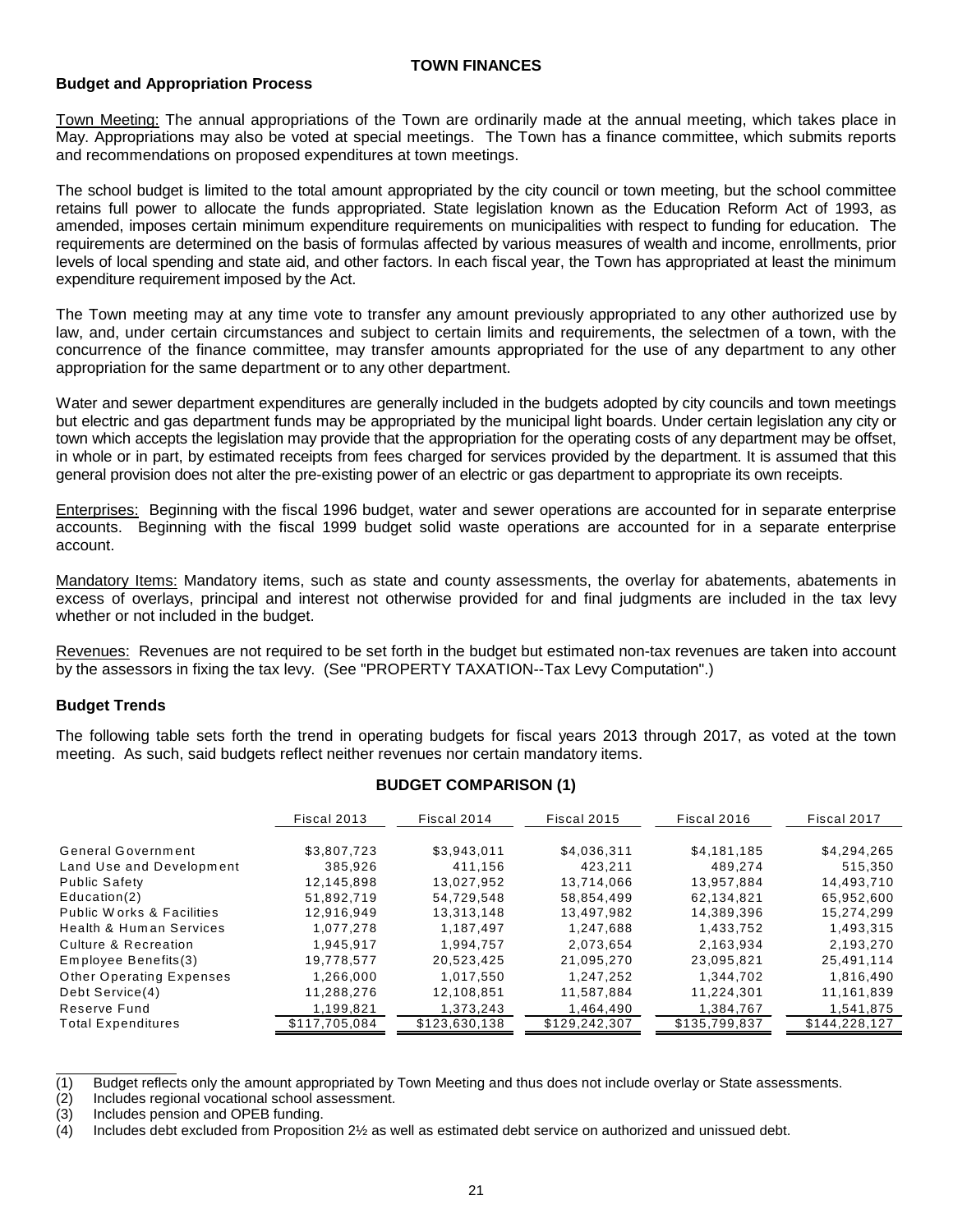#### **Revenues**

Property Taxes: Property taxes are the major source of revenue for the Town. The total amount levied is subject to certain limits prescribed by law; for a description of those limits see "PROPERTY TAXATION-- Tax Limitations" above. The table below sets forth the amount of property tax revenue for the following fiscal years:

| Fiscal | Property      |
|--------|---------------|
| Year   | <b>Taxes</b>  |
| 2016   | \$118,981,810 |
| 2015   | 108,651,058   |
| 2014   | 105,364,496   |
| 2013   | 99,390,107    |
| 2012   | 95,268,408    |

State Aid: The Town's state aid entitlement is based upon a number of different formulas, and while such formulas might indicate that a particular amount of state aid is owed, the amount of state aid actually paid is limited to the amount appropriated by the state legislature. The state annually estimates state aid but actual payments may vary from the estimate. The table below sets forth the amount of state aid revenue for the following fiscal years:

| Fiscal      |  | <b>State</b>     |
|-------------|--|------------------|
| Year        |  | Aid              |
| 2017 (est.) |  | \$<br>11,636,358 |
| 2016        |  | 10,723,030       |
| 2015        |  | 9,946,703        |
| 2014        |  | 9,677,266        |
| 2013        |  | 9,212,185        |
| 2012        |  | 8,542,051        |

Motor Vehicle Excise: An excise is imposed on the registration of motor vehicles (subject to exemptions) at the rate of \$25 per \$1,000 of valuation. The excise is collected by and for the benefit of the municipality in which the motor vehicle is customarily kept. Valuations are determined by a statutory formula based on manufacturer's list price and year of manufacture. Bills not paid when due bear interest at 12 percent per annum. Provision is also made after notice to the owner, for suspension of the owner's operating license or registration by the registrar of motor vehicles. The state annually estimates state aid but actual payments may vary from the estimate. The table below sets forth the amount of motor vehicle excise revenue for the following fiscal years:

| Fiscal | Motor Vehicle   |
|--------|-----------------|
| Year   | Excise          |
| 2016   | \$<br>5,627,887 |
| 2015   | 5,242,444       |
| 2014   | 4,923,980       |
| 2013   | 4,620,449       |
| 2012   | 4,357,996       |

Water and Sewer Rates and Services: The Town's Public Works Department provides water and sewer services, accounted for as enterprise funds, to all commercial, industrial and residential users within the Town and charges them on the basis of metered consumption. Water and sewer rates are set by the Board of Selectmen. The Town has an ascending block rate schedule ranging from \$3.10 to \$5.10 per 100 cubic feet for water and from \$8.49 to \$10.99 per 100 cubic feet for sewer. Water irrigation rates range from \$5.10 to \$8.10 per 100 cubic feet for water.

In fiscal year 2011, water and sewer revenues totaled \$14,833,214 and expenditures totaled \$12,048,070 including debt service, retirement costs and overhead. In fiscal year 2012, water and sewer revenues totaled \$13,819,336, which included \$469,610 in general fund receipts, and expenditures totaled \$13,112,987 including debt service, retirement costs and overhead. In fiscal year 2013, water and sewer revenues totaled \$14,923,190, which included \$493,392 in general fund receipts, and expenditures totaled \$13,682,552 including debt service, retirement costs and overhead. In fiscal year 2014, water and sewer revenues totaled \$15,183,031 which included \$858,439 in general fund receipts, and expenditures totaled \$14,332,762 including debt service, retirement costs and overhead. In fiscal year 2015, water and sewer revenues totaled \$16,745,962 which included \$823,671 in general fund receipts, and expenditures totaled \$14,378,741 including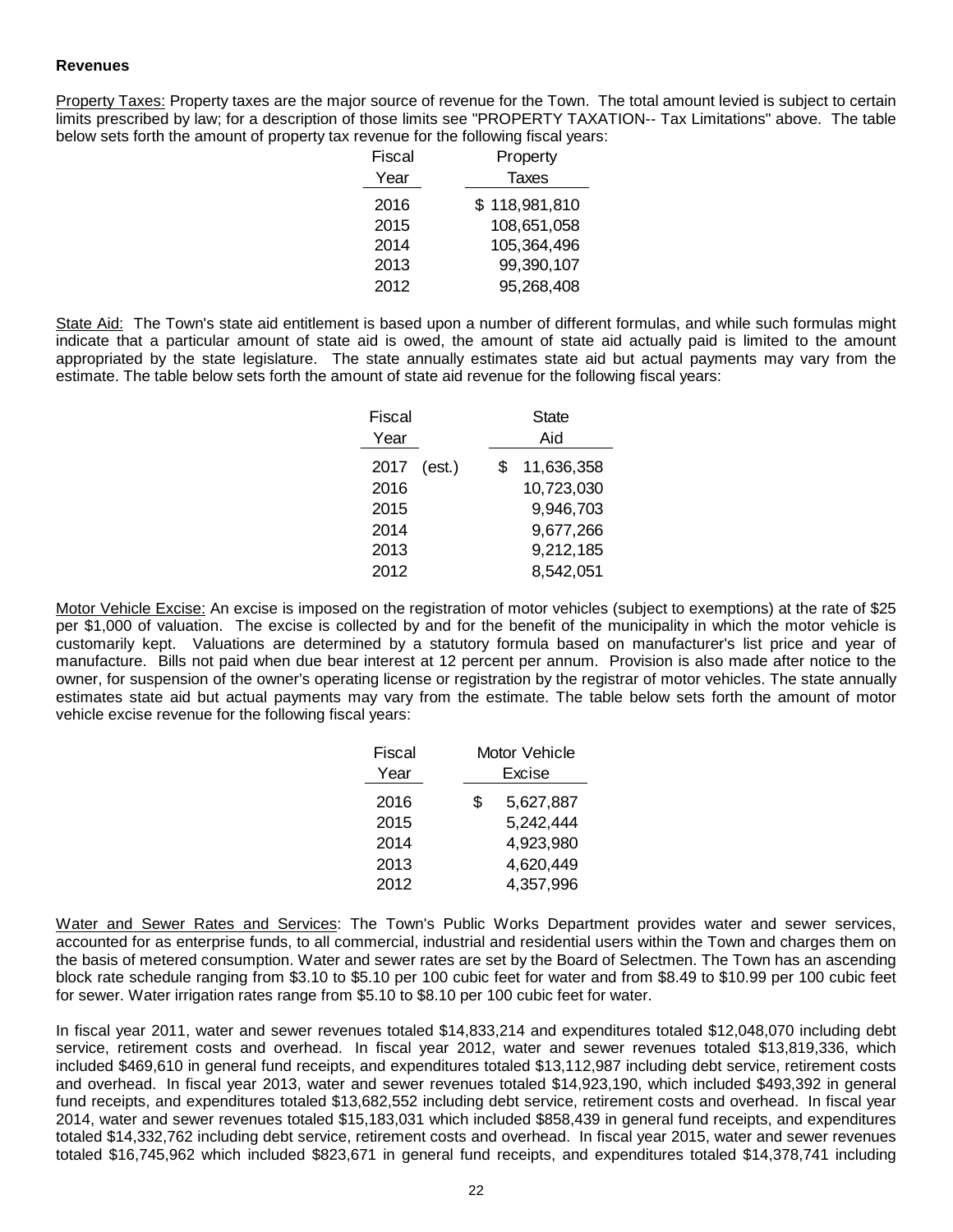debt service, retirement costs and overhead. In fiscal year 2016, water and sewer revenues totaled \$16,007,776 which included \$569,430 in general fund receipts, and expenditures totaled \$13,464,453 including debt service, retirement costs and overhead.

Local Options Meals Tax: On November 2, 2009, the Town adopted the local meals excise tax to be effective January 1, 2010. The local meals excise tax is a 0.75% tax on the gross receipts of a vendor from the sale of restaurant meals. The tax is paid by the vendor to the State Commissioner of Revenue, who in turn pays the tax to the municipality in which the meal was sold. The table below sets forth the amount of local option meals tax revenue for the following fiscal years:

| Fiscal<br>Year | <b>Local Option</b><br><b>Meals Tax</b> |  |
|----------------|-----------------------------------------|--|
|                |                                         |  |
| 2016           | \$<br>490,317                           |  |
| 2015           | 476,896                                 |  |
| 2014           | 471,830                                 |  |
| 2013           | 443,716                                 |  |
| 2012           | 404,409                                 |  |

Room Occupancy Tax: Under this tax, local governments may tax the provision of hotel, motel lodging house rooms and bed and breakfast rooms at a rate not to exceed six percent (6%) of the cost of renting such rooms. The tax is paid by the operator of each establishment to the State Commissioner of Revenue, who in turn pays the tax back to the municipality in which the rooms are located in quarterly distributions. On November 2, 2009, the Town adopted an increase in the room occupancy tax to 6% to be effective January 1, 2010. The table below sets forth the amount of room occupancy tax revenue for the following fiscal years:

| Fiscal | Room Occupancy |           |
|--------|----------------|-----------|
| Year   | Tax            |           |
| 2016   | \$             | 1,118,325 |
| 2015   |                | 1,024,085 |
| 2014   |                | 816,498   |
| 2013   |                | 539,026   |
| 2012   |                | 454,378   |

Interest and Dividends: Fiscal year 2010 interest and dividends totaled \$496,885. Fiscal year 2011 interest and dividends totaled \$275,705. Fiscal year 2012 interest and dividends totaled \$103,130. Fiscal year 2013 interest and dividends totaled \$84,802. Fiscal year 2014 interest and dividends totaled \$77,523. Fiscal year 2015 interest and dividends totaled \$101,273. Fiscal year 2016 interest and dividends totaled \$111,638.

#### **State Distributions**

In addition to grants for specified capital purposes (some of which are payable over the life of the bonds issued for the projects), the Commonwealth provides financial assistance to cities and towns for current purposes. Payments to cities and towns are derived primarily from a percentage of the State's personal income, sales and use, and corporate excise tax receipts, together with the net receipts from the State Lottery. A municipality's state aid entitlement is based on a number of different formulas, of which the "schools" and "lottery" formulas are the most important. Both of the major formulas tend to provide more state aid to poorer communities. The formulas for determining a municipality's state aid entitlement are subject to amendment by the state legislature and, while a formula might indicate that a particular amount of state aid is owed, the amount of state aid actually paid is limited to the amount appropriated by the state legislature. The state annually estimates state aid, but the actual state aid payments may vary from the estimate.

In the fall of 1986, both the State Legislature (by statute, repealed as of July 1, 1999) and the voters (by initiative petition) placed limits on the growth of state tax revenues. Although somewhat different in detail, each measure essentially limited the annual growth in state tax revenues to an average rate of growth in wages and salaries in the Commonwealth over the three previous calendar years. If not amended, the remaining law could restrict the amount of state revenues available for state aid to local communities.

#### **State School Building Assistance Program**

Under its school building assistance program, the Commonwealth of Massachusetts provides grants to cities, towns and regional school districts for school construction projects. Until July 26, 2004, the State Board of Education was responsible for approving grants for school projects and otherwise administering the program. Grant amounts ranged from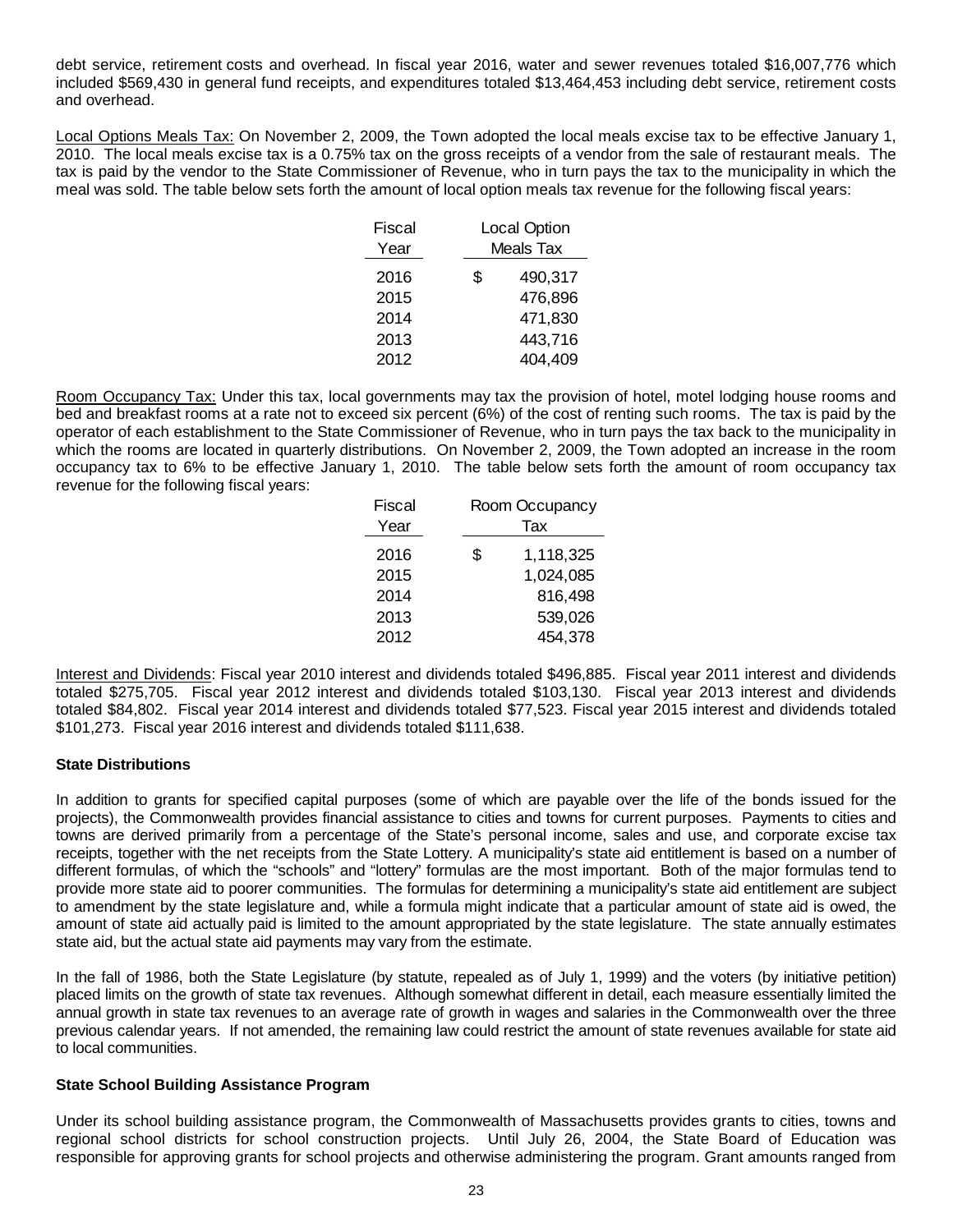50% to 90% of approved project costs. Municipalities generally issued bonds to finance the entire project cost, and the Commonwealth disbursed the grants in equal annual installments over the term of the related bonds.

Pursuant to legislation which became effective on July 26, 2004, the state legislature created the MSBA to finance and administer the school building assistance program. The MSBA assumed all powers and obligations of the Board of Education with respect to the program. In addition to certain other amounts, the legislation dedicates a portion of Commonwealth sales tax receipts to the MSBA to finance the program.

Projects previously approved for grants by the State Board of Education are entitled to receive grant payments from the MSBA based on the approved project cost and reimbursement rate applicable under the prior law. The MSBA has paid and is expected to continue to pay the remaining amounts of the grants for such projects either in annual installments to reimburse debt service on bonds issued by the municipalities to finance such projects, or as lump sum payments to contribute to the defeasance of such bonds.

Projects on the priority waiting list as of July 1, 2004 are also entitled to receive grant payments from the MSBA based on the eligible project costs and reimbursement rates applicable under the prior law. With limited exceptions, the MSBA is required to fund the grants for such projects in the order in which they appeared on the waiting list. Grants for any such projects that have been completed or substantially completed have been paid and are expected to continue to be paid by the MSBA in lump sum payments, thereby eliminating the need for the MSBA to reimburse interest expenses that would otherwise be incurred by the municipalities to permanently finance the MSBA's share of such project costs. Interest on debt issued by municipalities prior to July 1, 2004 to finance such project costs, and interest on temporary debt until receipt of the grant, is included in the approved costs of such projects. Grants for any such projects that have not yet commenced or that are underway have been and are expected to continue to be paid by the MSBA as project costs are incurred by the municipality pursuant to a project funding agreement between the MSBA and the municipality, eliminating the need for the municipality to borrow even on a temporary basis to finance the MSBA's share of the project costs in most cases.

The maximum of reimbursement rate for new project grant applications submitted to the MSBA on or after July 1, 2007 is 80% of approved project costs. The MSBA promulgated regulations with respect to the application and approval process for projects submitted after July 1, 2007. The MSBA pays grants for such projects as project costs are incurred pursuant to project funding agreements between the MSBA and the municipalities. None of the interest expense incurred on debt issued by municipalities to finance their portion of the costs of new projects are included in the approved project costs eligible for reimbursement.

#### **Investment of Town Funds**

Investments of funds of cities and towns, except for trust funds, are generally restricted by Massachusetts General Laws Chapter 44, §55. That statute permits investments of available revenue funds and bond and note proceeds in 1.) term deposits and certificates of deposits of banks and trust companies with a maturity date from date of purchase of up to three years; 2.) in obligations issued or unconditionally guaranteed by the federal government or an agency thereof with a maturity of not more than one year; 3.) in repurchase agreements with a maturity of not more than 90 days secured by federal or federal agency securities; 4.) in participation units in the Massachusetts Municipal Depository Trust ("MMDT"), or; 5) in shares in SEC-registered money market funds with the highest possible rating from at least one nationally recognized rating organization.

MMDT is an investment pool created by the Commonwealth. The State Treasurer is the sole trustee, and the funds are managed under contract by an investment firm under the supervision of the State Treasurer's office. According to the State Treasurer the MMDT's investment policy is designed to maintain an average weighted maturity of 90 days or less and is limited to high-quality, readily marketable fixed income instruments, including U.S. Government obligations and highly-rated corporate securities with maturities of one year or less.

MMDT funds, unless otherwise provided by the donor, may be invested in accordance with §54 of Chapter 44, which permits a broader range of investments than §55, including any bonds or notes that are legal investments for savings banks in the Commonwealth. The restrictions imposed by §54 and §55 do not apply to city and town retirement systems.

A breakdown of the Town's investments may be obtained from the Town Treasurer.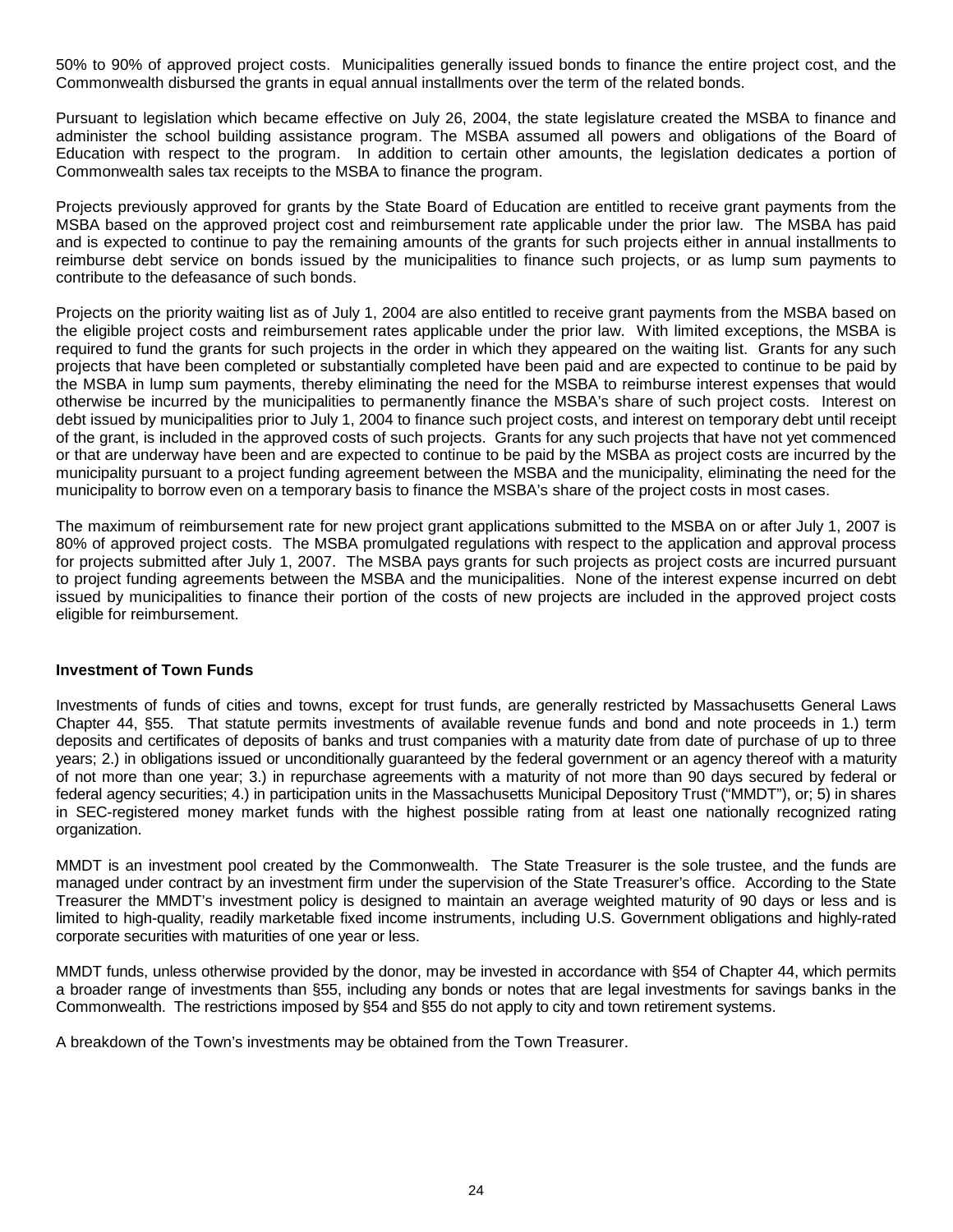#### **Annual Audits**

The Town's financial statements have been audited annually. Copies of audit reports are available at the office of the Town Accountant of the Town of Needham. The Town's financial statements are audited by Melanson, Heath & Company, P.C., Nashua, New Hampshire.

The attached report speaks only as of its date, and only to the matters expressly set forth therein. The auditors have not been engaged to review this Annual Report or to perform audit procedures regarding the post-audit period, nor have the auditors been requested to give their consent to the inclusion of their report in Appendix A. Except as stated in their report, the auditors have not been engaged to verify the financial information set out in Appendix A and are not passing upon and do not assume responsibility for the sufficiency, accuracy or completeness of the financial information presented in that appendix.

#### **Financial Statements**

Set forth on the following pages are Governmental Funds Balance Sheets for fiscal years ended June 30, 2016, June 30, 2015 and June 30, 2014 and the Statement of Revenues, Expenditures and Changes in Fund Balance for the fiscal year ended June 30, 2016, 2015, 2014, 2013 and 2012. All said financial statements have been extracted from the Town's audited financial statements.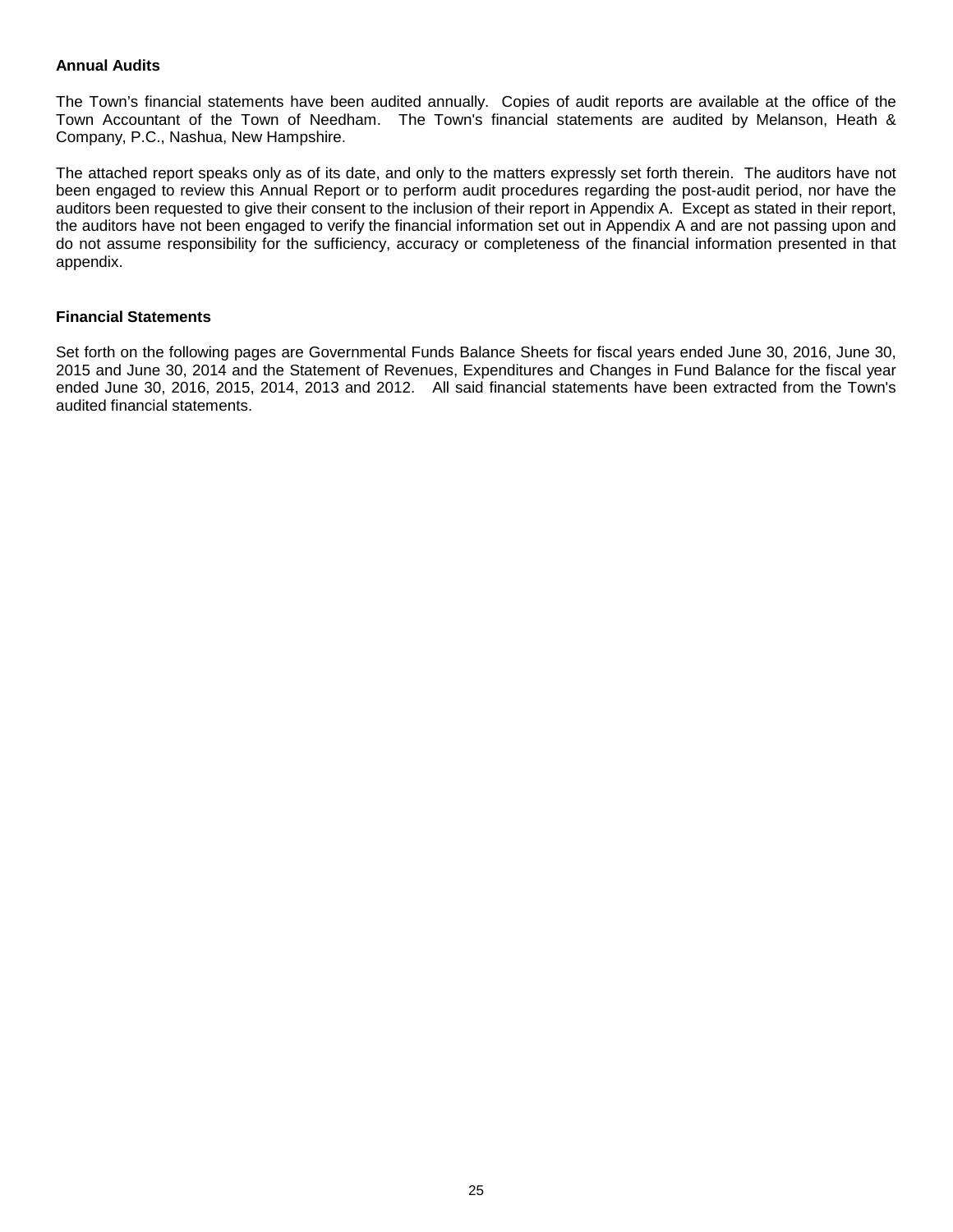## **GOVERNMENTAL FUNDS TOWN OF NEEDHAM, MASSACHUSETTS AS OF JUNE 30, 2016 (1)**

|                                                                        |                         |            |                         |                          |        | Owens Farm  |    | Nonmajor     |    |                           |
|------------------------------------------------------------------------|-------------------------|------------|-------------------------|--------------------------|--------|-------------|----|--------------|----|---------------------------|
|                                                                        |                         |            |                         | Community                |        | Property    |    | Governmental |    | <b>Total Governmental</b> |
|                                                                        |                         | General    |                         | <b>Preservation Fund</b> |        | Acquisition |    | Funds        |    | Funds                     |
| <b>ASSETS</b>                                                          |                         |            |                         |                          |        |             |    |              |    |                           |
| Cash and short term investments                                        | \$                      | 24,199,908 | \$                      |                          | \$     | 148,222     | \$ | 13,954,686   | \$ | 38,302,816                |
| Investments                                                            |                         | 19,372,450 |                         | 6,828,619                |        |             |    | 2,326,821    |    | 28,527,890                |
| Receivables:                                                           |                         |            |                         |                          |        |             |    |              |    |                           |
| Property taxes                                                         |                         | 2,873,358  |                         | 11,160                   |        |             |    |              |    | 2,884,518                 |
| Excises                                                                |                         | 968,146    |                         |                          |        |             |    |              |    | 968,146                   |
| Departmental                                                           |                         | 1,426,542  |                         |                          |        |             |    | 40,848       |    | 1,467,390                 |
| Intergovernmental                                                      |                         | 4,866,036  |                         |                          |        |             |    | 782,376      |    | 5,648,412                 |
| Other                                                                  |                         | 50,083     |                         |                          |        |             |    |              |    | 50,083                    |
| <b>TOTAL ASSETS</b>                                                    | $\sqrt[6]{\frac{1}{2}}$ | 53,756,523 | $\sqrt[6]{\frac{1}{2}}$ | 6,839,779                | $\$\,$ | 148,222     | \$ | 17,104,731   | \$ | 77,849,255                |
| LIABILITIES, DEFERRED INFLOWS OF<br><b>RESOURCES AND FUND BALANCES</b> |                         |            |                         |                          |        |             |    |              |    |                           |
| <b>LIABILITIES</b>                                                     |                         |            |                         |                          |        |             |    |              |    |                           |
| Warrants and accounts payable                                          | \$                      | 1,569,639  | \$                      | 91,760                   | \$     | 61,177      | \$ | 1,291,772    | \$ | 3,014,348                 |
| Unearned revenue                                                       |                         |            |                         |                          |        |             |    | 594,994      |    | 594,994                   |
| <b>Accrued liabilites</b>                                              |                         | 4,053,656  |                         |                          |        |             |    | 133,216      |    | 4,186,872                 |
| Anticipation notes payable                                             |                         |            |                         |                          |        | 6,700,000   |    | 2,160,000    |    | 8,860,000                 |
| Refunds payable                                                        |                         | 925,717    |                         |                          |        |             |    |              |    | 925,717                   |
| Other liabilities                                                      |                         | 200,528    |                         |                          |        |             |    | 1,615        |    | 202,143                   |
| <b>TOTAL LIABILITIES</b>                                               |                         | 6,749,540  |                         | 91,760                   |        | 6,761,177   |    | 4,181,597    |    | 17,784,074                |
| DEFERED INFLOWS OF RESOURCES                                           |                         | 10,047,765 |                         | 11,160                   |        |             |    | 521,642      |    | 10,580,567                |
| <b>FUND BALANCES</b>                                                   |                         |            |                         |                          |        |             |    |              |    |                           |
| Nonspendable                                                           |                         |            |                         |                          |        |             |    | 188,478      |    | 188,478                   |
| Restricted                                                             |                         | 666,280    |                         | 6,736,859                |        |             |    | 6,786,521    |    | 14,189,660                |
| Committed                                                              |                         | 10,114,230 |                         |                          |        |             |    | 6,185,837    |    | 16,300,067                |
| Assigned                                                               |                         | 5,413,861  |                         |                          |        |             |    |              |    | 5,413,861                 |
| Unassigned                                                             |                         | 20,764,847 |                         |                          |        | (6,612,955) |    | (759, 344)   |    | 13,392,548                |
| <b>TOTAL FUND BALANCES</b>                                             |                         | 36,959,218 |                         | 6,736,859                |        | (6,612,955) |    | 12,401,492   |    | 49,484,614                |
| TOTAL LIABILITIES, DEFERRED INFLOWS                                    |                         |            |                         |                          |        |             |    |              |    |                           |
| OFRESOURCES AND FUND BALANCES                                          | \$                      | 53,756,523 | \$                      | 6,839,779                | \$     | 148,222     | \$ | 17,104,731   | \$ | 77,849,255                |

(1) Extracted from the audited Financial Statements of the Town.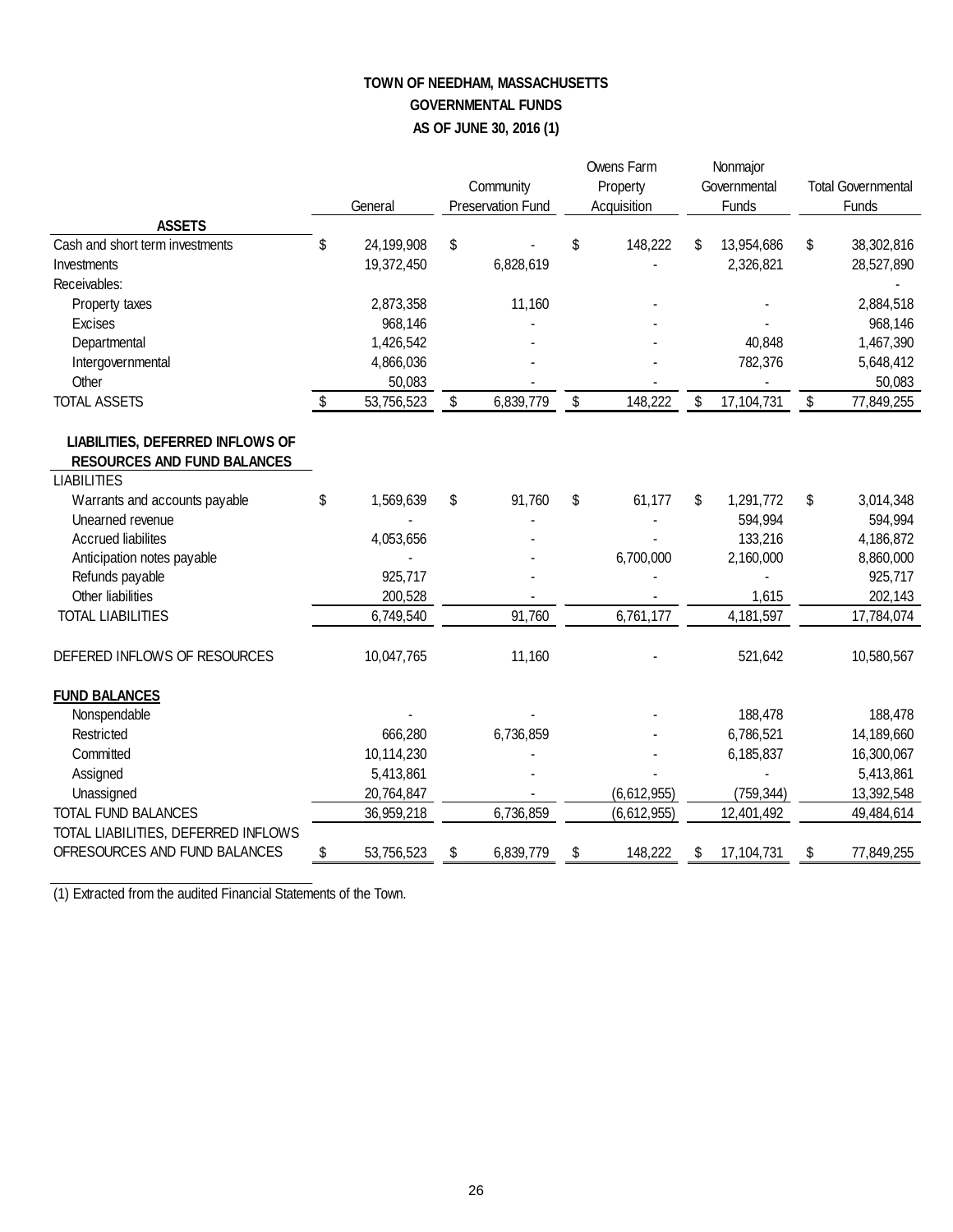## **GOVERNMENTAL FUNDS TOWN OF NEEDHAM, MASSACHUSETTS AS OF JUNE 30, 2015 (1)**

|                                                                               |                         |            |                         |                   | Nonmajor |              |                         |                           |
|-------------------------------------------------------------------------------|-------------------------|------------|-------------------------|-------------------|----------|--------------|-------------------------|---------------------------|
|                                                                               |                         |            | Community               |                   |          | Governmental |                         | <b>Total Governmental</b> |
|                                                                               |                         | General    |                         | Preservation Fund |          | Funds        |                         | Funds                     |
| <b>ASSETS</b>                                                                 |                         |            |                         |                   |          |              |                         |                           |
| Cash and short term investments                                               | \$                      | 19,643,035 | \$                      | 887,377           | \$       | 12,299,283   | \$                      | 32,829,695                |
| Investments                                                                   |                         | 17,264,599 |                         | 7,933,808         |          | 2,454,593    |                         | 27,653,000                |
| Receivables:                                                                  |                         |            |                         |                   |          |              |                         |                           |
| Property taxes                                                                |                         | 4,228,979  |                         | 13,484            |          |              |                         | 4,242,463                 |
| Excises                                                                       |                         | 919,939    |                         |                   |          |              |                         | 919,939                   |
| Departmental                                                                  |                         | 1,306,998  |                         |                   |          | 36.004       |                         | 1,343,002                 |
| Intergovernmental                                                             |                         | 5,561,184  |                         |                   |          | 776,850      |                         | 6,338,034                 |
| Other                                                                         |                         | 69,562     |                         |                   |          |              |                         | 69,562                    |
| <b>TOTAL ASSETS</b>                                                           | $\sqrt[6]{\frac{1}{2}}$ | 48,994,296 | $\sqrt[6]{\frac{1}{2}}$ | 8,834,669         | \$       | 15,566,730   | $\sqrt[6]{\frac{1}{2}}$ | 73,395,695                |
| <b>LIABILITIES, DEFERRED INFLOWS OF</b><br><b>RESOURCES AND FUND BALANCES</b> |                         |            |                         |                   |          |              |                         |                           |
| <b>LIABILITIES</b>                                                            |                         |            |                         |                   |          |              |                         |                           |
| Warrants and accounts payable                                                 | \$                      | 1,490,653  | \$                      | 13,149            | \$       | 528,455      | \$                      | 2,032,257                 |
| <b>Accrued liabilites</b>                                                     |                         | 5,258,568  |                         | 832               |          | 140,211      |                         | 5,399,611                 |
| Refunds payable                                                               |                         | 703,609    |                         |                   |          |              |                         | 703,609                   |
| Other liabilities                                                             |                         | 200,235    |                         |                   |          | 1,615        |                         | 201,850                   |
| <b>TOTAL LIABILITIES</b>                                                      |                         | 7,653,065  |                         | 13,981            |          | 670,281      |                         | 8,337,327                 |
| DEFERED INFLOWS OF RESOURCES                                                  |                         | 11,805,511 |                         | 13,484            |          | 100,072      |                         | 11,919,067                |
| <b>FUND BALANCES</b>                                                          |                         |            |                         |                   |          |              |                         |                           |
| Nonspendable                                                                  |                         |            |                         |                   |          | 188,478      |                         | 188,478                   |
| Restricted                                                                    |                         | 794,835    |                         | 8,807,204         |          | 8,756,913    |                         | 18,358,952                |
| Committed                                                                     |                         | 9,020,424  |                         |                   |          | 6,122,886    |                         | 15,143,310                |
| Assigned                                                                      |                         | 4,472,492  |                         |                   |          |              |                         | 4,472,492                 |
| Unassigned                                                                    |                         | 15,247,969 |                         |                   |          | (271,900)    |                         | 14,976,069                |
| <b>TOTAL FUND BALANCES</b>                                                    |                         | 29,535,720 |                         | 8,807,204         |          | 14,796,377   |                         | 53,139,301                |
| TOTAL LIABILITIES, DEFERRED INFLOWS                                           |                         |            |                         |                   |          |              |                         |                           |
| OFRESOURCES AND FUND BALANCES                                                 | \$                      | 48,994,296 | \$                      | 8,834,669         | \$       | 15,566,730   | \$                      | 73,395,695                |

(1) Extracted from the audited Financial Statements of the Town.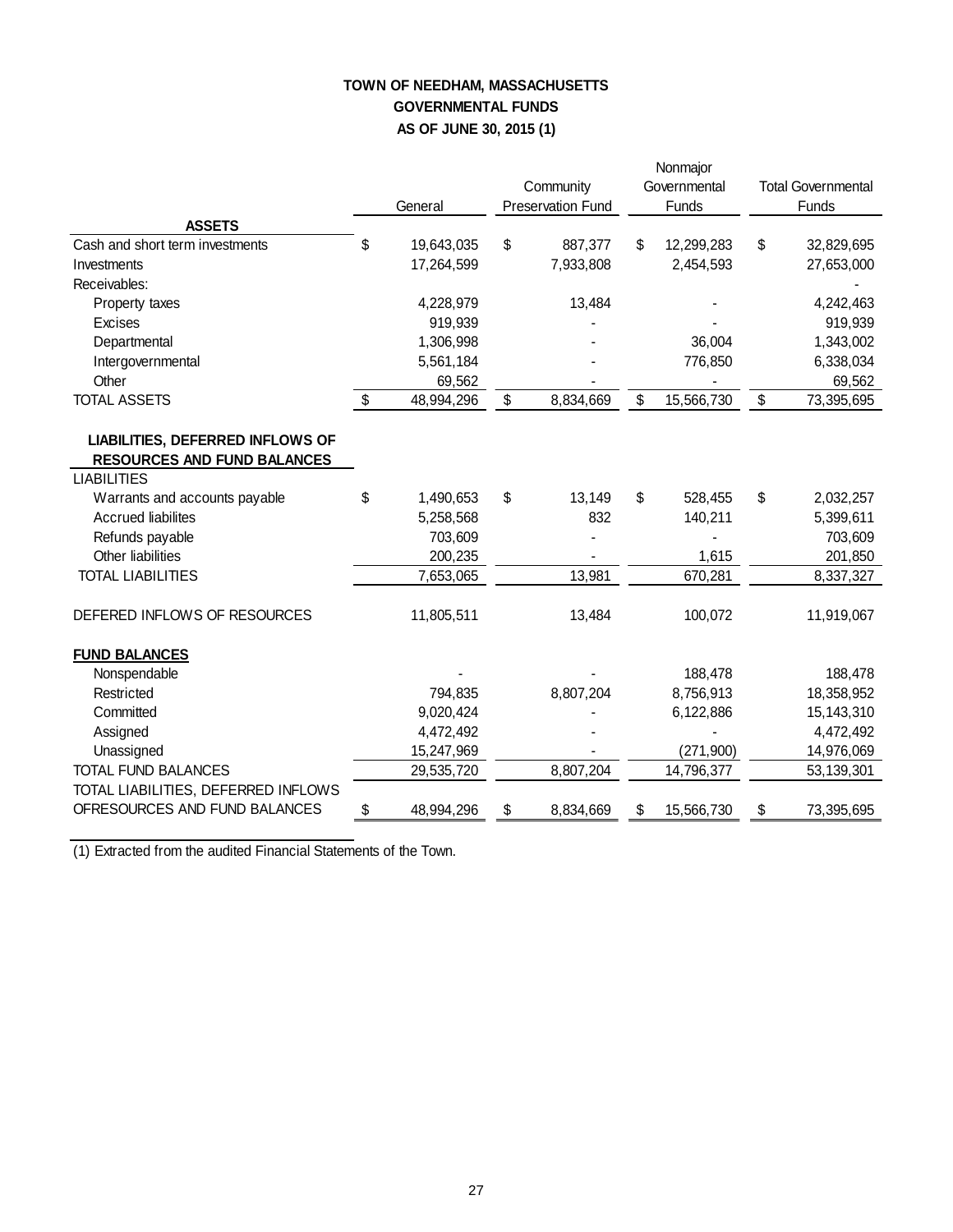## **TOWN OF NEEDHAM, MASSACHUSETTS GOVERNMENTAL FUNDS AS OF JUNE 30, 2014 (1)**

|                                                  |    |                          | Community |              | Nonmajor |                        | Total |                          |
|--------------------------------------------------|----|--------------------------|-----------|--------------|----------|------------------------|-------|--------------------------|
|                                                  |    |                          |           | Preservation |          | Governmental           |       | Governmental             |
|                                                  |    | General                  |           | Fund         |          | Funds                  |       | Funds                    |
| <b>ASSETS</b><br>Cash and Cash Equivalents       | S  |                          | \$        | 442,653      | S        |                        | S     |                          |
| Investments                                      |    | 17,219,039<br>16,957,683 |           | 6,612,103    |          | 8,795,450<br>2,457,922 |       | 26,457,142<br>26,027,708 |
| Receivables:                                     |    |                          |           |              |          |                        |       |                          |
|                                                  |    |                          |           |              |          |                        |       |                          |
| Property Taxes<br><b>Excises</b>                 |    | 3,752,853<br>857,407     |           | 13,706       |          |                        |       | 3,766,559                |
|                                                  |    |                          |           |              |          | 21,175                 |       | 857,407                  |
| Departmental                                     |    | 1,069,181                |           |              |          |                        |       | 1,090,356                |
| Intergovernmental                                |    | 6,256,332                |           |              |          | 869,172                |       | 7,125,504                |
| Other                                            |    | 46,390                   |           |              |          |                        |       | 46,390                   |
| <b>Total Assets</b>                              |    | 46, 158, 885             | \$        | 7,068,462    | \$       | 12,143,719             | S     | 65,371,066               |
| LIABILITIES, DEFERRED INFLOWS OF                 |    |                          |           |              |          |                        |       |                          |
| <b>RESOURCES AND FUND BALANCES</b>               |    |                          |           |              |          |                        |       |                          |
| <b>Liabilities:</b>                              |    |                          |           |              |          |                        |       |                          |
| Warrants and Accounts Payable                    | \$ | 884,602                  | \$        | 8,441        | \$       | 615,196                | \$    | 1,508,239                |
| <b>Accrued liabilities</b>                       |    | 4,373,846                |           | 1,811        |          | 104,733                |       | 4,480,390                |
| Refunds payable                                  |    | 402,764                  |           |              |          |                        |       | 402,764                  |
| Notes payable                                    |    |                          |           |              |          | 1,607,000              |       | 1,607,000                |
| <b>Other Liabilities</b>                         |    | 200,191                  |           |              |          | 1,581                  |       | 201,772                  |
| <b>Total Liabilities</b>                         |    | 5,861,403                |           | 10,252       |          | 2,328,510              |       | 8,200,165                |
| Deferred Inflows of Resources                    |    | 11,732,710               |           | 13,706       |          | 21,175                 |       | 11,767,591               |
| <b>Fund Balance:</b>                             |    |                          |           |              |          |                        |       |                          |
| Nonspendable                                     |    |                          |           |              |          | 188,478                |       | 188,478                  |
| Restricted                                       |    | 869,983                  |           | 7,044,504    |          | 7,762,480              |       | 15,676,967               |
| Committed                                        |    | 9,561,267                |           |              |          | 4,325,665              |       | 13,886,932               |
| Assigned                                         |    | 4,888,245                |           |              |          |                        |       | 4,888,245                |
| Unassigned                                       |    | 13,245,277               |           |              |          | (2,482,589)            |       | 10,762,688               |
| <b>Total Fund Balances</b>                       |    | 28,564,772               |           | 7,044,504    |          | 9,794,034              |       | 45,403,310               |
| Total Liabilities, Deferred Inflows of Resources |    |                          |           |              |          |                        |       |                          |
| and Fund Balances                                | S  | 46, 158, 885             | \$        | 7,068,462    | S        | 12, 143, 719           | \$    | 65,371,066               |

(1) Extracted from the audited financial statements of the Town.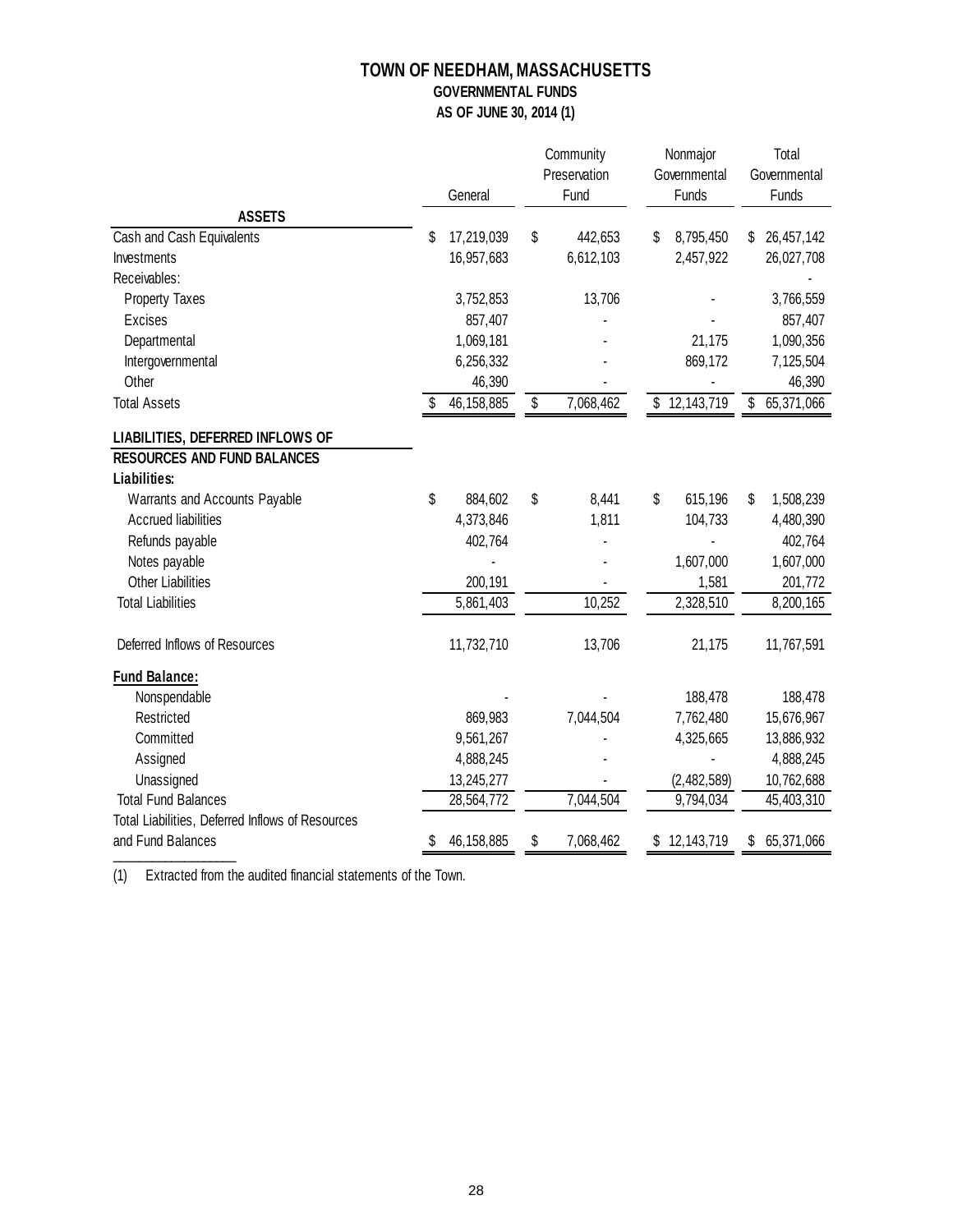## **TOWN OF NEEDHAM, MASSACHUSETTS STATEMENT OF REVENUES, EXPENDITURES & CHANGES IN FUND BALANCES**

**AS OF JUNE 30, 2016**

|                                      |    | General     | Community<br>Preservation |               | Owens Farm<br>Property<br>Acquisition |             | Nonmajor<br>Governmental<br>Funds |             | <b>Total Governmental</b><br>Funds |
|--------------------------------------|----|-------------|---------------------------|---------------|---------------------------------------|-------------|-----------------------------------|-------------|------------------------------------|
| <b>REVENUES</b>                      |    |             |                           |               |                                       |             |                                   |             |                                    |
| Property taxes                       | \$ | 119,108,696 | \$                        | 2,028,800     | \$                                    |             | \$                                |             | \$<br>121,137,496                  |
| Excise taxes                         |    | 5,627,887   |                           |               |                                       |             |                                   |             | 5,627,887                          |
| Penalties, interest, and other taxes |    | 2,410,193   |                           | 2,379         |                                       |             |                                   |             | 2,412,572                          |
| Charges for services                 |    | 985,609     |                           |               |                                       |             |                                   | 5,936,113   | 6,921,722                          |
| Departmental                         |    | 1,038,922   |                           |               |                                       |             |                                   |             | 1,038,922                          |
| Licenses and permits                 |    | 2,314,222   |                           |               |                                       |             |                                   |             | 2,314,222                          |
| Intergovernmental                    |    | 10,901,975  |                           | 579,514       |                                       |             |                                   | 5,868,297   | 17,349,786                         |
| Investment Income                    |    | 197,107     |                           | 60,537        |                                       |             |                                   | 29,325      | 286,969                            |
| Fines and forfeitures                |    | 186,517     |                           |               |                                       |             |                                   |             | 186,517                            |
| Contributions                        |    |             |                           |               |                                       |             |                                   | 444,166     | 444,166                            |
| Other                                |    | 69,941      |                           |               |                                       |             |                                   | 29,395      | 99,336                             |
| <b>TOTAL REVENUES</b>                |    | 142,841,069 | \$                        | 2,671,230     | \$                                    | ä,          | \$                                | 12,307,296  | \$<br>157,819,595                  |
| <b>EXPENDITURES</b>                  |    |             |                           |               |                                       |             |                                   |             |                                    |
| Current:                             |    |             |                           |               |                                       |             |                                   |             |                                    |
| General government                   | \$ | 4,970,776   | \$                        | 40,078        | \$                                    |             | \$                                | 291,004     | \$<br>5,301,858                    |
| Public safety                        |    | 14,812,811  |                           |               |                                       |             |                                   | 83,958      | 14,896,769                         |
| Education                            |    | 69,073,634  |                           |               |                                       |             |                                   | 10,991,245  | 80,064,879                         |
| Public works                         |    | 7,216,857   |                           |               |                                       |             |                                   | 288,061     | 7,504,918                          |
| Maintenance                          |    | 9,019,331   |                           |               |                                       |             |                                   |             | 9,019,331                          |
| Health and human services            |    | 1,569,348   |                           |               |                                       |             |                                   | 472,616     | 2,041,964                          |
| Culture and recreation               |    | 2,249,111   |                           | 19,754        |                                       |             |                                   | 872,467     | 3,141,332                          |
| Employee benefits                    |    | 10,754,691  |                           |               |                                       |             |                                   |             | 10,754,691                         |
| Other                                |    | 518,998     |                           |               |                                       |             |                                   |             | 518,998                            |
| Capital Outlay                       |    |             |                           | 3,549,305     |                                       | 6,612,955   |                                   | 5,376,915   | 15,539,175                         |
| Debt Service:                        |    |             |                           |               |                                       |             |                                   |             |                                    |
| Principal                            |    | 8,232,133   |                           |               |                                       |             |                                   |             | 8,232,133                          |
| Interest                             |    | 2,635,519   |                           |               |                                       |             |                                   |             | 2,635,519                          |
| Intergovernmental                    |    | 1,281,985   |                           |               |                                       |             |                                   |             | 1,281,985                          |
| TOTAL EXPENDITURES                   |    | 132,335,194 |                           | 3,609,137     |                                       | 6,612,955   |                                   | 18,376,266  | 160,933,552                        |
| EXCESS (DEFICIENCY) OF REVENUES OVER |    |             |                           |               |                                       |             |                                   |             |                                    |
| <b>EXPENDITURES</b>                  |    | 10,505,875  |                           | (937, 907)    |                                       | (6,612,955) |                                   | (6,068,970) | (3, 113, 957)                      |
| OTHER FINANCING SOURCES (USES)       |    |             |                           |               |                                       |             |                                   |             |                                    |
| Issuance of refunded debt            |    | 6,645,000   |                           |               |                                       |             |                                   |             | 6,645,000                          |
| Bond premium                         |    | 1,069,480   |                           |               |                                       |             |                                   |             | 1,069,480                          |
| Transfers in                         |    | 2,211,732   |                           |               |                                       |             |                                   | 4,114,562   | 6,326,294                          |
| Deposit to refunding escrow          |    | (7,607,593) |                           |               |                                       |             |                                   |             | (7,607,593)                        |
| Transfers out                        |    | (5,400,996) |                           | (1, 132, 438) |                                       |             |                                   | (440, 477)  | (6,973,911)                        |
| TOTAL OTHER FINANCING SOURCES (USES) |    | (3,082,377) |                           | (1, 132, 438) |                                       |             |                                   | 3,674,085   | (540, 730)                         |
| NET CHANGE IN FUND BALANCES          |    | 7,423,498   |                           | (2,070,345)   |                                       | (6,612,955) |                                   | (2,394,885) | (3,654,687)                        |
| FUND BALANCES - BEGINNING OF YEAR    |    | 29,535,720  |                           | 8,807,204     |                                       |             |                                   | 14,796,377  | 53,139,301                         |
| FUND BALANCES - END OF YEAR          | S  | 36,959,218  | S                         | 6,736,859     | \$                                    | (6,612,955) | S                                 | 12,401,492  | \$<br>49,484,614                   |

(1) Extracted from the audited Financial Statements of the Town.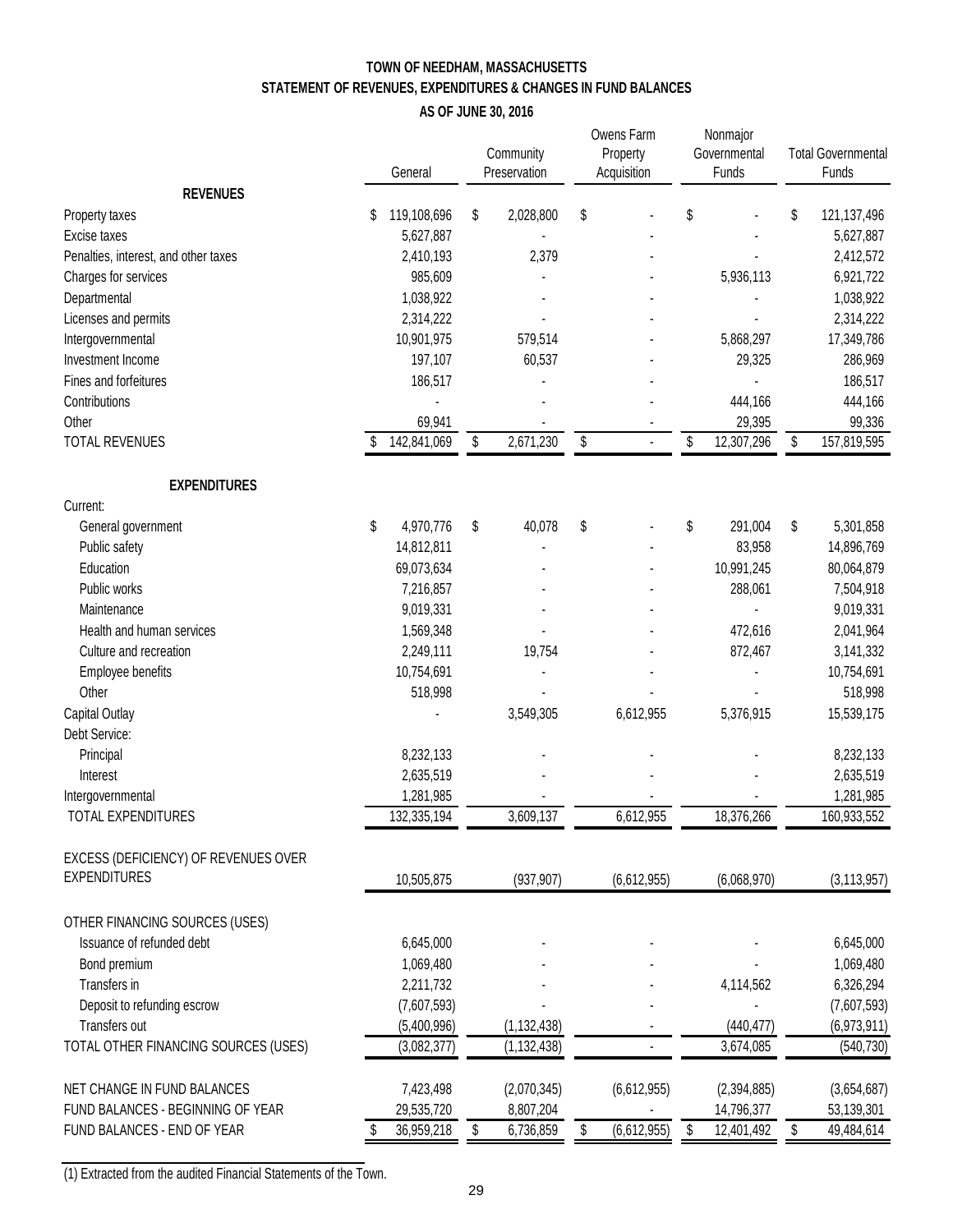### **TOWN OF NEEDHAM, MASSACHUSETTS STATEMENT OF REVENUES, EXPENDITURES & CHANGES IN FUND BALANCES AS OF JUNE 30, 2015**

|                                      |    | General       | Nonmajor<br>Community<br>Governmental<br>Preservation<br>Funds |            |    |             | <b>Total Governmental</b><br>Funds |             |  |
|--------------------------------------|----|---------------|----------------------------------------------------------------|------------|----|-------------|------------------------------------|-------------|--|
| <b>REVENUES</b>                      |    |               |                                                                |            |    |             |                                    |             |  |
| Property taxes                       | S  | 112,329,687   | \$                                                             | 1,950,156  | \$ |             | \$                                 | 114,279,843 |  |
| Excise taxes                         |    | 5,242,444     |                                                                |            |    |             |                                    | 5,242,444   |  |
| Penalties, interest, and other taxes |    | 1,852,862     |                                                                | 2,456      |    |             |                                    | 1,855,318   |  |
| Charges for services                 |    | 987,849       |                                                                |            |    | 6,123,560   |                                    | 7,111,409   |  |
| Departmental                         |    | 654,516       |                                                                |            |    |             |                                    | 654,516     |  |
| Licenses and permits                 |    | 1,702,030     |                                                                |            |    |             |                                    | 1,702,030   |  |
| Intergovernmental                    |    | 10,799,610    |                                                                | 566,099    |    | 5,380,602   |                                    | 16,746,311  |  |
| Investment Income                    |    | 168,567       |                                                                | 154,529    |    | 42,332      |                                    | 365,428     |  |
| Fines and forfeitures                |    | 204,198       |                                                                |            |    |             |                                    | 204,198     |  |
| Contributions                        |    |               |                                                                | 20,518     |    | 1,455,025   |                                    | 1,475,543   |  |
| Other                                |    | 345,471       |                                                                |            |    | 15,240      |                                    | 360,711     |  |
| <b>TOTAL REVENUES</b>                |    | 134,287,234   | \$                                                             | 2,693,758  | \$ | 13,016,759  | \$                                 | 149,997,751 |  |
| <b>EXPENDITURES</b>                  |    |               |                                                                |            |    |             |                                    |             |  |
| Current:                             |    |               |                                                                |            |    |             |                                    |             |  |
| General government                   | \$ | 4,673,887     | \$                                                             | 455,295    | \$ | 106,259     | \$                                 | 5,235,441   |  |
| Public safety                        |    | 14,829,123    |                                                                |            |    | 149,027     |                                    | 14,978,150  |  |
| Education                            |    | 65,814,871    |                                                                |            |    | 10,686,070  |                                    | 76,500,941  |  |
| Public works                         |    | 7,678,186     |                                                                |            |    | 215,243     |                                    | 7,893,429   |  |
| Maintenance                          |    | 8,660,730     |                                                                |            |    | 4,423,569   |                                    | 13,084,299  |  |
| Health and human services            |    | 1,453,707     |                                                                |            |    | 238,976     |                                    | 1,692,683   |  |
| Culture and recreation               |    | 2,156,905     |                                                                |            |    | 417,795     |                                    | 2,574,700   |  |
| Employee benefits                    |    | 10,084,343    |                                                                |            |    |             |                                    | 10,084,343  |  |
| Other                                |    | 518,182       |                                                                |            |    |             |                                    | 518,182     |  |
| Debt Service:                        |    |               |                                                                |            |    |             |                                    |             |  |
| Principal                            |    | 8,374,612     |                                                                |            |    |             |                                    | 8,374,612   |  |
| Interest                             |    | 2,632,650     |                                                                |            |    |             |                                    | 2,632,650   |  |
| Intergovernmental                    |    | 1,272,800     |                                                                |            |    |             |                                    | 1,272,800   |  |
| <b>TOTAL EXPENDITURES</b>            |    | 128,149,996   |                                                                | 455,295    |    | 16,236,939  |                                    | 144,842,230 |  |
| EXCESS (DEFICIENCY) OF REVENUES      |    |               |                                                                |            |    |             |                                    |             |  |
| <b>OVER EXPENDITURES</b>             |    | 6,137,238     |                                                                | 2,238,463  |    | (3,220,180) |                                    | 5,155,521   |  |
|                                      |    |               |                                                                |            |    |             |                                    |             |  |
| OTHER FINANCING SOURCES (USES)       |    |               |                                                                |            |    |             |                                    |             |  |
| Issuance of bonds                    |    |               |                                                                |            |    | 2,850,000   |                                    | 2,850,000   |  |
| Issuance of refunded debt            |    | 7,337,000     |                                                                |            |    |             |                                    | 7,337,000   |  |
| Bond premium                         |    | 1,225,361     |                                                                |            |    |             |                                    | 1,225,361   |  |
| Transfers in                         |    | 2,301,520     |                                                                |            |    | 5,837,871   |                                    | 8,139,391   |  |
| Deposit to refunding escrow          |    | (8,325,359)   |                                                                |            |    |             |                                    | (8,325,359) |  |
| Transfers out                        |    | (7, 704, 812) |                                                                | (475, 763) |    | (465, 348)  |                                    | (8,645,923) |  |
| TOTAL OTHER FINANCING SOURCES (USE   |    | (5, 166, 290) |                                                                | (475, 763) |    | 8,222,523   |                                    | 2,580,470   |  |
| NET CHANGE IN FUND BALANCES          |    | 970,948       |                                                                | 1,762,700  |    | 5,002,343   |                                    | 7,735,991   |  |
| FUND BALANCES - BEGINNING OF YEAR    |    | 28,564,772    |                                                                | 7,044,504  |    | 9,794,034   |                                    | 45,403,310  |  |
| FUND BALANCES - END OF YEAR          | \$ | 29,535,720    | \$                                                             | 8,807,204  | \$ | 14,796,377  | \$                                 | 53,139,301  |  |

(1) Extracted from the audited Financial Statements of the Town.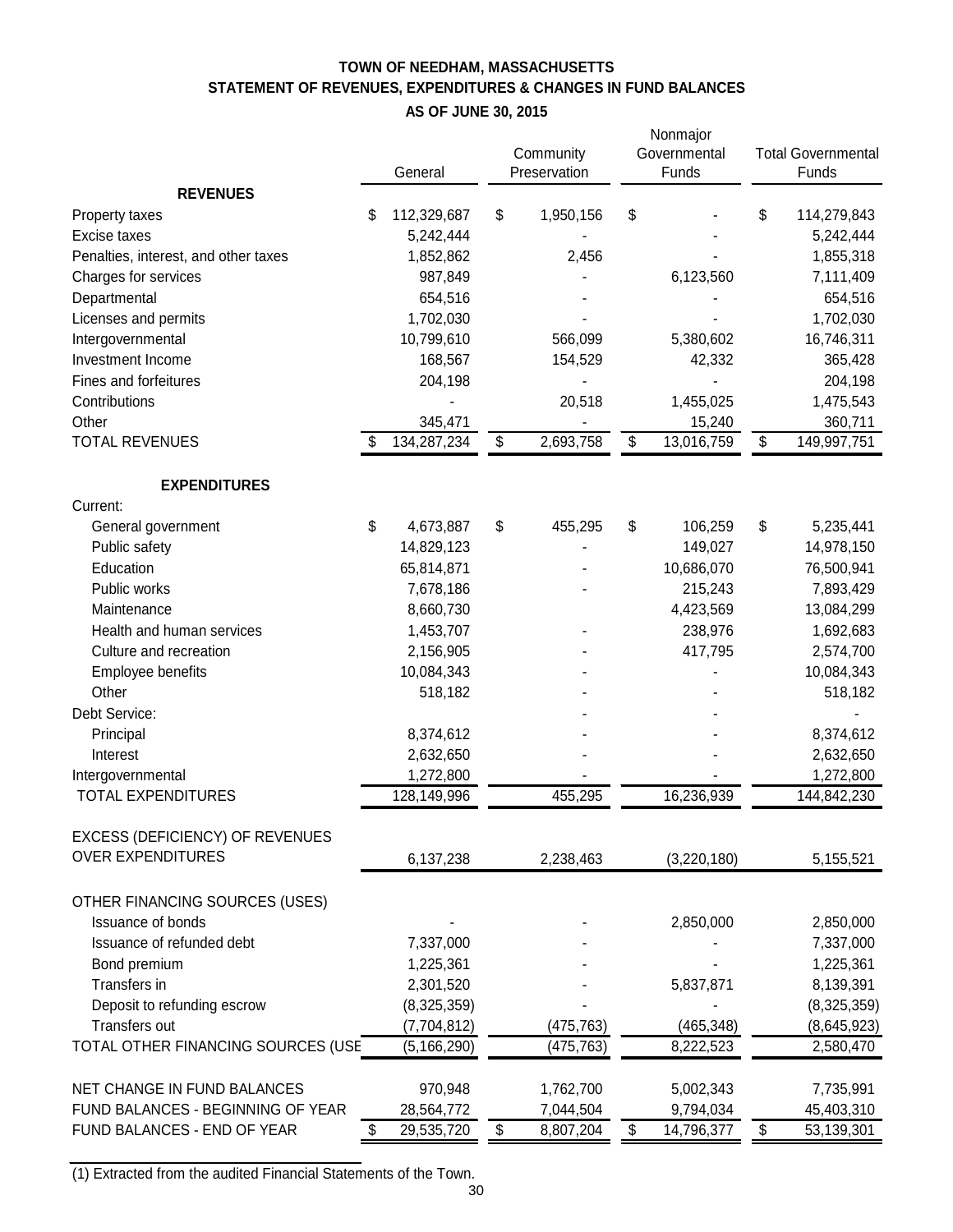## **TOWN OF NEEDHAM, MASSACHUSETTS STATEMENT OF REVENUES, EXPENDITURES, AND CHANGES IN FUND BALANCE AS OF JUNE 30, 2014 (1)**

|                                            |                   | Community    |            | Nonmajor                |                | Total |                |
|--------------------------------------------|-------------------|--------------|------------|-------------------------|----------------|-------|----------------|
|                                            |                   | Preservation |            |                         | Governmental   |       | Governmental   |
| <b>REVENUES:</b>                           | General           |              | Fund       |                         | Funds          |       | Funds          |
| <b>Property Taxes</b>                      | \$<br>105,482,632 | \$           | 1,791,323  | \$                      |                | \$    | 107,273,955    |
| <b>Excise Taxes</b>                        | 4,923,980         |              |            |                         |                |       | 4,923,980      |
| Penalties, Interest & Other Taxes          | 1,642,864         |              | 1,860      |                         |                |       | 1,644,724      |
| <b>Charges for Services</b>                | 975,393           |              |            |                         | 6,268,448      |       | 7,243,841      |
| Departmental                               | 695,239           |              |            |                         |                |       | 695,239        |
| Licenses and Permits                       | 2,306,750         |              |            |                         |                |       | 2,306,750      |
| Intergovernmental                          | 22,891,596        |              | 886,498    |                         | 6,906,632      |       | 30,684,726     |
| Investment Income                          | 166,796           |              | 56,252     |                         | 329,361        |       | 552,409        |
| <b>Fines and Forfeitures</b>               | 196,181           |              |            |                         |                |       | 196,181        |
| Contributions                              |                   |              |            |                         | 484,046        |       | 484,046        |
| Other                                      | 165,670           |              |            |                         | 82,353         |       | 248,023        |
| <b>Total Revenues</b>                      | \$<br>139,447,101 | \$           | 2,735,933  | $\sqrt[6]{\frac{1}{2}}$ | 14,070,840     | \$    | 156,253,874    |
| <b>EXPENDITURES:</b>                       |                   |              |            |                         |                |       |                |
| <b>General Government</b>                  | 4,699,929         |              | 790,054    |                         | 95,935         |       | 5,585,918      |
| <b>Public Safety</b>                       | 14,678,174        |              |            |                         | 44,317         |       | 14,722,491     |
| Education                                  | 73,372,843        |              |            |                         | 10,329,315     |       | 83,702,158     |
| Public Works                               | 6,842,282         |              |            |                         | 109,866        |       | 6,952,148      |
| Maintenance                                | 7,957,103         |              |            |                         | 12,483,541     |       | 20,440,644     |
| <b>Health and Human Services</b>           | 1,253,052         |              |            |                         | 434,590        |       | 1,687,642      |
| <b>Culture and Recreation</b>              | 2,109,233         |              |            |                         | 843,280        |       | 2,952,513      |
| <b>Employee Benefits</b>                   | 10,638,023        |              |            |                         |                |       | 10,638,023     |
| Other                                      | 507,278           |              |            |                         |                |       | 507,278        |
| Debt Service                               |                   |              |            |                         |                |       |                |
| Principal                                  | 7,786,979         |              |            |                         |                |       | 7,786,979      |
| Interest                                   | 2,800,219         |              |            |                         |                |       | 2,800,219      |
| Intergovernmental                          | 1,270,948         |              |            |                         |                |       | 1,270,948      |
| <b>Total Expenditures</b>                  | 133,916,063       |              | 790,054    |                         | 24,340,844     |       | 159,046,961    |
| Excess (Deficiency) of Revenues            |                   |              |            |                         |                |       |                |
| Over Expenditures                          | 5,531,038         |              | 1,945,879  |                         | (10, 270, 004) |       | (2,793,087)    |
| Other Financing Sources (Uses)             |                   |              |            |                         |                |       |                |
| <b>Issuance of Bonds</b>                   |                   |              |            |                         | 8,912,000      |       | 8,912,000      |
| <b>Bond Premium</b>                        | 146,553           |              |            |                         |                |       | 146,553        |
| Transfers In                               | 2,553,023         |              | 53,478     |                         | 7,627,396      |       | 10,233,897     |
| Transfers out                              | (9,261,701)       |              | (711,000)  |                         | (237,126)      |       | (10, 209, 827) |
| <b>Total Other Financing Sources - Net</b> | (6, 562, 125)     |              | (657, 522) |                         | 16,302,270     |       | 9,082,623      |
| Net Change in Fund Balances                | (1,031,097)       |              | 1,288,357  |                         | 3,761,768      |       | 4,019,028      |
| Fund Balances, at Beginning of Year        | 29,595,859        |              | 5,756,147  |                         | 3,761,768      |       | 39,113,774     |
| Fund Balances, at End of Year              | \$<br>28,564,762  | \$           | 7,044,504  | \$                      | 7,523,536      | \$    | 43,132,802     |

(1) Extracted from the audited financial statements of the Town.

 $\mathcal{L}=\mathcal{L}=\mathcal{L}=\mathcal{L}=\mathcal{L}=\mathcal{L}=\mathcal{L}=\mathcal{L}=\mathcal{L}=\mathcal{L}=\mathcal{L}=\mathcal{L}=\mathcal{L}=\mathcal{L}=\mathcal{L}=\mathcal{L}=\mathcal{L}=\mathcal{L}=\mathcal{L}=\mathcal{L}=\mathcal{L}=\mathcal{L}=\mathcal{L}=\mathcal{L}=\mathcal{L}=\mathcal{L}=\mathcal{L}=\mathcal{L}=\mathcal{L}=\mathcal{L}=\mathcal{L}=\mathcal{L}=\mathcal{L}=\mathcal{L}=\mathcal{L}=\mathcal{L}=\mathcal{$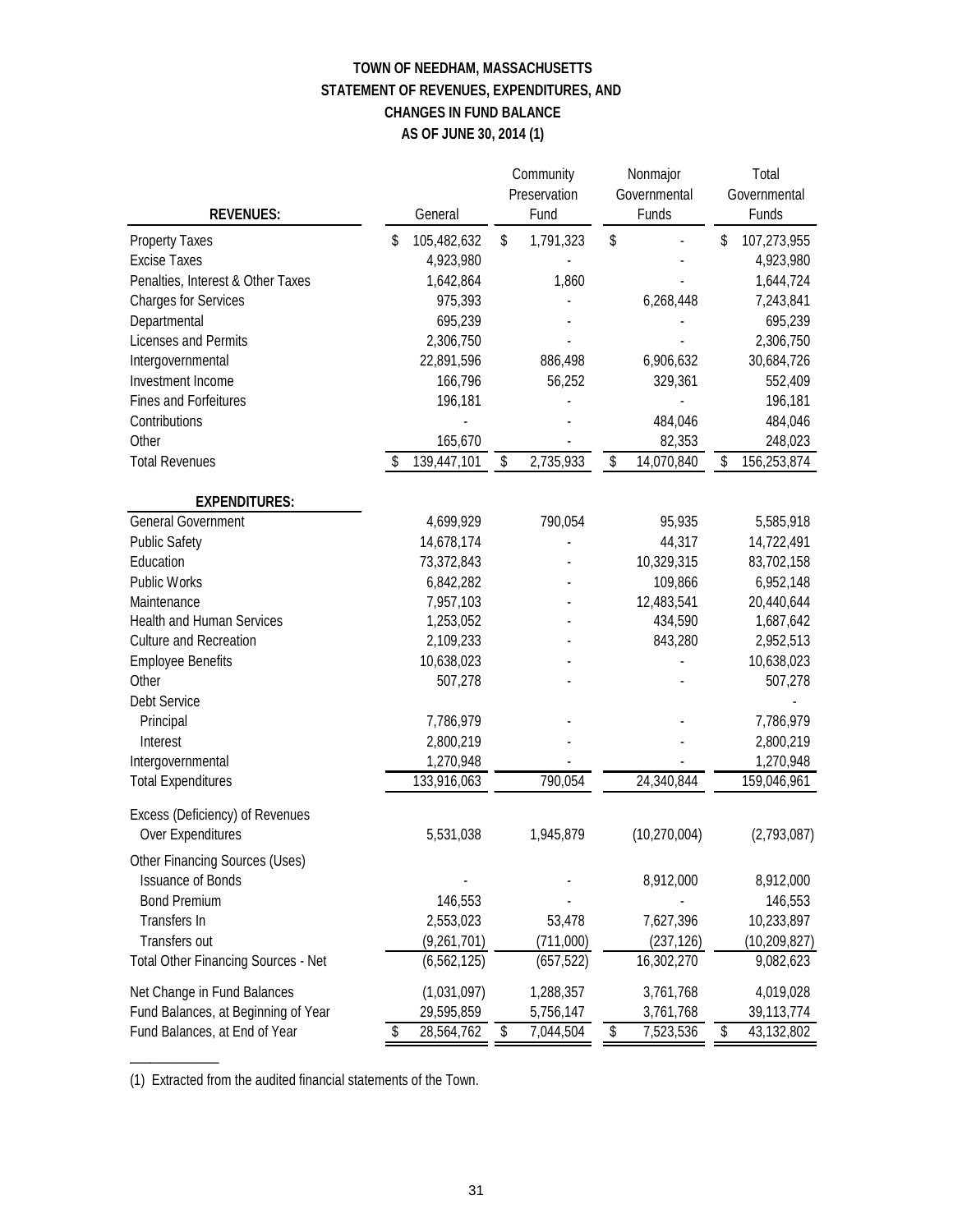## **TOWN OF NEEDHAM, MASSACHUSETTS STATEMENT OF REVENUES, EXPENDITURES, AND CHANGES IN FUND BALANCE AS OF JUNE 30, 2013 (1)**

| \$<br>\$<br>\$<br>99,970,554<br>\$<br>1,697,565<br>\$<br><b>Property Taxes</b><br>101,668,119<br><b>Excise Taxes</b><br>4,620,449<br>4,620,449<br>1,330,634<br>2,429<br>1,333,063<br>Penalties, Interest & Other Taxes<br>6,650,041<br><b>Charges for Services</b><br>887,648<br>5,762,393<br>851,889<br>851,889<br>Departmental<br>1,869,446<br>Licenses and Permits<br>1,869,446<br>437,167<br>Intergovernmental<br>22,193,047<br>5,619,279<br>28,249,493<br>Investment Income<br>161,042<br>40,751<br>268,009<br>469,802<br><b>Fines and Forfeitures</b><br>220,952<br>220,952<br>Contributions<br>917,571<br>917,571<br>Other<br>479,326<br>64,425<br>543,751<br>2,177,912<br>\$<br><b>Total Revenues</b><br>132,584,987<br>\$<br>\$<br>12,631,677<br>\$<br>147,394,576<br>S<br>ä,<br><b>EXPENDITURES:</b><br><b>General Government</b><br>4,718,884<br>208,600<br>56,941<br>4,984,425<br><b>Public Safety</b><br>13,445,757<br>209,889<br>13,655,646<br>9,927,443<br>Education<br>69,546,442<br>79,473,885<br><b>Public Works</b><br>22,451<br>6,498,065<br>6,520,516<br>5,473,672<br>10,396,722<br>Maintenance<br>8,043,322<br>23,913,716<br><b>Health and Human Services</b><br>325,825<br>1,191,925<br>1,517,750<br>Culture and Recreation<br>588,124<br>2,112,052<br>2,700,176<br><b>Employee Benefits</b><br>8,742,496<br>8,742,496<br>Other<br>480,929<br>480,929<br>Debt Service<br>7,117,979<br>7,117,979<br>Principal<br>2,339,358<br>2,339,358<br>Interest<br>1,181,083<br>1,181,083<br>Intergovernmental<br>21,527,395<br>208,600<br>5,473,672<br><b>Total Expenditures</b><br>125,418,292<br>152,627,959<br>Excess (Deficiency) of Revenues<br>Over Expenditures<br>7,166,695<br>(5,473,672)<br>(5,233,383)<br>1,969,312<br>(8,895,718)<br>Other Financing Sources (Uses)<br>1,000,000<br>16,959,000<br><b>Issuance of Bonds</b><br>17,959,000<br><b>Bond Premium</b><br>811,162<br>811,162<br>267,500<br>Transfers In<br>2,402,361<br>5,403,459<br>8,073,320<br>Transfers out<br>(6,408,769)<br>(550,000)<br>(7,660,113)<br>(701, 344)<br><b>Total Other Financing Sources - Net</b><br>1,267,500<br>21,661,115<br>(3, 195, 246)<br>(550,000)<br>19,183,369<br>Net Change in Fund Balances<br>3,971,449<br>1,419,312<br>(4,206,172)<br>12,765,397<br>13,949,986<br>Fund Balances, at Beginning of Year<br>25,624,410<br>4,336,835<br>(888, 416)<br>(3,909,041)<br>25,163,788<br>Fund Balances, at End of Year<br>29,595,859<br>(5,094,588)<br>8,856,356<br>39,113,774<br>5,756,147<br>\$<br>\$<br>\$<br>\$<br>\$ | <b>REVENUES:</b> | General | Community<br>Preservation<br>Fund | Senior<br>Center<br>Fund |  | Nonmajor<br>Governmental<br>Funds |  | Total<br>Governmental<br>Funds |  |
|------------------------------------------------------------------------------------------------------------------------------------------------------------------------------------------------------------------------------------------------------------------------------------------------------------------------------------------------------------------------------------------------------------------------------------------------------------------------------------------------------------------------------------------------------------------------------------------------------------------------------------------------------------------------------------------------------------------------------------------------------------------------------------------------------------------------------------------------------------------------------------------------------------------------------------------------------------------------------------------------------------------------------------------------------------------------------------------------------------------------------------------------------------------------------------------------------------------------------------------------------------------------------------------------------------------------------------------------------------------------------------------------------------------------------------------------------------------------------------------------------------------------------------------------------------------------------------------------------------------------------------------------------------------------------------------------------------------------------------------------------------------------------------------------------------------------------------------------------------------------------------------------------------------------------------------------------------------------------------------------------------------------------------------------------------------------------------------------------------------------------------------------------------------------------------------------------------------------------------------------------------------------------------------------------------------------------------------------------------------------------------------------------------------------------------------------------------------------------------------------------------------------------------|------------------|---------|-----------------------------------|--------------------------|--|-----------------------------------|--|--------------------------------|--|
|                                                                                                                                                                                                                                                                                                                                                                                                                                                                                                                                                                                                                                                                                                                                                                                                                                                                                                                                                                                                                                                                                                                                                                                                                                                                                                                                                                                                                                                                                                                                                                                                                                                                                                                                                                                                                                                                                                                                                                                                                                                                                                                                                                                                                                                                                                                                                                                                                                                                                                                                    |                  |         |                                   |                          |  |                                   |  |                                |  |
|                                                                                                                                                                                                                                                                                                                                                                                                                                                                                                                                                                                                                                                                                                                                                                                                                                                                                                                                                                                                                                                                                                                                                                                                                                                                                                                                                                                                                                                                                                                                                                                                                                                                                                                                                                                                                                                                                                                                                                                                                                                                                                                                                                                                                                                                                                                                                                                                                                                                                                                                    |                  |         |                                   |                          |  |                                   |  |                                |  |
|                                                                                                                                                                                                                                                                                                                                                                                                                                                                                                                                                                                                                                                                                                                                                                                                                                                                                                                                                                                                                                                                                                                                                                                                                                                                                                                                                                                                                                                                                                                                                                                                                                                                                                                                                                                                                                                                                                                                                                                                                                                                                                                                                                                                                                                                                                                                                                                                                                                                                                                                    |                  |         |                                   |                          |  |                                   |  |                                |  |
|                                                                                                                                                                                                                                                                                                                                                                                                                                                                                                                                                                                                                                                                                                                                                                                                                                                                                                                                                                                                                                                                                                                                                                                                                                                                                                                                                                                                                                                                                                                                                                                                                                                                                                                                                                                                                                                                                                                                                                                                                                                                                                                                                                                                                                                                                                                                                                                                                                                                                                                                    |                  |         |                                   |                          |  |                                   |  |                                |  |
|                                                                                                                                                                                                                                                                                                                                                                                                                                                                                                                                                                                                                                                                                                                                                                                                                                                                                                                                                                                                                                                                                                                                                                                                                                                                                                                                                                                                                                                                                                                                                                                                                                                                                                                                                                                                                                                                                                                                                                                                                                                                                                                                                                                                                                                                                                                                                                                                                                                                                                                                    |                  |         |                                   |                          |  |                                   |  |                                |  |
|                                                                                                                                                                                                                                                                                                                                                                                                                                                                                                                                                                                                                                                                                                                                                                                                                                                                                                                                                                                                                                                                                                                                                                                                                                                                                                                                                                                                                                                                                                                                                                                                                                                                                                                                                                                                                                                                                                                                                                                                                                                                                                                                                                                                                                                                                                                                                                                                                                                                                                                                    |                  |         |                                   |                          |  |                                   |  |                                |  |
|                                                                                                                                                                                                                                                                                                                                                                                                                                                                                                                                                                                                                                                                                                                                                                                                                                                                                                                                                                                                                                                                                                                                                                                                                                                                                                                                                                                                                                                                                                                                                                                                                                                                                                                                                                                                                                                                                                                                                                                                                                                                                                                                                                                                                                                                                                                                                                                                                                                                                                                                    |                  |         |                                   |                          |  |                                   |  |                                |  |
|                                                                                                                                                                                                                                                                                                                                                                                                                                                                                                                                                                                                                                                                                                                                                                                                                                                                                                                                                                                                                                                                                                                                                                                                                                                                                                                                                                                                                                                                                                                                                                                                                                                                                                                                                                                                                                                                                                                                                                                                                                                                                                                                                                                                                                                                                                                                                                                                                                                                                                                                    |                  |         |                                   |                          |  |                                   |  |                                |  |
|                                                                                                                                                                                                                                                                                                                                                                                                                                                                                                                                                                                                                                                                                                                                                                                                                                                                                                                                                                                                                                                                                                                                                                                                                                                                                                                                                                                                                                                                                                                                                                                                                                                                                                                                                                                                                                                                                                                                                                                                                                                                                                                                                                                                                                                                                                                                                                                                                                                                                                                                    |                  |         |                                   |                          |  |                                   |  |                                |  |
|                                                                                                                                                                                                                                                                                                                                                                                                                                                                                                                                                                                                                                                                                                                                                                                                                                                                                                                                                                                                                                                                                                                                                                                                                                                                                                                                                                                                                                                                                                                                                                                                                                                                                                                                                                                                                                                                                                                                                                                                                                                                                                                                                                                                                                                                                                                                                                                                                                                                                                                                    |                  |         |                                   |                          |  |                                   |  |                                |  |
|                                                                                                                                                                                                                                                                                                                                                                                                                                                                                                                                                                                                                                                                                                                                                                                                                                                                                                                                                                                                                                                                                                                                                                                                                                                                                                                                                                                                                                                                                                                                                                                                                                                                                                                                                                                                                                                                                                                                                                                                                                                                                                                                                                                                                                                                                                                                                                                                                                                                                                                                    |                  |         |                                   |                          |  |                                   |  |                                |  |
|                                                                                                                                                                                                                                                                                                                                                                                                                                                                                                                                                                                                                                                                                                                                                                                                                                                                                                                                                                                                                                                                                                                                                                                                                                                                                                                                                                                                                                                                                                                                                                                                                                                                                                                                                                                                                                                                                                                                                                                                                                                                                                                                                                                                                                                                                                                                                                                                                                                                                                                                    |                  |         |                                   |                          |  |                                   |  |                                |  |
|                                                                                                                                                                                                                                                                                                                                                                                                                                                                                                                                                                                                                                                                                                                                                                                                                                                                                                                                                                                                                                                                                                                                                                                                                                                                                                                                                                                                                                                                                                                                                                                                                                                                                                                                                                                                                                                                                                                                                                                                                                                                                                                                                                                                                                                                                                                                                                                                                                                                                                                                    |                  |         |                                   |                          |  |                                   |  |                                |  |
|                                                                                                                                                                                                                                                                                                                                                                                                                                                                                                                                                                                                                                                                                                                                                                                                                                                                                                                                                                                                                                                                                                                                                                                                                                                                                                                                                                                                                                                                                                                                                                                                                                                                                                                                                                                                                                                                                                                                                                                                                                                                                                                                                                                                                                                                                                                                                                                                                                                                                                                                    |                  |         |                                   |                          |  |                                   |  |                                |  |
|                                                                                                                                                                                                                                                                                                                                                                                                                                                                                                                                                                                                                                                                                                                                                                                                                                                                                                                                                                                                                                                                                                                                                                                                                                                                                                                                                                                                                                                                                                                                                                                                                                                                                                                                                                                                                                                                                                                                                                                                                                                                                                                                                                                                                                                                                                                                                                                                                                                                                                                                    |                  |         |                                   |                          |  |                                   |  |                                |  |
|                                                                                                                                                                                                                                                                                                                                                                                                                                                                                                                                                                                                                                                                                                                                                                                                                                                                                                                                                                                                                                                                                                                                                                                                                                                                                                                                                                                                                                                                                                                                                                                                                                                                                                                                                                                                                                                                                                                                                                                                                                                                                                                                                                                                                                                                                                                                                                                                                                                                                                                                    |                  |         |                                   |                          |  |                                   |  |                                |  |
|                                                                                                                                                                                                                                                                                                                                                                                                                                                                                                                                                                                                                                                                                                                                                                                                                                                                                                                                                                                                                                                                                                                                                                                                                                                                                                                                                                                                                                                                                                                                                                                                                                                                                                                                                                                                                                                                                                                                                                                                                                                                                                                                                                                                                                                                                                                                                                                                                                                                                                                                    |                  |         |                                   |                          |  |                                   |  |                                |  |
|                                                                                                                                                                                                                                                                                                                                                                                                                                                                                                                                                                                                                                                                                                                                                                                                                                                                                                                                                                                                                                                                                                                                                                                                                                                                                                                                                                                                                                                                                                                                                                                                                                                                                                                                                                                                                                                                                                                                                                                                                                                                                                                                                                                                                                                                                                                                                                                                                                                                                                                                    |                  |         |                                   |                          |  |                                   |  |                                |  |
|                                                                                                                                                                                                                                                                                                                                                                                                                                                                                                                                                                                                                                                                                                                                                                                                                                                                                                                                                                                                                                                                                                                                                                                                                                                                                                                                                                                                                                                                                                                                                                                                                                                                                                                                                                                                                                                                                                                                                                                                                                                                                                                                                                                                                                                                                                                                                                                                                                                                                                                                    |                  |         |                                   |                          |  |                                   |  |                                |  |
|                                                                                                                                                                                                                                                                                                                                                                                                                                                                                                                                                                                                                                                                                                                                                                                                                                                                                                                                                                                                                                                                                                                                                                                                                                                                                                                                                                                                                                                                                                                                                                                                                                                                                                                                                                                                                                                                                                                                                                                                                                                                                                                                                                                                                                                                                                                                                                                                                                                                                                                                    |                  |         |                                   |                          |  |                                   |  |                                |  |
|                                                                                                                                                                                                                                                                                                                                                                                                                                                                                                                                                                                                                                                                                                                                                                                                                                                                                                                                                                                                                                                                                                                                                                                                                                                                                                                                                                                                                                                                                                                                                                                                                                                                                                                                                                                                                                                                                                                                                                                                                                                                                                                                                                                                                                                                                                                                                                                                                                                                                                                                    |                  |         |                                   |                          |  |                                   |  |                                |  |
|                                                                                                                                                                                                                                                                                                                                                                                                                                                                                                                                                                                                                                                                                                                                                                                                                                                                                                                                                                                                                                                                                                                                                                                                                                                                                                                                                                                                                                                                                                                                                                                                                                                                                                                                                                                                                                                                                                                                                                                                                                                                                                                                                                                                                                                                                                                                                                                                                                                                                                                                    |                  |         |                                   |                          |  |                                   |  |                                |  |
|                                                                                                                                                                                                                                                                                                                                                                                                                                                                                                                                                                                                                                                                                                                                                                                                                                                                                                                                                                                                                                                                                                                                                                                                                                                                                                                                                                                                                                                                                                                                                                                                                                                                                                                                                                                                                                                                                                                                                                                                                                                                                                                                                                                                                                                                                                                                                                                                                                                                                                                                    |                  |         |                                   |                          |  |                                   |  |                                |  |
|                                                                                                                                                                                                                                                                                                                                                                                                                                                                                                                                                                                                                                                                                                                                                                                                                                                                                                                                                                                                                                                                                                                                                                                                                                                                                                                                                                                                                                                                                                                                                                                                                                                                                                                                                                                                                                                                                                                                                                                                                                                                                                                                                                                                                                                                                                                                                                                                                                                                                                                                    |                  |         |                                   |                          |  |                                   |  |                                |  |
|                                                                                                                                                                                                                                                                                                                                                                                                                                                                                                                                                                                                                                                                                                                                                                                                                                                                                                                                                                                                                                                                                                                                                                                                                                                                                                                                                                                                                                                                                                                                                                                                                                                                                                                                                                                                                                                                                                                                                                                                                                                                                                                                                                                                                                                                                                                                                                                                                                                                                                                                    |                  |         |                                   |                          |  |                                   |  |                                |  |
|                                                                                                                                                                                                                                                                                                                                                                                                                                                                                                                                                                                                                                                                                                                                                                                                                                                                                                                                                                                                                                                                                                                                                                                                                                                                                                                                                                                                                                                                                                                                                                                                                                                                                                                                                                                                                                                                                                                                                                                                                                                                                                                                                                                                                                                                                                                                                                                                                                                                                                                                    |                  |         |                                   |                          |  |                                   |  |                                |  |
|                                                                                                                                                                                                                                                                                                                                                                                                                                                                                                                                                                                                                                                                                                                                                                                                                                                                                                                                                                                                                                                                                                                                                                                                                                                                                                                                                                                                                                                                                                                                                                                                                                                                                                                                                                                                                                                                                                                                                                                                                                                                                                                                                                                                                                                                                                                                                                                                                                                                                                                                    |                  |         |                                   |                          |  |                                   |  |                                |  |
|                                                                                                                                                                                                                                                                                                                                                                                                                                                                                                                                                                                                                                                                                                                                                                                                                                                                                                                                                                                                                                                                                                                                                                                                                                                                                                                                                                                                                                                                                                                                                                                                                                                                                                                                                                                                                                                                                                                                                                                                                                                                                                                                                                                                                                                                                                                                                                                                                                                                                                                                    |                  |         |                                   |                          |  |                                   |  |                                |  |
|                                                                                                                                                                                                                                                                                                                                                                                                                                                                                                                                                                                                                                                                                                                                                                                                                                                                                                                                                                                                                                                                                                                                                                                                                                                                                                                                                                                                                                                                                                                                                                                                                                                                                                                                                                                                                                                                                                                                                                                                                                                                                                                                                                                                                                                                                                                                                                                                                                                                                                                                    |                  |         |                                   |                          |  |                                   |  |                                |  |
|                                                                                                                                                                                                                                                                                                                                                                                                                                                                                                                                                                                                                                                                                                                                                                                                                                                                                                                                                                                                                                                                                                                                                                                                                                                                                                                                                                                                                                                                                                                                                                                                                                                                                                                                                                                                                                                                                                                                                                                                                                                                                                                                                                                                                                                                                                                                                                                                                                                                                                                                    |                  |         |                                   |                          |  |                                   |  |                                |  |
|                                                                                                                                                                                                                                                                                                                                                                                                                                                                                                                                                                                                                                                                                                                                                                                                                                                                                                                                                                                                                                                                                                                                                                                                                                                                                                                                                                                                                                                                                                                                                                                                                                                                                                                                                                                                                                                                                                                                                                                                                                                                                                                                                                                                                                                                                                                                                                                                                                                                                                                                    |                  |         |                                   |                          |  |                                   |  |                                |  |
|                                                                                                                                                                                                                                                                                                                                                                                                                                                                                                                                                                                                                                                                                                                                                                                                                                                                                                                                                                                                                                                                                                                                                                                                                                                                                                                                                                                                                                                                                                                                                                                                                                                                                                                                                                                                                                                                                                                                                                                                                                                                                                                                                                                                                                                                                                                                                                                                                                                                                                                                    |                  |         |                                   |                          |  |                                   |  |                                |  |
|                                                                                                                                                                                                                                                                                                                                                                                                                                                                                                                                                                                                                                                                                                                                                                                                                                                                                                                                                                                                                                                                                                                                                                                                                                                                                                                                                                                                                                                                                                                                                                                                                                                                                                                                                                                                                                                                                                                                                                                                                                                                                                                                                                                                                                                                                                                                                                                                                                                                                                                                    |                  |         |                                   |                          |  |                                   |  |                                |  |
|                                                                                                                                                                                                                                                                                                                                                                                                                                                                                                                                                                                                                                                                                                                                                                                                                                                                                                                                                                                                                                                                                                                                                                                                                                                                                                                                                                                                                                                                                                                                                                                                                                                                                                                                                                                                                                                                                                                                                                                                                                                                                                                                                                                                                                                                                                                                                                                                                                                                                                                                    |                  |         |                                   |                          |  |                                   |  |                                |  |
|                                                                                                                                                                                                                                                                                                                                                                                                                                                                                                                                                                                                                                                                                                                                                                                                                                                                                                                                                                                                                                                                                                                                                                                                                                                                                                                                                                                                                                                                                                                                                                                                                                                                                                                                                                                                                                                                                                                                                                                                                                                                                                                                                                                                                                                                                                                                                                                                                                                                                                                                    |                  |         |                                   |                          |  |                                   |  |                                |  |
|                                                                                                                                                                                                                                                                                                                                                                                                                                                                                                                                                                                                                                                                                                                                                                                                                                                                                                                                                                                                                                                                                                                                                                                                                                                                                                                                                                                                                                                                                                                                                                                                                                                                                                                                                                                                                                                                                                                                                                                                                                                                                                                                                                                                                                                                                                                                                                                                                                                                                                                                    |                  |         |                                   |                          |  |                                   |  |                                |  |
|                                                                                                                                                                                                                                                                                                                                                                                                                                                                                                                                                                                                                                                                                                                                                                                                                                                                                                                                                                                                                                                                                                                                                                                                                                                                                                                                                                                                                                                                                                                                                                                                                                                                                                                                                                                                                                                                                                                                                                                                                                                                                                                                                                                                                                                                                                                                                                                                                                                                                                                                    |                  |         |                                   |                          |  |                                   |  |                                |  |

(1) Extracted from the audited financial statements of the Town.

\_\_\_\_\_\_\_\_\_\_\_\_\_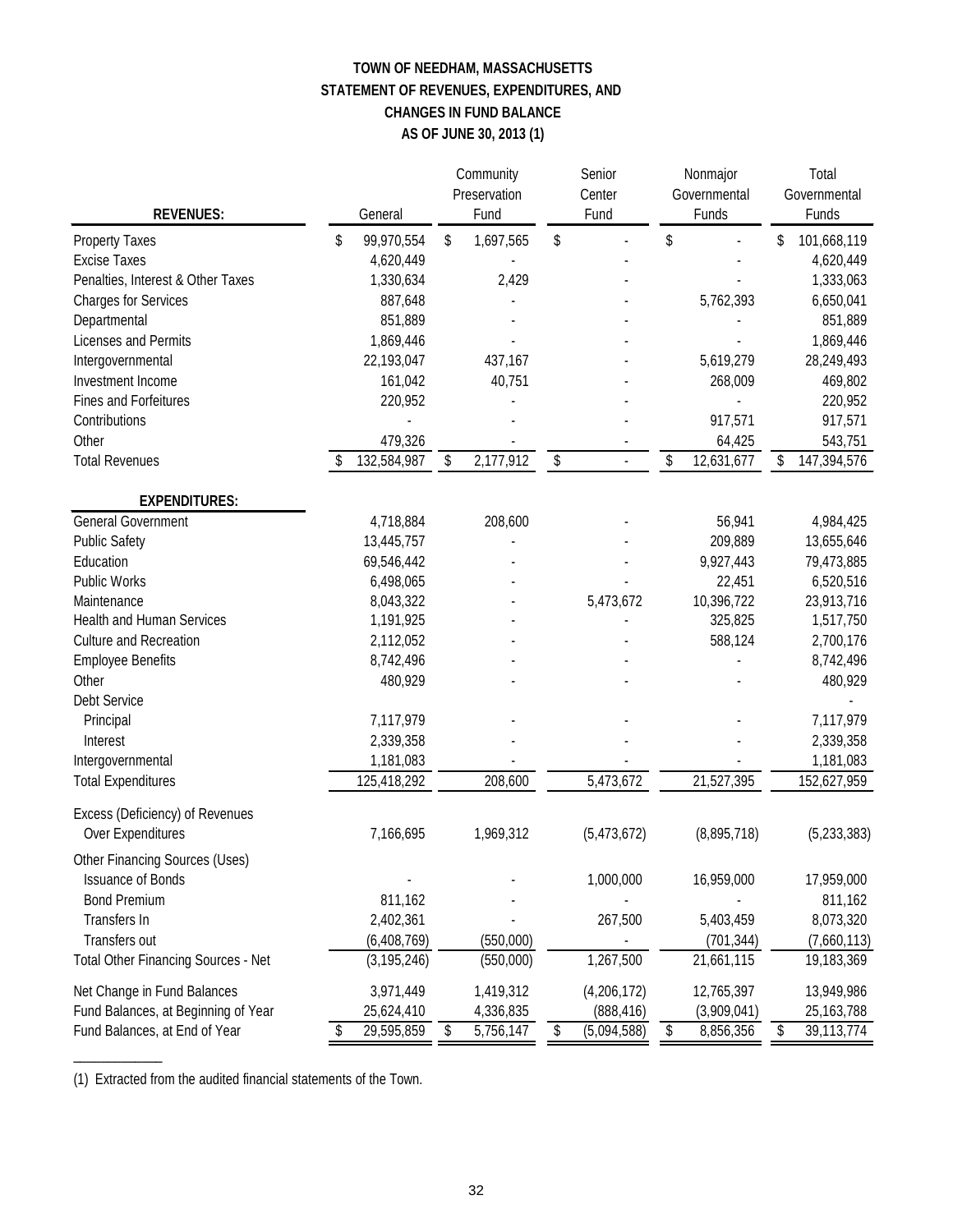#### **TOWN OF NEEDHAM, MASSACHUSETTS STATEMENT OF REVENUES, EXPENDITURES, AND CHANGES IN FUND BALANCE AS OF JUNE 30, 2012 (1)**

|                                                                    | Community<br><b>Town Hall</b><br>Preservation<br>Renovation |                            |                        | Nonmajor<br>Governmental |              | Total<br>Governmental |                         |                          |
|--------------------------------------------------------------------|-------------------------------------------------------------|----------------------------|------------------------|--------------------------|--------------|-----------------------|-------------------------|--------------------------|
| <b>REVENUES:</b>                                                   |                                                             | General                    | Fund                   |                          | Fund         |                       | Funds                   | Funds                    |
| <b>Property Taxes</b>                                              | \$                                                          | 95,321,535                 | \$<br>1,619,595        | \$                       |              | \$                    |                         | \$<br>96,941,130         |
| <b>Excise Taxes</b>                                                |                                                             | 4,357,996                  |                        |                          |              |                       |                         | 4,357,996                |
| Penalties, Interest & Other Taxes                                  |                                                             | 1,253,898                  | 2,225                  |                          |              |                       |                         | 1,256,123                |
| <b>Charges for Services</b>                                        |                                                             | 937,946                    |                        |                          |              |                       | 5,781,445               | 6,719,391                |
| Departmental                                                       |                                                             | 654,886                    |                        |                          |              |                       |                         | 654,886                  |
| Licenses and Permits                                               |                                                             | 1,950,768                  |                        |                          |              |                       |                         | 1,950,768                |
| Intergovernmental                                                  |                                                             | 20,983,554                 | 417,271                |                          | 6,067,548    |                       | 6,481,766               | 33,950,139               |
| Investment Income                                                  |                                                             | 257,434                    | 52,255                 |                          |              |                       | 12,535                  | 322,224                  |
| <b>Fines and Forfeitures</b>                                       |                                                             | 235,632                    |                        |                          |              |                       |                         | 235,632                  |
| Contributions                                                      |                                                             |                            |                        |                          |              |                       | 482,130                 | 482,130                  |
| Other                                                              |                                                             | 625,721                    |                        |                          |              |                       | 79,912                  | 705,633                  |
| <b>Total Revenues</b>                                              | \$                                                          | 126,579,370                | \$<br>2,091,346        | \$                       | 6,067,548    | \$                    | 12,837,788              | \$<br>147,576,052        |
| <b>EXPENDITURES:</b>                                               |                                                             |                            |                        |                          |              |                       |                         |                          |
| <b>General Government</b>                                          |                                                             | 4,488,463                  | 172,862                |                          |              |                       | 71,279                  | 4,732,604                |
| <b>Public Safety</b>                                               |                                                             | 13,408,932                 |                        |                          |              |                       | 69,349                  | 13,478,281               |
| Education                                                          |                                                             | 66,722,685                 |                        |                          |              |                       | 10,350,310              | 77,072,995               |
| <b>Public Works</b>                                                |                                                             | 5,567,194                  |                        |                          |              |                       | 79,832                  | 5,647,026                |
| Maintenance                                                        |                                                             | 7,414,663                  |                        |                          | 19,884,378   |                       | 13,230,234              | 40,529,275               |
| <b>Health and Human Services</b>                                   |                                                             | 1,218,079                  |                        |                          |              |                       | 323,466                 | 1,541,545                |
| <b>Culture and Recreation</b>                                      |                                                             | 2,043,808                  |                        |                          |              |                       | 899,221                 | 2,943,029                |
| <b>Employee Benefits</b>                                           |                                                             | 7,725,321                  |                        |                          |              |                       |                         | 7,725,321                |
| Other                                                              |                                                             | 455,170                    |                        |                          |              |                       |                         | 455,170                  |
| <b>Debt Service</b>                                                |                                                             |                            |                        |                          |              |                       |                         |                          |
| Principal                                                          |                                                             | 7,203,678                  |                        |                          |              |                       |                         | 7,203,678                |
| Interest                                                           |                                                             | 2,659,206                  |                        |                          |              |                       |                         | 2,659,206                |
| Intergovernmental                                                  |                                                             | 1,165,155                  |                        |                          |              |                       |                         | 1,165,155                |
| <b>Total Expenditures</b>                                          |                                                             | 120,072,354                | 172,862                |                          | 19,884,378   |                       | 25,023,691              | 165,153,285              |
| Excess (Deficiency) of Revenues                                    |                                                             |                            |                        |                          |              |                       |                         |                          |
| <b>Over Expenditures</b>                                           |                                                             | 6,507,016                  | 1,918,484              |                          | (13,816,830) |                       | (12, 185, 903)          | (17, 577, 233)           |
| Other Financing Sources (Uses)                                     |                                                             |                            |                        |                          |              |                       |                         |                          |
| <b>Issuance of Bonds</b>                                           |                                                             |                            |                        |                          |              |                       | 2,460,000               | 2,460,000                |
| <b>Issuance of Refunded Debt</b>                                   |                                                             | 10,995,000                 |                        |                          |              |                       |                         | 10,995,000               |
| Payment to Refunding Escrow Agent                                  |                                                             | (11,065,000)               |                        |                          |              |                       |                         | (11,065,000)             |
| <b>Bond Premium</b>                                                |                                                             | 207,238                    |                        |                          |              |                       |                         | 207,238                  |
| <b>Transfers In</b>                                                |                                                             |                            |                        |                          | 276,005      |                       |                         |                          |
|                                                                    |                                                             | 2,500,159                  |                        |                          |              |                       | 2,594,553               | 5,370,717                |
| <b>Transfers out</b><br><b>Total Other Financing Sources - Net</b> |                                                             | (4,458,706)<br>(1,821,309) | (300,000)<br>(300,000) |                          | 276,005      |                       | (724, 931)<br>4,329,622 | (5,483,637)<br>2,484,318 |
| Net Change in Fund Balances                                        |                                                             | 4,685,707                  | 1,618,484              |                          | (13,540,825) |                       | (7,856,281)             | (15,092,915)             |
| Fund Balances, at Beginning of Year                                |                                                             |                            |                        |                          |              |                       |                         |                          |
| as Reclassified                                                    |                                                             | 20,938,703                 | 2,718,351              |                          | 3,911,180    |                       | 12,688,469              | 40,256,703               |
| Fund Balances, at End of Year                                      |                                                             | 25,624,410                 | \$<br>4,336,835        | \$                       | (9,629,645)  | $\bullet$             | 4,832,188               | \$<br>25,163,788         |
|                                                                    |                                                             |                            |                        |                          |              |                       |                         |                          |

(1) Extracted from the audited financial statements of the Town.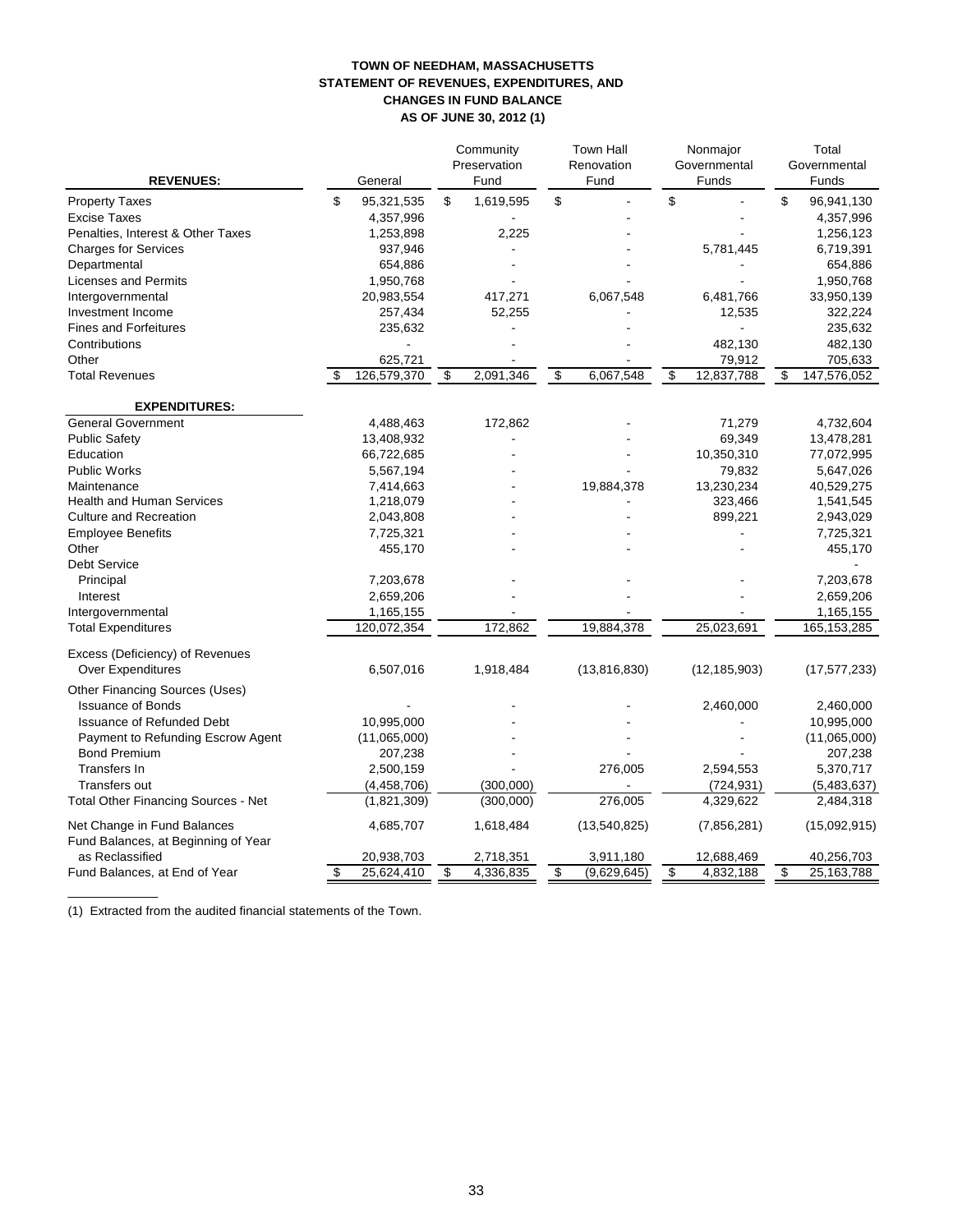#### **Free Cash and Unassigned General Fund Balances**

Under Massachusetts law an amount known as "free cash" is certified as of the beginning of each fiscal year by the State Bureau of Accounts and this, together with certain subsequent tax receipts, is used as the basis for subsequent appropriations from available funds, which are not required to be included in the annual tax levy. Subject to certain adjustments, free cash is surplus revenue (or, in the Town's case, Unreserved Fund Balance) less uncollected and overdue property taxes from prior years.

The following table sets forth the trend in free cash as certified by the Bureau of Accounts as well as the Unassigned General Fund balance.

|        |                  |     |   | Unassigned          |
|--------|------------------|-----|---|---------------------|
| Fiscal | <b>Free Cash</b> |     |   | <b>General Fund</b> |
| Year   | (July 1)         |     |   | <b>Balance</b>      |
| 2016   | \$13,849,687     |     | S | 20,970,404          |
| 2015   | 6,890,372        |     |   | 15,247,969          |
| 2014   | 6,207,875        |     |   | 13,245,277          |
| 2013   | 10,133,912       | (1) |   | 15, 150, 157        |
| 2012   | 2,153,808        | (1) |   | 10,846,842          |

(1) Free Cash was reduced in 2012 by the Massachusetts Department of Revenue by the amount of a capital project advance. The general fund was reimbursed in FY2013 with proceeds from a borrowing.

#### **Stabilization Fund**

The Town maintains a stabilization fund, which is accounted for in the Trust Funds. Funded by an appropriation, the Stabilization Fund plus interest income may be appropriated at an annual or special town meeting for any purpose. The following table sets forth the trend in Stabilization Fund balance.

|        | <b>Stabilization Fund</b> |  |  |
|--------|---------------------------|--|--|
| Fiscal | Balance                   |  |  |
| Year   | (June 30)                 |  |  |
| 2016   | 3,946,174<br>\$           |  |  |
| 2015   | 3,876,809                 |  |  |
| 2014   | 3,815,322                 |  |  |
| 2013   | 3,729,614                 |  |  |
| 2012   | 3,718,000                 |  |  |

#### **Capital Improvement Fund**

The Town continues to provide additional funding to its capital improvement fund, which helps ensure the replacement of capital equipment, however there were no draws on the Town's Stabilization Fund to support any operating or capital expenditures. The following table sets forth the trend in Capital Improvement Fund balance.

|             |    | Capital Improvement |
|-------------|----|---------------------|
| Fiscal      |    | <b>Fund Balance</b> |
| Year        |    | (June 30)           |
| 2017 (est.) | \$ | 701,081             |
| 2016        |    | 701,081             |
| 2015        |    | 668,954             |
| 2014        |    | 650,177             |
| 2013        |    | 648,940             |
| 2012        |    | 649,000             |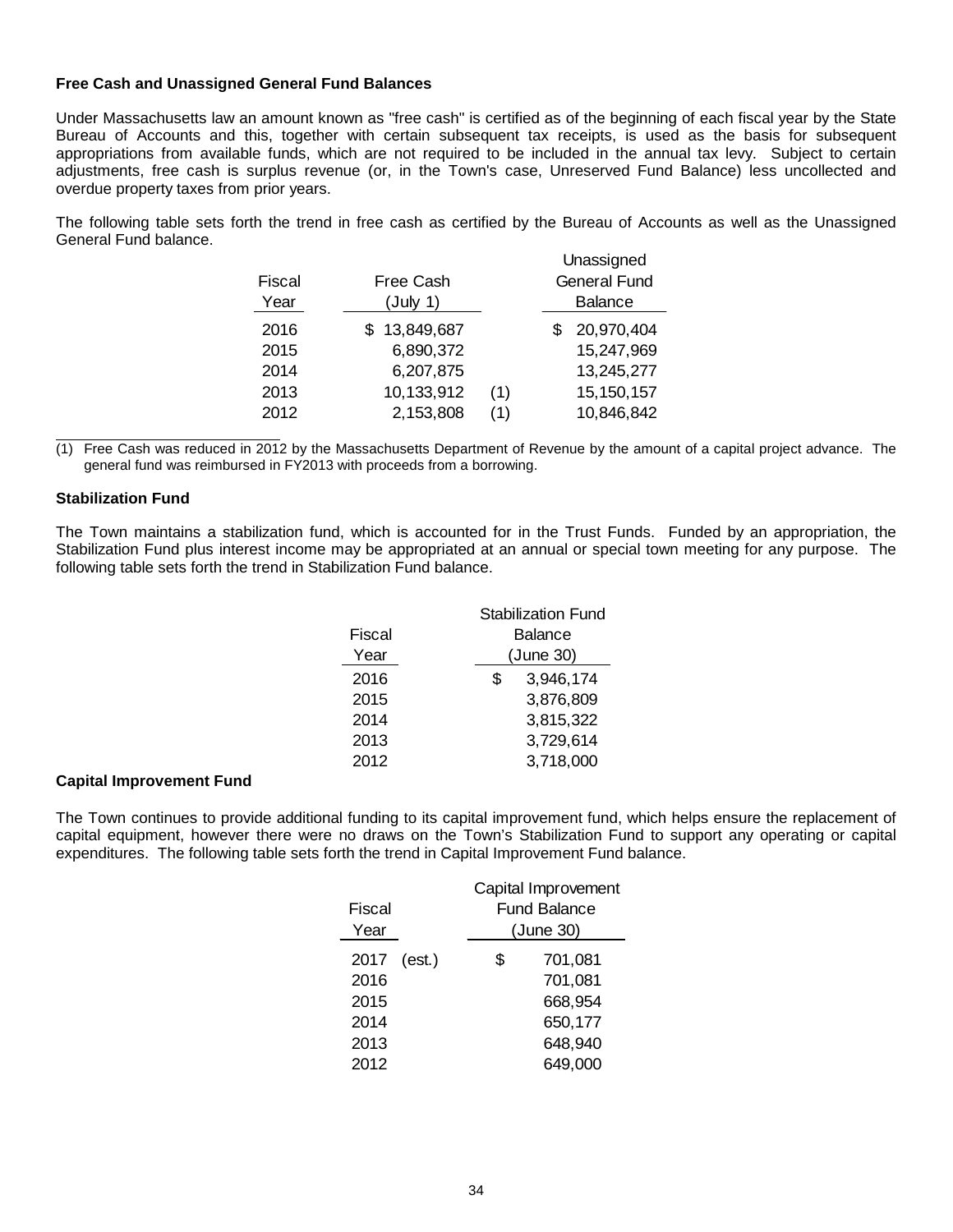#### **Capital Facility Fund**

The Capital Facilities Fund exists primarily to fund building improvements. The following table sets forth the trend in Capital Facility Fund balance.

|        | <b>Capital Facility</b> |
|--------|-------------------------|
| Fiscal | <b>Fund Balance</b>     |
| Year   | (June 30)               |
| 2016   | 1,312,275<br>\$         |
| 2015   | 1,307,397               |
| 2014   | 1,295,691               |
| 2013   | 1,293,383               |
| 2012   | 1,150,251               |

#### **Athletic Facility Fund**

In fiscal year 2013, the Town created a stabilization fund to cover the costs of the eventual replacement of the Town's artificial turf fields. The following table sets forth the trend in Athletic Facility Fund balance.

|        | <b>Athletic Facility</b> |  |  |
|--------|--------------------------|--|--|
| Fiscal | <b>Fund Balance</b>      |  |  |
| Year   | (June 30)                |  |  |
| 2016   | 2,643,429<br>\$          |  |  |
| 2015   | 1,970,353                |  |  |
| 2014   | 901,333                  |  |  |
| 2013   | 283,133                  |  |  |

#### **Debt Service Stabilization Fund**

In fiscal year 2016, the Town created a stabilization fund the purpose of which is to allow the Town by appropriation to reserve funds to pay the debt service for engineering and design, renovation, reconstruction or construction of Town facilities. The Town appropriated \$320,186 to the fund in fiscal 2016.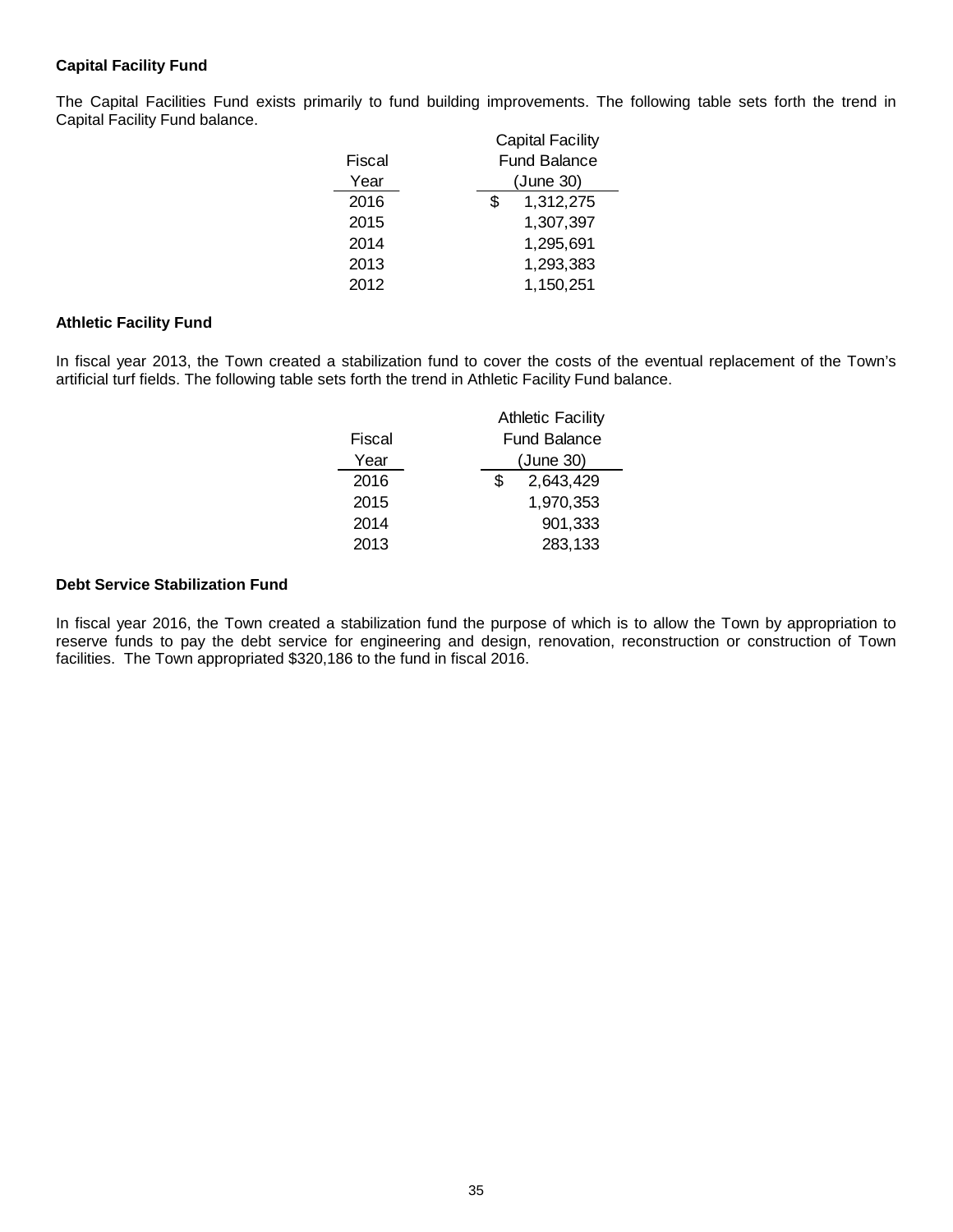#### **INDEBTEDNESS**

#### **Authorization Procedure and Limitations**

Serial bonds and notes are authorized by a two-thirds vote of the town meeting. Provision is made for a referendum on the borrowing authorization if there is a timely filing of a petition bearing the requisite number of signatures. Refunding bonds and notes are authorized by the selectmen. Borrowings for some purposes require State administrative approval.

When serial bonds or notes have been authorized, bond anticipation notes may be issued by the officers authorized to issue the serial bonds or notes. Temporary debt in anticipation of the revenue of the fiscal year in which the debt is incurred or in anticipation of authorized federal and state aid generally may be incurred by the treasurer with the approval of the selectmen.

# **Debt Limits**

General Debt Limit. The General Debt Limit of a city or town consists of a Normal Debt Limit and a Double Debt Limit. The Normal Debt Limit is 5 percent of the valuation of taxable property as last equalized by the State Department of Revenue. A city or town can authorize debt up to this amount without state approval. It can authorize debt up to twice this amount (the Double Debt Limit) with the approval of the state Municipal Finance Oversight Board ("MFOB") composed of the State Treasurer, the State Auditor, the Attorney General and the Director of Accounts.

There are many categories of general obligation debt which are exempt from and do not count against the General Debt Limit. Among others, these exempt categories include revenue anticipation notes and grant anticipation notes; emergency loans; loans exempted by special laws; certain school bonds, sewer bonds, solid waste disposal facility bonds and economic development bonds supported by tax increment financing; and subject to special debt limits, bonds for water (limited to 10 percent of equalized valuation), housing, urban renewal and economic development (subject to various debt limits), and electric, gas, community antenna television systems, and telecommunications systems (subject to a separate limit). Revenue bonds are not subject to these debt limits. The General Debt Limit and the special debt limit for water bonds apply at the time the debt is authorized. The other special debt limits generally apply at the time the debt is incurred.

Revenue Anticipation Notes. The amount borrowed in each fiscal year by the issue of revenue anticipation notes is limited to the tax levy of the prior fiscal year, together with the net receipts in the prior fiscal year from the motor vehicle excise and certain payments made by the Commonwealth in lieu of taxes. The fiscal year ends on June 30. Notes may mature in the following fiscal year, and notes may be refunded into the following fiscal year to the extent of the uncollected, unabated current tax levy and certain other items, including revenue deficits, overlay deficits, final judgments and lawful unappropriated expenditures, which are to be added to the next tax levy, but excluding deficits arising from a failure to collect taxes of earlier years. (See "Taxation to Meet Deficits" under "PROPERTY TAXATION" above.) In any event, the period from an original borrowing to its final maturity cannot exceed one year.

# **Types of Obligations**

General Obligations. Massachusetts cities and towns are authorized to issue general obligation indebtedness of these types:

Serial Bonds and Notes. These are generally required to be payable in annual principal amounts beginning no later than the end of the next fiscal year commencing after the date of issue and ending within the terms permitted by law. A level debt service schedule, or a schedule that provides for a more rapid amortization of principal than level debt service, is permitted. The principal amounts of certain economic development bonds supported by tax increment financing may be payable in equal, diminishing or increasing amounts beginning within 5 years after the date of issue. The maximum terms of serial bonds and notes vary from one year to 40 years, depending on the purpose of the issue. The maximum terms permitted are set forth in the statutes. In addition, for many projects, the maximum term may be determined in accordance with useful life guidelines promulgated by the State Department of Revenue. Serial bonds and notes may be issued for the purposes set forth in the statutes. In addition, serial bonds and notes may be issued for any other public work improvement or asset not specifically listed in the Statutes that has a useful life of at least 5 years. Bonds or notes may be made callable and redeemed prior to their maturity, and a redemption premium may be paid. Refunding bonds or notes may be issued subject to the maximum applicable term measured from the date of the original bonds or notes and must produce present value savings over the debt service of the refunded bonds. Generally, the first required annual payment of principal of the refunding bonds cannot be later than the first principal payment of any of the bonds or notes being refunded thereby, however, principal payments made before the first principal payment of any of the bonds or notes being refunded thereby may be in any amount.

Serial bonds may be issued as "qualified bonds" with the approval of the state MFOB, subject to such conditions and limitations (including restrictions on future indebtedness) as may be required by the MFOB. Qualified bonds may mature not less than 10 nor more than 30 years from their dates and are not subject to the amortization requirements described above. The State Treasurer is required to pay the debt service on qualified bonds and thereafter to withhold the amount of the debt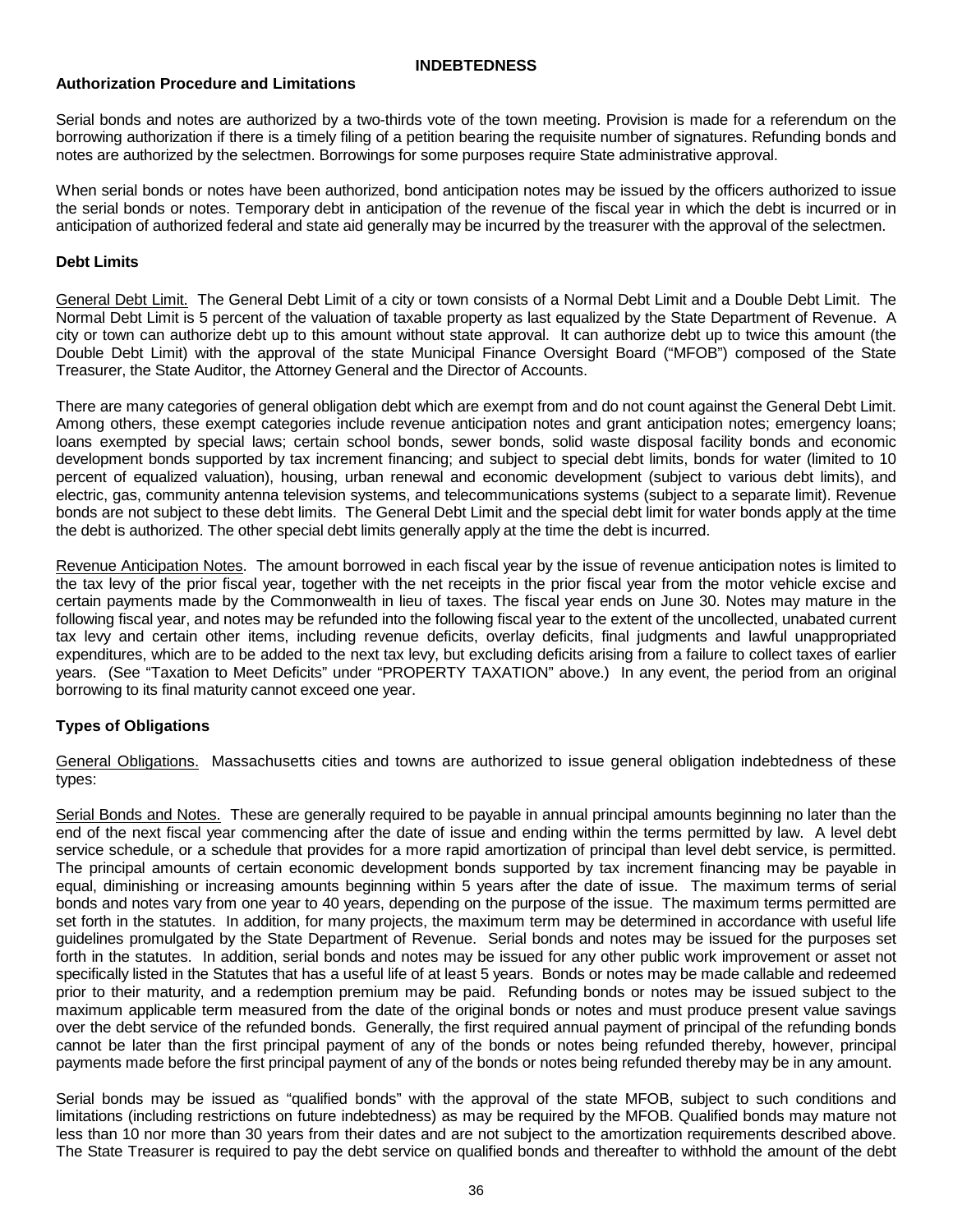service paid by the State from state aid or other state payments; administrative costs and any loss of interest income to the State are to be assessed upon the city or town.

Tax Credit Bonds or Notes. Subject to certain provisions and conditions, the officers authorized to issue bonds or notes may designate any duly authorized issue of bonds or notes as "tax credit bonds" to the extent such bonds and notes are otherwise permitted to be issued with federal tax credits or other similar subsidies for all or a portion of the borrowing costs. Tax credit bonds may be made payable without regard to the annual installments required by any other law, and a sinking fund may be established for the payment of such bonds. Any investment that is part of such a sinking fund may mature not later than the date fixed for payment or redemption of the applicable bonds.

Bond Anticipation Notes. These generally must mature within two years of their original dates of issuance but may be refunded from time to time for a period not to exceed ten years from their original dates of issuance, provided that for each year that the notes are refunded beyond the second year they must be paid in part from revenue funds in an amount at least equal to the minimum annual payment that would have been required if the bonds had been issued at the end of the second year. For certain school projects, however, notes may be refunded from time to time for a period not to exceed seven years without having to pay any portion of the principal of the notes from revenue funds. The maximum term of bonds issued to refund bond anticipation notes is measured (except for certain school projects) from the date of the original issue of the notes.

Revenue Anticipation Notes. These are issued to meet current expenses in anticipation of taxes and other revenues. They must mature within one year but, if payable in less than one year, may be refunded from time to time up to one year from the original date of issue. The Town has not issued revenue anticipation notes during the past twenty fiscal years.

Grant Anticipation Notes. These are issued for temporary financing in anticipation of federal grants and state and county reimbursements. Generally, they must mature within two years but may be refunded from time to time as long as the municipality remains entitled to the grant or reimbursement.

Revenue Bonds. Cities and towns may issue revenue bonds for solid waste disposal facilities, for projects financed under the Commonwealth's Water Pollution Abatement or Drinking Water Revolving Loan Programs and for certain economic development projects supported by tax increment financing. In addition, cities and towns having electric departments may issue electric revenue bonds, and notes in anticipation of such bonds, subject to the approval of the State Department of Telecommunications and Energy.

#### **DIRECT DEBT SUMMARY (1) Projected as of June 30, 2017**

| Within the General Debt Limit:<br>Schools<br>Sewers & Drains<br>Other Inside General<br>Total Within the General Debt Limit                     | \$<br>42,902,000<br>6,635,898<br>29,930,000 | \$<br>79,467,898 |
|-------------------------------------------------------------------------------------------------------------------------------------------------|---------------------------------------------|------------------|
| Outside the General Debt Limit:<br>Water<br>Sewer<br><b>Other Outside General</b><br>Total Outside the General Debt Limit                       | 6,309,093<br>355,000<br>14,172              | 6,678,265        |
| <b>Total Bonded Debt</b>                                                                                                                        |                                             | 86,146,163       |
| <b>Short-Term Debt Outstanding:</b><br>This Issue New Money Bond Anticipation Notes (2)<br>Total Short-Term Debt Outstanding (after this Issue) | 470.000                                     | 470,000          |
| <b>Total Direct Debt after This Issue</b>                                                                                                       |                                             | \$<br>86.616.163 |

(1) Principal amount only. Excludes lease and installment purchase obligations, overlapping debt, unfunded pension liability and other post-employment benefits liability.

(2) Payable June 15, 2017.

**Long-Term Debt Outstanding:**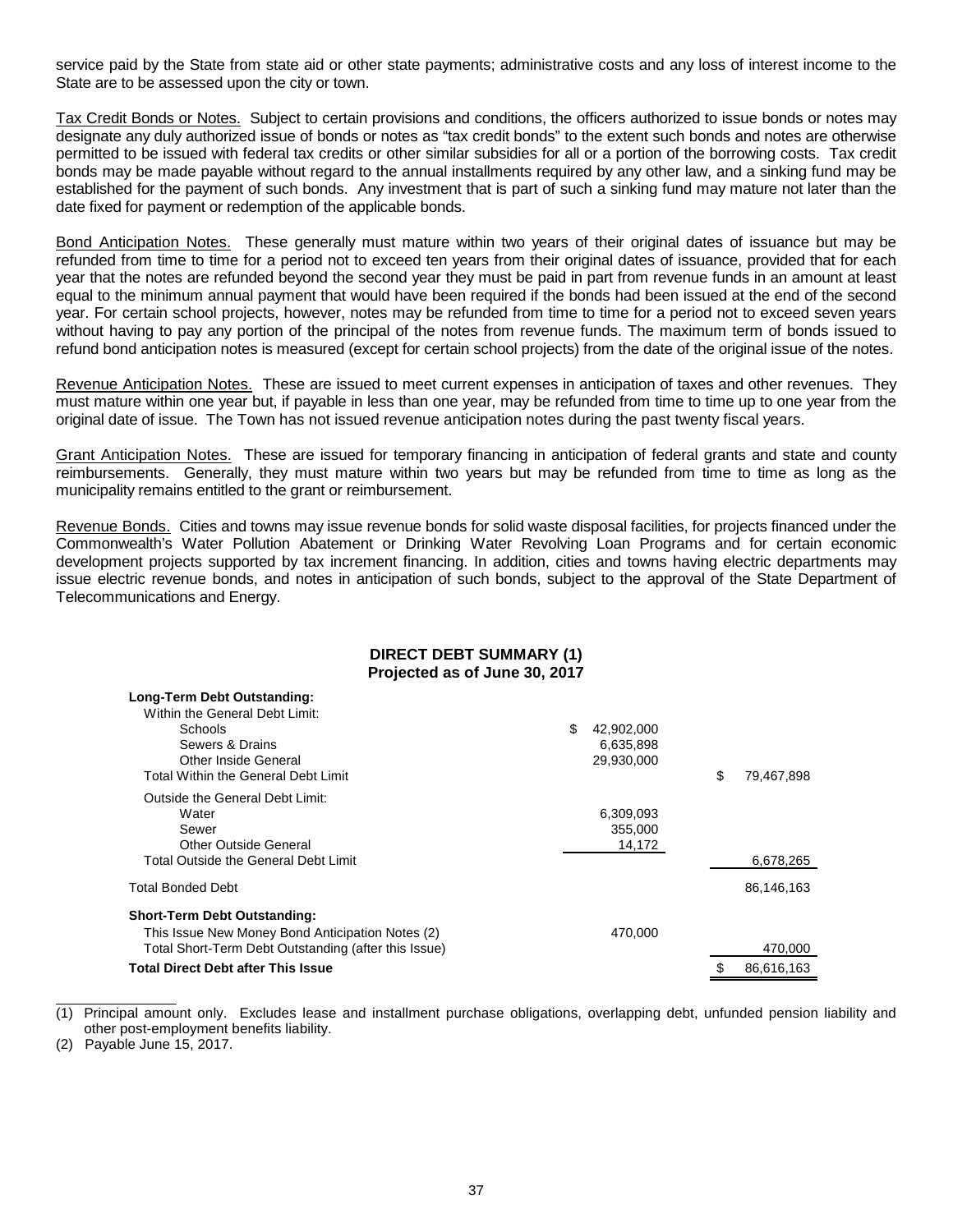#### **Debt Ratios**

The following table sets forth debt as a percentage of assessed valuation and per capita debt at the end of the following fiscal years. The table considers the principal amount of general obligation bonds of the Town. The table does not deduct anticipated state grant payments applicable to the principal amount of outstanding bonds or debt that may be supported in whole, or part, by non-tax revenues.

|             |                          | Population |                 |             | Debt as a |
|-------------|--------------------------|------------|-----------------|-------------|-----------|
|             |                          | (2010      |                 | Per         | $%$ of    |
| Fiscal      | General Obligation       | Federal    | Local Assessed  | Capita      | Assessed  |
| Year End    | <b>Bonds Outstanding</b> | Census)    | Valuation       | Debt        | Valuation |
| 2017<br>(1) | \$<br>86,146,163         | 28,886     | \$9,241,074,496 | 2,982<br>\$ | 0.93%     |
| 2016        | 85.544.217               | 28,886     | 9,068,188,822   | 2.961       | 0.94      |
| 2015        | 95,610,417               | 28,886     | 8,738,727,746   | 3.310       | 1.09      |
| 2014        | 101,636,574              | 28,886     | 8,068,732,995   | 3,519       | 1.26      |
| 2013        | 100,315,626              | 28,886     | 7,923,989,930   | 3.473       | 1.27      |
| 2012        | 85,101,441               | 28,886     | 7,833,149,500   | 2.946       | 1.09      |

#### (1) Projected.

#### **Principal Payments by Purpose**

The following table sets forth the principal payments by purpose for the Town's outstanding bonds projected as of June 30, 2017.

| Year         | General          | School           | Water           | Sewer           |    | Total (1)  |
|--------------|------------------|------------------|-----------------|-----------------|----|------------|
| 2018         | \$<br>3,777,724  | \$<br>4,469,000  | \$<br>1,086,978 | \$<br>880,884   | \$ | 10,214,587 |
| 2019         | 3,337,724        | 4,412,000        | 940,722         | 834,399         |    | 9,524,845  |
| 2020         | 2,772,724        | 4,312,000        | 428,480         | 455,506         |    | 7,968,710  |
| 2021         | 1,903,000        | 4,177,000        | 419,253         | 393,739         |    | 6,892,992  |
| 2022         | 1,753,000        | 4,152,000        | 420,043         | 399,906         |    | 6,724,949  |
| 2023         | 1,678,000        | 4,067,000        | 415,848         | 406,207         |    | 6,567,055  |
| 2024         | 1,663,000        | 3,972,000        | 301,669         | 342,644         |    | 6,279,313  |
| 2025         | 1,548,000        | 3,332,000        | 302,506         | 349,222         |    | 5,531,728  |
| 2026         | 1,472,000        | 2,588,000        | 238,361         | 355,942         |    | 4,654,303  |
| 2027         | 1,467,000        | 2,128,000        | 239,233         | 362,809         |    | 4,197,042  |
| 2028         | 1,097,000        | 1,723,000        | 240,121         | 394,825         |    | 3,454,946  |
| 2029         | 1,087,000        | 1,348,000        | 246,029         | 391,993         |    | 3,073,022  |
| 2030         | 897,000          | 558,000          | 236,953         | 344,317         |    | 2,036,270  |
| 2031         | 897,000          | 558,000          | 237,898         | 351,800         |    | 2,044,698  |
| 2032         | 847,000          | 553,000          | 190,000         | 359,446         |    | 1,949,446  |
| 2033         | 847,000          | 553,000          | 185,000         | 367,258         |    | 1,952,258  |
| 2034         | 675,000          |                  | 180,000         |                 |    | 855,000    |
| 2035         | 305,000          |                  |                 |                 |    | 305,000    |
| 2036         | 305,000          |                  |                 |                 |    | 305,000    |
| 2037         | 305,000          |                  |                 |                 |    | 305,000    |
| 2038         | 285,000          |                  |                 |                 |    | 285,000    |
| 2039         | 275,000          |                  |                 |                 |    | 275,000    |
| 2040         | 250,000          |                  |                 |                 |    | 250,000    |
| 2041         | 250,000          |                  |                 |                 |    | 250,000    |
| 2042         | 250,000          |                  |                 |                 |    | 250,000    |
| <b>TOTAL</b> | \$<br>29,944,172 | \$<br>42,902,000 | \$<br>6,309,093 | \$<br>6,990,898 | \$ | 86,146,163 |

#### **GENERAL OBLIGATION BONDS Principal Payments by Purpose Projected as of June 30, 2017**

(1) \$42,716,172 of principal and \$7,936,073 of interest has been voted exempt from Proposition 2½, subject to the limits imposed by Chapter 44, Section 20 of the General Laws.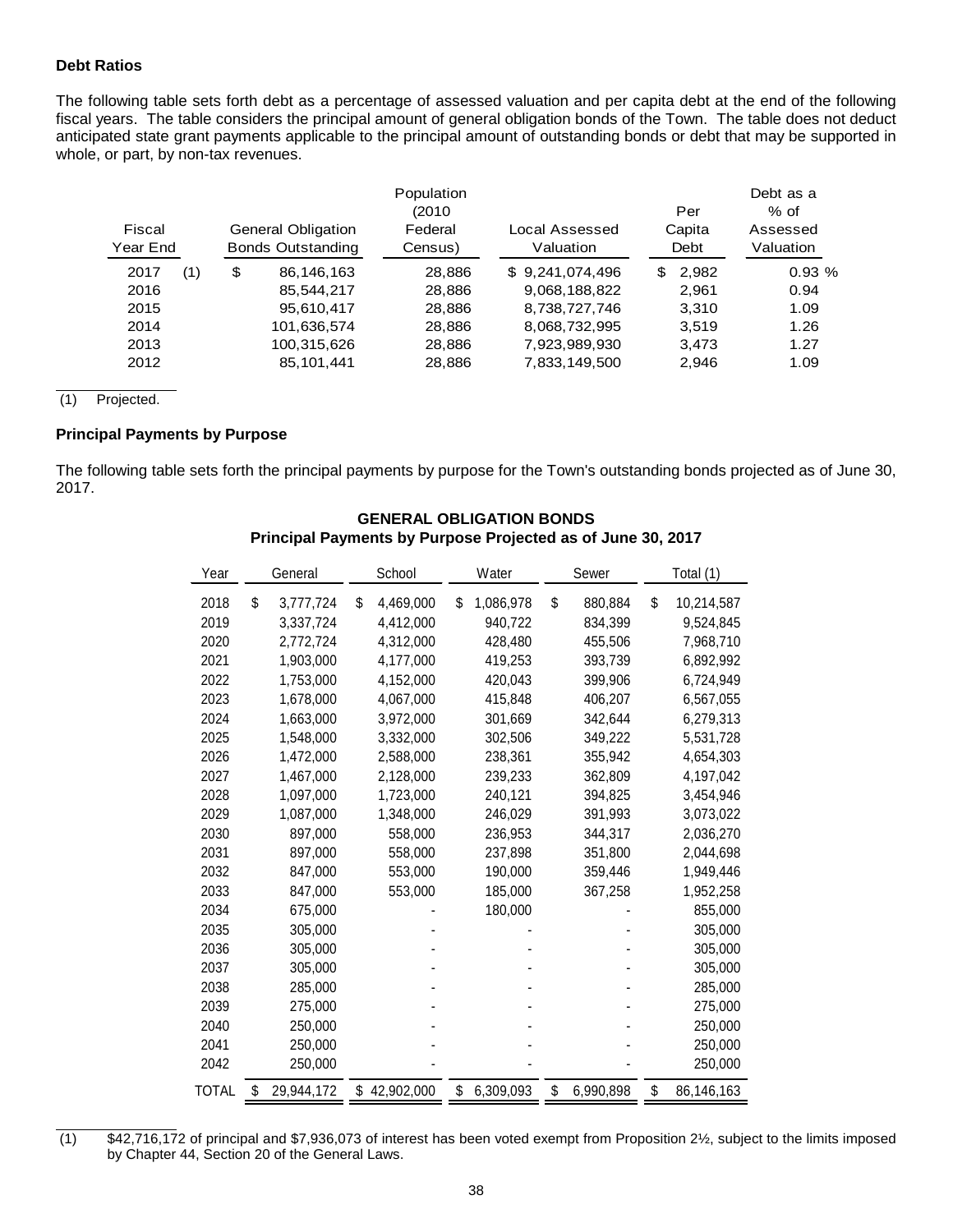#### **Debt Service Requirements**

The following table sets forth the required principal and interest payments on the outstanding general obligation bonds of the Town projected as of June 30, 2017, including debt service subsidies expected to be received from the MSBA and Massachusetts Clean Water Trust.

#### **GENERAL OBLIGATION DEBT Projected as of June 30, 2017 (1)**

|        |    |             | Less<br>Less     |                   |    | Total       |          |            |            |  |
|--------|----|-------------|------------------|-------------------|----|-------------|----------|------------|------------|--|
| Fiscal |    | Outstanding |                  | <b>MSBA</b>       |    | <b>MCWT</b> | Net Debt |            | Cumulative |  |
| Year   |    | Principal   | Interest         | Subsidies         |    | Subsidies   |          | Service    | % Retired  |  |
| 2018   | \$ | 10,214,587  | \$<br>2,809,905  | \$<br>(695, 148)  | \$ | (49, 722)   | \$       | 12,279,622 | 11.9 %     |  |
| 2019   |    | 9,524,845   | 2,479,328        | (695, 148)        |    | (45, 857)   |          | 11,263,168 | 22.9       |  |
| 2020   |    | 7,968,710   | 2,151,919        | (695, 148)        |    | (9,583)     |          | 9,415,898  | 32.2       |  |
| 2021   |    | 6,892,992   | 1,886,893        | (695, 148)        |    |             |          | 8,084,737  | 40.2       |  |
| 2022   |    | 6,724,949   | 1,644,147        | (695, 148)        |    |             |          | 7,673,948  | 48.0       |  |
| 2023   |    | 6,567,055   | 1,411,324        | (695, 148)        |    |             |          | 7,283,231  | 55.6       |  |
| 2024   |    | 6,279,313   | 1,183,025        | (695, 148)        |    |             |          | 6,767,190  | 62.9       |  |
| 2025   |    | 5,531,728   | 975,674          |                   |    |             |          | 6,507,402  | 69.3       |  |
| 2026   |    | 4,654,303   | 803,925          |                   |    |             |          | 5,458,228  | 74.7       |  |
| 2027   |    | 4,197,042   | 655,477          |                   |    |             |          | 4,852,519  | 79.6       |  |
| 2028   |    | 3,454,946   | 523,677          |                   |    |             |          | 3,978,623  | 83.6       |  |
| 2029   |    | 3,073,022   | 415,700          |                   |    |             |          | 3,488,722  | 87.2       |  |
| 2030   |    | 2,036,270   | 336,390          |                   |    |             |          | 2,372,661  | 89.5       |  |
| 2031   |    | 2,044,698   | 275,237          |                   |    |             |          | 2,319,934  | 91.9       |  |
| 2032   |    | 1,949,446   | 215,584          |                   |    |             |          | 2,165,030  | 94.2       |  |
| 2033   |    | 1,952,258   | 154,689          |                   |    |             |          | 2,106,947  | 96.4       |  |
| 2034   |    | 855,000     | 105,256          |                   |    |             |          | 960,256    | 97.4       |  |
| 2035   |    | 305,000     | 82,944           |                   |    |             |          | 387,944    | 97.8       |  |
| 2036   |    | 305,000     | 72,650           |                   |    |             |          | 377,650    | 98.1       |  |
| 2037   |    | 305,000     | 61,975           |                   |    |             |          | 366,975    | 98.5       |  |
| 2038   |    | 285,000     | 49,775           |                   |    |             |          | 334,775    | 98.8       |  |
| 2039   |    | 275,000     | 38,375           |                   |    |             |          | 313,375    | 99.1       |  |
| 2040   |    | 250,000     | 28,750           |                   |    |             |          | 278,750    | 99.4       |  |
| 2041   |    | 250,000     | 20,000           |                   |    |             |          | 270,000    | 99.7       |  |
| 2042   |    | 250,000     | 10,000           |                   |    |             |          | 260,000    | 100.0      |  |
| Total  | \$ | 86,146,163  | \$<br>18,392,621 | \$<br>(4,866,036) | \$ | (105, 162)  | \$       | 99,567,586 |            |  |

 $\overline{(1)}$  \$42,716,172 of principal and \$7,936,073 of interest has been voted exempt from Proposition 2½, subject to the limits imposed by Chapter 44, Section 20 of the General Laws.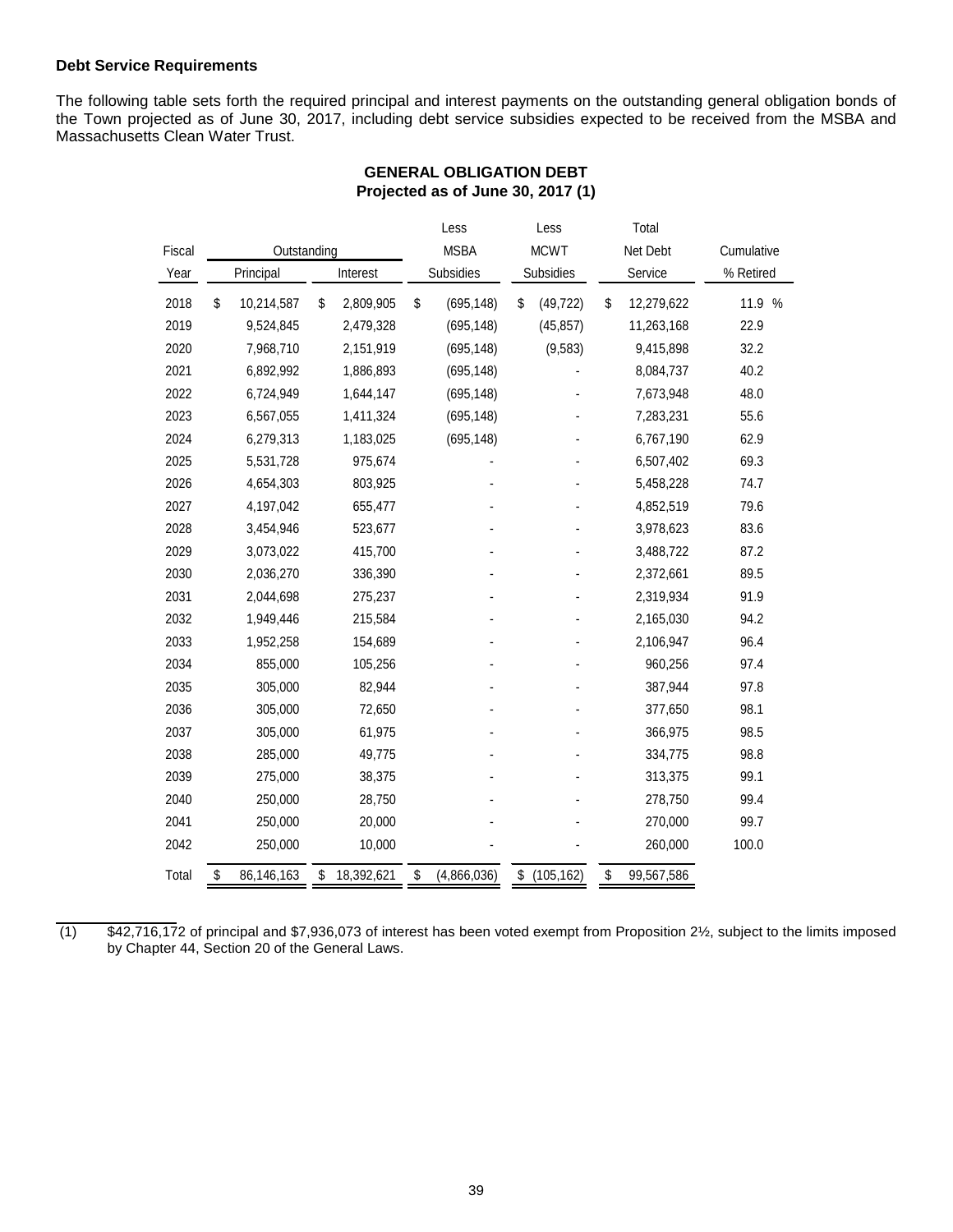#### **Authorized Unissued Debt and Prospective Financing**

Currently, the Town has the following authorized unissued debt:

|     |            |                                     |     |               | Original   |  |
|-----|------------|-------------------------------------|-----|---------------|------------|--|
|     | Amount     | Purpose                             |     | Authorization |            |  |
| \$  | 338,093    | Sewer                               | (1) | \$            | 1,806,800  |  |
|     | 11,758     | <b>Senior Center Construction</b>   |     |               | 8,051,808  |  |
|     | 73,487     | Sewer Pump Station                  | (1) |               | 6,300,000  |  |
|     | 116,000    | Soil Remediation & Removal          |     |               | 400,000    |  |
|     | 200,000    | Water                               | (1) |               | 5,565,100  |  |
|     | 610,000    | <b>Bridge</b>                       |     |               | 900,000    |  |
|     | 250,000    | Infrastructure Improvement Repairs  |     |               | 1,000,000  |  |
|     | 1,000,000  | <b>Bridge Repair/Reconstruction</b> |     |               | 2,000,000  |  |
|     | 325,000    | <b>Water System Rehabilitation</b>  | (1) |               | 635,000    |  |
|     | 380,000    | High School Cafeteria Repairs       |     |               | 2,100,000  |  |
|     | 64,000     | <b>RTS Fleet Replacement</b>        |     |               | 269,000    |  |
|     | 32,500     | Land Acquisition                    | (2) |               | 762,500    |  |
|     | 2,100,000  | Infrastructure                      |     |               | 2,100,000  |  |
|     | 57,542,500 | <b>School Construction</b>          | (2) |               | 57,542,500 |  |
| \$. | 63.043.338 |                                     |     |               |            |  |

(1) Debt service on water and sewer authorizations is expected to be paid entirely from the Water and Sewer Enterprise Fund.

(2) The Town voted to exclude debt service on bonds and notes for the Hillside School project, including site acquisition, from the limitations of Proposition 2 ½.

# **Overlapping Debt**

The Town is a member of the MWRA, the MBTA and the Minuteman Regional Vocational Technical School District. The following table sets forth the outstanding bonded debt, exclusive of temporary loans in anticipation of bonds or current revenue, of Norfolk County, the MWRA, the MBTA and the Minuteman Regional Vocational Technical School District, and the Town's estimated gross share of such debt and the estimated fiscal year 2017 dollar assessment for each.

| Overlapping Entity               | <b>Outstanding Debt</b> | Needham's Estimated<br>Share (1) |   | Fiscal 2017 Dollar<br>Assessment (2) |           |  |  |
|----------------------------------|-------------------------|----------------------------------|---|--------------------------------------|-----------|--|--|
| Norfolk County (3)               | \$<br>11,830,000        | 7.000                            | % | \$                                   | 419,673   |  |  |
| Massachusetts Water Resouces     |                         |                                  |   |                                      |           |  |  |
| Authority (4)                    |                         |                                  |   |                                      |           |  |  |
| Water                            | 2,084,311,000           | 0.625                            |   |                                      | 421,335   |  |  |
| Sewer                            | 3,690,804,000           | 1.337                            |   |                                      | 1,721,038 |  |  |
| Massachusetts Bay Transportation |                         |                                  |   |                                      |           |  |  |
| Authority (5)                    | 5,656,191,000           | 0.510                            |   |                                      | 643.109   |  |  |
| Minuteman Regional Vocational    |                         |                                  |   |                                      |           |  |  |
| Technical School District (6)    |                         | N/A                              |   |                                      | 720.437   |  |  |

(1) Estimated share based on debt service only.

(2) Estimated dollar assessment based upon total net operating expenses, inclusive (where applicable) of debt service.

- (3) SOURCE: Norfolk County Treasurer. Debt as of June 30, 2016. County expenses including debt service on county bonds are assessed upon the cities and towns within the county in proportion to their taxable valuation as last equalized by the State Commissioner of Revenue. Amounts shown are based on the most recent equalized valuations. Legislation was enacted in 1997 abolishing the county governments of Franklin and Middlesex Counties as of July 1, 1997, with their assets, functions, debts and other obligations being assumed by the Commonwealth. The legislation also abolished the county governments of Hampden and Worcester counties as of July 1, 1998. Legislation enacted in 1998 abolished the county governments of Hampshire, Essex and Berkshire counties as of January 1, 1999, July 1, 1999 and July 1, 2000, respectively. The legislation also requires the state secretary for administration and finance to establish a plan to recover the Commonwealth's expenditures for the liabilities and other debts assumed and paid by the Commonwealth on behalf of an abolished county. Unless these provisions are changed by further legislation, the state treasurer shall assess upon each city and town within the jurisdiction of an abolished county an amount not exceeding or equal to the county tax paid by each such city and town for the fiscal year immediately prior to the abolishment of the county until such expenditures by the Commonwealth are recovered. It is possible that similar legislation will be sought to provide for the abolishment of county government in all the remaining counties.
- (4) SOURCE: MWRA. Debt as of June 30, 2016. The MWRA provides wholesale drinking water services in whole or in part to 48 cities, towns and special purpose entities and provides wastewater, collection and treatment services to 43 cities, towns and special purpose entities. Under its enabling legislation, as amended, the MWRA may borrow up to \$6.1 billion for its corporate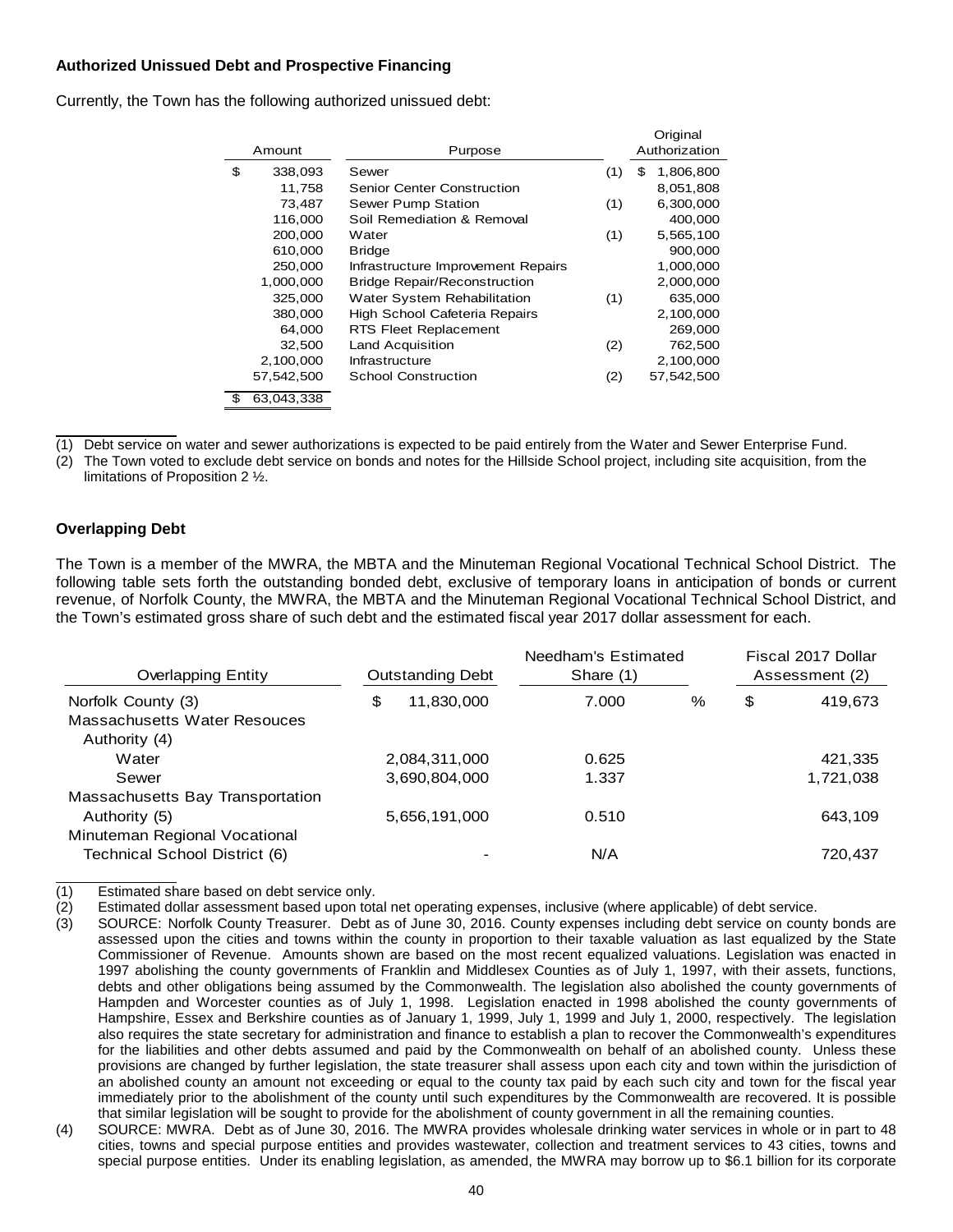purposes. Its obligations are secured by revenues of the MWRA. The MWRA assesses member cities, towns and special purpose entities, which continue to provide direct retail water and sewer services to users. The cities, towns and special purpose entities collect fees from the users to pay all or part of the assessments; some municipalities levy property taxes to pay part of the amounts assessed upon them.

- (5) SOURCE: MBTA. Debt as of June 30, 2016. The MBTA was created in 1964 to finance and operate mass transportation facilities within the greater Boston metropolitan area. Under its enabling act, the MBTA is authorized to issue bonds for capital purposes, other than refunding bonds, and for certain specified purposes to an outstanding amount, which does not exceed the aggregate principal amount of \$3,556,300,000. In addition, pursuant to certain of the Commonwealth's transportation bond bills, the MBTA is authorized to issue additional bonds for particular capital projects. The MBTA also is authorized to issue bonds of the purpose of refunding bonds. Under the MBTA's enabling act debt service, as well as other operating expenses of the MBTA, are to be financed by a dedicated revenue stream consisting of the amounts assessed on the cities and towns of the MBTA and a dedicated portion of the statewide sales tax. The amount assessed to each city and town is based on its weighted percentage of the total population of the authority as provided in the enabling act. The aggregate amount of such assessments is generally not permitted to increase by more than 2.5 percent per year.
- (6) SOURCE: Minuteman Regional Vocational Technical School District. Debt as of June 30, 2016. Towns may organize regional school districts to carry out general or specialized educational functions. Pursuant to special laws a number of cities may also participate in regional school districts, primarily for vocational education. The operating expenses and debt service of regional school districts are apportioned among the member municipalities in accordance with the agreements establishing the districts subject to the provisions of the Education Reform Act of 1993.

# **Contractual Obligations**

Municipal contracts are generally limited to currently available appropriations. A city or town generally has authority to enter into contracts for the exercise of any of its corporate powers for any period of time deemed to serve its best interest, but generally only when funds are available for the first fiscal year; obligations for succeeding fiscal years generally are expressly subject to availability and appropriation of funds. Municipalities have specific authority in relatively few cases to enter long-term contractual obligations that are not subject to annual appropriation, including contracts for refuse disposal and sewage treatment and disposal. Municipalities may also enter into long-term contracts in aid of housing and renewal projects. There may be implied authority to make other long-term contracts required to carry out authorized municipal functions, such as contracts to purchase water from private water companies.

Municipal contracts relating to solid waste disposal facilities may contain provisions requiring the delivery of minimum amounts of waste and payments based thereon and requiring payments in certain circumstances without regard to the operational status of the facilities.

Municipal electric departments have statutory power to enter into long-term contracts for joint ownership and operation of generating and transmission facilities and for the purchase or sale of capacity, including contracts requiring payments without regard to the operational status of the facilities. The Town does not have an electric light department.

Pursuant to the Home Rule Amendment to the Massachusetts Constitution, cities and towns may also be empowered to make other contracts and leases.

The Town currently has a twenty year contract expiring June 30, 2028 for transportation and disposal of solid waste. The tipping fee rate was \$66.00 per ton for fiscal year 2017. The amount for this contract \$606,543 in fiscal 2013, \$595,396 in fiscal 2014, \$640,513 in fiscal 2015 and \$668,408 in fiscal 2016. The Town has budgeted \$730,544 for fiscal year 2017 and \$647,983 for fiscal year 2018.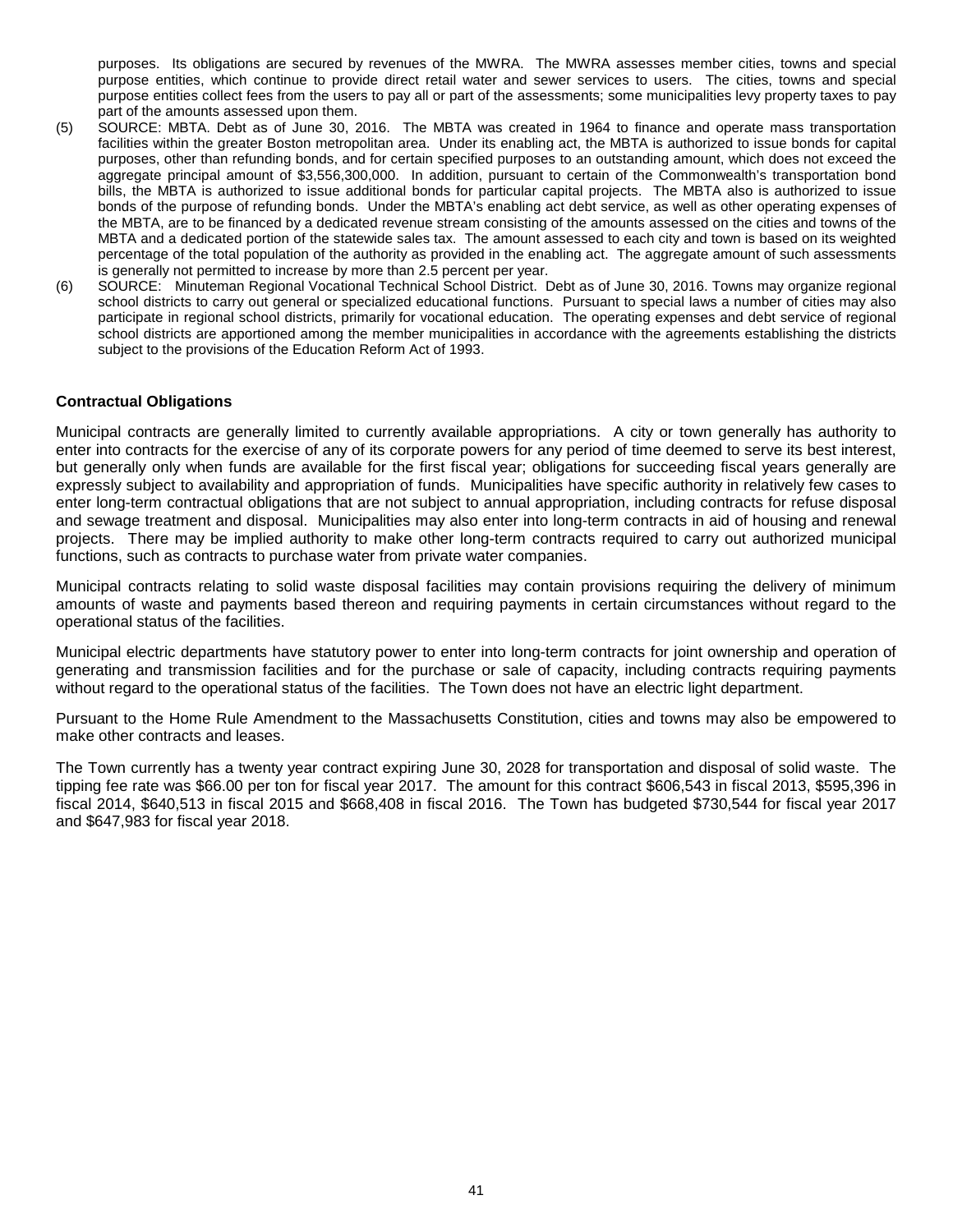#### **RETIREMENT PLAN**

The Massachusetts General Laws provide for the establishment of contributory retirement systems for state employees, for teachers and for county, city and town employees other than teachers. Teachers are assigned to a separate statewide teachers' system and not to the city and town systems. For all employees other than teachers, this law is subject to acceptance in each city and town. Substantially all employees of an accepting city or town are covered. If a town has a population of less than 10,000 when it accepts the statute, its non-teacher employees participate through the county system and its share of the county cost is proportionate to the aggregate annual rate of regular compensation of its covered employees. In addition to the contributory systems, cities and towns provide non-contributory pensions to a limited number of employees, primarily persons who entered service prior to July 1, 1937 and their dependents. The Public Employee Retirement Administration Commission ("PERAC") provides oversight and guidance for and regulates all state and local retirement systems.

The obligations of a city or town, whether direct or through a county system, are contractual legal obligations and are required to be included in the annual tax levy. If a city or town, or the county system of which it is a member, has not established a retirement system funding schedule as described below, the city or town is required to provide for the payment of the portion of its current pension obligations which is not otherwise covered by employee contributions and investment income. "Excess earnings," or earnings on individual employees' retirement accounts in excess of a predetermined rate, are required to be set aside in a pension reserve fund for future, not current, pension liabilities. Cities and towns may voluntarily appropriate to their system's pension reserve fund in any given year up to five percent of the preceding year's tax levy. The aggregate amount in the fund may not exceed ten percent of the equalized valuation of the city or town.

If a city or town, or each member city and town of a county retirement system, has accepted the applicable law, it is required to annually appropriate an amount sufficient to pay not only its current pension obligations, but also a portion of its future pension liability. The portion of each such annual payment allocable to future pension obligations is required to be deposited in the pension reserve fund. The amount of the annual city or town appropriation for each such system is prescribed by a retirement system funding schedule which is periodically reviewed and approved by PERAC. Each system's retirement funding schedule is designed to reduce the unfunded actuarial pension liability of the system to zero by not later than June 30, 2030, with annual increases in the scheduled payment amounts of not more than 4.5 percent. The funding schedule must provide that the payment in any year of the schedule is not less than 95 percent of the amount appropriated in the previous fiscal year. City, town and county systems which have an approved retirement funding schedule receive annual pension funding grants from the Commonwealth for the first 16 years of such funding schedule.

Pursuant to recent legislation, a system (other than the state employees' retirement system and the teachers' retirement system) which conducts an actuarial valuation as of January 1, 2009, or later, may establish a revised schedule which reduces the unfunded actuarial liability to zero by not later than June 30, 2040, subject to certain conditions. If the schedule is so extended under such provisions and a later updated valuation allows for the development of a revised schedule with reduced payments, the revised schedule shall be adjusted to provide that the appropriation for each year shall not be less than that for such year under the prior schedule, thus providing for a shorter schedule rather than reduced payments.

City, town and county systems may choose to participate in the Pension Reserves Investment Trust Fund (the "PRIT Fund"), which receives additional state funds to offset future pension costs of participating state and local systems. If a local system participates in the PRIT Fund, it must transfer ownership and control of all assets of its system to the Pension Reserves Investment Management Board, which manages the investment and reinvestment of the PRIT Fund. Cities and towns with systems participating in the PRIT Fund continue to be obligated to fund their pension obligations in the manner described above. The additional state appropriations to offset future pension liabilities of state and local systems participating in the PRIT Fund are required to total at least 1.3 percent of state payroll. Such additional state appropriations are deposited in the PRIT Fund and shared by all participating systems in proportion to their interests in the assets of the PRIT Fund as of July 1 for each fiscal year.

Cost-of-living increases for each local retirement system may be granted and funded only by the local system, and only if it has established a funding schedule. Those statutory provisions are subject to acceptance by the local retirement board and approval by the local legislative body, which acceptance may not be revoked.

The Town has its own retirement system, the Needham Contributory Retirement System ("NCRS"), a cost-sharing, multiemployer defined benefit public employee retirement system. The pension plan provides pension benefits, deferred allowances, and death and disability benefits. Substantially all employees of the Town are members of the NCRS, except teachers and administrators under contract employed by the school department, who are members of the Commonwealth of Massachusetts Teachers Contributory Retirement System, to which the Town does not contribute.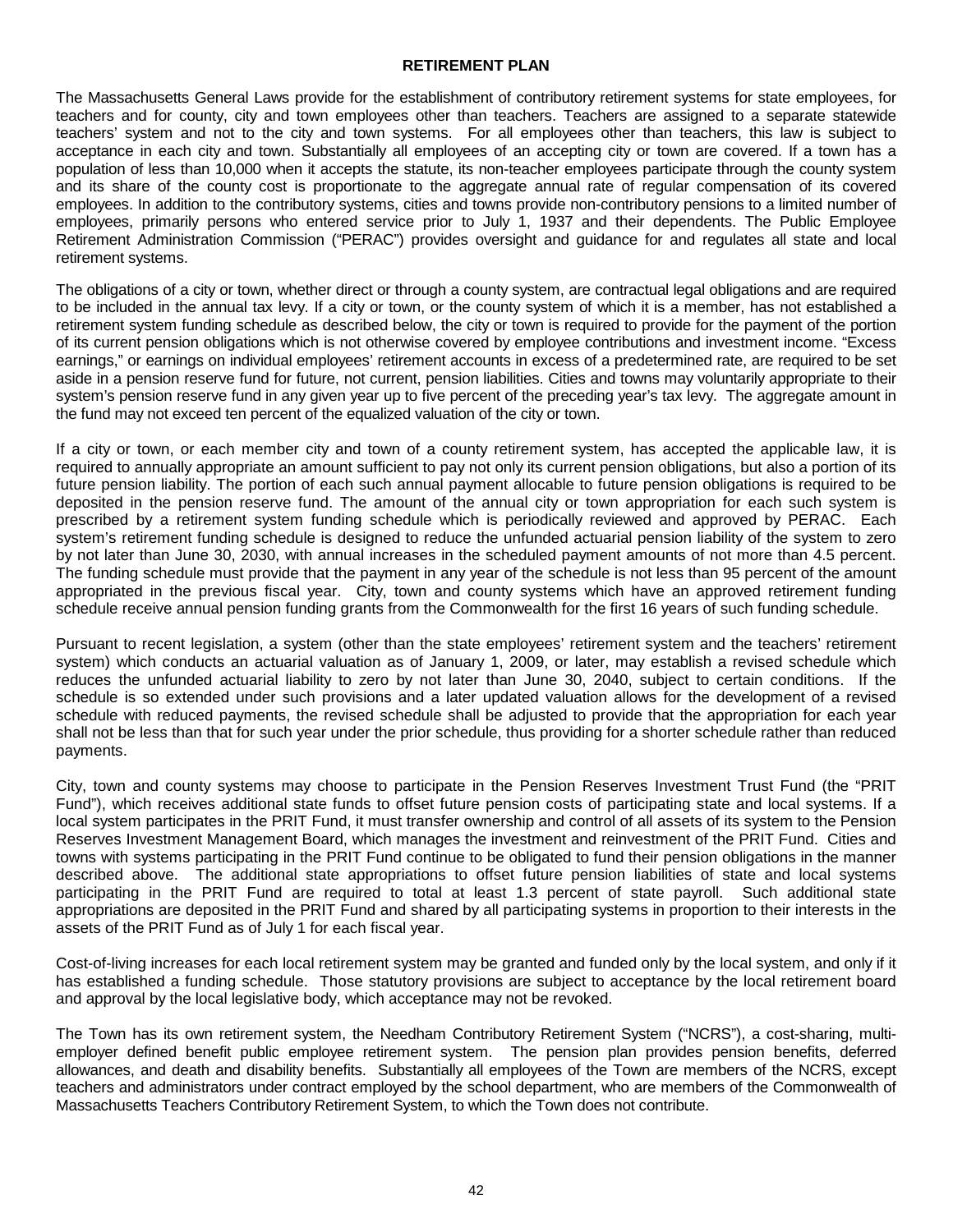The following table sets forth the trend in the Town's pension appropriations to NCRS:

| Year Ending   |            | Contributory | Non-Contributory |
|---------------|------------|--------------|------------------|
| June 30, 2017 | (budgeted) | \$6,706,800  | 17,700<br>S      |
| June 30, 2016 |            | 7,314,235    | 18,042           |
| June 30, 2015 |            | 5,621,000    | 34,800           |
| June 30, 2014 |            | 5,420,454    | 34,100           |
| June 30, 2013 |            | 4,997,421    | 33,400           |
| June 30, 2012 |            | 4,722,775    | 32,700           |

The unfunded actuarial accrued liability of the System as of January 1, 2015 was approximately \$60,124,673. The System is currently 71.07% funded according to the last actuarial study. The Town's current funding schedule amortizes the unfunded actuarial accrued liability to zero by 2030 as shown below.

| Amortization of<br><b>Unfunded Actuarial</b> |    |                                                                            |                           |                                                                            |  |  |  |  |  |  |
|----------------------------------------------|----|----------------------------------------------------------------------------|---------------------------|----------------------------------------------------------------------------|--|--|--|--|--|--|
| Fiscal<br>Year End                           |    | <b>Accrued Liability</b><br>(with interest)                                | <b>Total Plan</b><br>Cost |                                                                            |  |  |  |  |  |  |
| 2016<br>2017<br>2018<br>2019<br>2020<br>2021 | \$ | 4,305,489<br>4,790,388<br>5,322,934<br>5,907,590<br>6,173,546<br>6,451,355 | \$                        | 6,149,812<br>6,706,800<br>7,314,235<br>7,976,686<br>8,323,455<br>8,685,213 |  |  |  |  |  |  |
| 2022<br>2023                                 |    | 6,741,666<br>7,045,041                                                     |                           | 9,062,730<br>9,456,692                                                     |  |  |  |  |  |  |
| 2024<br>2025<br>2026                         |    | 7,362,068<br>7,693,361<br>8,039,562                                        |                           | 9,867,818<br>10,296,858<br>10,744,595                                      |  |  |  |  |  |  |
| 2027<br>2028<br>2029                         |    | 8,401,342<br>8,779,403<br>9,174,476                                        |                           | 11,211,845<br>11,699,462<br>12,208,334                                     |  |  |  |  |  |  |
| 2030<br>2031                                 |    | 9,587,328                                                                  |                           | 12,739,393<br>3.274.848                                                    |  |  |  |  |  |  |

The foregoing data do not include the retirement system costs or liabilities of any larger entity, such as the county.

For additional information see Appendix A.

#### **Other Post-Employment Benefits (OPEB)**

In addition to pension benefits, cities and towns may provide retired employees with health care and life insurance benefits. The portion of the cost of such benefits paid by cities or towns is generally provided on a pay-as-you-go basis. For the last five years, the Town has been appropriating its Annual Required Cost (ARC) to the OPEB fund and pays the annual healthcare costs from the fund.

The following table sets forth the trend in OPEB appropriations.

| Fiscal        |            |   | <b>OPEB</b>      |
|---------------|------------|---|------------------|
| Year          |            |   | Contribution (1) |
| June 30, 2017 | (budgeted) | S | 5.568.923        |
| June 30, 2016 |            |   | 5,336,302        |
| June 30, 2015 |            |   | 4,940,198        |
| June 30, 2014 |            |   | 4,727,462        |
| June 30, 2013 |            |   | 4,523,887        |
| June 30, 2012 |            |   | 3,906,275        |

(1) Represents the Annual Required Contributions (ARC). The Town appropriated additional amounts of \$500,000 in fiscal year 2012, \$400,000 in fiscal year 2013, \$807,677 in fiscal year 2014 and \$360,000 in fiscal year 2015.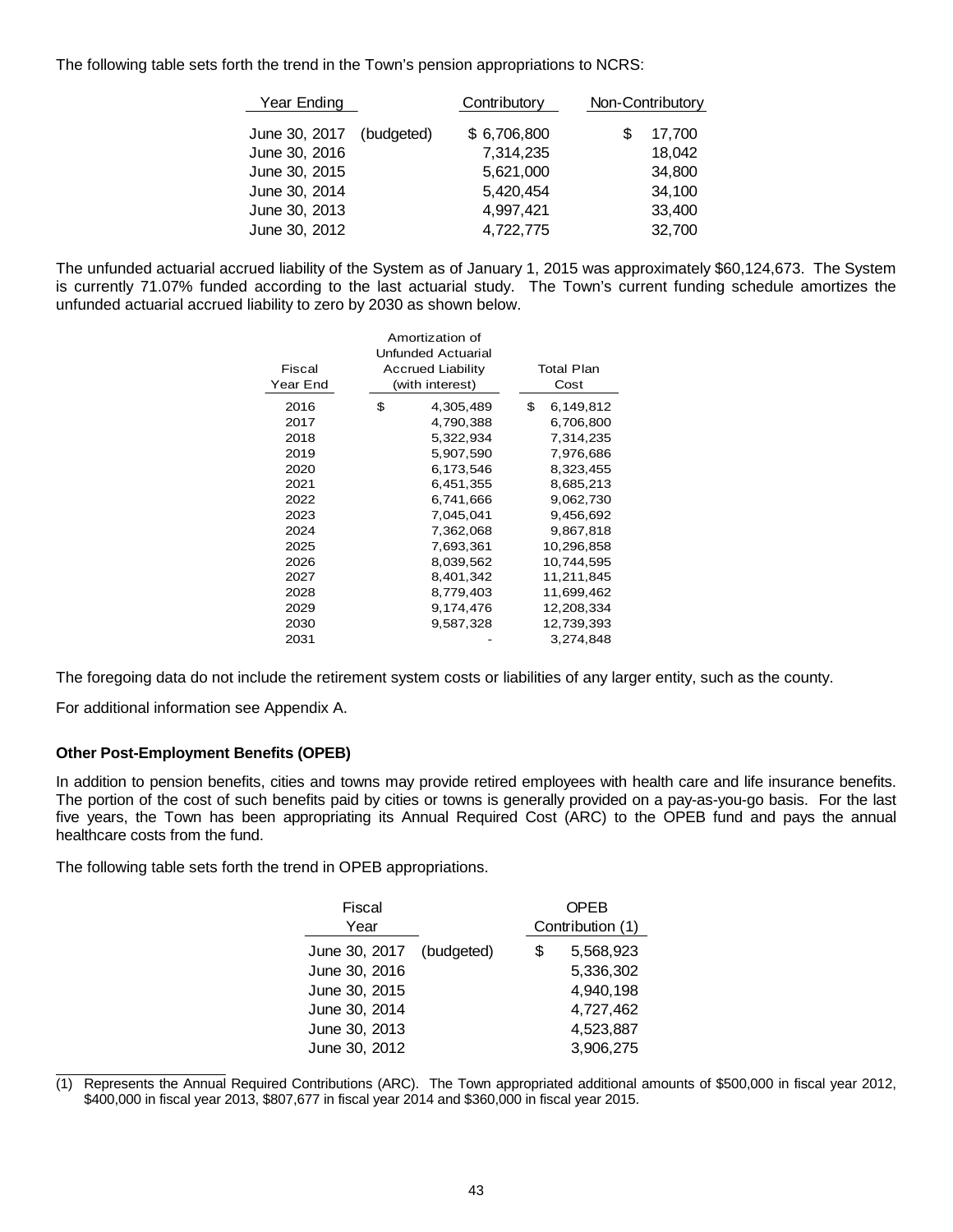The Governmental Accounting Standards Board ("GASB") Statement Nos. 43 and 45 require public sector entities to report the future costs of non-pension, post-employment benefits in their financial statements. These accounting standards do not require pre-funding the payment of these costs as the liability for such costs accrues, but the basis applied by the standards for measurement of costs and liabilities for these benefits is conservative if they continue to be funded on a pay-as-you-go basis and will result in larger yearly cost and liability accruals than if the cost of such benefits were pre-funded in a trust fund in the same manner as traditional pension benefits. Cities and towns that choose to self-insure all or a portion of the cost of the health care benefits they provide to employees and retirees may establish a trust fund for the purpose of paying claims. In addition, cities and towns may establish a trust fund for the purpose of pre-funding other post-employment benefits liability in the same manner as traditional pension benefits.

The Town was required to implement the GASB reporting requirements for other post-employment benefits beginning in fiscal year 2009. The Town has hired an outside firm which has completed the actuarial valuation of its post-employment benefit liability. The total liability for the Town is \$62,384,000 as of July 1, 2015 (net of the balance in the OPEB Trust Fund). The actuarial assumptions included a 7.5% investment rate of return and an initial annual healthcare cost trend rate of 7% which decreases to a 4.5% long term rate for all healthcare benefits after five years. In fiscal year 2002 the Town began funding its post-retirement health insurance liability. The Town is funding its ARC at an assumed 7.5% discount count rate and the fiscal year 2017 required payment is \$5,568,923. The balance in the OPEB Trust Fund as of June 30, 2016 was \$21,454,346.

# **EMPLOYEE RELATIONS**

The Town employs approximately 1,297 full-time equivalent employees (FTE), 933 FTE's employed by the School Department, 87 by the Public Works Department, 59 by the Police Department, 71 by the Fire Department, 58 by Public Facilities, and the balance by various other Town Departments. Town employees (other than managerial and confidential employees) are entitled to join unions and bargain collectively on questions of wages, hours and other terms and conditions of employment. Approximately 1,232 (full and part time) Town employees are represented by unions including public works, general government, police, fire, teachers, and school administrators.

The Building Custodian Tradesman Independent Association (Public Facilities) contract expires on June 30, 2018. Needham Independent Public Employees Association (Public Works) contract expires June 30, 2017. The contracts with the Needham Firefighters Local 1706 (all units) expires on June 30, 2019. The Needham Police Union contract expires June 30, 2019, and the Needham Police Superior Officers Association contract expires on June 30, 2019. The Needham Independent Town Workers Association (various administrative, professional and technical positions) contract expires June 30, 2018.

The Needham Public Schools have contracts in place with the Needham Education Association Unit A (teachers) through August 31, 2019, with the Needham Education Association Unit B (administrators) through June 30, 2016, with the Needham Education Association Unit C (Non DESE licensed staff) through June 30, 2017, with the Needham Education Association Unit D (clerical, secretarial and technical positions) through June 30, 2017, and with the Needham Education Association Unit E (food service workers) through June 30, 2017. The expired contract with Needham Education Association Unit B (administrators) is currently in negotiations.

# **LITIGATION**

At present there are various cases pending in various courts throughout the Commonwealth in which the Town is a defendant. In the opinion of the Town, none of the pending litigation is likely to result, either individually or in the aggregate, in final judgments against the Town that would materially affect its financial position or its ability to pay its obligations.

\_\_\_\_\_\_\_\_\_\_\_\_\_\_\_\_\_\_\_\_\_\_\_\_\_\_\_\_\_

TOWN OF NEEDHAM, MASSACHUSETTS /s/ Ms. Evelyn M. Poness, Town Treasurer

May 22, 2017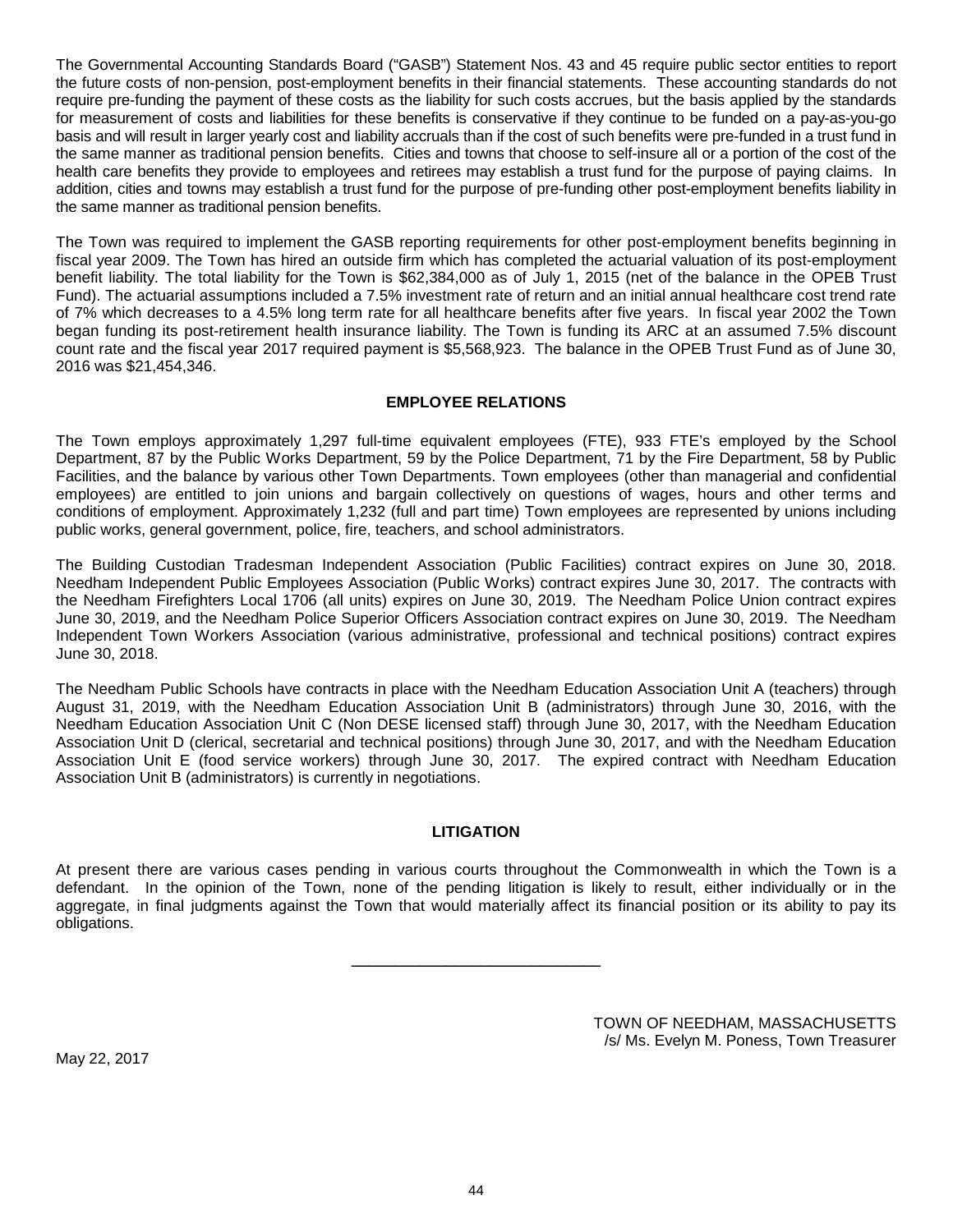**Annual Financial Report** 

For the Year Ended June 30, 2016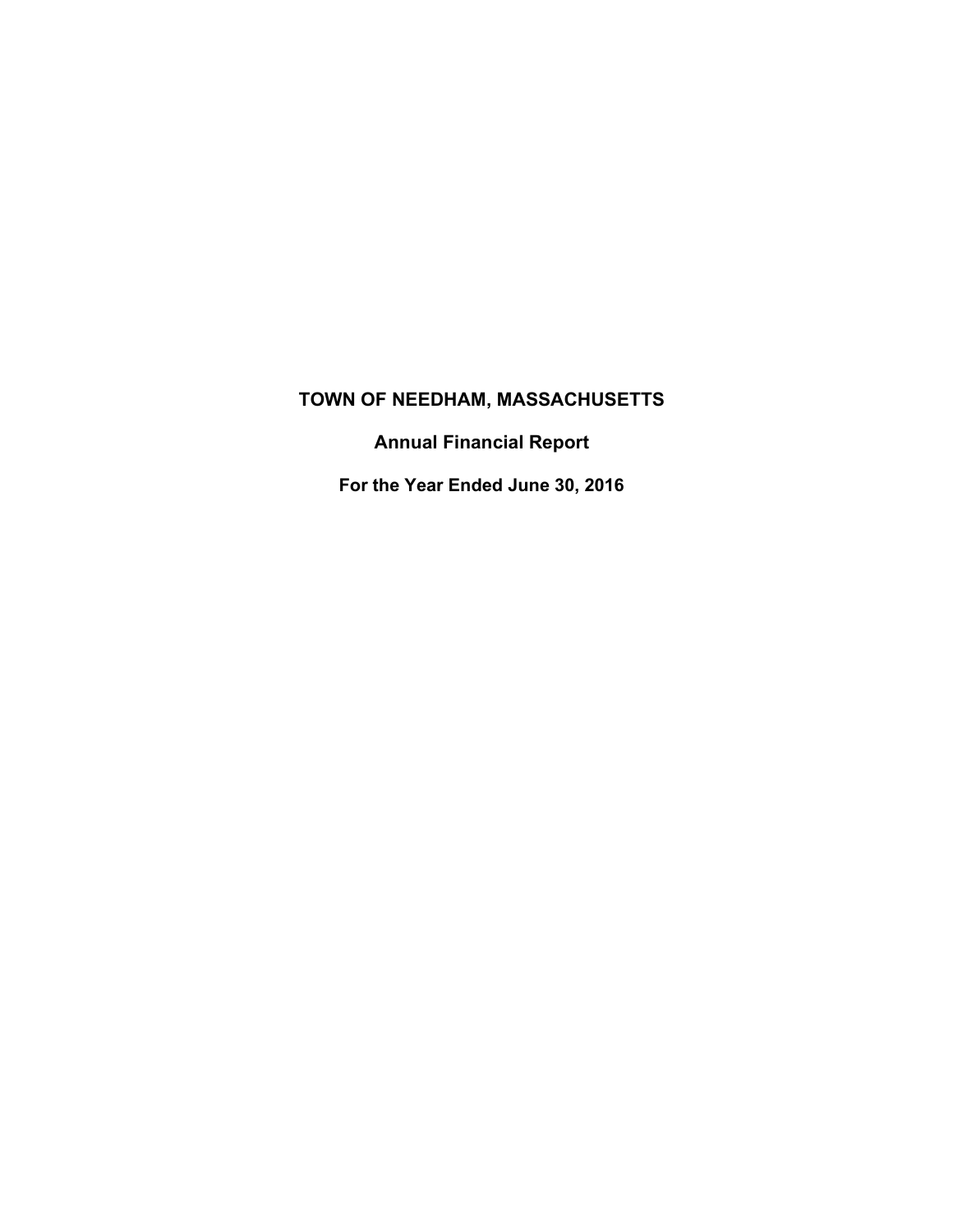# TABLE OF CONTENTS

|                                                                                                                                                    | <b>PAGE</b> |
|----------------------------------------------------------------------------------------------------------------------------------------------------|-------------|
| <b>INDEPENDENT AUDITORS' REPORT</b>                                                                                                                | 1           |
| <b>MANAGEMENT'S DISCUSSION AND ANALYSIS</b>                                                                                                        | 4           |
| <b>BASIC FINANCIAL STATEMENTS:</b>                                                                                                                 |             |
| <b>Government-wide Financial Statements:</b>                                                                                                       |             |
| <b>Statement of Net Position</b>                                                                                                                   | 18          |
| <b>Statement of Activities</b>                                                                                                                     | 19          |
| <b>Fund Financial Statements:</b>                                                                                                                  |             |
| <b>Governmental Funds:</b>                                                                                                                         |             |
| <b>Balance Sheet</b>                                                                                                                               | 20          |
| Reconciliation of Total Governmental Fund Balances to<br>Net Position of Governmental Activities in the Statement<br>of Net Position               | 21          |
| Statement of Revenues, Expenditures, and Changes<br>in Fund Balances                                                                               | 22          |
| Reconciliation of the Statement of Revenues, Expenditures,<br>and Changes in Fund Balances of Governmental Funds to<br>the Statement of Activities | 23          |
| Statement of Revenues and Other Sources, and Expenditures<br>and Other Uses - Budget and Actual - General Fund                                     | 24          |
| <b>Proprietary Funds:</b>                                                                                                                          |             |
| <b>Statement of Net Position</b>                                                                                                                   | 25          |
| Statement of Revenues, Expenses, and Changes in Fund<br><b>Net Position</b>                                                                        | 26          |
| <b>Statement of Cash Flows</b>                                                                                                                     | 27          |
| <b>Fiduciary Funds:</b>                                                                                                                            |             |
| <b>Statement of Fiduciary Net Position</b>                                                                                                         | 28          |
| Statement of Changes in Fiduciary Net Position                                                                                                     | 29          |
| <b>Notes to Financial Statements</b>                                                                                                               | 30          |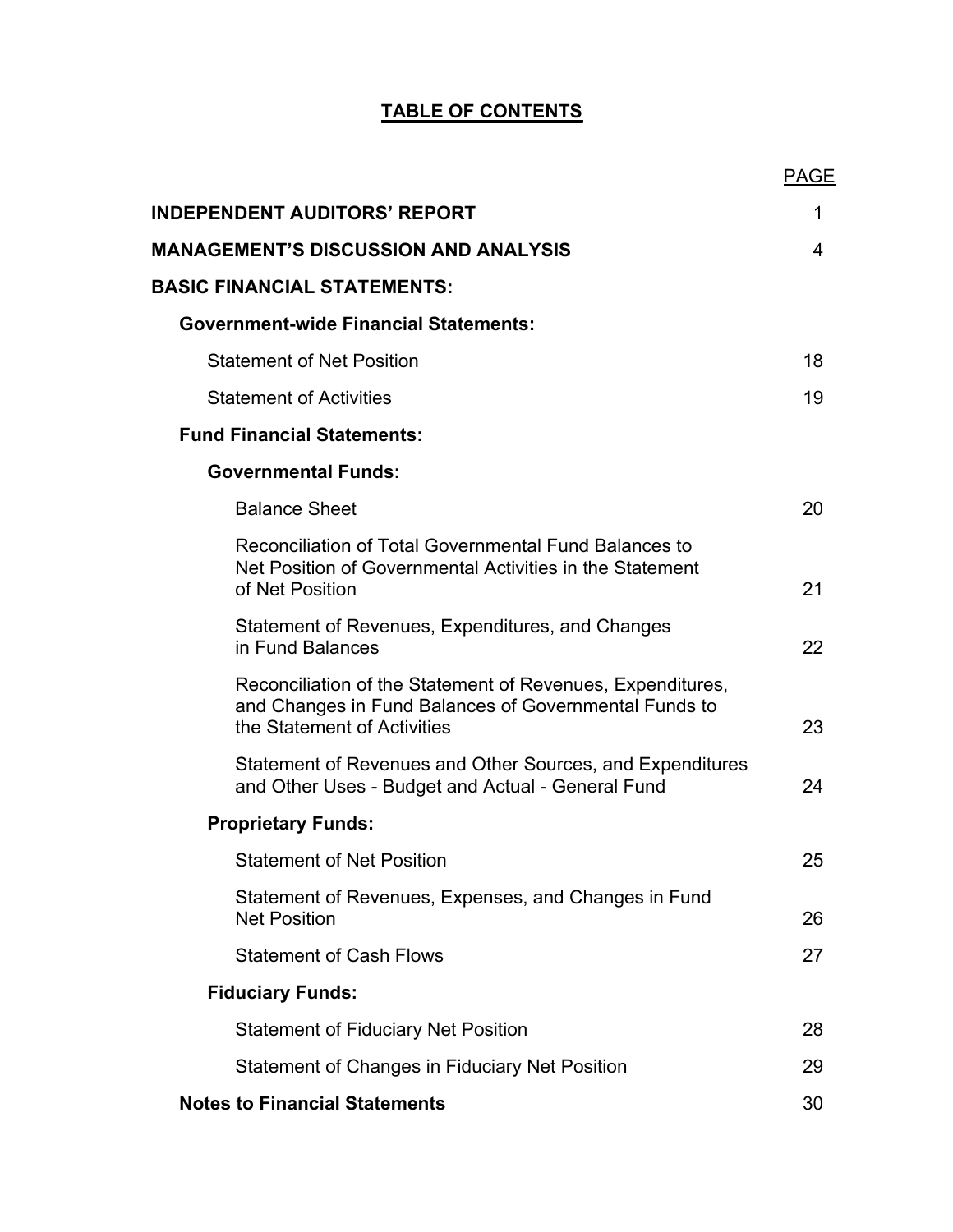PAGE

# REQUIRED SUPPLEMENTARY INFORMATION:

| Schedule of OPEB Funding Progress                                                                                                               | 70 |
|-------------------------------------------------------------------------------------------------------------------------------------------------|----|
| Schedule of Proportionate Share of the Net Pension Liability                                                                                    | 71 |
| <b>Schedule of Pension Contributions</b>                                                                                                        | 72 |
| SUPPLEMENTARY INFORMATION:                                                                                                                      |    |
| Schedule of Revenues and Other Sources, and Expenditures,<br>and Other Uses - Sewer Enterprise Fund Budget vs.<br><b>Actual Comparison</b>      | 73 |
| Schedule of Revenues and Other Sources, and Expenditures<br>and Other Uses - Water Enterprise Fund Budget vs. Actual<br>Comparison              | 74 |
| Schedule of Revenues and Other Sources, and Expenditures<br>and Other Uses - Solid Waste Enterprise Fund Budget vs.<br><b>Actual Comparison</b> | 75 |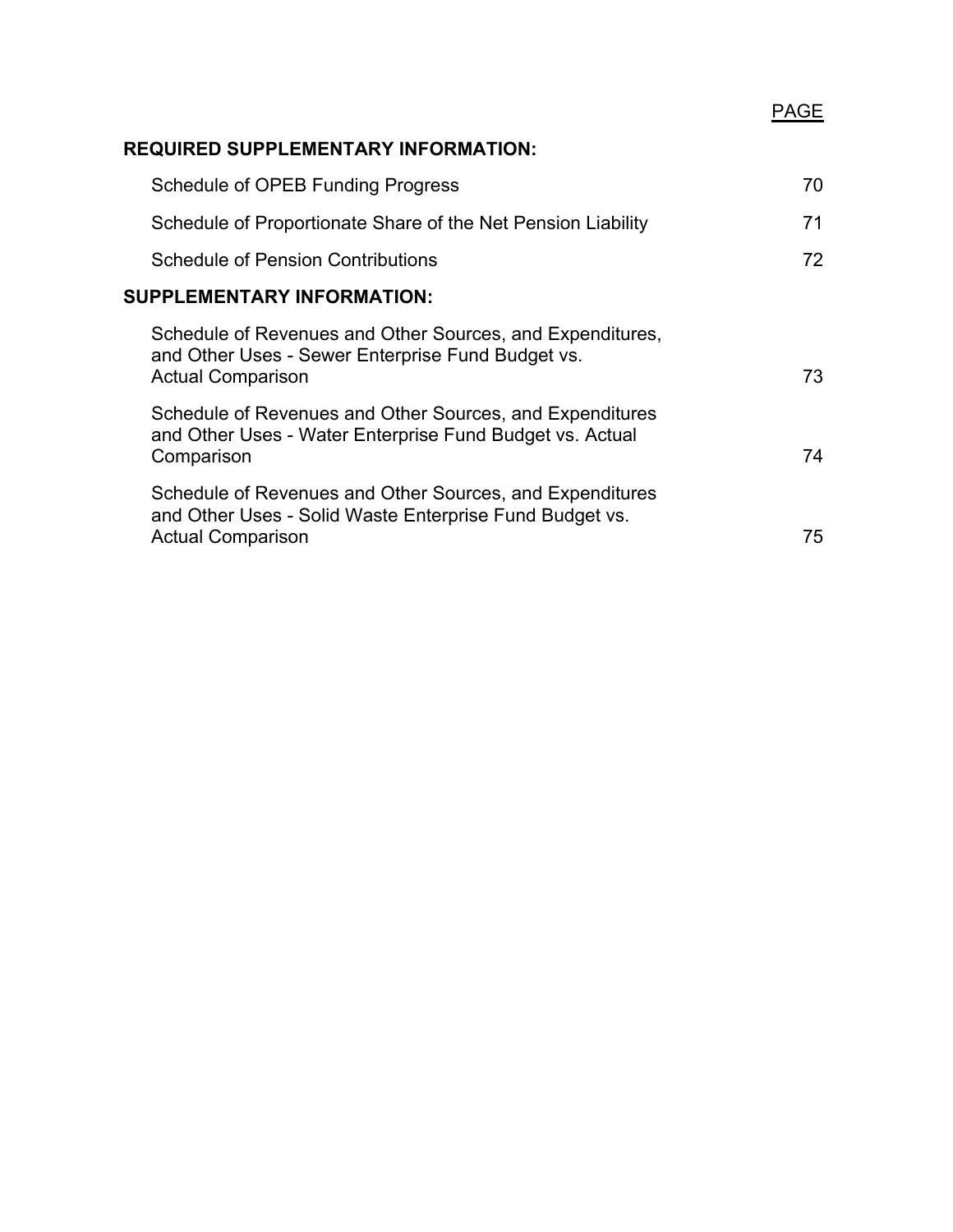

10 New England Business Center Dr. • Suite 107 Andover, MA 01810 (978) 749-0005 melansonheath.com

# **INDEPENDENT AUDITORS' REPORT**

To the Board of Selectmen Town of Needham. Massachusetts

# **Report on the Financial Statements**

We have audited the accompanying financial statements of the governmental activities, the business-type activities, each major fund, and the aggregate remaining fund information of the Town of Needham, Massachusetts (the Town), as of and for the year ended June 30, 2016, (except for the Needham Contributory Retirement System which is as of and for the year ended December 31, 2015), and the related notes to the financial statements, which collectively comprise the Town's basic financial statements as listed in the Table of Contents.

# Management's Responsibility for the Financial Statements

The Town's management is responsible for the preparation and fair presentation of these financial statements in accordance with accounting principles generally accepted in the United States of America; this includes the design, implementation, and maintenance of internal control relevant to the preparation and fair presentation of financial statements that are free from material misstatement, whether due to fraud or error.

# **Auditors' Responsibility**

Our responsibility is to express opinions on these financial statements based on our audit. We conducted our audit in accordance with auditing standards generally accepted in the United States of America and the standards applicable to financial audits contained in Government Auditing Standards, issued by the Comptroller General of the United States. Those standards require that we plan and perform the audit to obtain reasonable assurance about whether the financial statements are free from material misstatement.

An audit involves performing procedures to obtain audit evidence about the amounts and disclosures in the financial statements. The procedures selected depend on the auditors' judgment, including the assessment of the risks of material misstatement of the financial statements, whether due to fraud or error. In making those risk assessments, the auditor considers internal control relevant to the entity's preparation and

**Additional Offices:** Nashua, NH Manchester, NH Greenfield, MA Ellsworth, ME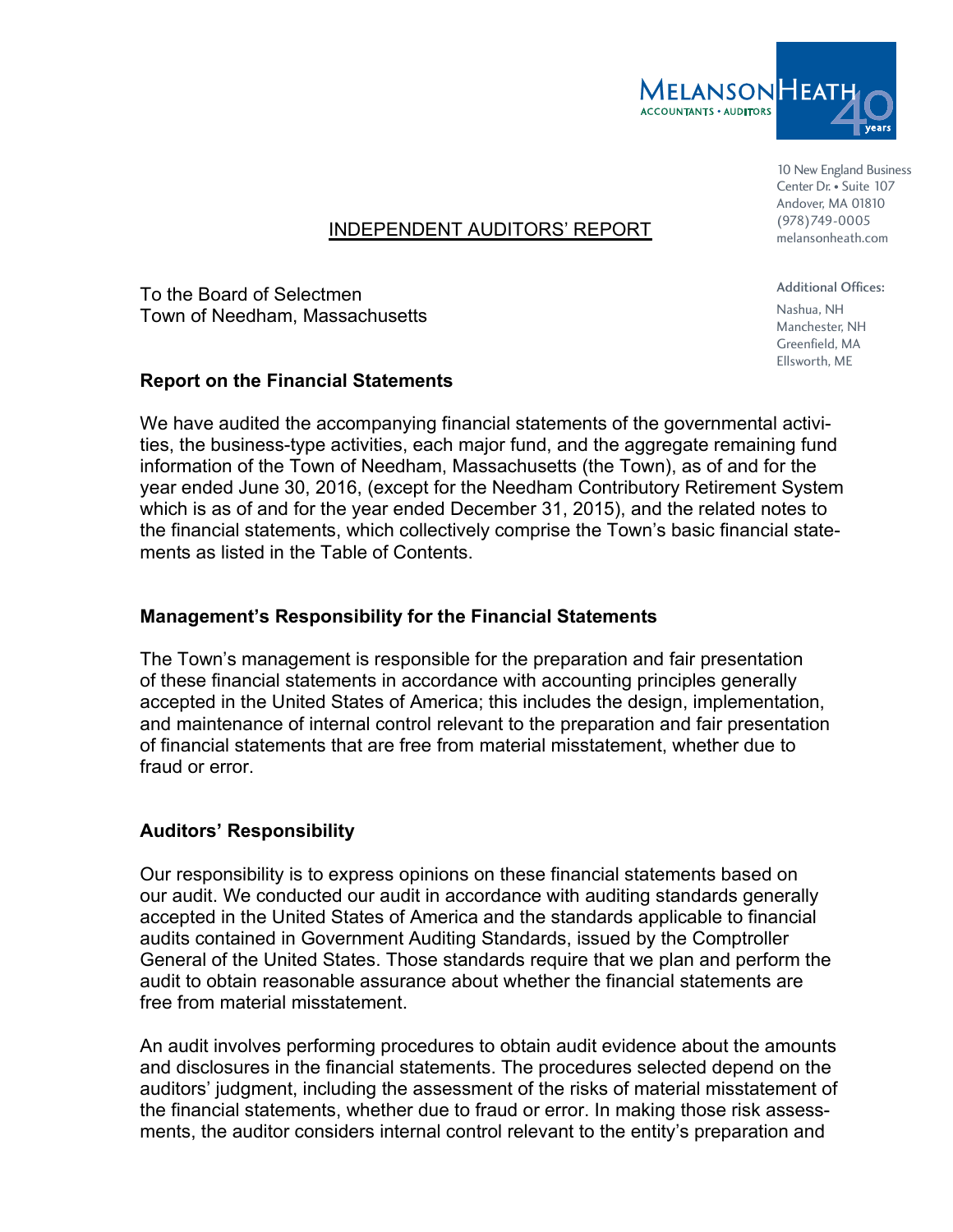fair presentation of the financial statements in order to design audit procedures that are appropriate in the circumstances, but not for the purpose of expressing an opinion on the effectiveness of the entity's internal control. Accordingly, we express no such opinion. An audit also includes evaluating the appropriateness of accounting policies used and the reasonableness of significant accounting estimates made by management, as well as evaluating the overall presentation of the financial statements.

We believe that the audit evidence we have obtained is sufficient and appropriate to provide a basis for our audit opinions.

# **Opinions**

In our opinion, the financial statements referred to above present fairly, in all material respects, the respective financial position of the governmental activities, the businesstype activities, each major fund, and the aggregate remaining fund information of the Town of Needham, Massachusetts, as of June 30, 2016, (except for the Needham Contributory Retirement System which is as of and for the year ended December 31, 2015), and the respective changes in financial position and, where applicable, cash flows thereof and the respective budgetary comparison for the general fund for the year then ended in accordance with accounting principles generally accepted in the United States of America.

# **Other Matters**

# **Required Supplementary Information**

Accounting principles generally accepted in the United States of America require that Management's Discussion and Analysis, the Schedule of OPEB Funding Progress, the Schedule of Proportionate Share of Net Pension Liability, the Schedule of Pension Contributions be presented to supplement the basic financial statements. Such information, although not a part of the basic financial statements, is required by the Governmental Accounting Standards Board, who considers it to be an essential part of financial reporting for placing the basic financial statements in an appropriate operational, economic, or historical context. We have applied certain limited procedures to the required supplementary information in accordance with auditing standards generally accepted in the United States of America, which consisted of inquiries of management about the methods of preparing the information and comparing the information for consistency with management's responses to our inquiries, the basic financial statements, and other knowledge we obtained during our audit of the basic financial statements. We do not express an opinion or provide any assurance on the information because the limited procedures do not provide us with evidence sufficient to express an opinion or provide any assurance.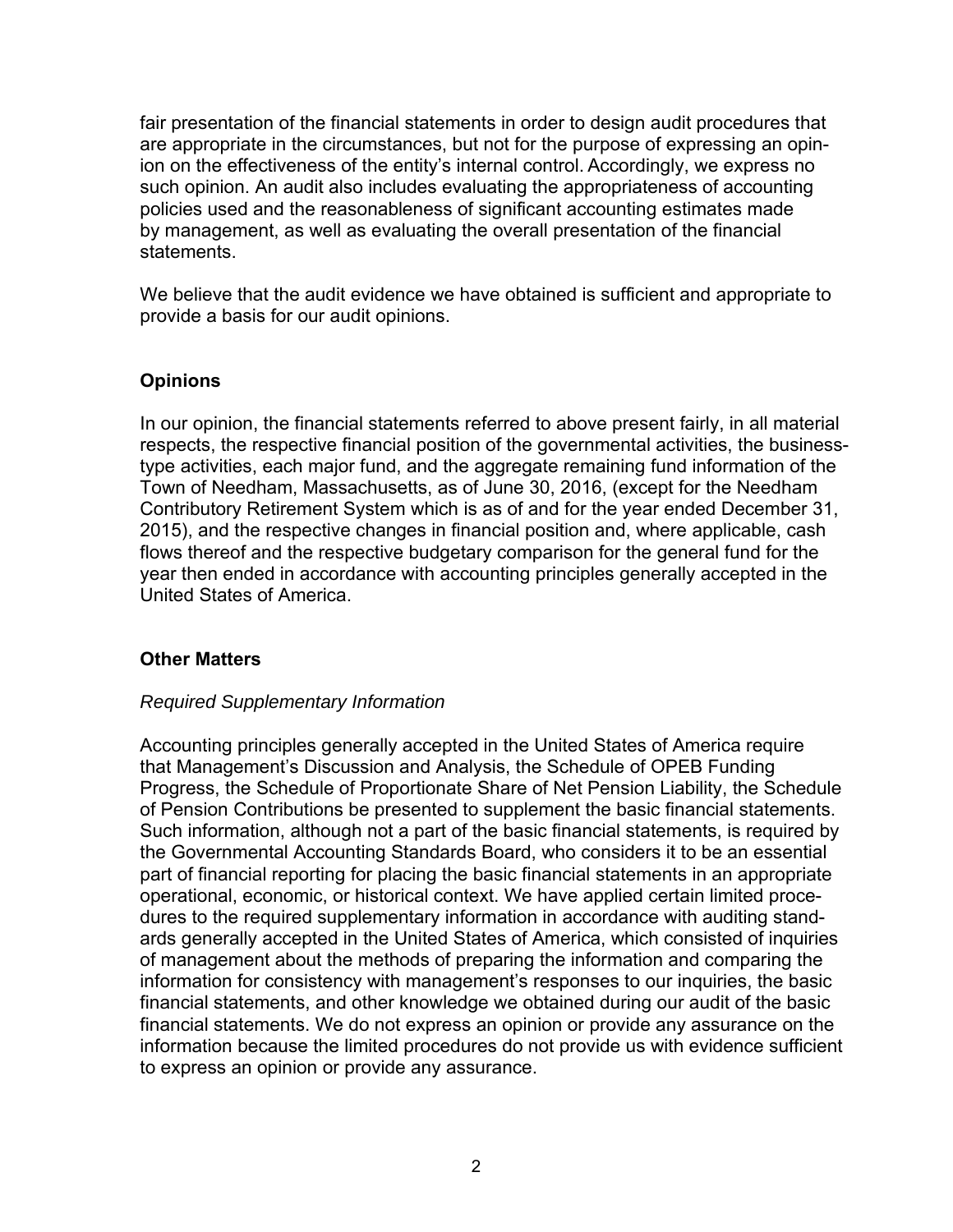# Other Information

Our audit was conducted for the purpose of forming opinions on the financial statements that collectively comprise the Town's basic financial statements. The budget and actual comparisons for Sewer, Water, and Solid Waste funds appearing on pages 79 through 81 are presented for purposes of additional analysis and are not a required part of the basic financial statements. Such information is the responsibility of management and was derived from and relates directly to the underlying accounting and other records used to prepare the financial statements. The information has been subjected to the auditing procedures applied in the audit of the financial statements and certain additional procedures, including comparing and reconciling such information directly to the underlying accounting and other records used to prepare the financial statements or to the financial statements themselves, and other additional procedures in accordance with auditing standards generally accepted in the United States of America. In our opinion, the information is fairly stated in all material respects in relation to the financial statements as a whole.

# **Report on Other Legal and Regulatory Requirements**

# Other Reporting Required by Government Auditing Standards

In accordance with Government Auditing Standards, we have also issued our report dated January 9, 2017 on our consideration of the Town's internal control over financial reporting and on our tests of its compliance with certain provisions of laws, regulations, contracts, and grant agreements and other matters. The purpose of that report is to describe the scope of our testing of internal control over financial reporting and compliance and the results of that testing, and not to provide an opinion on internal control over financial reporting or on compliance. That report is an integral part of an audit performed in accordance with Government Auditing Standards in considering the Town's internal control over financial reporting and compliance.

Melanoon Heath

January 9, 2017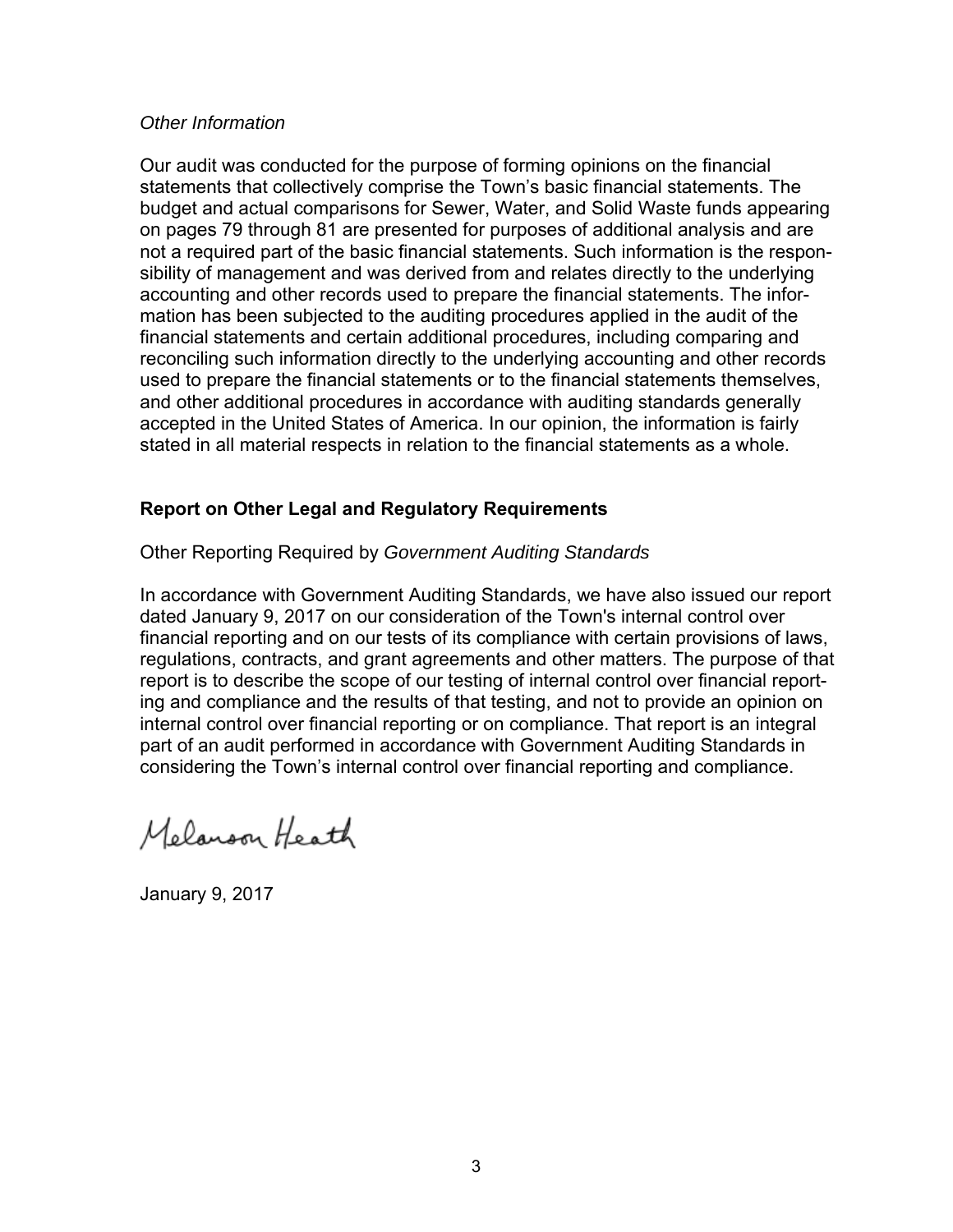# **MANAGEMENT'S DISCUSSION AND ANALYSIS**

As management of Town of Needham, we offer readers this narrative overview and analysis of the financial activities of the Town of Needham for the fiscal year ended June 30, 2016.

# A. OVERVIEW OF THE FINANCIAL STATEMENTS

This discussion and analysis is intended to serve as an introduction to the basic financial statements. The basic financial statements are comprised of three components: (1) government-wide financial statements, (2) fund financial statements, and (3) notes to financial statements. This report also contains other supplementary information in addition to the basic financial statements themselves.

Government-wide financial statements. The government-wide financial statements are designed to provide readers with a broad overview of our finances in a manner similar to a private-sector business.

The Statement of Net Position presents information on all assets, liabilities, and deferred outflows/inflows of resources with the difference reported as net position. Over time, increases or decreases in net position may serve as a useful indicator of whether the financial position is improving or deteriorating.

The Statement of Activities presents information showing how the government's net position changed during the most recent fiscal year. All changes in net position are reported as soon as the underlying event giving rise to the change occurs, regardless of the timing of related cash flows. Thus, revenues and expenses are reported in this statement for some items that will only result in cash flows in future fiscal periods (e.g., uncollected taxes and earned but unused vacation leave).

Both of the government-wide financial statements distinguish functions that are principally supported by taxes and intergovernmental revenues (governmental activities) from other functions that are intended to recover all or a significant portion of their costs through user fees and charges (business-type activities). The governmental activities include general government, public safety, education, public works, public facility maintenance, health and human services, and culture and recreation. The business-type activities include sewer, water, and solid waste activities

**Fund financial statements.** A fund is a grouping of related accounts that is used to maintain control over resources that have been segregated for specific activities or objectives. Fund accounting is used to ensure and demonstrate compliance with finance-related legal requirements. All of the funds can be divided into three categories: governmental funds, proprietary funds and fiduciary funds.

Governmental funds. Governmental funds are used to account for essentially the same functions reported as governmental activities in the government-wide financial statements. However, unlike the government-wide financial statements,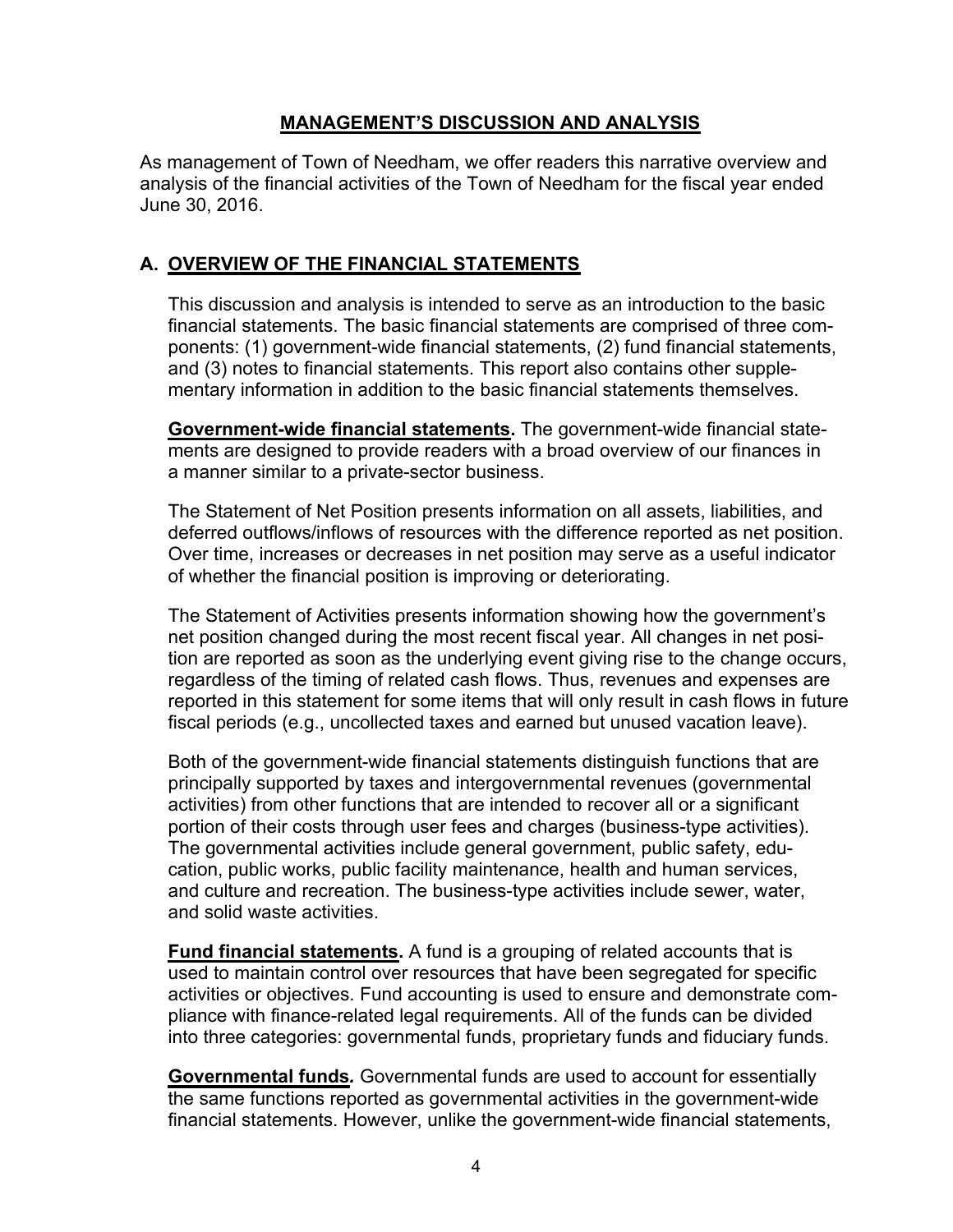governmental fund financial statements focus on near-term inflows and outflows of spendable resources, as well as on balances of spendable resources available at the end of the fiscal year. Such information may be useful in evaluating a government's near-term financing requirements.

Because the focus of governmental funds is narrower than that of the governmentwide financial statements, it is useful to compare the information presented for governmental funds with similar information presented for governmental activities in the government-wide financial statements. By doing so, readers may better understand the long-term impact of the government's near-term financing decisions. Both the governmental fund balance sheet and the governmental fund statement of revenues, expenditures and changes in fund balances provide a reconciliation to facilitate this comparison between governmental funds and governmental activities.

An annual appropriated budget is adopted for the general fund. A budgetary comparison statement has been provided for the general fund to demonstrate compliance with this budget.

**Proprietary funds.** Proprietary funds are maintained as follows:

Enterprise funds are used to report the same functions presented as businesstype activities in the government-wide financial statements. Specifically, enterprise funds are used to account for sewer, water and solid waste operations.

Internal service funds are an accounting device used to accumulate and allocate costs internally among various functions. Specifically, internal service funds are used to account for self-insured workers compensation programs and property and casualty insurance. Because these services predominantly benefit governmental rather than business-type functions, they have been included within governmental activities in the government-wide financial statements.

Proprietary funds provide the same type of information as the business-type activities reported in the government-wide financial statements, only in more detail. The proprietary fund financial statements provide separate information for the sewer, water and solid waste operations, all of which are considered to be major funds.

Fiduciary funds. Fiduciary funds are used to account for resources held for the benefit of parties outside the government. Fiduciary funds are not reflected in the government-wide financial statements because the resources of those funds are not available to support the Town's own programs. The accounting used for fiduciary funds is much like that used for proprietary funds. A complete copy of the Needham Contributory Retirement System financial statements can be obtained from the Retirement Board at Town Hall, Needham, Massachusetts 02492.

**Notes to financial statements.** The notes provide additional information that is essential to a full understanding of the data provided in the government-wide and fund financial statements.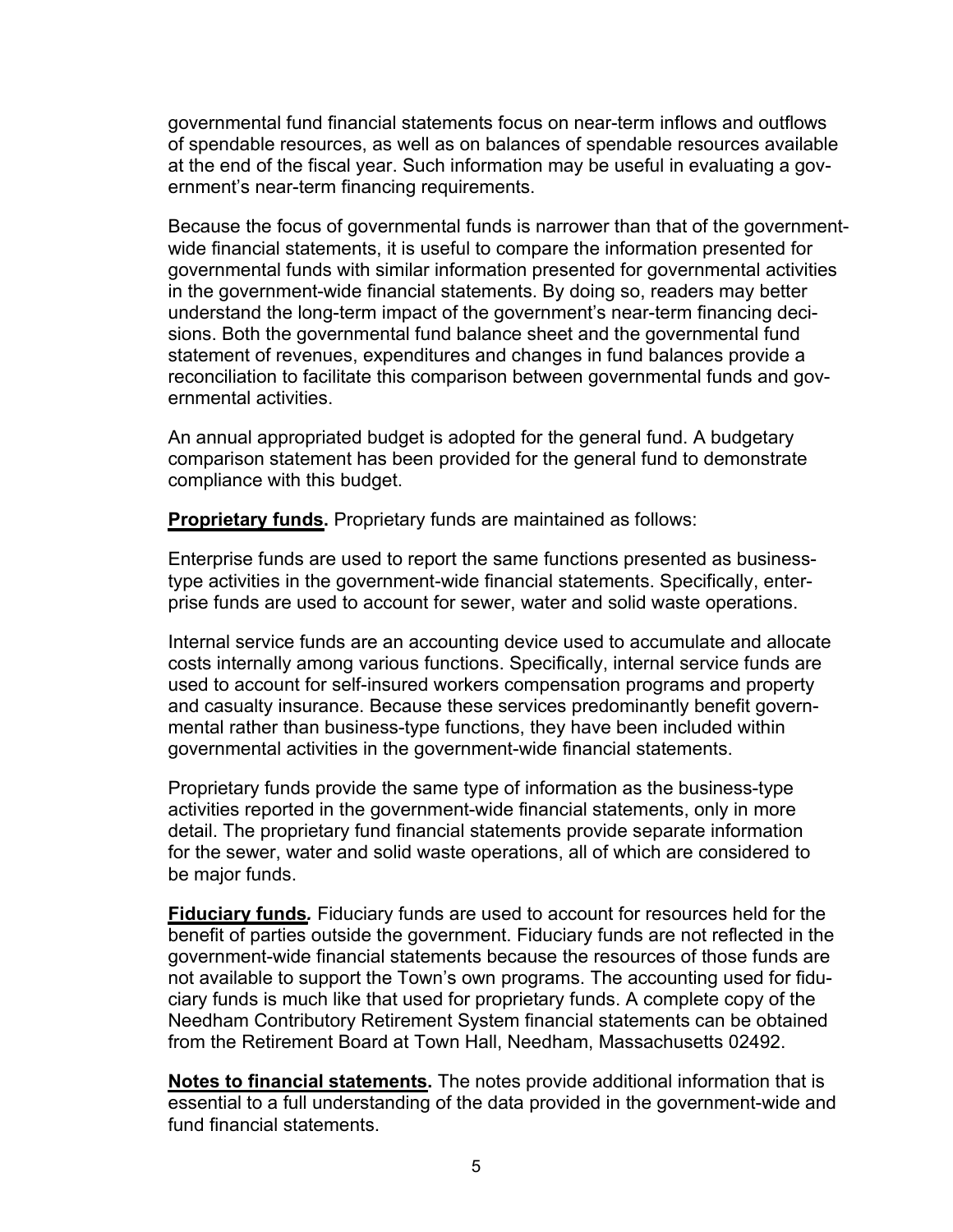Other information. In addition to the basic financial statements and accompanying notes, this report also presents certain required supplementary information which is required to be disclosed by accounting principles generally accepted in the United States of America.

# **B. FINANCIAL HIGHLIGHTS**

- As of the close of the current fiscal year, the total of assets and deferred outflows exceeded liabilities and deferred inflows by \$231,822,898 (net position), a change of \$8,860,319 in comparison to the prior year.
- As of the close of the current fiscal year, governmental funds reported combined ending fund balances of  $$49,484,614$ , a change of  $$(3,654,687)$  in comparison to the prior year.
- At the end of the current fiscal year, unassigned fund balance for the general fund was \$20,764,847, a change of \$5,516,878 in comparison to the prior year.
- Total long-term bonds and loans payable, including unamortized bond premium, at the close of the current fiscal year was \$88,121,548, a change of \$(9,535,616) in comparison to the prior year.
- Total short-term notes payable at the close of the current fiscal year was \$9,285,000, none were outstanding in the prior year.

# C. GOVERNMENT-WIDE FINANCIAL ANALYSIS

The following is a summary of condensed government-wide financial data for the current and prior fiscal years. **Net Position Summary (000s)** 

|                                                                      |     | Governmental<br><b>Activities</b> |    |                   | <b>Business-Type</b><br><b>Activities</b> |                  |    |                  | Total |                     |    |                   |
|----------------------------------------------------------------------|-----|-----------------------------------|----|-------------------|-------------------------------------------|------------------|----|------------------|-------|---------------------|----|-------------------|
|                                                                      |     | 2016                              |    | 2015              |                                           | 2016             |    | 2015             |       | 2016                |    | 2015              |
| Assets:                                                              |     |                                   |    |                   |                                           |                  |    |                  |       |                     |    |                   |
| Current and other assets<br>Capital assets                           | \$  | 80,015 \$<br>237,337              |    | 75,068<br>232,147 | \$.                                       | 19,006<br>64,764 | \$ | 16,750<br>64,826 | \$    | 99,021<br>302,101   | \$ | 91,818<br>296,973 |
| <b>Total assets</b><br>Deferred outflow of resources                 |     | 317,352<br>9,063                  |    | 307,215<br>1,789  |                                           | 83,770<br>522    |    | 81,576<br>110    |       | 401.122<br>9,585    |    | 388,791<br>1,899  |
| I otal assets and deterred<br>outflow of resources                   | \$  | 326,415                           |    | \$309,004         | \$.                                       |                  |    | 84,292 \$ 81,686 | \$    | 410,707             | \$ | 390,690           |
| Liabilities:                                                         |     |                                   |    |                   |                                           |                  |    |                  |       |                     |    |                   |
| Long-term liabilities<br>Notes payable                               | \$. | 139,288 \$<br>8.860               |    | 137,338           | \$                                        | 18,865<br>425    | \$ | 20,116           | \$.   | 158,153 \$<br>9.285 |    | 157,454           |
| Other liabilities                                                    |     | 10,394                            |    | 9,391             |                                           | 905              |    | 857              |       | 11,299              |    | 10,248            |
| <b>Total liabilities</b><br>Deferred inflow of resources             |     | 158,542<br>144                    |    | 146,729<br>24     |                                           | 20,195<br>3      |    | 20,973           |       | 178,737<br>147      |    | 167,702<br>25     |
| Net position:                                                        |     |                                   |    |                   |                                           |                  |    |                  |       |                     |    |                   |
| Net investment in capital assets<br>Restricted                       |     | 156,036<br>13,450                 |    | 151,855<br>17,038 |                                           | 50,020           |    | 48,762           |       | 206,056<br>13,450   |    | 200,617<br>17,038 |
| Unrestricted                                                         |     | (1,757)                           |    | (6,642)           |                                           | 14,074           |    | 11,950           |       | 12,317              |    | 5,308             |
| Total net position                                                   |     | 167,729                           |    | 162,251           |                                           | 64,094           |    | 60,712           |       | 231,823             |    | 222,963           |
| Total liabilities, deferred inflow<br>of resources, and net position | \$. | 326,415                           | \$ | 309,004           |                                           | 84,292           | \$ | 81,686           | S     | 410,707             | \$ | 390,690           |

# 6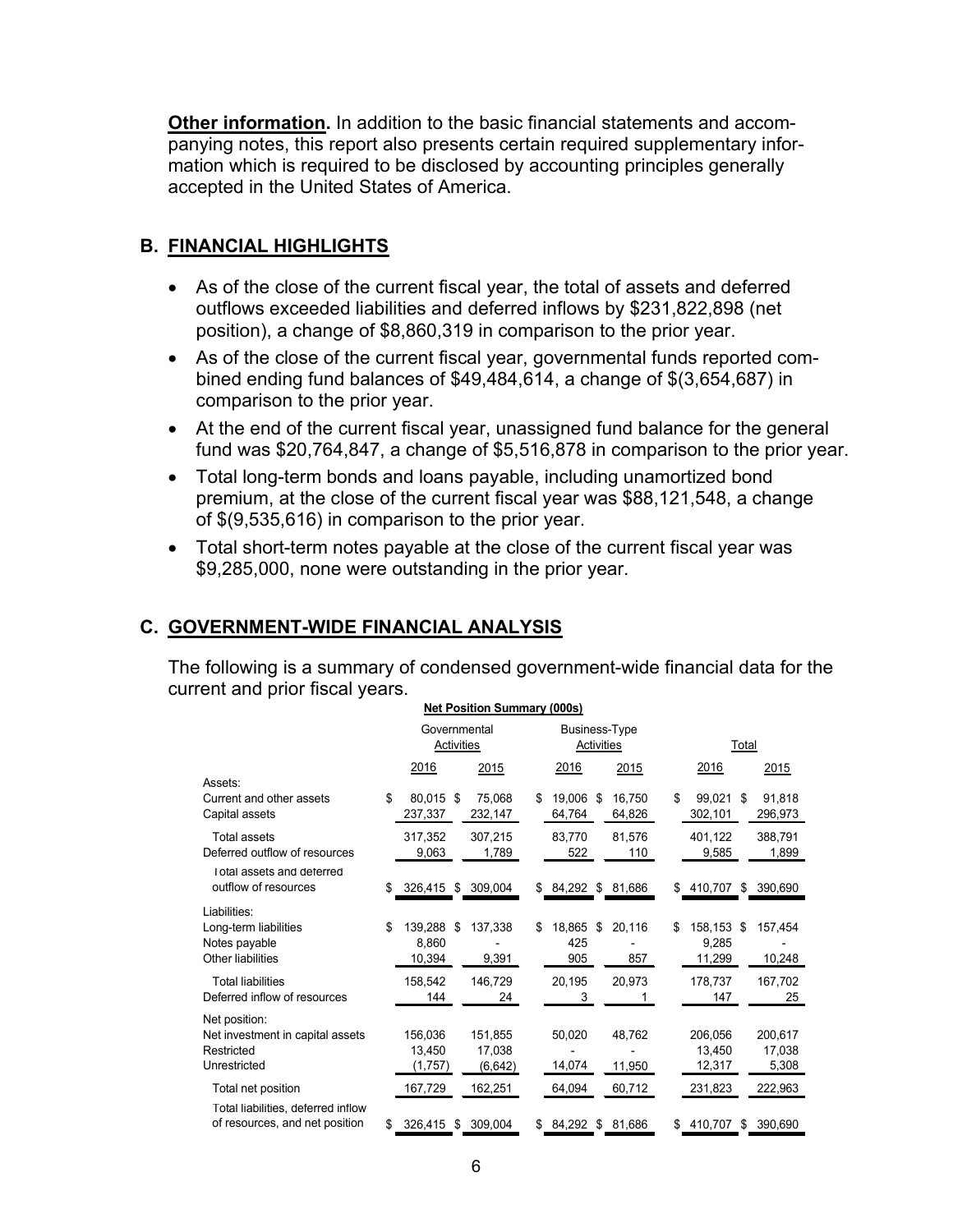|  | <b>Changes in Net Position Summary (000s)</b> |
|--|-----------------------------------------------|
|--|-----------------------------------------------|

|                                  |                           | Governmental   | Activities |                          |                        | Activities | Business-Type |       |            | Total   |  |  |  |
|----------------------------------|---------------------------|----------------|------------|--------------------------|------------------------|------------|---------------|-------|------------|---------|--|--|--|
|                                  | 2016                      |                |            | 2015                     | 2016                   |            | 2015          |       | 2016       | 2015    |  |  |  |
| Revenues:                        |                           |                |            |                          |                        |            |               |       |            |         |  |  |  |
| Program revenues:                |                           |                |            |                          |                        |            |               |       |            |         |  |  |  |
| Charges for services             | \$                        | 10,468 \$      |            | 9,784                    | \$<br>17,077 \$ 17,368 |            |               | \$    | 27,545 \$  | 27,152  |  |  |  |
| Operating grants and             |                           |                |            |                          |                        |            |               |       |            |         |  |  |  |
| contributions                    | 25,906                    |                |            | 21,962                   | 28                     |            | 28            |       | 25,934     | 21,990  |  |  |  |
| Capital grants and               |                           |                |            |                          |                        |            |               |       |            |         |  |  |  |
| contributions                    |                           | 409            |            | 439                      | 305                    |            |               |       | 714        | 439     |  |  |  |
| General revenues:                |                           |                |            |                          |                        |            |               |       |            |         |  |  |  |
| Property taxes                   | 120,304                   |                |            | 114,605                  |                        |            |               |       | 120,304    | 114,605 |  |  |  |
| <b>Excises</b>                   |                           | 5,660          |            | 5,237                    |                        |            |               |       | 5,660      | 5,237   |  |  |  |
| Penalties and interest on        |                           |                |            |                          |                        |            |               |       |            |         |  |  |  |
| taxes                            |                           | 2,413          |            | 1,855                    |                        |            |               |       | 2,413      | 1,855   |  |  |  |
| Grants and contributions         |                           |                |            |                          |                        |            |               |       |            |         |  |  |  |
| not restricted to specific       |                           |                |            |                          |                        |            |               |       |            |         |  |  |  |
| programs                         |                           | 2,184          |            | 2,169                    |                        |            |               |       | 2,184      | 2,169   |  |  |  |
| Investment income                |                           | 287            |            | 365                      | 16                     |            | 13            |       | 303        | 378     |  |  |  |
| Other                            |                           | 298            |            | 240                      |                        |            | 25            |       | 298        | 265     |  |  |  |
| <b>Total revenues</b>            | 167,929                   |                |            | 156,656                  | 17,426                 |            | 17,434        |       | 185,355    | 174,090 |  |  |  |
| Expenses:                        |                           |                |            |                          |                        |            |               |       |            |         |  |  |  |
| General government               |                           | 6,082          |            | 6,079                    |                        |            |               |       | 6.082      | 6,079   |  |  |  |
| Public safety                    | 15,954<br>97,461<br>8,975 |                |            | 15,743                   |                        |            |               |       | 15,954     | 15,743  |  |  |  |
| Education                        |                           |                |            | 89,349                   |                        |            |               |       | 97,461     | 89,349  |  |  |  |
| Public works                     |                           |                | 8,706      |                          |                        |            |               | 8,975 | 8,706      |         |  |  |  |
| Maintenance                      |                           | 11,538         |            | 11,555                   |                        |            |               |       | 11,538     | 11,555  |  |  |  |
| Human services                   |                           |                |            |                          |                        |            |               |       | 2,467      |         |  |  |  |
|                                  |                           | 2,467          |            | 2,094                    |                        |            |               |       |            | 2,094   |  |  |  |
| Culture and recreation           |                           | 3,827          |            | 3,218                    |                        |            |               |       | 3,827      | 3,218   |  |  |  |
| Interest on long-term debt       |                           | 2,382          |            | 2,718                    |                        |            |               |       | 2,382      | 2,718   |  |  |  |
| Intergovernmental                |                           | 1,282          |            | 1,273                    |                        |            |               |       | 1,282      | 1,273   |  |  |  |
| Other unallocated costs          |                           | 11,834         |            | 10,356                   |                        |            |               |       | 11,834     | 10,356  |  |  |  |
| Sewer operations                 |                           | L.             |            |                          | 7.958                  |            | 8.027         |       | 7,958      | 8,027   |  |  |  |
| Water operations                 |                           |                |            |                          | 4,668                  |            | 4,963         |       | 4,668      | 4,963   |  |  |  |
| Solid waste operations           |                           | $\blacksquare$ |            | $\overline{\phantom{a}}$ | 2,066                  |            | 2,155         |       | 2,066      | 2,155   |  |  |  |
| Total expenses                   | 161,802                   |                |            | 151,091                  | 14,692                 |            | 15,145        |       | 176,494    | 166,236 |  |  |  |
| Change in net position           |                           |                |            |                          |                        |            |               |       |            |         |  |  |  |
| before transfers                 |                           | 6,127          |            | 5,565                    | 2,734                  |            | 2,289         |       | 8,861      | 7,854   |  |  |  |
| <b>Transfers</b>                 |                           | (648)          |            | (507)                    | 648                    |            | 507           |       |            |         |  |  |  |
|                                  |                           |                |            |                          |                        |            |               |       |            |         |  |  |  |
| Change in net position           |                           | 5,479          |            | 5,058                    | 3,382                  |            | 2,796         |       | 8,861      | 7,854   |  |  |  |
| Net position - beginning of year | 162,250                   |                |            | 157,192                  | 60,712                 |            | 57,916        |       | 222,962    | 215,108 |  |  |  |
| Net position - end of year       | 167,729 \$<br>\$          |                |            | 162,250                  | \$<br>64,094 \$        |            | 60,712        | \$    | 231,823 \$ | 222,962 |  |  |  |

As noted earlier, net position may serve over time as a useful indicator of a government's financial position.

The largest portion of net position \$206,055,991 reflects our investment in capital assets (e.g., land, buildings, machinery and equipment); less any related debt used to acquire those assets that is still outstanding. These capital assets are used to provide services to citizens; consequently, these assets are not available for future spending. Although the investment in capital assets is reported net of related debt, it should be noted that the resources needed to repay this debt must be provided from other sources, since the capital assets themselves cannot be used to liquidate these liabilities.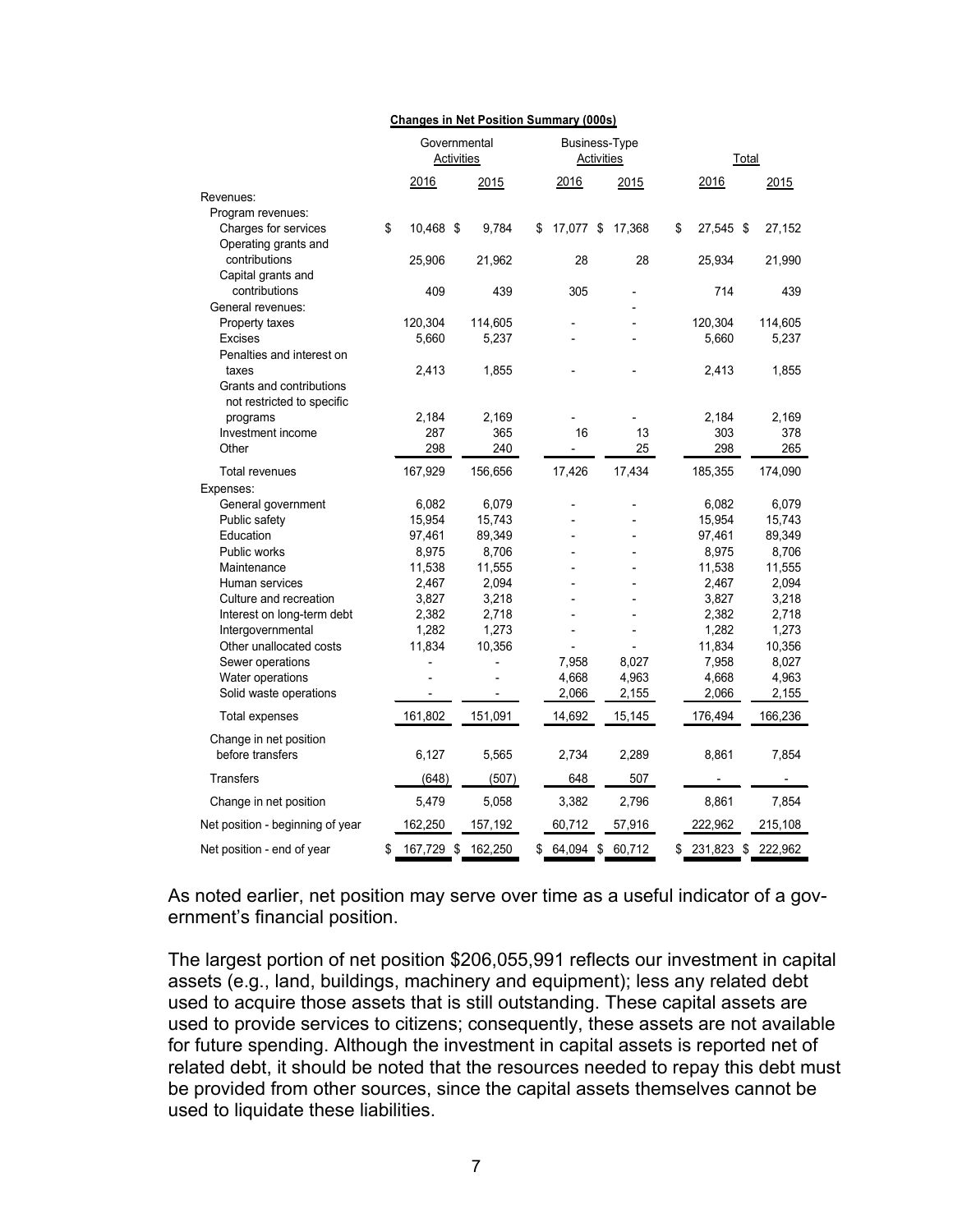An additional portion of net position \$13,451,753 represents resources that are subject to external restrictions on how they may be used. The remaining balance of unrestricted net position \$12,316,528 may be used to meet the government's ongoing obligations to citizens and creditors.

# **Governmental Activities**

Governmental activities for the year resulted in a change in net position of \$5,477,990. Key elements of this change are as follows (in thousands):

| General fund excess of revenues over expenditures - fund basis | \$<br>10,506 |
|----------------------------------------------------------------|--------------|
| CPA fund excess of revenues over non capitalized expenses      | 2,540        |
| Increase in net pension liability                              | (8,885)      |
| Increase in pension related deferred outflows, net of inflows  | 6,664        |
| Increase in compensated absences                               | (820)        |
| Loss in internal service fund                                  | (607)        |
| Depreciation in excess of debt service principle               | (1,084)      |
| Collection of prior year receivables                           | (1,035)      |
| School lunch expenditure in excess of revenues                 | (500)        |
| Other                                                          | (1,301)      |
| Total                                                          | 5,478        |

The following graph presents the users of resources of the governmental activities. The total cost of all governmental programs and services increased by \$11M over the previous year or by 7.1%.



**Functional Expenses - Governmental Activities**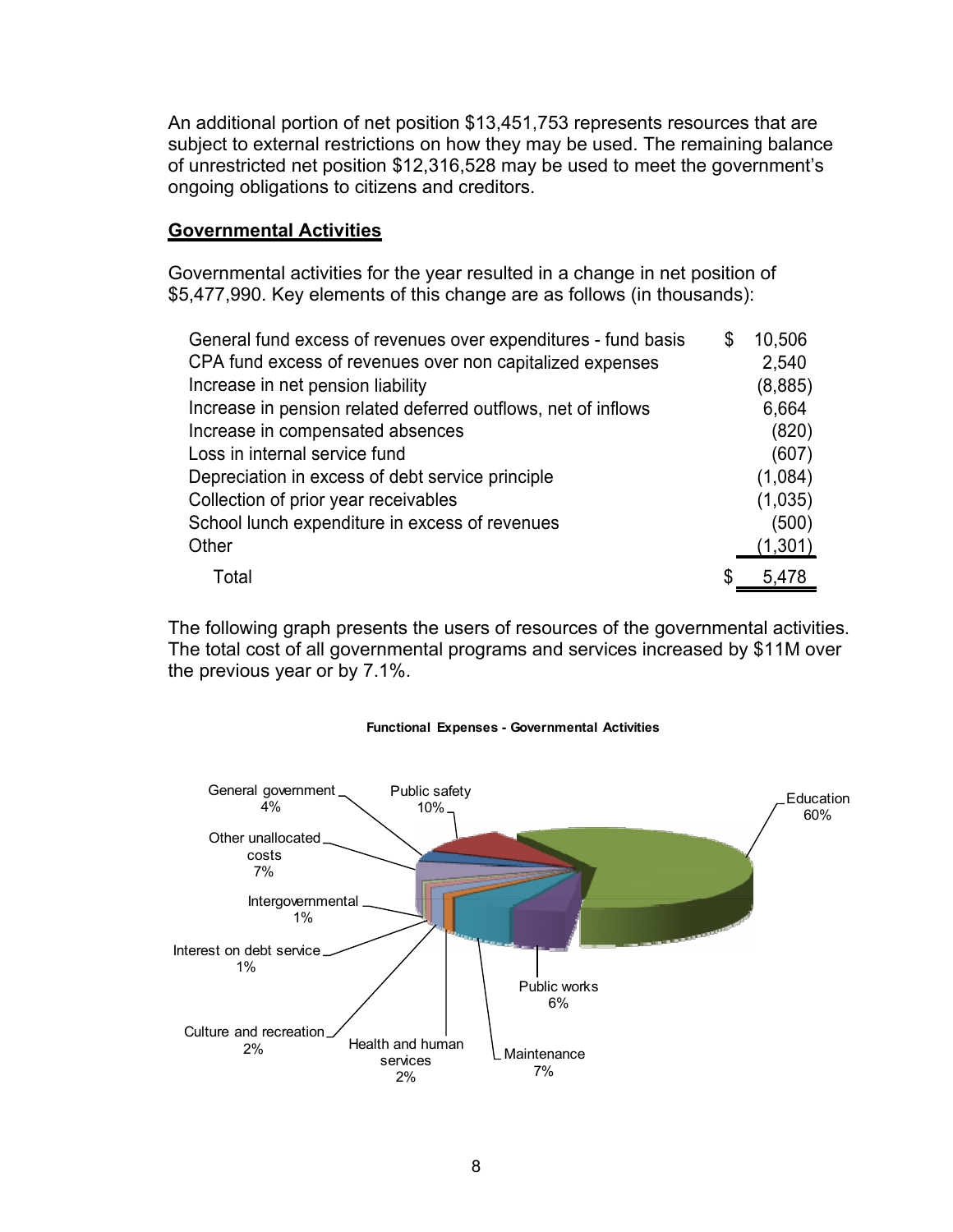As presented in the following graph, most of the Town's revenue comes from property taxes. Total revenues (excluding transfers) increased by \$11M over the prior year or 7.3%.



# **Business-Type Activities**

Business-type activities for the year resulted in a change in net position of \$3,382,329. Positive results are due to strong budgetary performance (softened by the use of fund balance) and the Town's continued practice of financing capital improvements with revenues.

# D. FINANCIAL ANALYSIS OF THE GOVERNMENT'S FUNDS

As noted earlier, fund accounting is used to ensure and demonstrate compliance with finance-related legal requirements.

**Governmental funds.** The focus of governmental funds is to provide information on near-term inflows, outflows and balances of spendable resources. Such information is useful in assessing financing requirements. In particular, unassigned fund balance may serve as a useful measure of a government's net resources available for spending at the end of the fiscal year.

As of the end of the current fiscal year, governmental funds reported combined ending fund balances of \$49,484,614, a change of  $$(3,654,687)$  in comparison to the prior year. Full definitions of all fund balance classifications can be found in the notes to the financial statements. Key elements of this change are as follows (in thousands):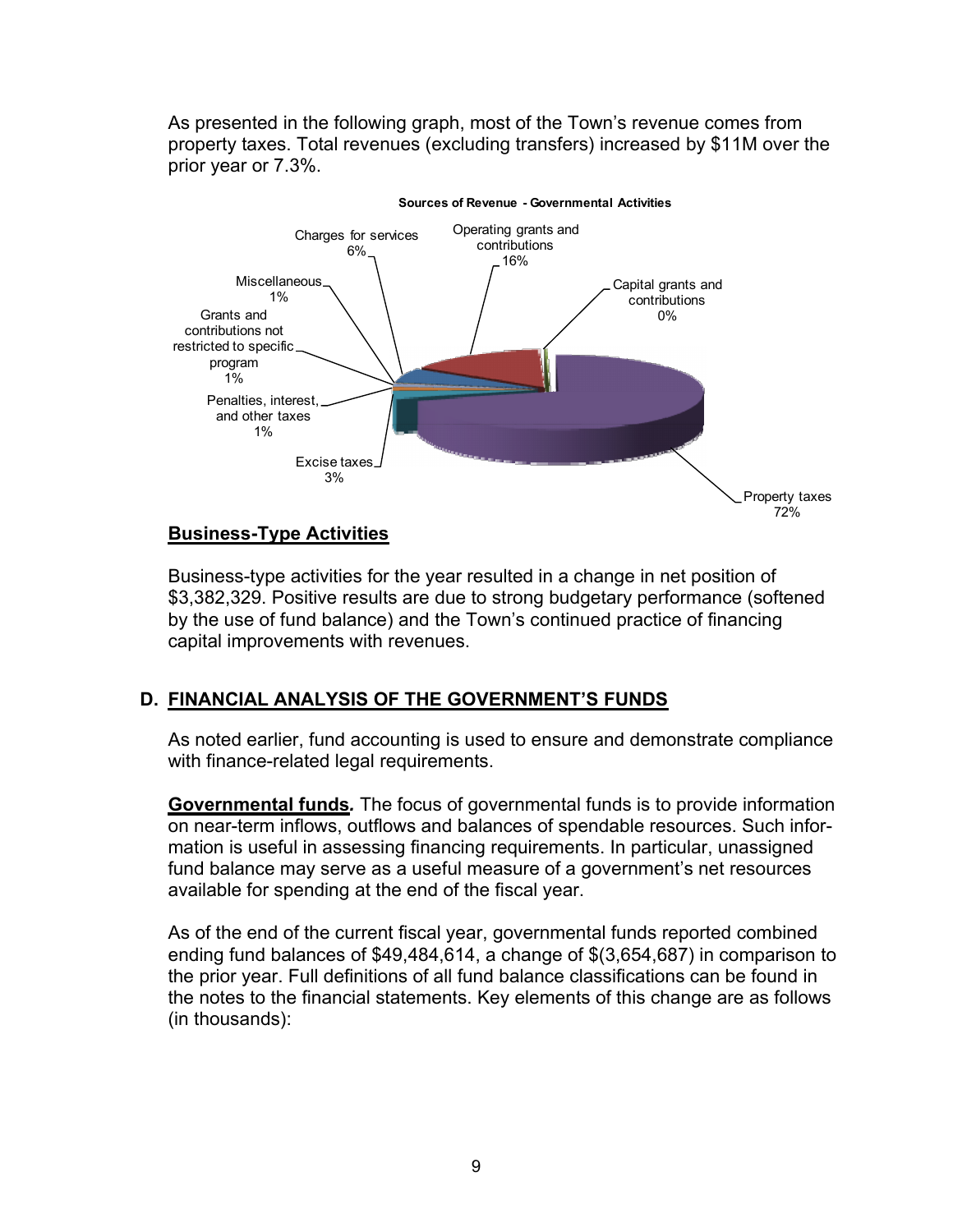| General fund revenues in excess of expenditures               |   | 10,506   |
|---------------------------------------------------------------|---|----------|
| Major capital project fund expenditures in excess of revenues |   | (6,613)  |
| CPA fund excess of expenditures over revenues                 |   | (938)    |
| Capital project funds expenditures in excess of revenues      |   | (4,905)  |
| Special revenue funds expenditures in excess of revenues      |   | (1, 164) |
| Other                                                         |   | (541)    |
| Total                                                         | 8 | (3,655)  |

# **General Fund**

The general fund is the chief operating fund. As a measure of the general fund's liquidity, it may be useful to compare both unassigned fund balance and total fund balance to total general fund expenditures. Refer to the table below.

| <b>General Fund</b>                                                                                                          |          | 6/30/16                  |          | 6/30/15                  |          | 6/30/14                  |
|------------------------------------------------------------------------------------------------------------------------------|----------|--------------------------|----------|--------------------------|----------|--------------------------|
| Unassigned fund balance<br>Total fund balance                                                                                | \$<br>\$ | 20,764,847<br>36,959,218 | \$<br>\$ | 15,247,969<br>29,535,720 | \$<br>\$ | 13,245,277<br>28,564,772 |
|                                                                                                                              |          | 6/30/16                  |          | 6/30/15                  |          | 6/30/14                  |
| Unassigned fund balance as<br>of % of total General<br>Fund expenditures<br>Total fund balance as of %<br>total General Fund |          | 15.7%                    |          | 11.9%                    |          | 9.9%                     |
| expenditures                                                                                                                 |          | 27.9%                    |          | 23.0%                    |          | 21.3%                    |

The total fund balance of the general fund changed by  $$7,423,498$  during the current fiscal year. Key factors in this change are as follows (in thousands):

| Use of free cash, overlay surplus and other reserves for FY16 | \$<br>(7,042) |
|---------------------------------------------------------------|---------------|
| Transfer to stabilization accounts                            | 1,014         |
| Revenues and other financing sources in excess of budget      | 4,865         |
| Expenditures less than budget                                 | 4,460         |
| Unused overlay allowance                                      | 2,320         |
| Collection of prior levied taxes                              | 507           |
| Timing differences related to encumbrances                    | 479           |
| Other                                                         | 820           |
| Total                                                         | 7,423         |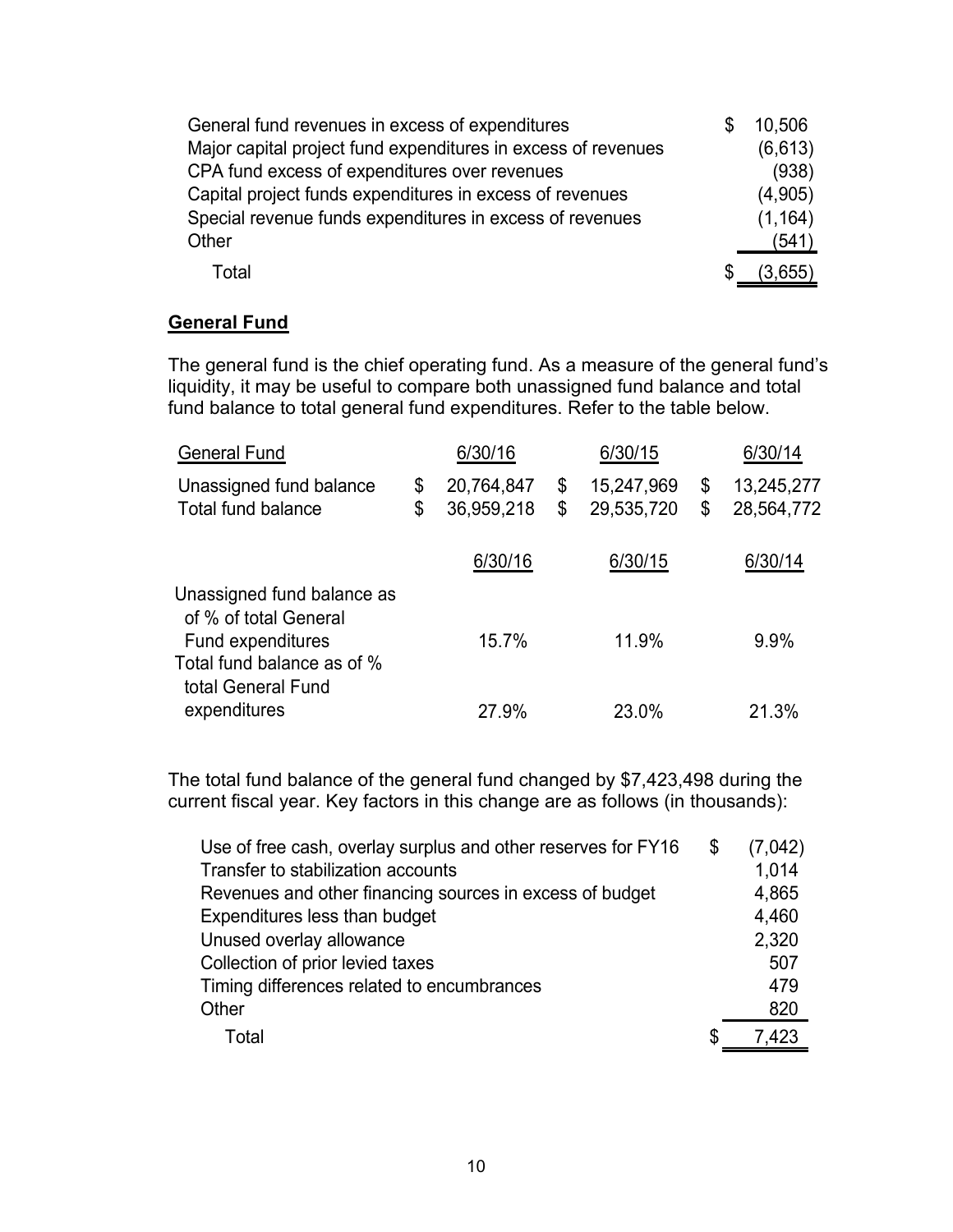|                              | 6/30/16            |   | 6/30/15   |    | Change    |
|------------------------------|--------------------|---|-----------|----|-----------|
| <b>General stabilization</b> | \$<br>3,946,175 \$ |   | 3,876,809 | \$ | 69,366    |
| Capital stabilization        | 4,976,970          |   | 3,946,704 |    | 1,030,266 |
| Compensated absences         | 195,060            |   | 195,060   |    |           |
| Continuing appropriations    | 996,025            |   | 1,001,852 |    | (5,827)   |
| Total                        | 10,114,230         | S | 9,020,425 | S  | 1,093,805 |

Included in the total general fund balance are the Town's committed accounts with the following balances:

# **Other Major Funds**

State legislation allows Community Preservation Act fund property taxes and state matching funds to finance projects such as preservation of historical buildings. Expenditures in the current year resulted from \$1,478,551 for Newman Athletic Fields and \$784,000 for the Eastman Conservation area.

The Owens Farm Property Acquisition fund was created in accordance with Article 13 of the November 2015 Special Town Meeting for the acquisition of Owens Farm

**Proprietary funds.** Proprietary funds provide the same type of information found in the business-type activities reported in the government-wide financial statements, but in more detail.

Unrestricted net position by enterprise fund at the end of the year in comparison to the prior year is shown below:

|             |   | 6/30/16    | 6/30/15         | Change    |
|-------------|---|------------|-----------------|-----------|
| Sewer       | S | 6,244,857  | \$<br>4,991,631 | 1,253,226 |
| Water       |   | 6,642,725  | 6,096,904       | 545,821   |
| Solid Waste |   | 1,187,132  | 861,604         | 325,528   |
| Total       |   | 14,074,714 | 11,950,139      | 2,124,575 |

Total net position and unrestricted net position increased from operating results, exceeding the voted use of certified retained earnings (a component of unrestricted net position) for the acquisition of capital assets. The use of certified retained earnings resulted in an increase in the sewer and solid waste funds net position restricted for net investment in capital asset.

Other factors concerning the finances of proprietary funds have already been addressed in the entity-wide discussion of business-type activities.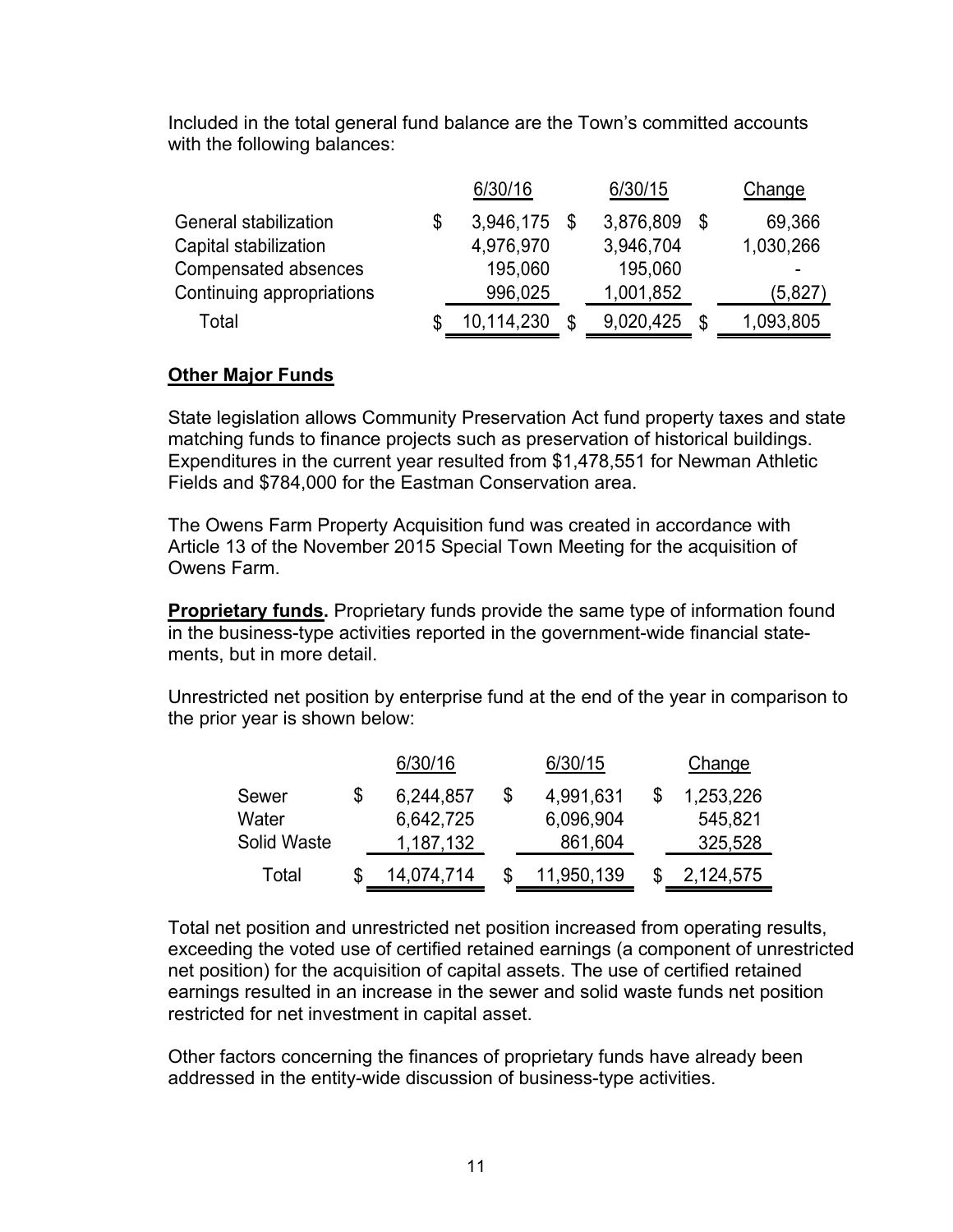# E. GENERAL FUND BUDGETARY HIGHLIGHTS

Almost all budgeted appropriations occur at the Annual Town Meeting which is held prior to the start of a fiscal year. Subsequent appropriations and line item amendments are made at a special town meeting usually held in the fall. Often the subsequent actions are known or expected at the time of the Annual Town Meeting, but are not presented or acted upon at that time because additional information or other requisite action is needed. Usually in May, prior to the June 30 fiscal year end, Town Meeting acts on other requests for budget line transfers and reallocation of operating resources to capital, other financial warrant articles, and formal reserves. The final budget total for fiscal year 2016 was amended upward by \$771,000, a change of 0.6% from the original budget. The original budget was approved at \$135,799,837.

The Town increased its appropriation for general debt service to \$11,474,301 at the November 2015 Special Town Meeting. This represented a change of \$250,000. The increase was used to pay down additional short-term debt rather than converting to long-term bonds. The Town also increased funding for the group health insurance, employee benefits and administrative expense budget by \$196,000 for addition health insurance costs. This increase was not unexpected at the time the FY2016 budget was presented to Town Meeting, but there were several variables which could impact the cost for the year, which included premium increases, additional head count in the School and Town departments, plan selection by employees which may change due to the higher increases in monthly premiums, and actual enrollment. The estimated range of additional funds needed for the FY2016 budget was between \$260,000 and \$280,000 over that of the initial funding, but it was understood that since it was reasonable to plan that funds would be available in the fall to address the issue and that we would have better information regarding enrollment and contingency requirements, it was to be taken up in the fall.

The \$185,000 increase to the Classification Performance & Settlements budget was done to set aside funds for the open union contracts and anticipated changes to the various non-represented employee compensation schedules. Schedule C provides the wage rates for the various part-time, seasonal, and temporary positions which the Town hires throughout the year. Schedule G is the salary and wage rates for full-time and permanent positions in Town Government and Schedule K represents the compensation plan for department managers who are not otherwise covered under a separate employment contract.

The FY2016 Reserve Fund was increased by \$140,000. The Reserve Fund change is one that often occurs in the fall when new revenues are identified that could supplement the annual reserve. The Reserve Fund is one of the budgets that provides budget flexibility and is relied upon as a fund to help cover snow and ice removal costs that come in above budget.

During fiscal year 2016, the Town realized revenue in excess of budget of \$4.5 million, and realized budget savings of \$4.6 million relative to expenditures.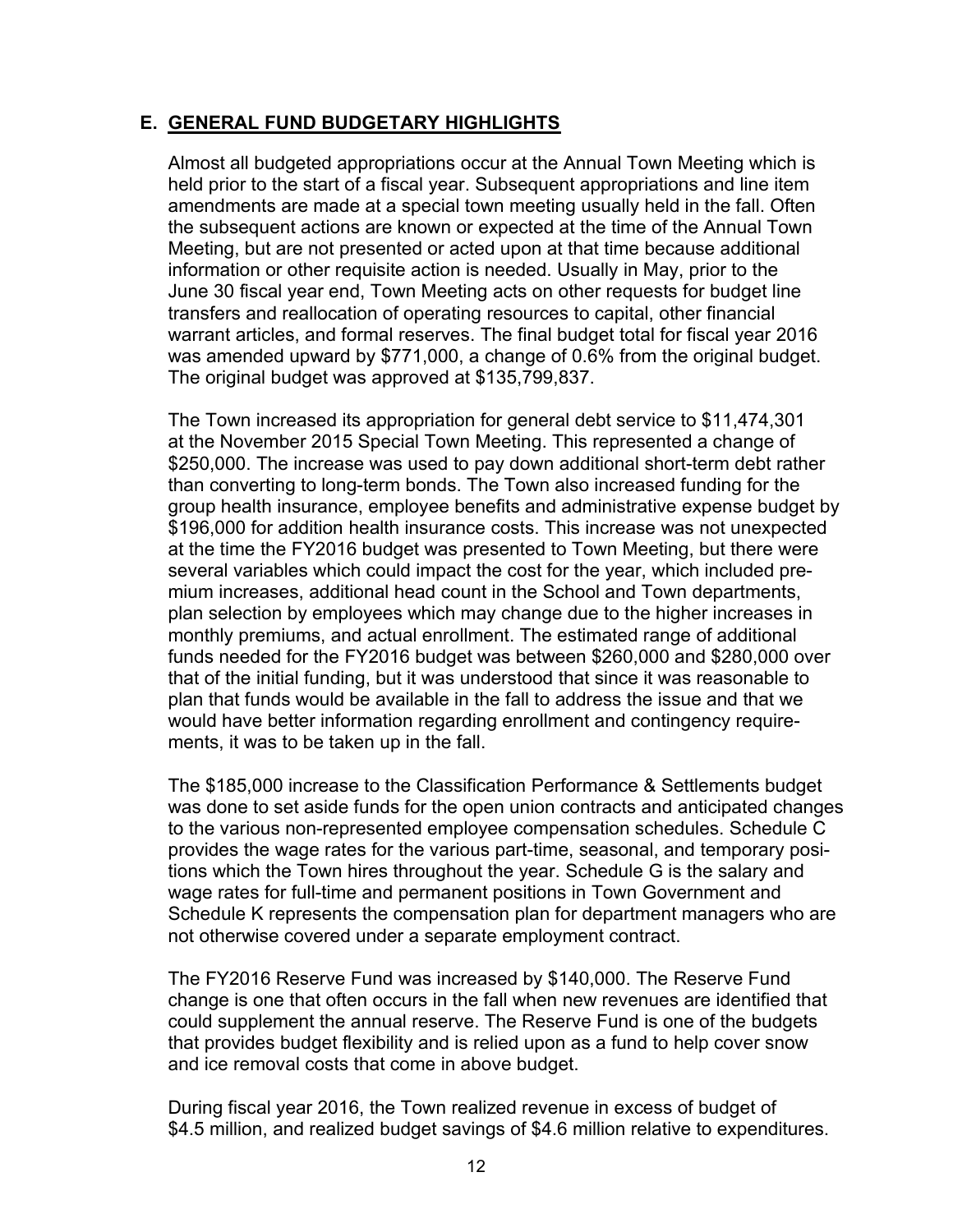Revenues in excess of budget were higher than the fiscal year 2015 results, and the budget return was notably higher than the fiscal year 2015 return of approximately \$2.0 million. The overall results were better than in recent years.

Motor vehicle excise tax revenue continued to grow and came in at \$1.5 million over budget and 7.4% more than actual receipts in fiscal year 2015. Revenue generated from other taxes and penalties was more than \$1.1 million over estimate, and was 30% more than the fiscal year 2015 actual revenue. This was a much higher percent than last year, due to collections on some long-term pastdue taxes which resulted in a very high amount of penalty and interest income (\$728,071 for FY2016 versus \$300,493 for FY2015). Revenue from licenses and permits continues to be strong with the strong real estate construction activity in both the commercial and residential markets, especially in the commercial area known as Needham Crossing. Permit income was \$2,314,222 compared to \$1,702,030 in the prior year, an increase of more than \$600,000. Overall total actual General Fund revenue for fiscal year 2016 was \$8,051,623 more than the total for fiscal year 2015. The combination of motor vehicle excise, permit and license revenue, and other local tax receipts contributed approximately 80% of the total General Fund surplus, up from the 73% that the these sources made up for 2015.

The General Fund operating budget, which accounts for most of the expenditures, returned \$4,406,846 or approximately 3.2% of the operating budget appropriation; the return for fiscal year 2015 was \$1,944,545 or approximately 1.5% of the appropriation for that year. The highest dollar turn back was from budgetary reserve fund in the amount of \$1,002,505, approximately 23% of the total operating budget return. The return was much higher than usual because of the milder winter which resulted in a much lower snow and ice expense than in recent years. The snow and ice removal budget for fiscal year 2016 was \$404,000 and total actual expense was \$775,062, which required a transfer from the budgetary reserve fund of \$371,062. This compares to the budget for fiscal year fiscal year 2015 of \$400,000 and a total actual expense of \$1,713,370, which required a transfer of \$1,313,370.

The Needham Public Schools returned \$519,301 or 0.8% of the original budget of \$61,480,687, which compares to \$87,330 (0.2%) that was returned in 2015. The Public Facilities Department returned \$526,459 or 6.1% of its budget. The turn back came almost equally from personnel \$272,904 and expenses \$253,555. The milder winter also contributed to lower energy expenses that accounted for most of the expense budget turn back. The personnel savings was due to vacancies. The Police Department returned \$513,084 (8.2%), which was primarily due to vacancies; approximately 88% (\$452,997) of the department turn back; this compares to the \$532,994 that was returned by the department in fiscal year 2015. The Fire Department also had a number of vacancies during the year which accounts for most of the \$434,442 that was returned, 98% (\$425,890). The other 18 departments returned in \$715,865 or 4.5% of their combined amended budgets for the year.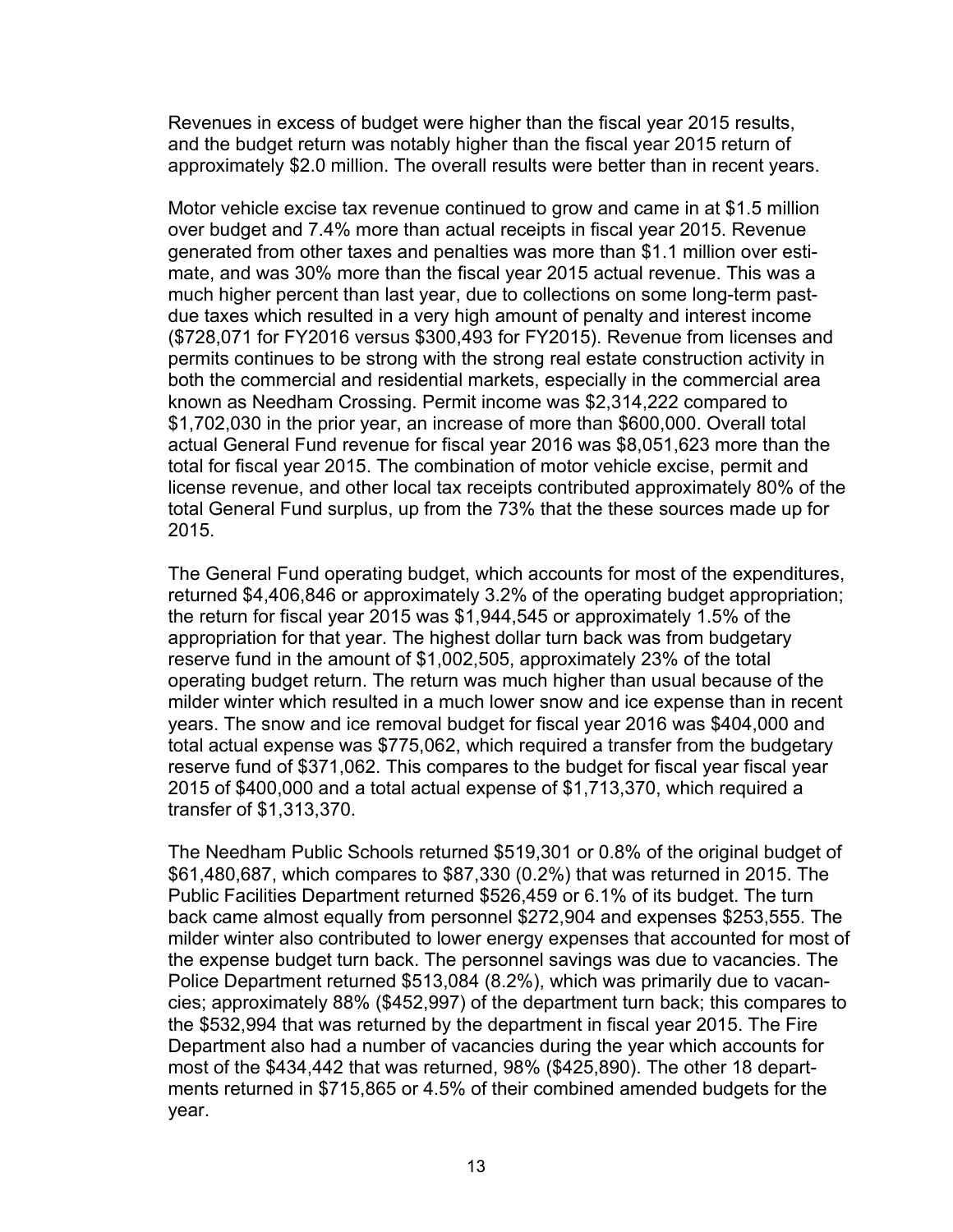The Town-wide expense budgets (excluding the budgetary reserve fund) returned a combined \$695,190 or approximately 1.9% of their related total amended budget.

# F. CAPITAL ASSET AND DEBT ADMINISTRATION

**Capital assets.** Total capital assets for governmental and business-type activities at year-end amounted to \$302,100,821 (net of accumulated depreciation), a change of \$5,127,550 from the prior year. This investment in capital assets includes land, buildings and system, improvements, and machinery and equipment.

Major capital asset events during the current fiscal year included the following (in thousands):

**Governmental Activities:** 

| Owens Farm property acquisition          | \$<br>6,648 |
|------------------------------------------|-------------|
| Newmans Fields renovations               | \$<br>1,190 |
| Eastman Trail installation               | \$<br>848   |
| High School Cafeteria expansion          | \$<br>509   |
| Rosemary Pool study and design           | \$<br>357   |
| <b>Business-Type Activities:</b>         |             |
| St. Mary street pump station replacement | \$<br>775   |
| Water main improvements                  | \$<br>454   |
| Townwide I/I study - phase 2             | \$<br>305   |

Debt. At the end of the current fiscal year, total long-term bonds and loans outstanding, including unamortized bond premium, were \$88,121,548. The bonds are backed by the full faith and credit of the government. The Town's general obligation bond rating continues to carry the highest rating possible, AAA, a rating that has been assigned by Standards & Poor's to the Town debt since 2000.

Additional information on capital assets and long-term debt can be found in the Notes to Financial Statements.

# G. ECONOMIC FACTORS AND NEXT YEAR'S BUDGETS AND RATES

The Total General Fund balance for fiscal year 2016 was much higher than 2015. Fund balance was \$37 million for fiscal year 2016 compared to \$29.5 million for fiscal year 2015 or approximately a 25% change. The unassigned portion of the General Fund also improved with a balance of \$21 million for 2016 compared to \$15.2 million for 2015. The 2016 balance was higher than the prior year due improved revenue and larger budget turn backs than in recent years. Another contributing factor was that the Town did not appropriate all of its available Free Cash. Free Cash is essentially the portion of the unassigned General Fund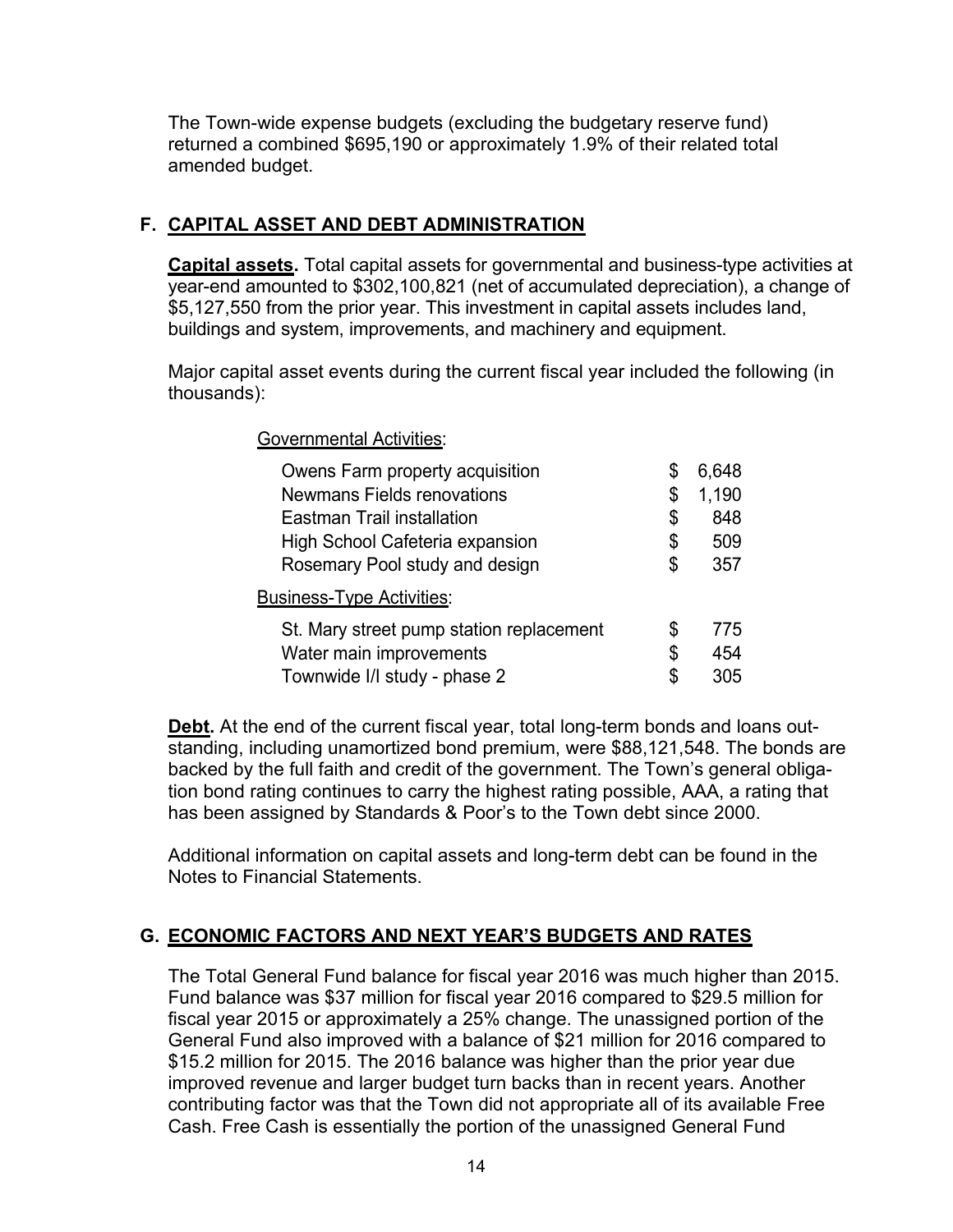balance that the Massachusetts Department of Revenue will allow to be appropriated by the Town. The Free Cash certified for fiscal year 2016 was \$6,890,372; the amount certified for use during fiscal year 2015 was \$6,207,875. The Town appropriated all but \$700,000 of that Free Cash. The Town used a significant amount of the Free Cash for capital investment, special finance warrant articles, and reserves. The Town's use of Free Cash for funding the subsequent fiscal year operating budget was in line with management's guidance of not more than twopercent of the previous year's final budget (excluding the budgetary reserve fund) or the actual turn back, whichever is less. The Town appropriated \$2,639,117 of the Free Cash for cash capital which included \$1,200,000 for public roads and related infrastructure improvements, \$591,169 in core fleet and special equipment investment, \$563,794 in cash capital for the Needham public schools, and \$169,154 directed to other various General Fund cash capital improvements. The balance of \$115,000 was for two feasibility studies: \$65,000 to investigate options for high school classrooms and \$50,000 for improvements to the Memorial Park building and grounds. The Town appropriated \$400,000 for general facility repairs and maintenance and \$153,222 for various projects and programs. The Town also appropriated \$664,682 to its Athletic Facility Improvement Stabilization Fund and \$570,186 to its Debt Service Stabilization Fund that was established at the November 2015 Special Town Meeting. Management continues to recommend that the Free Cash certified be directed to cash capital investment, formal reserves, and other non-recurring expenses and that a limited amount be used for the operating budget. The Board of Selectmen voted to endorse this best practice.

Property tax New Growth revenue in fiscal year 2016 remained strong, but was less than the amount of growth in fiscal year 2015. The strength in the growth of new tax revenue is due to the ongoing strong demand for new residential construction and increased commercial development, particularly the Needham Crossing business park. New Growth revenue for 2016 was approximately \$3.7 million or 3.4% more than the prior year's base tax levy (the tax levy less excluded debt) compared to \$3.9 million for fiscal year 2015, an increase of 4% over the fiscal year 2014 base tax levy. The ten-year average increase for New Growth was 2.6%. New Growth for FY2017 will be lower than last few years both in total dollars and as a percent of increase over the prior year base levy. We expect that New Growth revenue for 2018 will be closer to the ten year average. The Town continues to see year over year increases in the room and meals excise revenue as the local economy remains strong, and the opening of a new hotel a couple of years ago has increased the number of rooms available in Needham. A third hotel has been permitted for construction and should open in fiscal year 2018. These revenue increases are needed as the new development has put increased demands on public safety services, to which we anticipate more resources being directed in the coming years. The Town has plans to implement full-day kindergarten as early as fiscal year 2019, but more likely in fiscal year 2020. The estimated additional cost is \$1.5 million. The current outlook is this increase will be funded within existing revenue growth.

As previously reported, the Town has been informed that the Massachusetts School Building Authority will be a partner with the Town to help fund the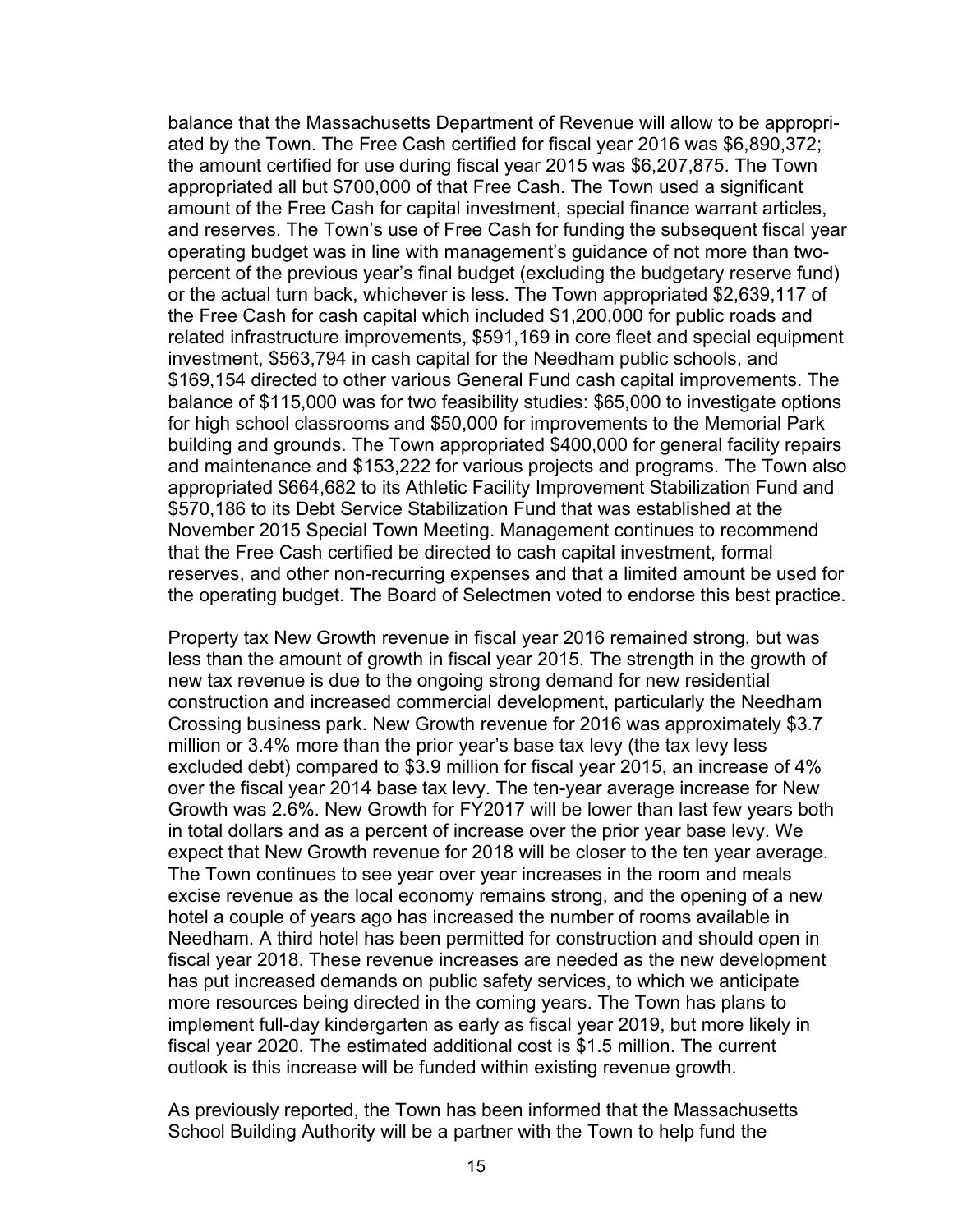construction of a new elementary school to replace the Hillside elementary school. The new school will be constructed on property recently purchased along Central Avenue in Needham. The estimated total cost of the project, including property acquisition, is \$66 million. The estimate to be paid by the MSBA is \$12.5 with the balance to be financed by long-term debt. The debt service has been exempted from the limits imposed under Proposition 2-1/2 by a vote of the citizens.

The Town is continuing its investigation of options relative to the upgrade, expansion, and or replacement of the Department of Public Works facility, Fire Station #2, the Police/Fire Station complex, and the School Administration building. The Town is working on a new design for replacement of the Rosemary Pool with a modernized out-door facility and office and recreation complex to be located at the present site of the pool. As noted previously the Town also funded feasibility studies of expanding the number of classrooms at Needham High School to accommodate the increasing student enrollment, and making significant improvements to Memorial Park facility. Funding options for all the aforementioned facilities are being reviewed and are expected to be vetted in the coming year. For projects that move forward, we see funding sources to be a mix of cash, debt supported by CPA funds, General Funds within the limits of Proposition 21/<sub>2</sub>, and debt exclusions.

The Town made no draw against any of its appropriated stabilization accounts: Athletic Facility Improvement Fund, Capital Improvement Fund, Capital Facility Fund, and General Stabilization Fund, and it has created a new fund identified as Debt Service Stabilization Fund which is planned to be one of the tools used to manage the financing demands for the various building and facility improvements under study. Moving forward with any of the aforementioned major projects, the Town will also factor the impact such facilities will have on recurring expenses to operate and maintain the new facilities, as well as program expansion.

The Town's water and sewer operations are solid and the identified capital infrastructure improvements over the next several years are fundable within the current annual revenue stream and financing plan. However, the Town will need to increase user rates to offset consumption decreases anticipated due to the Department of Environment Protection's policy that all water systems must have programs in place to reduce residential water use to less than 65 gallons per person per day as soon as practicable, or as required in the WMA permit. Water rates, particularly for water use measured through a separate meter, for outdoor use, have been increased to promote less water use through economics, and are at an adequate level to encourage less water use and pay for the operation and maintenance of the water systems. However, sewer rates have increased twice in as many years and will likely need to increase annually for the foreseeable future to pay the costs of sewer treatment because the billable volume of water will decline due to the lower use resulting from the conservation efforts. These conservation efforts may have significant environmental benefits and other longterm economic advantages, but have minor savings, if any, to the day-to-day operation and maintenance of a sanitary sewer system.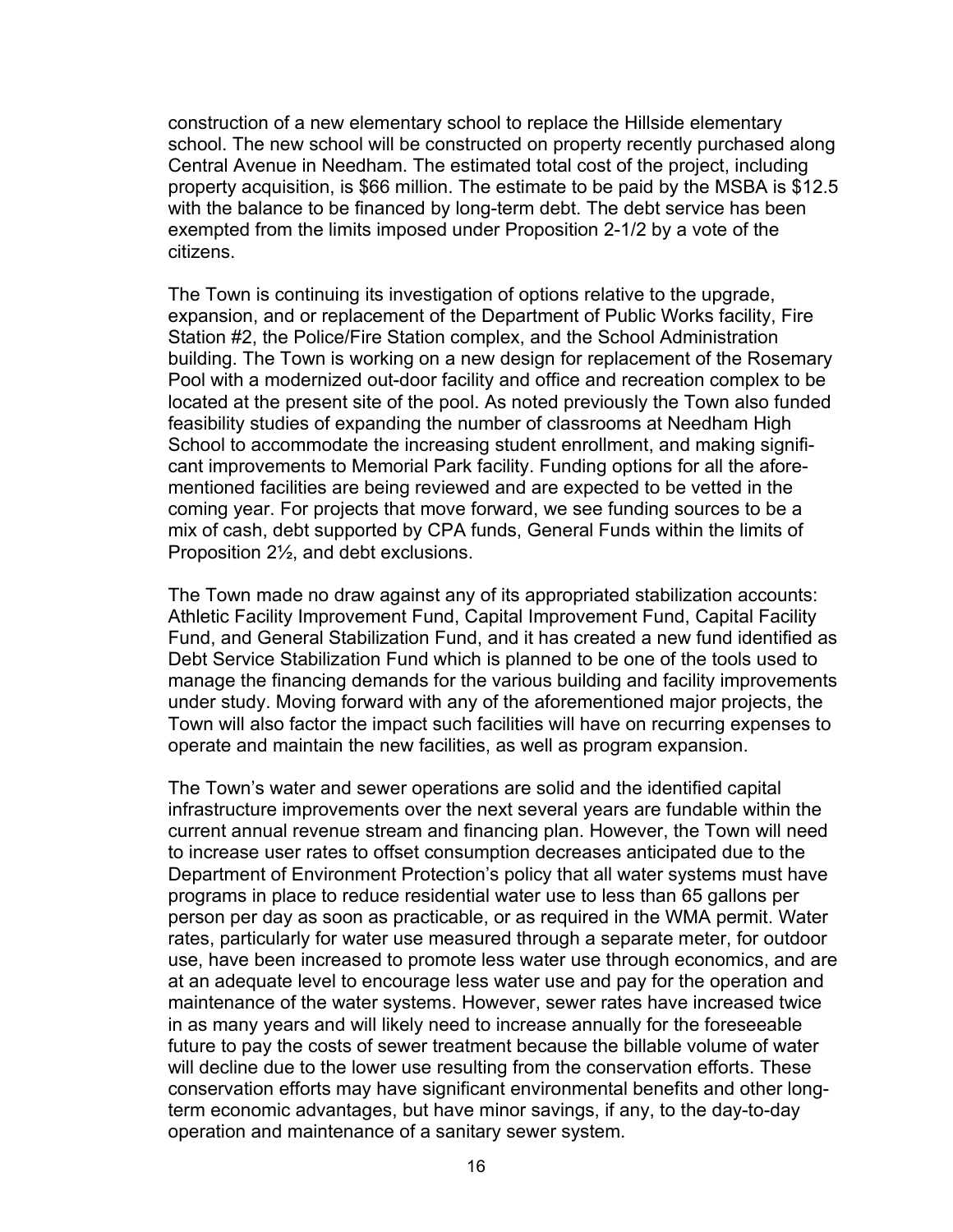The Town's solid waste and recycling program continues to be a challenge to fund on an enterprise approach as costs to provide these services continue to increase because of market conditions (lower recycling revenues), more stringent regulations, and other long term costs of disposing of waste. The Town's efforts to promote greater recycling by its citizens have required a greater contribution from the tax levy to offset other fees previously charged. Another future challenge is establishing and funding a stormwater operation to meet the growing rules for stormwater pollution abatement and additional and more frequent intervention to prevent or direct the runoff.

The outlook for the fiscal year 2017 year end results are expected to be stable with greater tax revenues, but a greater use of reserves to fund capital investments is anticipated. The Town maintains an adequate reserve for property tax abatements and exemptions for the fiscal year as well as for uncollected taxes from prior fiscal year years. We still anticipate that local resources will remain solid for the next 12 to 24 months based on permitted private activity construction, but overall revenue growth is likely to be less depending actions taken by the Commonwealth to address its forecasted lower revenue growth, or possibly actual declines. We again caution that actions at the Federal level can have national consequences and may impact the regional economy.

# **REQUESTS FOR INFORMATION**

This financial report is designed to provide a general overview of the Town of Needham's finances for all those with an interest in the government's finances. Questions concerning any of the information provided in this report or requests for additional financial information should be addressed to:

> **Assistant Town Manager/** Director of Finance Town of Needham, Massachusetts **Town Hall** Needham, Massachusetts 02492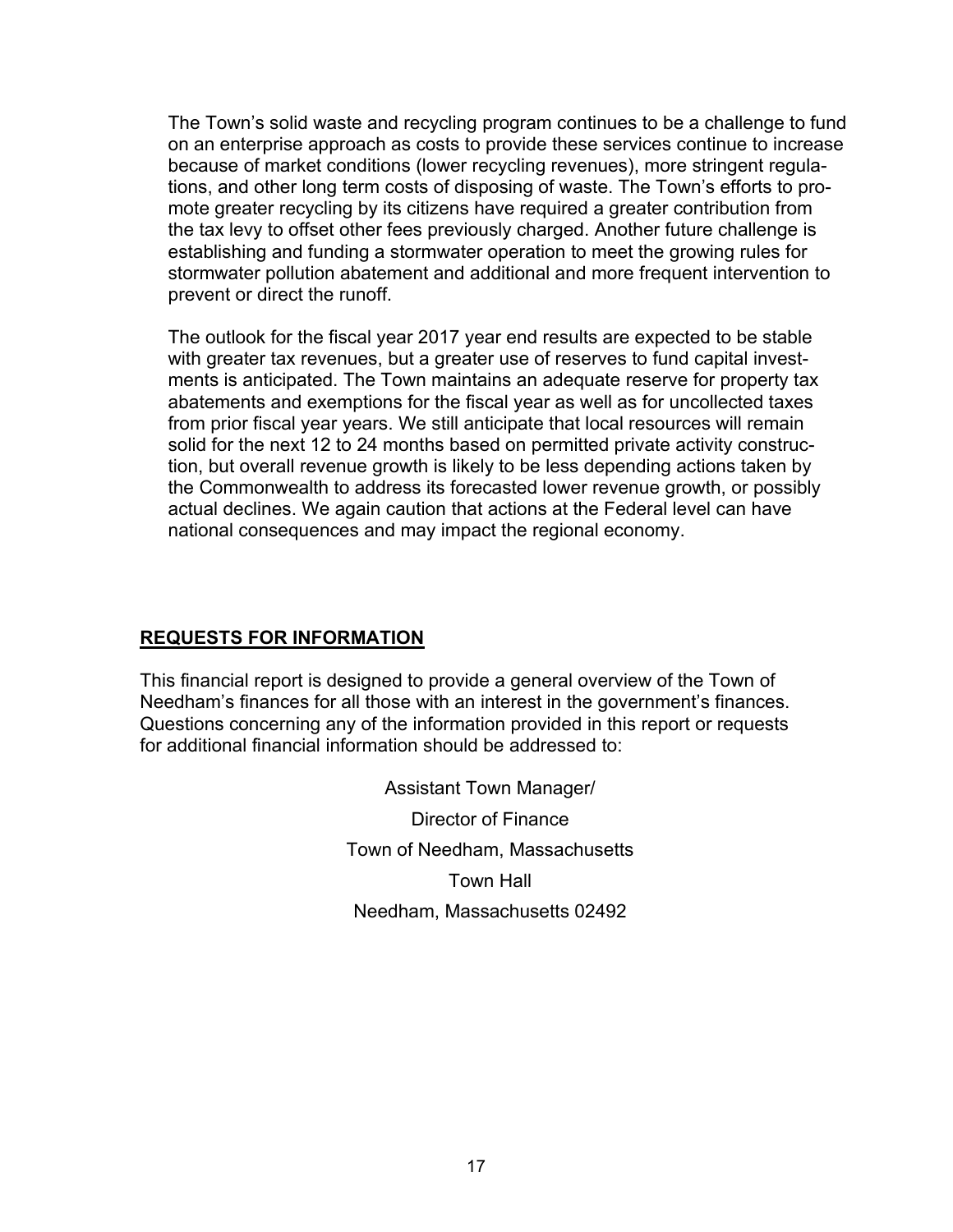#### STATEMENT OF NET POSITION

#### JUNE 30, 2016

|                                                                                       | Governmental              | <b>Business-Type</b>    |                           |
|---------------------------------------------------------------------------------------|---------------------------|-------------------------|---------------------------|
| <b>ASSETS AND DEFERRED OUTFLOWS OF RESOURCES</b>                                      | Activities                | <b>Activities</b>       | <b>Total</b>              |
| Assets:                                                                               |                           |                         |                           |
| Current:                                                                              |                           |                         |                           |
| Cash and short-term investments                                                       | \$<br>40,075,379          | 14,372,791              | \$<br>54,448,170          |
| Investments<br>Receivables, net:                                                      | 28,527,889                |                         | 28,527,889                |
| Property taxes                                                                        | 1,105,997                 |                         | 1,105,997                 |
| <b>Excises</b>                                                                        | 538,146                   |                         | 538,146                   |
| <b>Utilities</b>                                                                      |                           | 4,633,141               | 4,633,141                 |
| Departmental<br>Intergovernmental                                                     | 469,390<br>1,477,523      |                         | 469,390<br>1,477,523      |
| Other                                                                                 | 50,082                    |                         | 50,082                    |
| Total current assets                                                                  | 72,244,406                | 19,005,932              | 91,250,338                |
| Noncurrent:                                                                           |                           |                         |                           |
| Receivables, net:<br>Property taxes                                                   | 1,326,521                 |                         | 1,326,521                 |
| Intergovernmental                                                                     | 4,170,888                 |                         | 4,170,888                 |
| OPEB asset                                                                            | 2,273,579                 |                         | 2,273,579                 |
| Capital assets:                                                                       |                           |                         |                           |
| Non-depreciable capital assets<br>Depreciable assets, net of accumulated depreciation | 35,805,363<br>201,531,281 | 6,940,918<br>57,823,259 | 42,746,281<br>259,354,540 |
| Total non-current assets                                                              | 245,107,632               | 64,764,177              | 309,871,809               |
| <b>TOTAL ASSETS</b>                                                                   | 317,352,038               | 83,770,109              | 401,122,147               |
|                                                                                       |                           |                         |                           |
| Deferred Outflows of Resources<br>Non-pension related                                 | 587,593                   |                         | 587,593                   |
| Pension related                                                                       | 8,475,741                 | 521,860                 | 8,997,601                 |
| TOTAL ASSETS AND DEFERRED OUTFLOWS OF<br><b>RESOURCES</b>                             | \$ 326,415,372            | \$84,291,969            | \$410,707,341             |
| LIABILITIES, DEFERRED INFLOWS OF RESOURCES AND<br><b>NET POSITION</b>                 |                           |                         |                           |
| Liabilities:                                                                          |                           |                         |                           |
| Current:                                                                              |                           |                         |                           |
| Warrants and accounts payable                                                         | \$<br>3,014,349           | \$<br>444,473           | \$<br>3,458,822           |
| <b>Accrued liabilities</b><br>Unearned revenue                                        | 5,656,974                 | 93,782                  | 5,750,756                 |
| Refunds payable                                                                       | 594,994<br>925,717        | 366,517                 | 594,994<br>1,292,234      |
| Notes payable                                                                         | 8,860,000                 | 425,000                 | 9,285,000                 |
| Other liabilities                                                                     | 202,143                   |                         | 202,143                   |
| Current portion of long-term liabilities:<br>Bonds payable                            | 8,311,242                 | 1,850,528               | 10,161,770                |
| Compensated absences                                                                  | 1,283,394                 | 327,908                 | 1,611,302                 |
| Landfill liability                                                                    | 49,460                    |                         | 49,460                    |
| <b>Total current liabilities</b>                                                      | 28,898,273                | 3,508,208               | 32,406,481                |
| Noncurrent:                                                                           |                           |                         |                           |
| Bonds payable, net of current portion<br>Compensated absences, net of current portion | 64,978,194<br>3,850,180   | 12,981,584              | 77,959,778<br>3,850,180   |
| Net pension liability                                                                 | 60,172,864                | 3,704,911               | 63,877,775                |
| Landfill liability, net of current portion                                            | 642,980                   |                         | 642,980                   |
| Total non-current liabilities                                                         | 129,644,218               | 16,686,495              | 146,330,713               |
| <b>TOTAL LIABILITIES</b>                                                              | 158,542,491               | 20,194,703              | 178,737,194               |
| Deferred Inflows of Resources                                                         |                           |                         |                           |
| Non-pension related                                                                   | 98,235                    |                         | 98,235                    |
| Pension related<br>Net Position:                                                      | 46,172                    | 2,842                   | 49,014                    |
| Net investment in capital assets<br>Restricted for:                                   | 156,036,281               | 50,019,710              | 206,055,991               |
| Permanent funds:                                                                      |                           |                         |                           |
| Nonexpendable                                                                         | 188,478                   |                         | 188,478                   |
| Expendable<br>Grants and other statutory restrictions                                 | 2,126,066<br>11,135,835   | ٠                       | 2,126,066<br>11,135,835   |
| Unrestricted                                                                          | (1,758,186)               | 14,074,714              | 12,316,528                |
| TOTAL NET POSITION                                                                    | 167,728,474               | 64,094,424              | 231,822,898               |
| TOTAL LIABILITIES, DEFERRED INFLOWS OF                                                |                           |                         |                           |
| <b>RESOURCES AND NET POSITION</b>                                                     | \$ 326,415,372            | \$84,291,969            | \$<br>410,707,341         |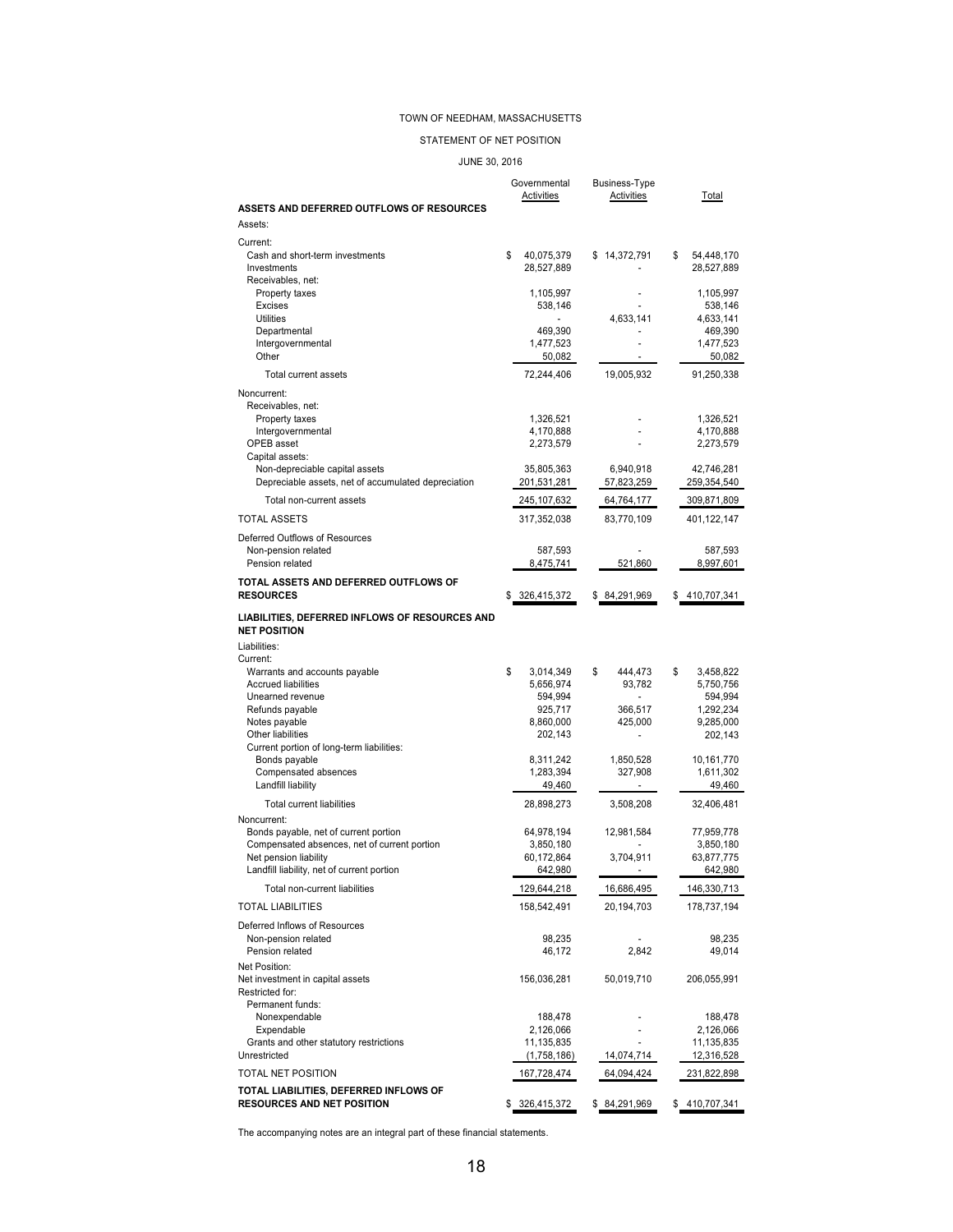| ŀ<br>ī<br>$\vdots$<br>Š |  |
|-------------------------|--|
| ı<br>∶<br>i<br>Ī<br>j   |  |
|                         |  |

# STATEMENT OF ACTIVITIES

# FOR THE YEAR ENDED JUNE 30, 2016

|                                                     |           | <u>Total</u>                      |                                 | (5,317,873)<br>↮   | 12,731,353    | 67,335,449)    | (8,216,250)  | (10,995,371)   | (1,892,929)               | (3,032,220)            | (2,382,021)              | (1,281,984)       | (11, 834, 054)          | (125,019,504)                 |                                  | 1,371,358      | 2,089,279      | (742, 028)           | 2,718,609                      | (122, 300, 895)  |                                 | 120,303,963    | 5,659,892    | 2,412,572                                                                       | 2,183,969            | 303,072           | 297,746       | 131, 161, 214          | 8,860,319               |                | 8,860,319              | 222,962,579                        | 231,822,898<br>↮ |
|-----------------------------------------------------|-----------|-----------------------------------|---------------------------------|--------------------|---------------|----------------|--------------|----------------|---------------------------|------------------------|--------------------------|-------------------|-------------------------|-------------------------------|----------------------------------|----------------|----------------|----------------------|--------------------------------|------------------|---------------------------------|----------------|--------------|---------------------------------------------------------------------------------|----------------------|-------------------|---------------|------------------------|-------------------------|----------------|------------------------|------------------------------------|------------------|
| Net (Expenses) Revenues and Changes in Net Position | Business- | <b>Activities</b><br>Type         |                                 | ↔                  |               |                |              |                |                           |                        |                          |                   |                         |                               |                                  | 1,371,358      | 2,089,279      | (742, 028)           | 2,718,609                      | 2,718,609        |                                 |                |              |                                                                                 |                      | 16,103            |               | 16,103                 | 2,734,712               | 647,617        | 3,382,329              | 60,712,095                         | 64,094,424<br>↔  |
|                                                     |           | Governmental<br><b>Activities</b> |                                 | (5, 317, 873)<br>↔ | 12,731,353    | (67, 335, 449) | (8,216,250)  | (10, 995, 371) | (1,892,929)               | (3,032,220)            | (2,382,021)              | (1,281,984)       | (11, 834, 054)          | (125,019,504)                 |                                  |                |                |                      |                                | (125,019,504)    |                                 | 120,303,963    | 5,659,892    | 2,412,572                                                                       | 2,183,969            | 286,969           | 297,746       | 131, 145, 111          | 6,125,607               | (647, 617)     | 5,477,990              | 162,250,484                        | 167,728,474<br>↮ |
|                                                     | Capital   | Contributions<br>Grants and       |                                 | ↮                  |               |                |              | 408,927        |                           |                        |                          |                   |                         | 408,927                       |                                  | 305,152        |                |                      | 305,152                        | 714,079<br>ക     |                                 |                |              |                                                                                 |                      |                   |               |                        |                         |                |                        |                                    |                  |
| Program Revenues                                    | Operating | Contributions<br>Grants and       |                                 | 21,881<br>↔        | 163,030       | 24,830,452     | 279,728      |                | 381,719                   | 228,645                |                          |                   |                         | 25,905,455                    |                                  | 28,485         |                |                      | 28,485                         | 25,933,940<br>မာ | General Revenues and Transfers: |                |              | Grants and contributions not restricted<br>Penalties, interest, and other taxes |                      |                   |               |                        |                         |                |                        |                                    |                  |
|                                                     |           | Charges for<br>Services           |                                 | 741,792<br>↔       | 3,059,866     | 5,295,321      | 478,603      | 133,261        | 192, 165                  | 566,604                |                          |                   |                         | 10,467,612                    |                                  | 8,995,381      | 6,757,421      | 1,323,660            | 17,076,462                     | 27,544,074<br>ക  |                                 | Property taxes | Excise taxes |                                                                                 | to specific programs | Investment income | Miscellaneous | Total general revenues | Excess before transfers | Transfers, net | Change in Net Position | Beginning of year<br>Net Position: | End of year      |
|                                                     |           | Expenses                          |                                 | 6,081,546<br>↮     | 15,954,249    | 97,461,222     | 8,974,581    | 11,537,559     | 2,466,813                 | 3,827,469              | 2,382,021                | 1,281,984         | 11,834,054              | 61,801,498                    |                                  | 7,957,660      | 4,668,142      | 2,065,688            | 14,691,490                     | 76,492,988<br>ക  |                                 |                |              |                                                                                 |                      |                   |               |                        |                         |                |                        |                                    |                  |
|                                                     |           |                                   | <b>Governmental Activities:</b> | General government | Public safety | Education      | Public works | Maintenance    | Health and human services | Culture and recreation | Interest on debt service | Intergovernmental | Other unallocated costs | Total Governmental Activities | <b>Business-Type Activities:</b> | Sewer services | Water services | Solid waste services | Total Business-Type Activities | Total            |                                 |                |              |                                                                                 |                      |                   |               |                        |                         |                |                        |                                    |                  |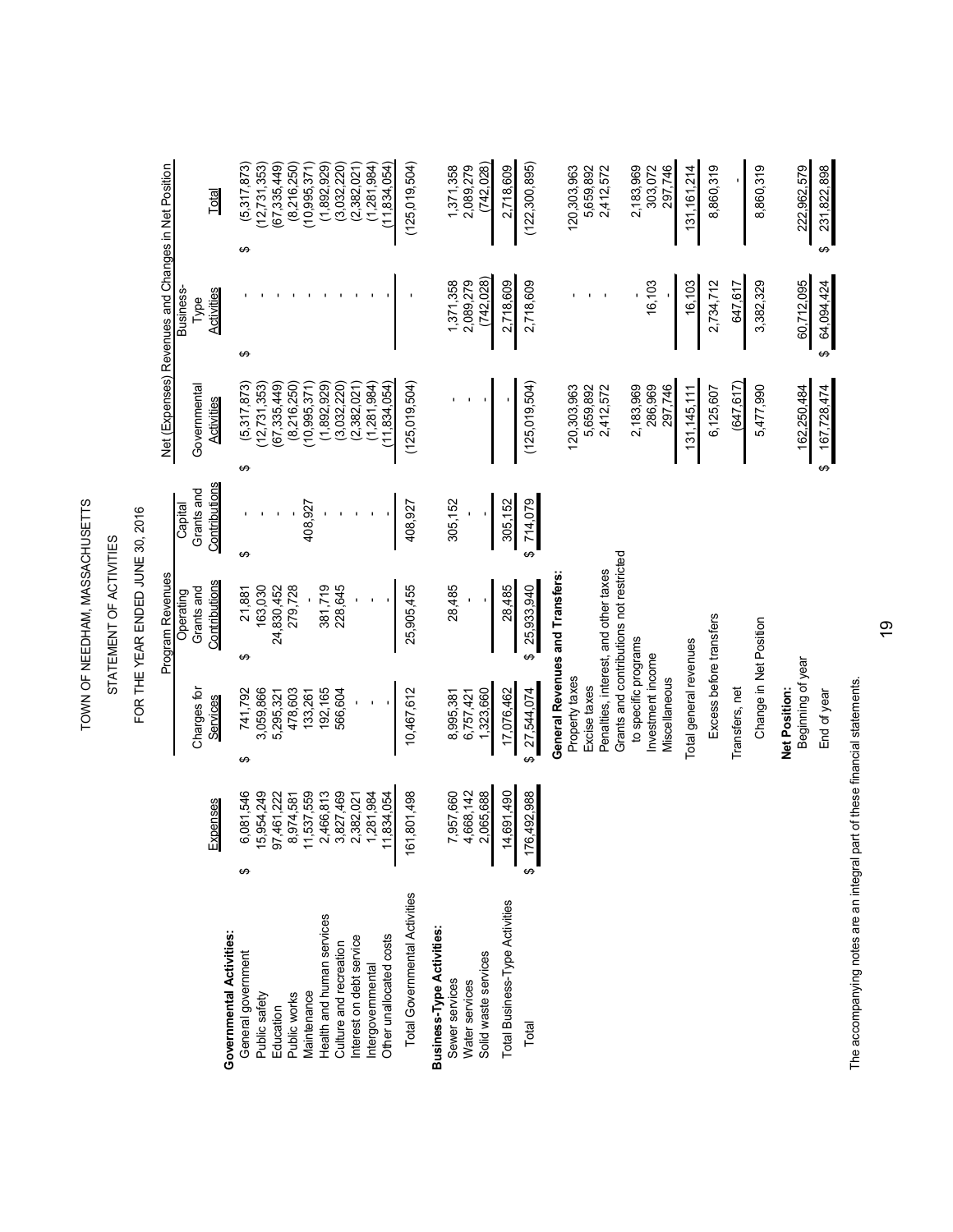#### **GOVERNMENTAL FUNDS**

#### **BALANCE SHEET**

# JUNE 30, 2016

|                                                                                                                                                                       | General                                            | Community<br>Preservation<br>Fund | Owens Farm<br>Property<br><b>Acquisition</b> | Nonmajor<br>Governmental<br><b>Funds</b>                                                | Total<br>Governmental<br><b>Funds</b>                                      |  |
|-----------------------------------------------------------------------------------------------------------------------------------------------------------------------|----------------------------------------------------|-----------------------------------|----------------------------------------------|-----------------------------------------------------------------------------------------|----------------------------------------------------------------------------|--|
| <b>ASSETS</b>                                                                                                                                                         |                                                    |                                   |                                              |                                                                                         |                                                                            |  |
| Cash and short-term investments<br>Investments<br>Receivables:                                                                                                        | 24,199,908<br>\$<br>19,372,450                     | \$<br>6,828,619                   | 148,222<br>\$                                | \$13,954,686<br>2,326,821                                                               | \$38,302,816<br>28,527,890                                                 |  |
| Property taxes<br>Excises                                                                                                                                             | 2,873,358<br>968,146                               | 11,160                            |                                              |                                                                                         | 2,884,518<br>968,146                                                       |  |
| Departmental<br>Intergovernmental<br>Other                                                                                                                            | 1,426,542<br>4,866,036<br>50,083                   |                                   |                                              | 40.848<br>782,376                                                                       | 1,467,390<br>5,648,412<br>50,083                                           |  |
| <b>TOTAL ASSETS</b>                                                                                                                                                   | 53,756,523<br>\$                                   | \$6,839,779                       | \$<br>148,222                                | \$17,104,731                                                                            | 77,849,255<br>\$                                                           |  |
| LIABILITIES, DEFERRED INFLOWS OF<br><b>RESOURCES AND FUND BALANCES</b>                                                                                                |                                                    |                                   |                                              |                                                                                         |                                                                            |  |
| Liabilities:<br>Warrants and accounts payable<br>Unearned revenue<br><b>Accrued liabilities</b><br>Anticipation notes payable<br>Refunds payable<br>Other liabilities | \$<br>1,569,639<br>4,053,656<br>925,717<br>200,528 | \$<br>91.760                      | \$<br>61,177<br>6,700,000                    | \$<br>1,291,772<br>594,994<br>133,216<br>2,160,000<br>$\overline{\phantom{0}}$<br>1,615 | \$<br>3,014,348<br>594,994<br>4,186,872<br>8,860,000<br>925,717<br>202,143 |  |
| <b>TOTAL LIABILITIES</b>                                                                                                                                              | 6,749,540                                          | 91,760                            | 6,761,177                                    | 4,181,597                                                                               | 17,784,074                                                                 |  |
| Deferred Inflows of Resources                                                                                                                                         | 10,047,765                                         | 11,160                            |                                              | 521,642                                                                                 | 10,580,567                                                                 |  |
| Fund Balances:<br>Nonspendable<br>Restricted<br>Committed<br>Assigned<br>Unassigned                                                                                   | 666,280<br>10,114,230<br>5,413,861<br>20,764,847   | 6,736,859                         | (6,612,955)                                  | 188,478<br>6,786,521<br>6,185,837<br>(759, 344)                                         | 188,478<br>14,189,660<br>16,300,067<br>5,413,861<br>13,392,548             |  |
| TOTAL FUND BALANCES                                                                                                                                                   | 36,959,218                                         | 6,736,859                         | (6,612,955)                                  | 12,401,492                                                                              | 49,484,614                                                                 |  |
| TOTAL LIABILITIES, DEFERRED INFLOWS<br>OF RESOURCES AND FUND BALANCES                                                                                                 | 53,756,523<br>\$                                   | \$<br>6,839,779                   | 148,222<br>\$                                | \$17,104,731                                                                            | \$77,849,255                                                               |  |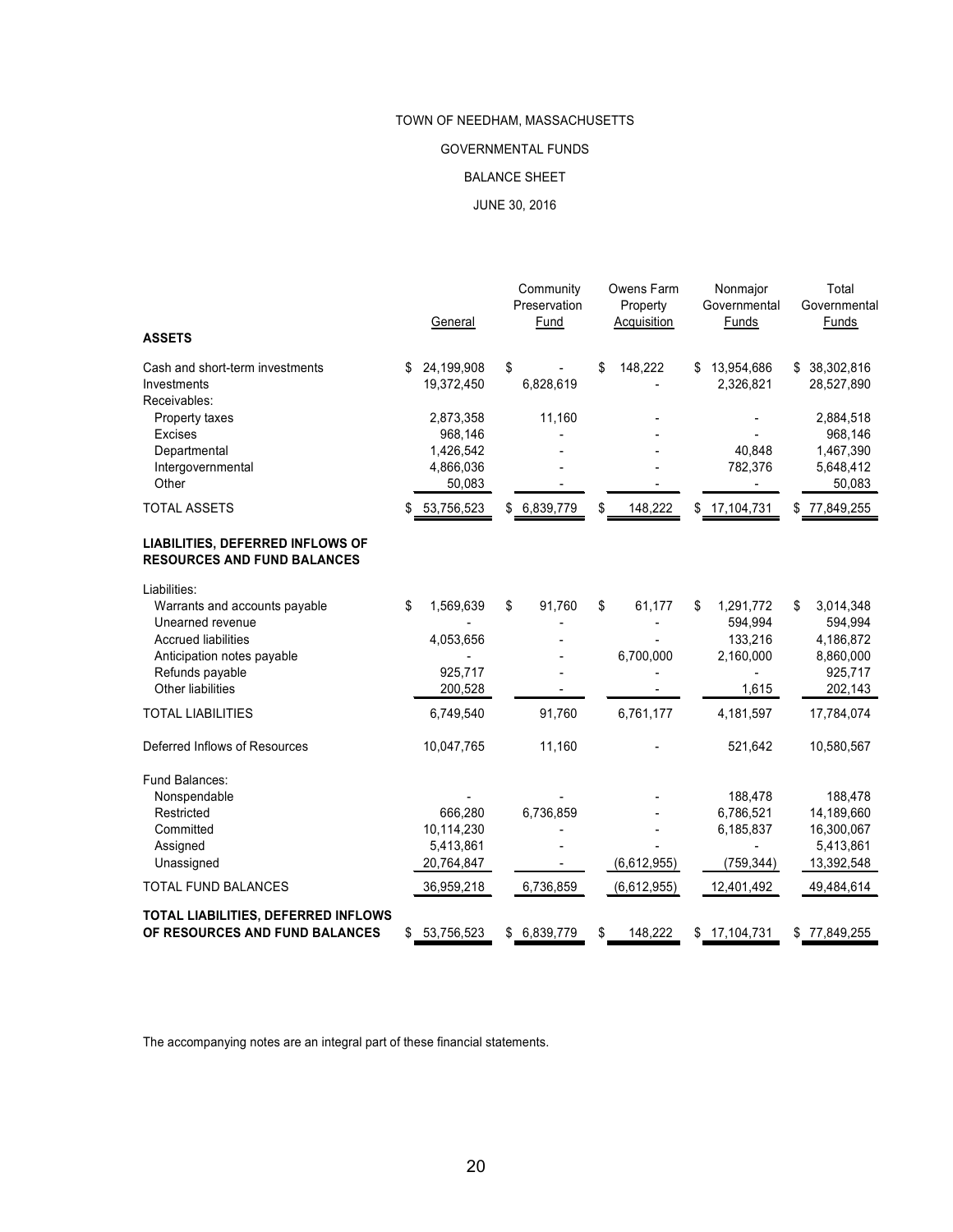# RECONCILIATION OF TOTAL GOVERNMENTAL FUND BALANCES TO NET POSITION OF GOVERNMENTAL ACTIVITIES IN THE STATEMENT OF NET POSITION

# **JUNE 30, 2016**

| <b>Total governmental fund balances</b>                                                                                                                                                                                                                               | \$<br>49,484,614  |
|-----------------------------------------------------------------------------------------------------------------------------------------------------------------------------------------------------------------------------------------------------------------------|-------------------|
| • Capital assets used in governmental activities are not financial<br>resources and, therefore, are not reported in the funds.                                                                                                                                        | 237,336,644       |
| • Net other post employment benefits asset is reported on the<br>Statement of Net Position, and not reported in the funds.                                                                                                                                            | 2,273,579         |
| • Revenues are reported on the accrual basis of accounting<br>and are not deferred until collection.                                                                                                                                                                  | 8,602,331         |
| • Deferred debt expense for refunding is net of amortization on the<br>statement of net position, whereas all debt expense is reported<br>when paid in the governmental funds.                                                                                        | 587,593           |
| • Internal service funds are used by management to account for<br>health insurance and workers' compensation activities. The<br>assets and liabilities of the internal service funds are included<br>in the governmental activities in the Statement of Net Position. | 891,239           |
| In the Statement of Activities, interest is accrued on outstanding<br>long-term debt, whereas in governmental funds interest is not<br>reported until due.                                                                                                            | (588, 781)        |
| • Long-term liabilities, net of related deferred outflows and inflows<br>of resources, are not due and payable in the current period and,<br>therefore, are not reported in the governmental funds.                                                                   |                   |
| Net pension liability, net of related deferred outflows and inflows                                                                                                                                                                                                   | (51, 743, 295)    |
| Bonds and loans payable, net unamoritzed premiums                                                                                                                                                                                                                     | (73, 289, 436)    |
| Compensated absences payable                                                                                                                                                                                                                                          | (5, 133, 574)     |
| Estimated liability for landfill postclosure care costs                                                                                                                                                                                                               | (692, 440)        |
| Net position of governmental activities                                                                                                                                                                                                                               | \$<br>167,728,474 |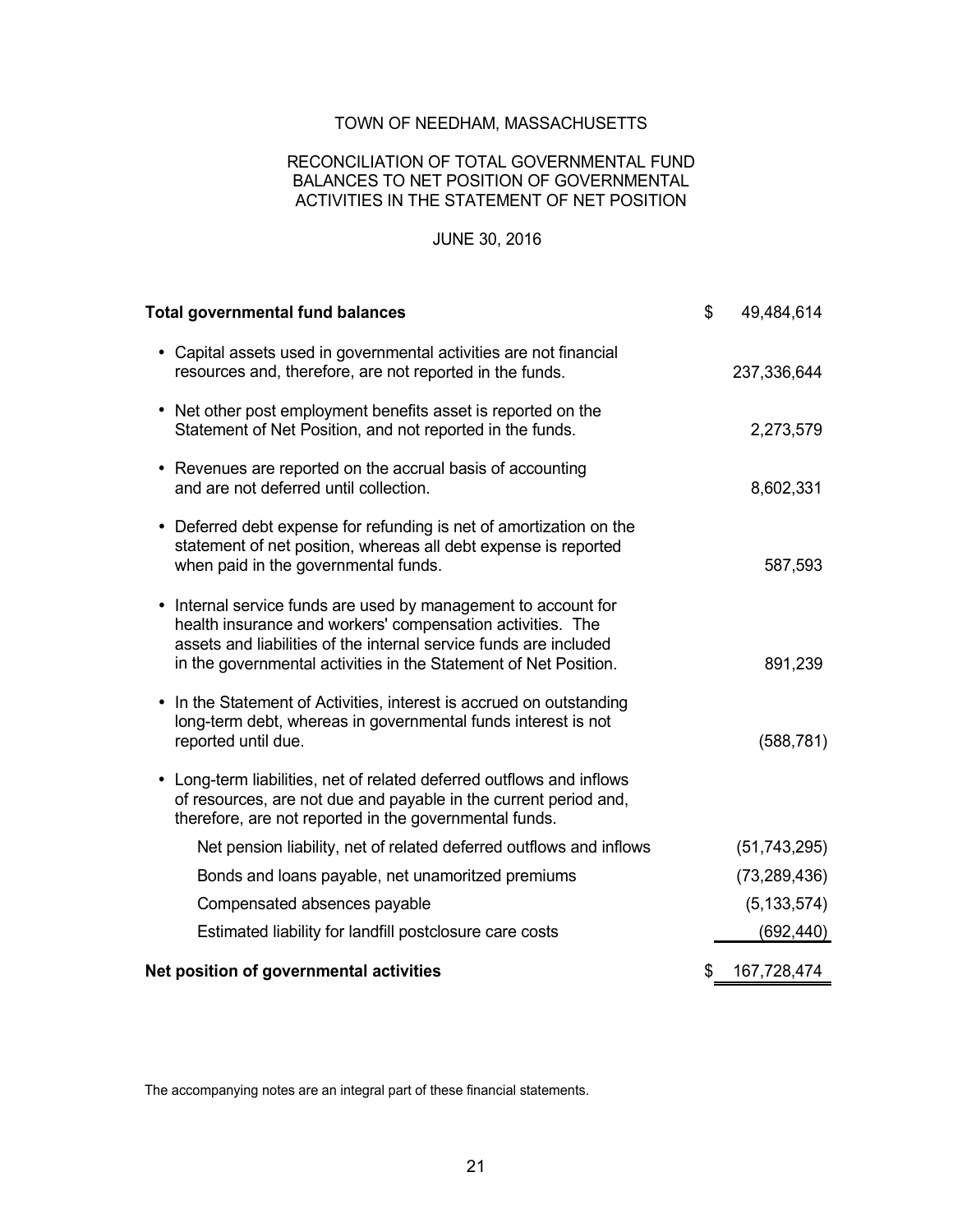#### **GOVERNMENTAL FUNDS**

#### STATEMENT OF REVENUES, EXPENDITURES AND CHANGES IN FUND BALANCES

#### FOR THE YEAR ENDED JUNE 30, 2016

|                                                      |                   | General |               | Community<br>Preservation<br>Fund |             | Nonmajor<br>Governmental<br>Funds | Total<br>Governmental<br>Funds |
|------------------------------------------------------|-------------------|---------|---------------|-----------------------------------|-------------|-----------------------------------|--------------------------------|
| Revenues:                                            |                   |         |               |                                   | Acquisition |                                   |                                |
| Property taxes                                       | 119,108,696<br>\$ | \$      | 2,028,800     | \$                                |             | \$                                | \$121,137,496                  |
| Excise taxes                                         | 5,627,887         |         |               |                                   |             |                                   | 5,627,887                      |
| Penalties, interest, and other taxes                 | 2,410,193         |         | 2,379         |                                   |             |                                   | 2,412,572                      |
| Charges for services                                 | 985,609           |         |               |                                   |             | 5,936,113                         | 6,921,722                      |
| Departmental                                         | 1,038,922         |         |               |                                   |             |                                   | 1,038,922                      |
| Licenses and permits                                 | 2,314,222         |         |               |                                   |             |                                   | 2,314,222                      |
| Intergovernmental                                    | 10,901,975        |         | 579,514       |                                   |             | 5,868,297                         | 17,349,786                     |
| Investment income                                    | 197,107           |         | 60,537        |                                   |             | 29,325                            | 286,969                        |
| Fines and forfeitures                                | 186,517           |         |               |                                   |             |                                   | 186,517                        |
| Contributions                                        |                   |         |               |                                   |             | 444,166                           | 444,166                        |
| Other                                                | 69,941            |         |               |                                   |             | 29,395                            | 99,336                         |
| <b>Total Revenues</b>                                | 142,841,069       |         | 2,671,230     |                                   |             | 12,307,296                        | 157,819,595                    |
| <b>Expenditures:</b><br>Current:                     |                   |         |               |                                   |             |                                   |                                |
| General government                                   | 4,970,776         |         | 40,078        |                                   |             | 291,004                           | 5,301,858                      |
| Public safety                                        | 14,812,811        |         |               |                                   |             | 83,958                            | 14,896,769                     |
| Education                                            | 69,073,634        |         |               |                                   |             | 10,991,245                        | 80,064,879                     |
| Public works                                         | 7,216,857         |         |               |                                   |             | 288,061                           | 7,504,918                      |
| Maintenance                                          | 9,019,331         |         |               |                                   |             | $\overline{a}$                    | 9,019,331                      |
| Health and human services                            | 1,569,348         |         |               |                                   |             | 472,616                           | 2,041,964                      |
| Culture and recreation                               | 2,249,111         |         | 19,754        |                                   |             | 872,467                           | 3,141,332                      |
| <b>Employee benefits</b>                             | 10,754,691        |         |               |                                   |             | $\overline{a}$                    | 10,754,691                     |
| Other                                                | 518,998           |         |               |                                   |             |                                   | 518,998                        |
| Capital outlay                                       |                   |         | 3,549,305     |                                   | 6,612,955   | 5,376,915                         | 15,539,175                     |
| Debt service:                                        |                   |         |               |                                   |             |                                   |                                |
| Principal                                            | 8,232,133         |         |               |                                   |             |                                   | 8,232,133                      |
| Interest                                             | 2,635,519         |         |               |                                   |             |                                   | 2,635,519                      |
| Intergovernmental                                    | 1,281,985         |         |               |                                   |             |                                   | 1,281,985                      |
| <b>Total Expenditures</b>                            | 132,335,194       |         | 3,609,137     |                                   | 6,612,955   | 18,376,266                        | 160,933,552                    |
| Excess (deficiency) of revenues<br>over expenditures | 10,505,875        |         | (937, 907)    |                                   | (6,612,955) | (6,068,970)                       | (3, 113, 957)                  |
| <b>Other Financing Sources (Uses):</b>               |                   |         |               |                                   |             |                                   |                                |
| Issuance of refunded debt                            | 6,645,000         |         |               |                                   |             |                                   | 6,645,000                      |
| Bond premium                                         | 1,069,480         |         |               |                                   |             |                                   | 1,069,480                      |
| Transfers in                                         | 2,211,732         |         |               |                                   |             | 4,114,562                         | 6,326,294                      |
| Deposit to refunding escrow                          | (7,607,593)       |         |               |                                   |             |                                   | (7,607,593)                    |
| Transfers out                                        | (5,400,996)       |         | (1, 132, 438) |                                   |             | (440, 477)                        | (6,973,911)                    |
| <b>Total Other Financing Sources (Uses)</b>          | (3,082,377)       |         | (1, 132, 438) |                                   |             | 3,674,085                         | (540, 730)                     |
| Net change in fund balances                          | 7,423,498         |         | (2,070,345)   |                                   | (6,612,955) | (2, 394, 885)                     | (3,654,687)                    |
| Fund Balances, at beginning of year                  | 29,535,720        |         | 8,807,204     |                                   |             | 14,796,377                        | 53,139,301                     |
| Fund Balances, at end of year                        | 36,959,218<br>\$  | \$      | 6,736,859     | \$                                | (6,612,955) | 12,401,492<br>\$                  | \$<br>49,484,614               |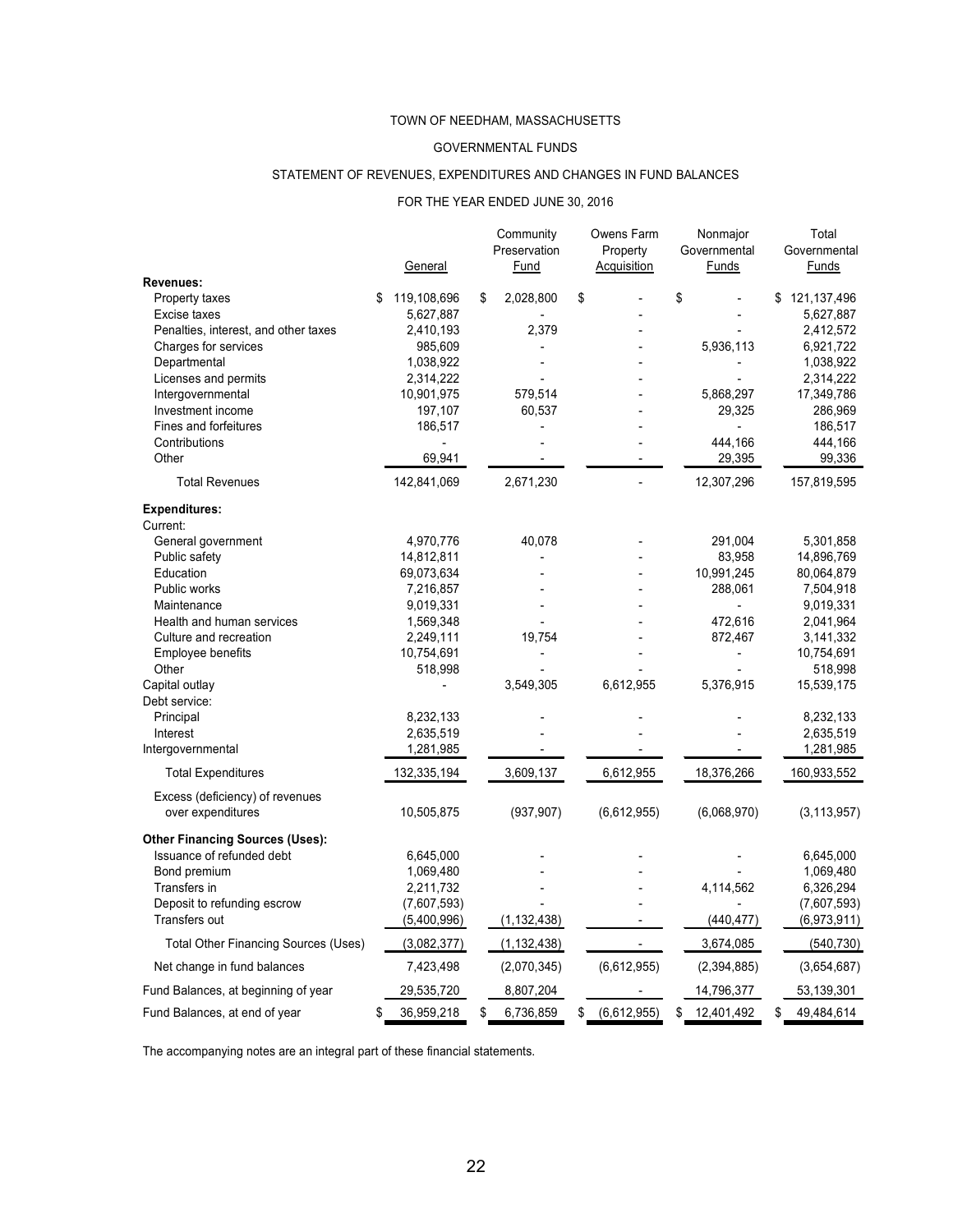#### RECONCILIATION OF THE STATEMENT OF REVENUES EXPENDITURES, AND CHANGES IN FUND BALANCES OF GOVERNMENTAL FUNDS TO THE STATEMENT OF ACTIVITIES

#### FOR THE YEAR ENDED JUNE 30, 2016

| <b>NET CHANGES IN FUND BALANCES - TOTAL GOVERNMENTAL FUNDS</b>                                                                                                                                                                                                                                                                                                                                                                                                                           | \$<br>(3,654,687) |
|------------------------------------------------------------------------------------------------------------------------------------------------------------------------------------------------------------------------------------------------------------------------------------------------------------------------------------------------------------------------------------------------------------------------------------------------------------------------------------------|-------------------|
| • Governmental funds report capital outlays as expenditures. However,<br>in the Statement of Activities the cost of those assets is allocated<br>over their estimated useful lives and reported as depreciation expense:                                                                                                                                                                                                                                                                 |                   |
| Capital outlay purchases, net of loss on disposal                                                                                                                                                                                                                                                                                                                                                                                                                                        | 14,520,831        |
| Depreciation                                                                                                                                                                                                                                                                                                                                                                                                                                                                             | (9,331,353)       |
| • Revenues in the Statement of Activities that do not provide current<br>financial resources are fully deferred in the Statement of Revenues,<br>Expenditures and Changes in Fund Balances. Therefore, the<br>recognition of revenue for various types of accounts receivable<br>(real estate and personal property, motor vehicle excise, etc.) differ<br>between the two statements. This amount represents the net change<br>in deferred revenue and allowance for doubtful accounts. | (1,035,180)       |
| • Change in net other post employment benefits asset                                                                                                                                                                                                                                                                                                                                                                                                                                     | 30,395            |
| • The issuance of long-term debt (bonds and loans) provides current<br>financial resources to governmental funds, while the repayment of<br>the principal of long-term debt consumes the financial resources of<br>governmental funds. Neither transaction, however, has any affect<br>net position:                                                                                                                                                                                     |                   |
| Issuance of debt, including refunding                                                                                                                                                                                                                                                                                                                                                                                                                                                    | (6,645,000)       |
| Defeasance of debt refunding                                                                                                                                                                                                                                                                                                                                                                                                                                                             | 7,607,593         |
| Bond premium                                                                                                                                                                                                                                                                                                                                                                                                                                                                             | (1,014,742)       |
| Bond premium amortization                                                                                                                                                                                                                                                                                                                                                                                                                                                                | 109,154           |
| Repayments of debt                                                                                                                                                                                                                                                                                                                                                                                                                                                                       | 8,247,526         |
| • In the Statement of Activities, interest is accrued on outstanding<br>long-term debt, whereas in governmental funds interest is not<br>reported until due.                                                                                                                                                                                                                                                                                                                             | 253,498           |
| • Some expenses reported in the Statement of Activities do not<br>require the use of current financial resources and therefore, are<br>not reported as expenditures in the governmental funds.                                                                                                                                                                                                                                                                                           |                   |
| Net pension expense, net of related deferred outflows and inflows                                                                                                                                                                                                                                                                                                                                                                                                                        | (2,220,667)       |
| Compensated absences                                                                                                                                                                                                                                                                                                                                                                                                                                                                     | (819, 660)        |
| Landfill liability                                                                                                                                                                                                                                                                                                                                                                                                                                                                       | 37,625            |
| Internal service funds are used by management to account for self-<br>insurance activities. The net activity of internal service funds is                                                                                                                                                                                                                                                                                                                                                |                   |
| reported with Governmental Activities.                                                                                                                                                                                                                                                                                                                                                                                                                                                   | (607, 343)        |
| CHANGE IN NET ASSETS OF GOVERNMENTAL ACTIVITIES                                                                                                                                                                                                                                                                                                                                                                                                                                          | \$<br>5,477,990   |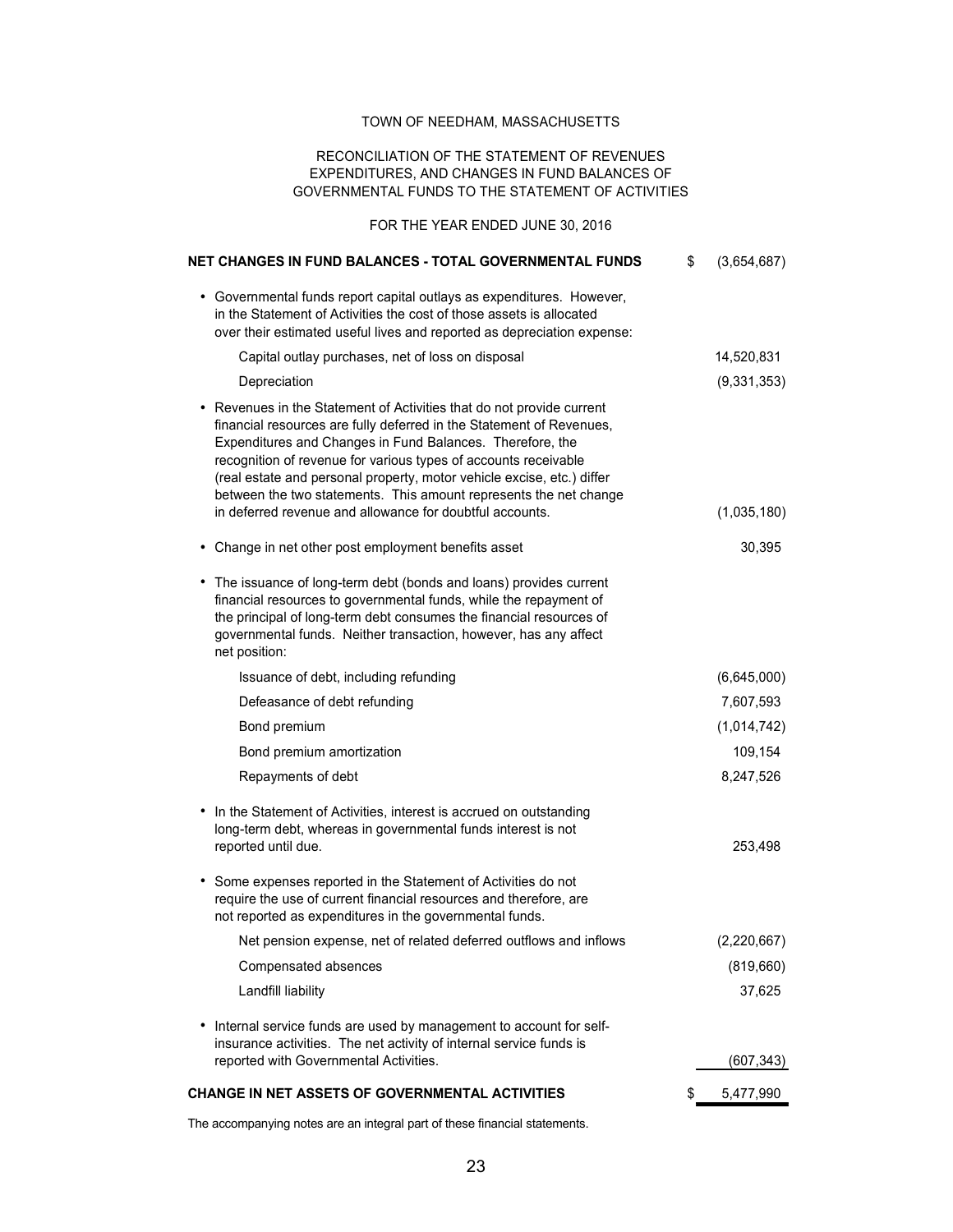# **GENERAL FUND**

# STATEMENT OF REVENUES AND OTHER SOURCES, AND EXPENDITURES AND OTHER USES -<br>BUDGET AND ACTUAL

#### FOR THE YEAR ENDED JUNE 30, 2016

|                                             | <b>Budgeted Amounts</b> |                   |                   |                     |
|---------------------------------------------|-------------------------|-------------------|-------------------|---------------------|
|                                             | Original                | Final             | Actual            | Variance with       |
|                                             | <b>Budget</b>           | <b>Budget</b>     | Amounts           | <b>Final Budget</b> |
| <b>Revenues:</b>                            |                         |                   |                   |                     |
| Property taxes                              | \$<br>116,282,088       | \$<br>116,282,088 | \$<br>116,282,088 | \$                  |
| Excise taxes                                | 4,085,000               | 4,085,000         | 5,627,887         | 1,542,887           |
| Penalties, interest, and other taxes        | 1,275,000               | 1,275,000         | 2,410,193         | 1,135,193           |
| Charges for services                        | 814,565                 | 814,565           | 985,609           | 171,044             |
| Departmental                                | 558,435                 | 558,435           | 1,038,922         | 480,487             |
| Licenses and permits                        | 1,430,000               | 1,430,000         | 2,314,222         | 884,222             |
| Intergovernmental                           | 10,791,511              | 10,791,511        | 10,909,671        | 118,160             |
| Investment income                           | 67,500                  | 67,500            | 111,638           | 44,138              |
| Fines and forfeits                          | 159,500                 | 159,500           | 186,517           | 27,017              |
| Other revenue                               | 3,500                   | 3,500             | 69,941            | 66,441              |
| <b>Total Revenues</b>                       | 135,467,099             | 135,467,099       | 139,936,688       | 4,469,589           |
| <b>Expenditures</b>                         |                         |                   |                   |                     |
| General government                          | 4,184,743               | 4,207,921         | 3,943,735         | 264,186             |
| Land use                                    | 485,716                 | 488,396           | 483,169           | 5,227               |
| Public safety                               | 13,966,546              | 14,078,921        | 13,116,074        | 962,847             |
| Education                                   | 62,134,821              | 62,134,821        | 61,577,576        | 557,245             |
| Public works                                | 5,784,473               | 6,328,271         | 6,128,413         | 199,858             |
| <b>Public facilities</b>                    | 8,596,261               | 8,672,418         | 8,105,820         | 566,598             |
| Community services                          | 3,597,686               | 3,628,801         | 3,443,749         | 185,052             |
| Debt service                                | 11,224,301              | 11,474,301        | 11,468,247        | 6,054               |
| Employee benefits                           | 23,705,523              | 23,901,523        | 23,311,019        | 590,504             |
| Other appropriated expenses                 | 2,119,767               | 1,655,464         | 554,327           | 1,101,137           |
| Intergovernmental                           | 1,291,397               | 1,291,397         | 1,281,984         | 9,413               |
| Other amounts provided                      | 12,500                  | 12,500            | 878               | 11,622              |
| <b>Total Expenditures</b>                   | 137, 103, 734           | 137,874,734       | 133,414,991       | 4,459,743           |
| Excess (deficiency) of revenues over        |                         |                   |                   |                     |
| expenditures                                | (1,636,635)             | (2,407,635)       | 6,521,697         | 8,929,332           |
| <b>Other Financing Sources (Uses)</b>       |                         |                   |                   |                     |
| Bond premium                                |                         |                   | 54,740            | 54,740              |
| Transfers in                                | 1,871,251               | 1,871,251         | 2,211,732         | 340,481             |
| Use of free cash                            | 2,093,764               | 6,270,971         |                   | (6,270,971)         |
| Use of bond premium                         | 99,550                  | 99,550            |                   | (99, 550)           |
| Use of overlay surplus                      | 385,195                 | 671,111           |                   | (671, 111)          |
| Transfers out                               | (2,813,125)             | (6, 505, 248)     | (6,505,248)       |                     |
| <b>Total Other Financing Sources (Uses)</b> | 1,636,635               | 2,407,635         | (4, 238, 776)     | (6,646,411)         |
| Excess of revenues and other sources        |                         |                   |                   |                     |
| over expenditures and other uses            | \$                      | \$                | \$<br>2,282,921   | \$2,282,921         |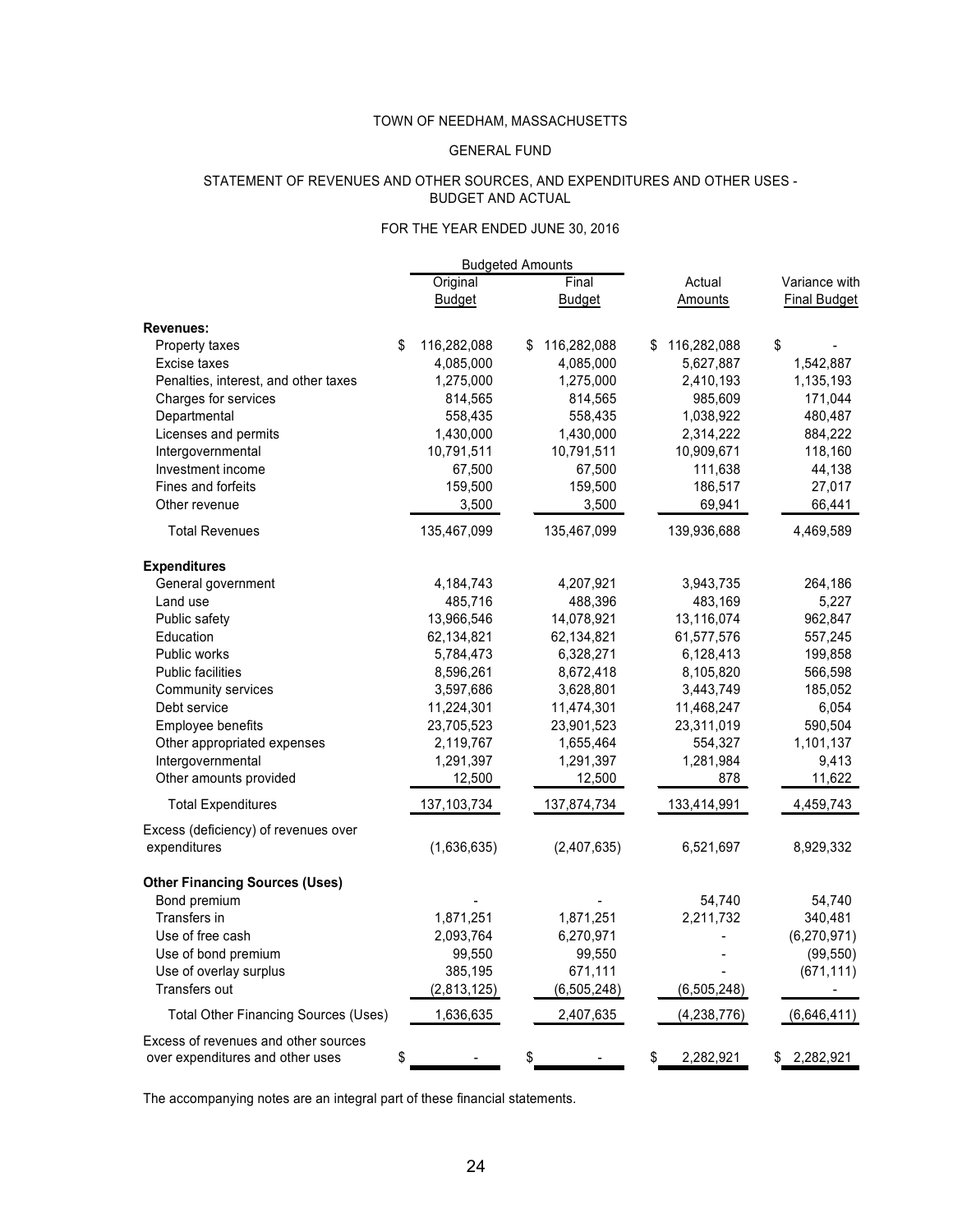#### PROPRIETARY FUNDS

#### STATEMENT OF NET POSITION

#### JUNE 30, 2016

|                                                                                |                              | <b>Business-Type Activities</b><br><b>Enterprise Funds</b> |                            |                           |                              |  |  |  |
|--------------------------------------------------------------------------------|------------------------------|------------------------------------------------------------|----------------------------|---------------------------|------------------------------|--|--|--|
|                                                                                | Sewer<br>Fund                | Water<br>Fund                                              | Solid Waste<br>Fund        | Total                     | Internal<br>Service<br>Funds |  |  |  |
| <b>ASSETS AND DEFERRED OUTFLOWS</b><br><b>OF RESOURCES</b>                     |                              |                                                            |                            |                           |                              |  |  |  |
| Assets:                                                                        |                              |                                                            |                            |                           |                              |  |  |  |
| Current:                                                                       |                              |                                                            |                            |                           |                              |  |  |  |
| Cash and short-term investments<br>User fees receivable                        | \$<br>5,446,033<br>2,423,752 | 6,747,540<br>S<br>1,865,849                                | 2,179,218<br>\$<br>343,540 | \$14,372,791<br>4,633,141 | \$<br>1,772,562              |  |  |  |
| Total current assets                                                           | 7,869,785                    | 8,613,389                                                  | 2,522,758                  | 19,005,932                | 1,772,562                    |  |  |  |
| Noncurrent:                                                                    |                              |                                                            |                            |                           |                              |  |  |  |
| Land and construction in progress<br>Other capital assets, net of              | 876,948                      | 992,671                                                    | 5,071,299                  | 6,940,918                 |                              |  |  |  |
| accumulated depreciation                                                       | 23,242,741                   | 32,766,845                                                 | 1,813,673                  | 57,823,259                |                              |  |  |  |
| Total noncurrent assets                                                        | 24,119,689                   | 33,759,516                                                 | 6,884,972                  | 64,764,177                |                              |  |  |  |
| <b>TOTAL ASSETS</b>                                                            | 31,989,474                   | 42,372,905                                                 | 9,407,730                  | 83,770,109                | 1,772,562                    |  |  |  |
| Deferred Outflows of Resources<br>Pension related                              | 170,954                      | 224,940                                                    | 125,966                    | 521,860                   |                              |  |  |  |
| TOTAL ASSETS AND DEFERRED<br><b>OUTFLOW OF RESOURCES</b>                       | \$32,160,428                 | \$42,597,845                                               | \$9,533,696                | \$ 84,291,969             | \$1,772,562                  |  |  |  |
| LIABILITIES, DEFERRED INFLOWS OF<br><b>RESOURCES AND, NET POSITION</b>         |                              |                                                            |                            |                           |                              |  |  |  |
| Liabilities:                                                                   |                              |                                                            |                            |                           |                              |  |  |  |
| Current:                                                                       |                              |                                                            |                            |                           |                              |  |  |  |
| Accounts payable<br>Accrued payroll                                            | \$<br>12,343<br>31,548       | \$<br>328,359<br>39,996                                    | \$<br>103,771<br>22,238    | \$<br>444,473<br>93,782   | \$                           |  |  |  |
| <b>Accrued liabilities</b>                                                     |                              |                                                            |                            |                           | 881,323                      |  |  |  |
| Refunds payable                                                                | 90,300                       | 17,773                                                     | 258,444                    | 366,517                   |                              |  |  |  |
| Notes payable                                                                  |                              | 425,000                                                    |                            | 425,000                   |                              |  |  |  |
| Current portion of long-term liabilities:<br>Bonds payable                     | 879,279                      | 876,249                                                    | 95,000                     | 1,850,528                 |                              |  |  |  |
| Compensated absences                                                           | 154,628                      | 112,515                                                    | 60,765                     | 327,908                   |                              |  |  |  |
| Total current liabilities                                                      | 1,168,098                    | 1,799,892                                                  | 540,218                    | 3,508,208                 | 881,323                      |  |  |  |
| Noncurrent:                                                                    |                              |                                                            |                            |                           |                              |  |  |  |
| Bonds payable, net of current portion<br>Net pension liability                 | 6,907,491<br>1,213,678       | 6,049,093<br>1,596,944                                     | 25,000<br>894,289          | 12,981,584<br>3,704,911   |                              |  |  |  |
| <b>Total noncurrent liabilities</b>                                            | 8,121,169                    | 7,646,037                                                  | 919,289                    | 16,686,495                | $\blacksquare$               |  |  |  |
| <b>TOTAL LIABILITIES</b>                                                       | 9,289,267                    | 9,445,929                                                  | 1,459,507                  | 20,194,703                | 881,323                      |  |  |  |
| Deferred Inflow of Resources                                                   | 931                          | 1,225                                                      | 686                        | 2,842                     |                              |  |  |  |
| Net Position:                                                                  |                              |                                                            |                            |                           |                              |  |  |  |
| Net investment in capital assets<br>Unrestricted                               | 16,625,373<br>6,244,857      | 26,507,966<br>6,642,725                                    | 6,886,371<br>1,187,132     | 50,019,710<br>14,074,714  | 891,239                      |  |  |  |
| TOTAL NET POSITION                                                             | 22,870,230                   | 33,150,691                                                 | 8,073,503                  | 64,094,424                | 891,239                      |  |  |  |
| TOTAL NET POSITION, LIABILITIES,<br>AND DEFERRED INFLOW OF<br><b>RESOURCES</b> | \$32,160,428                 | \$42,597,845                                               | \$9,533,696                | \$ 84,291,969             | 1,772,562<br>\$              |  |  |  |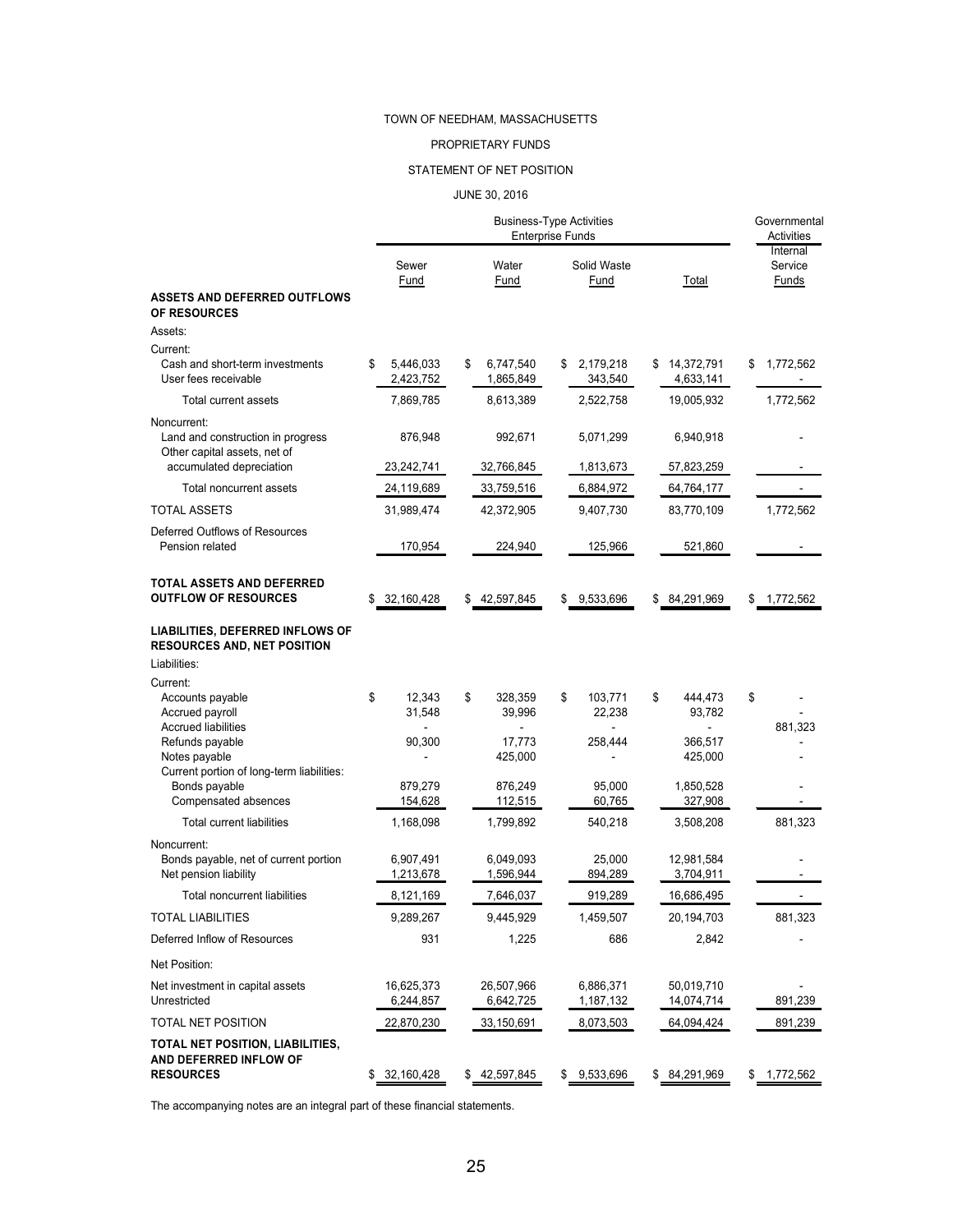#### PROPRIETARY FUNDS

### STATEMENT OF REVENUES, EXPENSES AND CHANGES IN FUND NET POSITION

#### FOR THE YEAR ENDED JUNE 30, 2016

|                                                                                                                             |                                              | <b>Business-Type Activities</b><br><b>Enterprise Funds</b> |                                 |                                                  |                              |  |  |  |  |  |
|-----------------------------------------------------------------------------------------------------------------------------|----------------------------------------------|------------------------------------------------------------|---------------------------------|--------------------------------------------------|------------------------------|--|--|--|--|--|
|                                                                                                                             | Sewer<br>Fund                                | Water<br>Fund                                              | Solid Waste<br>Fund             | Total                                            | Internal<br>Service<br>Funds |  |  |  |  |  |
| <b>Operating Revenues:</b><br>Charges for services<br>Other                                                                 | \$<br>8,995,381                              | 6,751,905<br>\$<br>5,516                                   | \$1,323,660                     | 17,070,946<br>\$<br>5,516                        | \$<br>319,304                |  |  |  |  |  |
| <b>Total Operating Revenues</b>                                                                                             | 8,995,381                                    | 6,757,421                                                  | 1,323,660                       | 17,076,462                                       | 319,304                      |  |  |  |  |  |
| <b>Operating Expenses:</b><br>Personnel services<br>Non-personnel services<br>Depreciation<br>Intergovernmental assessments | 1,050,813<br>331,350<br>964,591<br>5,408,445 | 1,132,343<br>994,257<br>1,266,411<br>1,012,962             | 702,958<br>1,079,970<br>277,748 | 2,886,114<br>2,405,577<br>2,508,750<br>6,421,407 | 926,647                      |  |  |  |  |  |
| <b>Total Operating Expenses</b>                                                                                             | 7,755,199                                    | 4,405,973                                                  | 2,060,676                       | 14,221,848                                       | 926,647                      |  |  |  |  |  |
| Operating Income (Loss)                                                                                                     | 1,240,182                                    | 2,351,448                                                  | (737, 016)                      | 2,854,614                                        | (607, 343)                   |  |  |  |  |  |
| <b>Nonoperating Revenues (Expenses):</b><br>Intergovernmental revenue<br>Investment income<br>Interest expense              | 28,485<br>5,478<br>(202, 461)                | 7,197<br>(262, 169)                                        | 3,428<br>(5,012)                | 28,485<br>16,103<br>(469, 642)                   |                              |  |  |  |  |  |
| Total Nonoperating Revenues (Expenses), Net                                                                                 | (168, 498)                                   | (254, 972)                                                 | (1,584)                         | (425, 054)                                       |                              |  |  |  |  |  |
| Income (Loss) Before Transfers                                                                                              | 1,071,684                                    | 2,096,476                                                  | (738, 600)                      | 2,429,560                                        | (607, 343)                   |  |  |  |  |  |
| Capital contribution<br>Transfers in<br>Transfers out                                                                       | 305,152<br>569,430<br>(363, 721)             | (660, 484)                                                 | 1,420,000<br>(317,608)          | 305,152<br>1,989,430<br>(1,341,813)              |                              |  |  |  |  |  |
| Change in Net Position                                                                                                      | 1,582,545                                    | 1,435,992                                                  | 363,792                         | 3,382,329                                        | (607, 343)                   |  |  |  |  |  |
| Net Position at Beginning of Year                                                                                           | 21,287,685                                   | 31,714,699                                                 | 7,709,711                       | 60,712,095                                       | 1,498,582                    |  |  |  |  |  |
| Net Position at End of Year                                                                                                 | 22,870,230<br>\$                             | 33,150,691<br>\$                                           | 8,073,503<br>\$                 | 64,094,424<br>\$                                 | \$<br>891,239                |  |  |  |  |  |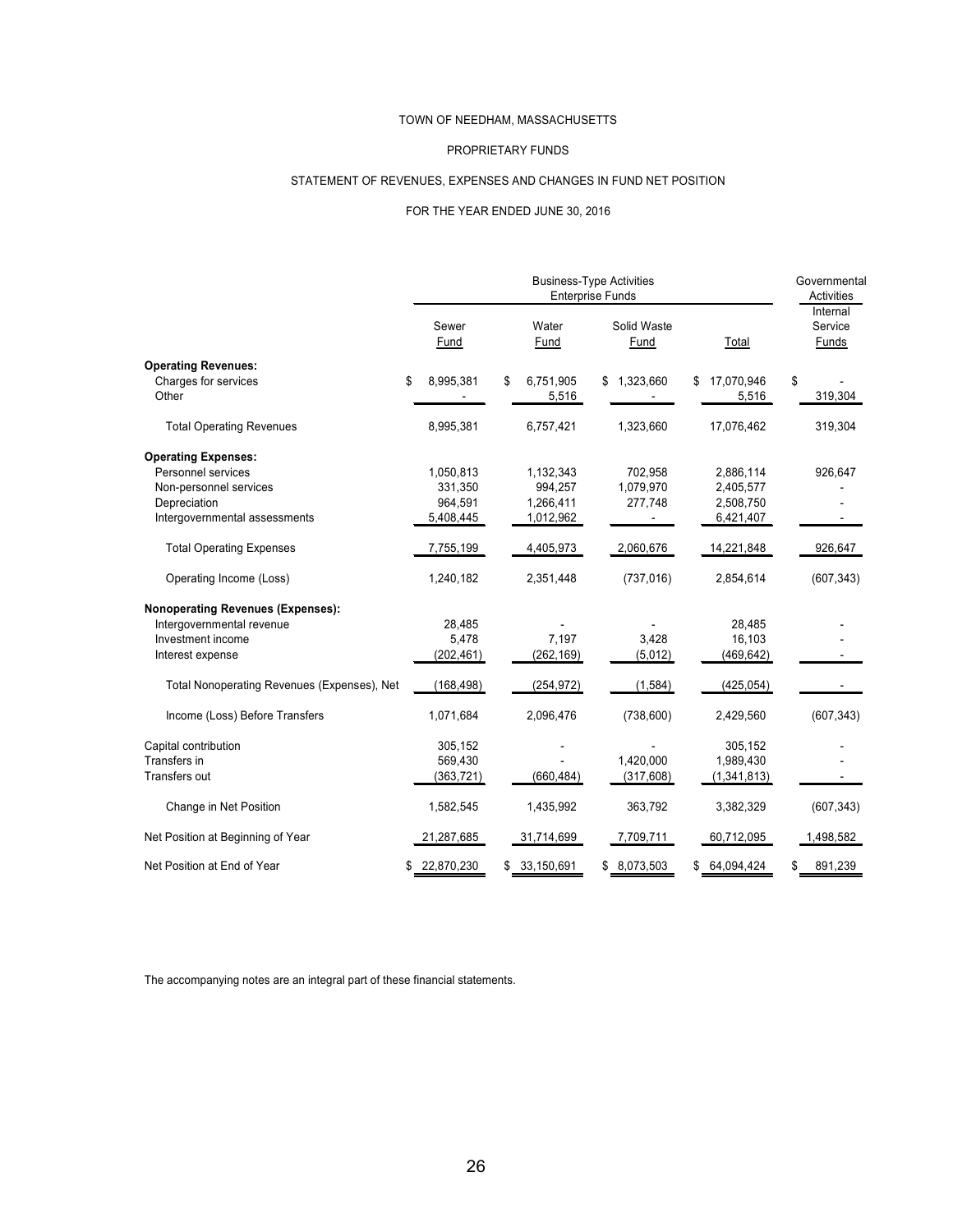PROPRIETARY FUNDS

#### STATEMENT OF CASH FLOWS

FOR THE YEAR ENDED JUNE 30, 2016

|                                                                                                                                                | <b>Business-Type Activities</b><br><b>Enterprise Funds</b> |    |                                           |    |                                 |    |                                                 |    | Governmental<br><b>Activities</b> |
|------------------------------------------------------------------------------------------------------------------------------------------------|------------------------------------------------------------|----|-------------------------------------------|----|---------------------------------|----|-------------------------------------------------|----|-----------------------------------|
| <b>Cash Flows From Operating Activities:</b>                                                                                                   | Sewer<br>Fund                                              |    | Water<br>Fund                             |    | Solid Waste<br>Fund             |    | Total                                           |    | Internal<br>Service<br>Fund       |
| Receipts from customers and users<br><b>Employer contributions</b>                                                                             | \$<br>8,895,049                                            | S  | 7,010,535                                 | \$ | 1,263,499                       |    | \$17,169,083                                    | \$ | 319,304                           |
| Payments of utility assessments<br>Payments to vendors and contractors<br>Payments of employee salaries, benefits, and related expenses        | (5,408,445)<br>(341, 280)<br>(949,415)                     |    | (1,012,962)<br>(974, 062)<br>(1,042,247)  |    | (1,088,829)<br>(713, 319)       |    | (6,421,407)<br>(2,404,171)<br>(2,704,981)       |    | (257, 105)                        |
| Net Cash Provided By (Used For) Operating Activities                                                                                           | 2,195,909                                                  |    | 3,981,264                                 |    | (538, 649)                      |    | 5,638,524                                       |    | 62,199                            |
| <b>Cash Flows From Noncapital Financing Activities:</b><br>Operating grants received<br>Transfers from other funds<br>Transfers to other funds | 28,485<br>569,430<br>(363, 721)                            |    | (660, 484)                                |    | 1,420,000<br>(317, 608)         |    | 28,485<br>1,989,430<br>(1, 341, 813)            |    | ä,                                |
| Net Cash Provided by (Used For) Noncapital Financing Activities                                                                                | 234,194                                                    |    | (660, 484)                                |    | 1,102,392                       |    | 676,102                                         |    |                                   |
| <b>Cash Flows From Capital and Related Financing Activities:</b><br>Acquisition and construction of capital assets                             | (512, 377)                                                 |    | (1,717,901)                               |    | (246, 470)                      |    | (2,476,748)                                     |    |                                   |
| Proceeds from issuance of notes<br>Principal payments on bonds and loans<br>Capital contribution<br>Interest expense                           | (853, 139)<br>305,152<br>(202,460)                         |    | 425,000<br>(865, 536)<br>ä,<br>(262, 171) |    | (100,000)<br>(5,012)            |    | 425,000<br>(1,818,675)<br>305,152<br>(469, 643) |    |                                   |
| Net Cash (Used For) Capital and Related Financing Activities                                                                                   | (1, 262, 824)                                              |    | (2,420,608)                               |    | (351, 482)                      |    | (4,034,914)                                     |    |                                   |
| <b>Cash Flows From Investing Activities:</b><br>Investment income                                                                              | 5,478                                                      |    | 7,197                                     |    | 3,427                           |    | 16,102                                          |    |                                   |
| Net Cash Provided By Investing Activities                                                                                                      | 5,478                                                      |    | 7,197                                     |    | 3,427                           |    | 16,102                                          |    | ٠                                 |
| Net Change in Cash and Short-Term Investments                                                                                                  | 1,172,757                                                  |    | 907,369                                   |    | 215,688                         |    | 2,295,814                                       |    | 62,199                            |
| Cash and Short-Term Investments, Beginning of Year                                                                                             | 4,273,276                                                  |    | 5,840,171                                 |    | 1,963,530                       |    | 12,076,977                                      |    | 1,710,363                         |
| Cash and Short-Term Investments, End of Year                                                                                                   | \$<br>5,446,033                                            | \$ | 6,747,540                                 | \$ | 2,179,218                       |    | \$14,372,791                                    |    | \$1,772,562                       |
| Reconciliation of Operating Income to Net Cash<br><b>Provided by (Used For) Operating Activities:</b><br>Operating income (loss)               | \$<br>1.240.182                                            | \$ | 2.351.448                                 | \$ | (737, 016)                      | \$ | 2,854,614                                       | \$ | (607, 343)                        |
| Adjustments to reconcile operating income to net<br>cash provided by operating activities:                                                     |                                                            |    |                                           |    |                                 |    |                                                 |    |                                   |
| Depreciation<br>Loss on disposal of assets<br>Changes in assets and liabilities:                                                               | 964,591                                                    |    | 1,266,411                                 |    | 277,748<br>29,926               |    | 2,508,750<br>29,926                             |    |                                   |
| User fees<br>Accounts payable<br><b>Accrued liabilities</b>                                                                                    | (116, 532)<br>(9,929)<br>3,965                             |    | 244,583<br>20,194<br>16,852               |    | (88, 673)<br>(38, 786)<br>2,606 |    | 39,378<br>(28, 521)<br>23,423                   |    | 669,542                           |
| Refunds payable<br>Compensated absences<br>Net pension liability                                                                               | 16,200<br>70<br>97,362                                     |    | 8,531<br>14,311<br>58,934                 |    | 28,512<br>6,601<br>(19, 567)    |    | 53,243<br>20,982<br>136,729                     |    |                                   |
| Net Cash Provided By (Used For) Operating Activities                                                                                           | \$<br>2,195,909                                            | \$ | 3,981,264                                 | \$ | (538, 649)                      | \$ | 5,638,524                                       | \$ | 62,199                            |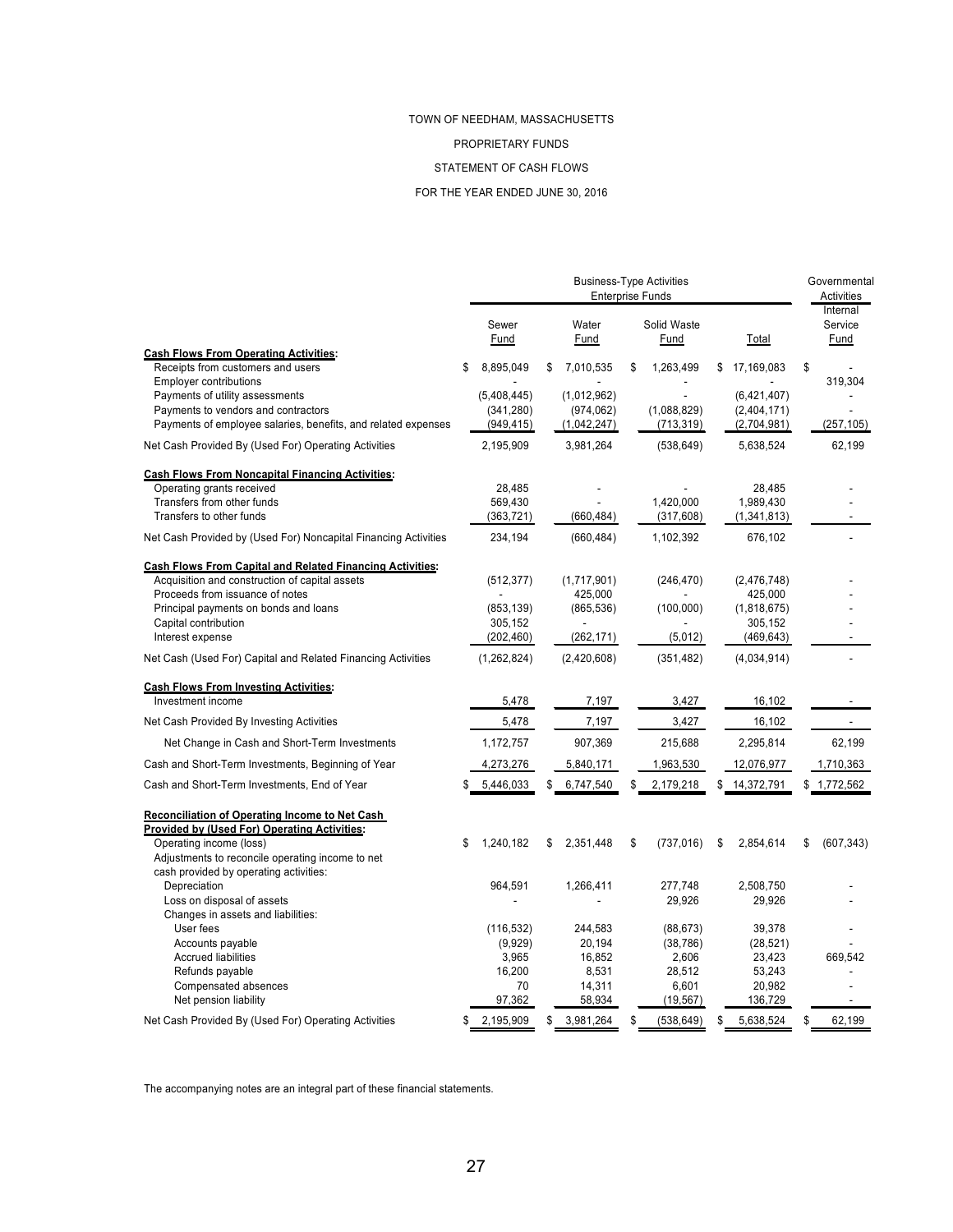### **FIDUCIARY FUNDS**

### STATEMENT OF FIDUCIARY NET POSITION

## JUNE 30, 2016

| <b>ASSETS</b>                                                                                                      | Pension<br><b>Trust Fund</b><br>(As of<br>December 31, 2015) | Private<br>Purpose<br>Trust<br><b>Fund</b> | Other Post-<br>Employment<br><b>Benefit</b><br><b>Trust Fund</b> | Agency<br><b>Funds</b>                               |
|--------------------------------------------------------------------------------------------------------------------|--------------------------------------------------------------|--------------------------------------------|------------------------------------------------------------------|------------------------------------------------------|
| Cash and short-term investments<br>Investments - PRIT external<br>investment pool<br>Receivables                   | \$<br>784,387<br>133,862,555<br>73,379                       | \$<br>37,291<br>4,632,589                  | \$<br>19,356<br>21,179,845                                       | \$<br>1,169,484<br>153,465                           |
| <b>Total Assets</b>                                                                                                | 134,720,321                                                  | 4,669,880                                  | 21,199,201                                                       | 1,322,949                                            |
| <b>LIABILITIES AND NET POSITION</b>                                                                                |                                                              |                                            |                                                                  |                                                      |
| Accounts payable<br><b>Accrued liabilities</b><br>Refunds payable<br>Other liabilities<br><b>Total Liabilities</b> | 26,511<br>2,507<br>29,018                                    | 150,679<br>150,679                         |                                                                  | 27,749<br>52,508<br>15,359<br>1,227,333<br>1,322,949 |
| <b>NET POSITION</b>                                                                                                |                                                              |                                            |                                                                  |                                                      |
| Total net position held in trust for<br>pension benefits and other purposes                                        | \$<br>134,691,303                                            | \$<br>4,519,201                            | \$<br>21,199,201                                                 | \$                                                   |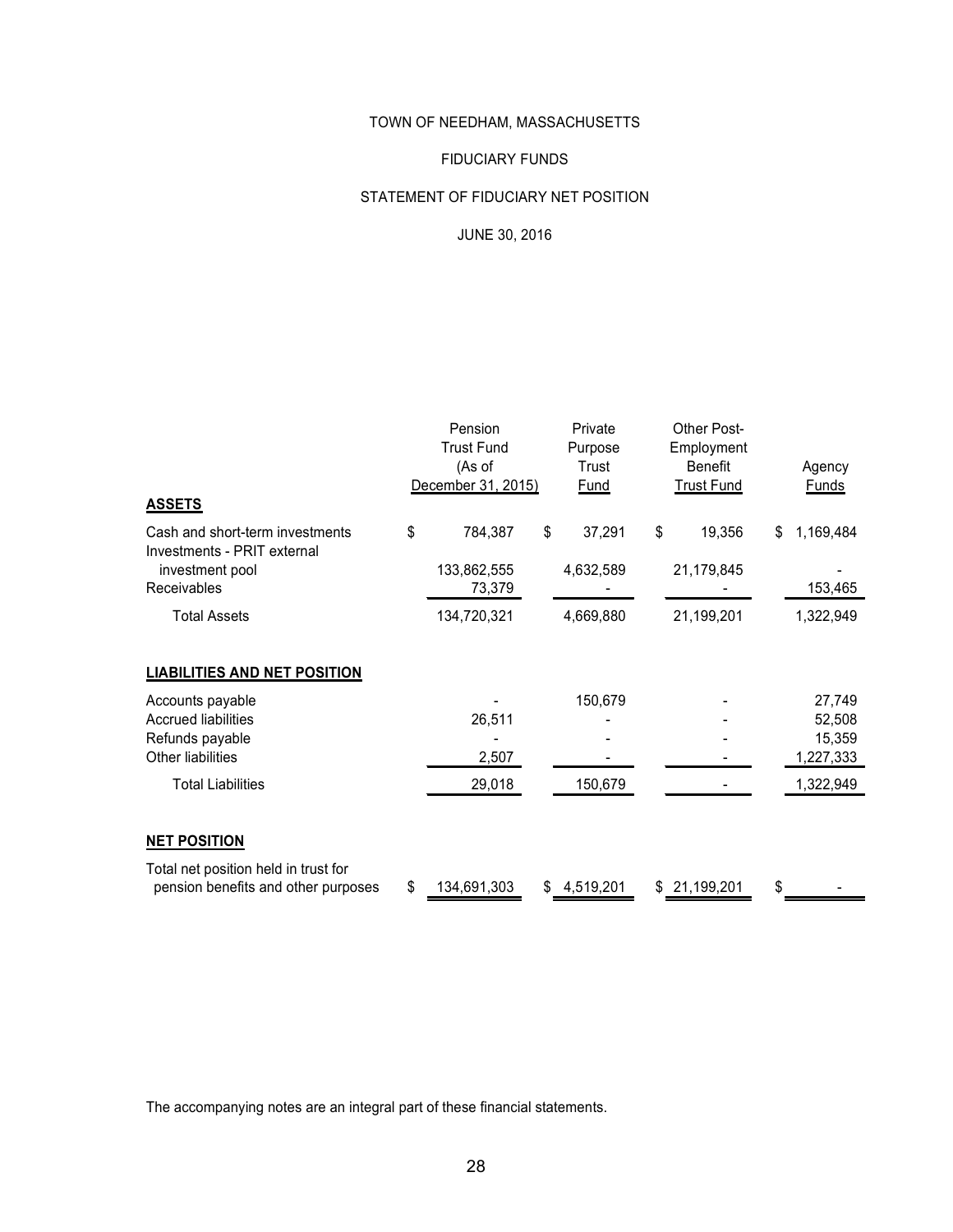### FIDUCIARY FUNDS

### STATEMENT OF CHANGES IN FIDUCIARY NET POSITION

## FOR THE YEAR ENDED JUNE 30, 2016

|                                                    | Pension             | Other Post-       |                   |
|----------------------------------------------------|---------------------|-------------------|-------------------|
|                                                    | <b>Trust Fund</b>   | Employment        |                   |
|                                                    | (For the Year Ended | Purpose           | <b>Benefit</b>    |
|                                                    | December 31, 2015)  | <b>Trust Fund</b> | <b>Trust Fund</b> |
| <b>Additions:</b>                                  |                     |                   |                   |
| Contributions:                                     |                     |                   |                   |
| <b>Employers</b>                                   | \$<br>6,149,812     | \$                | \$<br>5,336,302   |
| Plan members                                       | 3,416,022           |                   |                   |
| Other                                              | 368,046             | 166,126           |                   |
| <b>Total contributions</b>                         | 9,933,880           | 166,126           | 5,336,302         |
| Investment Income:                                 |                     |                   |                   |
| Increase in fair value of investments              | 1,524,601           | 86,840            | 305,789           |
| Less: management fees                              | (698,387)           |                   |                   |
| Net investment income                              | 826,214             | 86,840            | 305,789           |
| <b>Total additions</b>                             | 10,760,094          | 252,966           | 5,642,091         |
| <b>Deductions:</b>                                 |                     |                   |                   |
| Benefit payments to plan members and beneficiaries | 11,484,713          |                   | 2,866,896         |
| Refunds to plan members                            | 266,006             |                   |                   |
| Administrative expenses                            | 349,833             |                   |                   |
| Other                                              | 229,913             | 159,620           |                   |
| <b>Total deductions</b>                            | 12,330,465          | 159,620           | 2,866,896         |
| Net increase (decrease)                            | (1,570,371)         | 93,346            | 2,775,195         |
| Net position:                                      |                     |                   |                   |
| Beginning of year                                  | 136,261,674         | 4,425,855         | 18,424,006        |
| End of year                                        | 134,691,303         | \$<br>4,519,201   | \$<br>21,199,201  |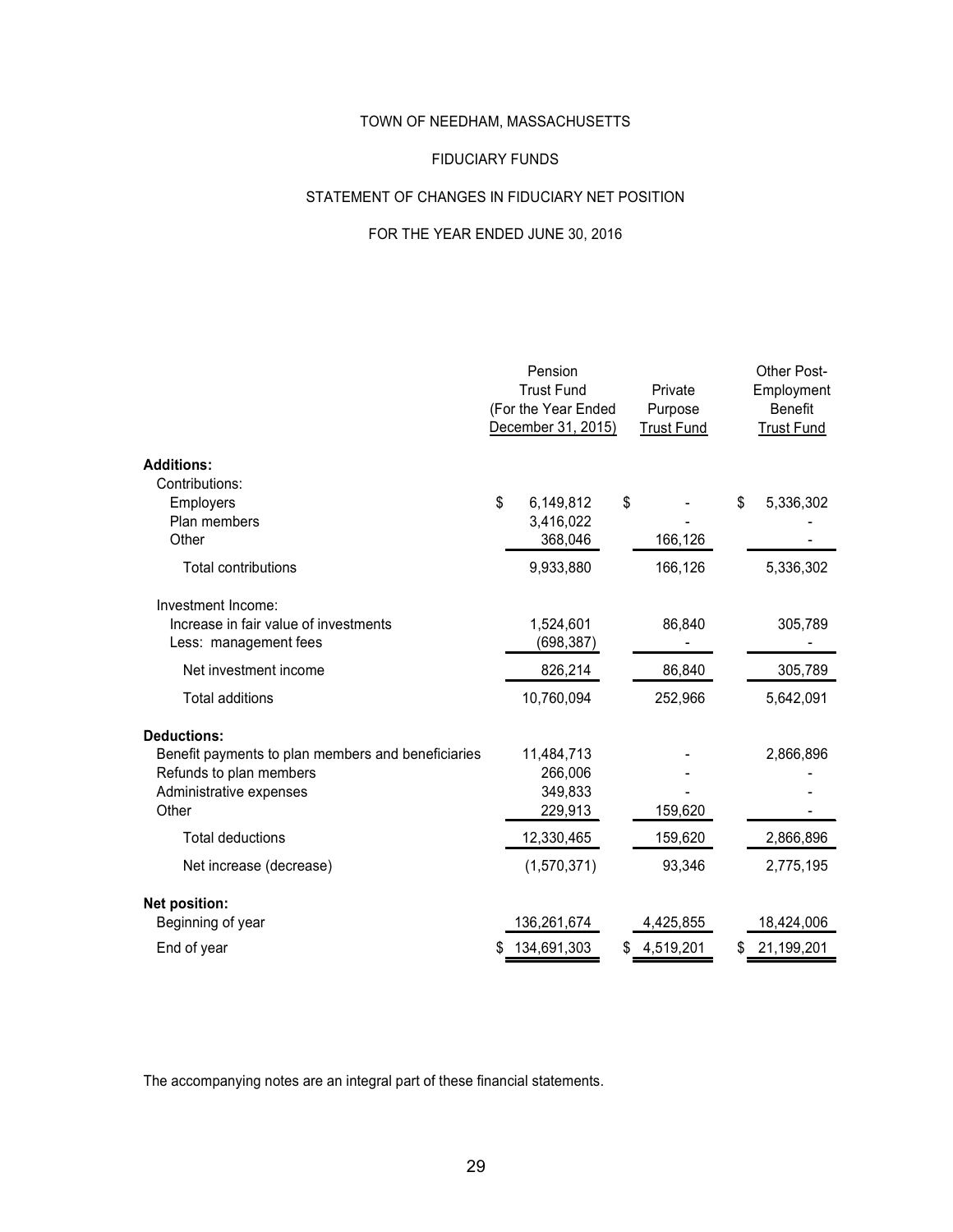# **Notes to Financial Statements**

#### $1<sub>1</sub>$ **Summary of Significant Accounting Policies**

The accounting policies of the Town of Needham (the Town) conform to generally accepted accounting principles (GAAP) as applicable to governmental units. The following is a summary of the more significant policies:

# A. Reporting Entity

The Government is a municipal corporation governed by an elected Board of Selectmen. As required by generally accepted accounting principles, these financial statements present the government and applicable component units for which the government is considered to be financially accountable. In fiscal year 2016, it was determined that no entities met the required GASB 14 (as amended) criteria of component units.

In the Fiduciary Funds: The Needham Contributory Retirement System which was established to provide retirement benefits primarily to employees and their beneficiaries. The System is presented using the accrual basis of accounting and is reported as a pension trust fund in the fiduciary fund financial statements. Additional financial information of the System and complete financial statements can be obtained by contacting the System located at Town of Needham, Massachusetts, Town Hall, Needham, Massachusetts 02492.

# **B. Government-wide and Fund Financial Statements**

# Government-wide Financial Statements

The government-wide financial statements (i.e., the Statement of Net Position and the Statement of Activities) report information on all of the nonfiduciary activities of the primary government. For the most part, the effect of interfund activity has been removed from these statements. Governmental activities, which normally are supported by taxes and intergovernmental revenues, are reported separately from business-type activities, which rely to a significant extent on fees and charges for support. Likewise, the primary government is reported separately from certain legally separate component units for which the primary government is financially accountable.

The Statement of Activities demonstrates the degree to which the direct expenses of a given function or segment are offset by program revenues. Direct expenses are those that are clearly identifiable with a specific function or segment. Program revenues include (1) charges to customers or applicants who purchase, use, or directly benefit from goods, services, or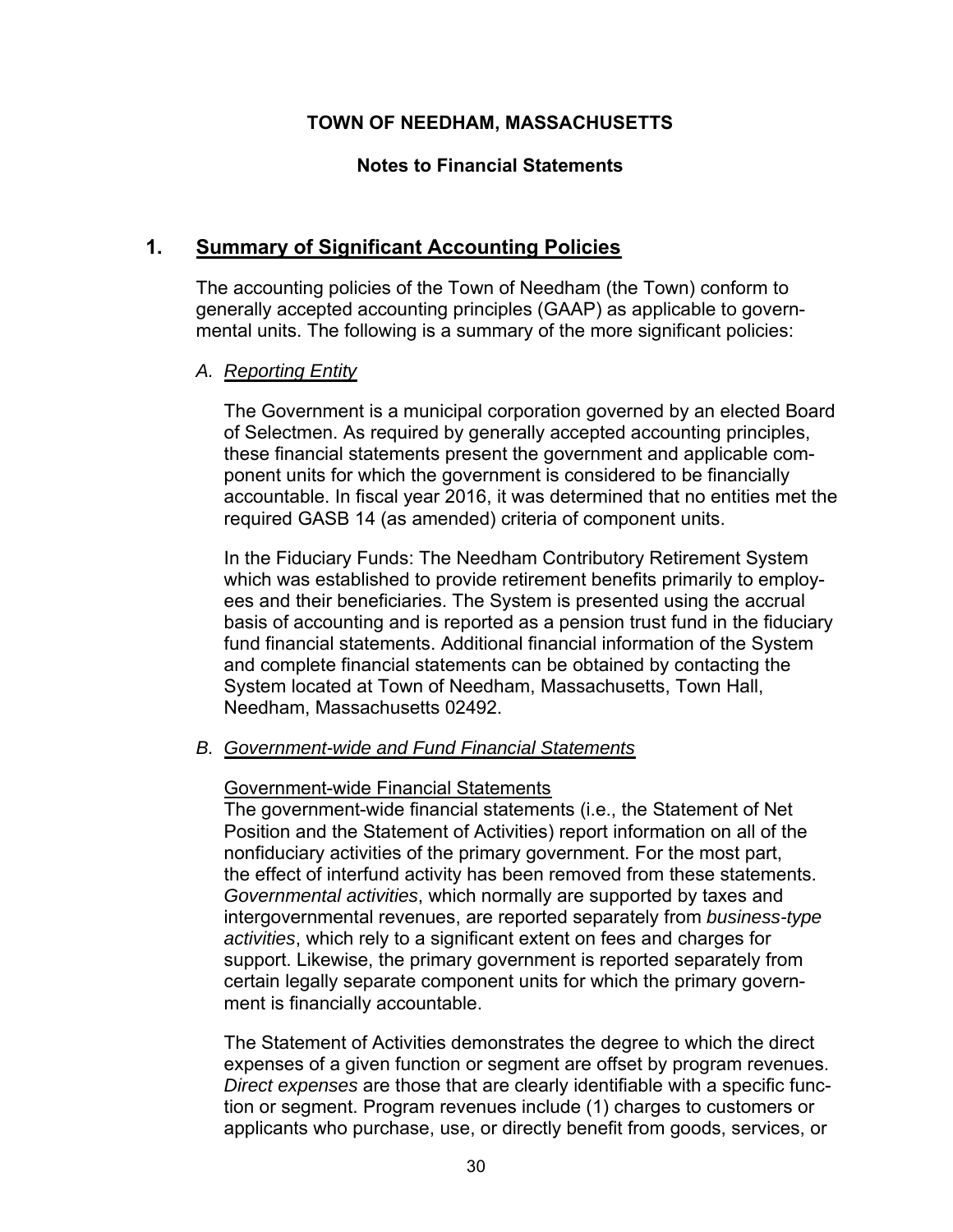privileges provided by a given function or segment and (2) grants and contributions that are restricted to meeting the operational or capital requirements of a particular function or segment. Taxes and other items not properly included among program revenues are reported instead as general revenues.

## **Fund Financial Statements**

Separate financial statements are provided for governmental funds, proprietary funds and fiduciary funds, even though the latter are excluded from the government-wide financial statements. Major individual governmental funds and major individual enterprise funds are reported as separate columns in the fund financial statements.

## C. Measurement Focus, Basis of Accounting, and Financial Statement Presentation

### **Government-wide Financial Statements**

The government-wide financial statements are reported using the economic resources measurement focus and the accrual basis of accounting, as is the proprietary fund and fiduciary fund financial statements. Revenues are recorded when earned and expenses are recorded when a liability is incurred, regardless of the timing of related cash flows. Property taxes are recognized as revenues in the year for which they are levied. Grants and similar items are recognized as revenue as soon as all eligibility requirements imposed by the provider have been met. As a general rule, the effect of interfund activity has been eliminated from the government-wide financial statements.

Amounts reported as *program revenues* include (1) charges to customers or applicants for goods, services, or privileges provided, (2) operating grants and contributions, and (3) capital grants and contributions, including special assessments. Internally dedicated resources are reported as general revenues rather than as program revenues. Likewise, general revenues include all taxes and excises.

### **Fund Financial Statements**

Governmental fund financial statements are reported using the current financial resources measurement focus and the modified accrual basis of accounting. Revenues are recognized as soon as they are both measurable and available. Revenues are considered to be available when they are collectible within the current period or soon enough thereafter to pay liabilities of the current period. For this purpose, the Government considers property tax revenues to be available if they are collected within 60 days of the end of the current fiscal period. All other revenue items are considered to be measurable and available only when cash is received by the government. Expenditures generally are recorded when a liability is incurred, as under accrual accounting. However, debt service expendi-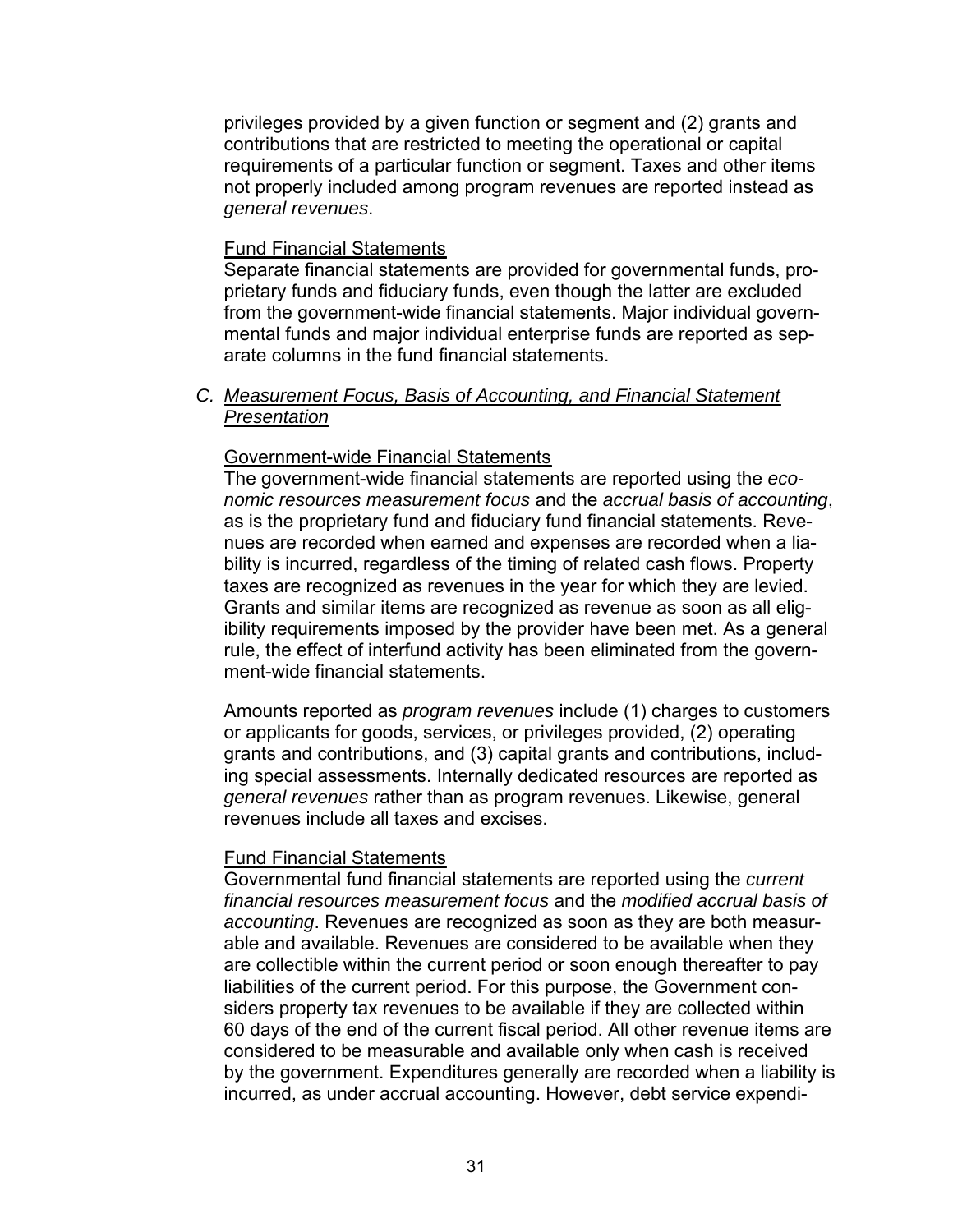tures, as well as expenditures related to compensated absences and claims and judgments, are recorded only when payment is due.

The Government reports the following major governmental funds:

- The General Fund is the government's primary operating fund. It accounts for all financial resources of the general government, except those required to be accounted for in another fund.
- The Community Preservation Fund was adopted on November 2, 2004 by a state-wide act enabling legislation to allow Cities and Towns to choose to create a new funding source that can be used to address three core community concerns:
	- Acquisition and preservation of open space
	- Creation and support of affordable housing
	- Acquisition and preservation of historic buildings and landscapes
- The Owens Farm Property Acquisition fund was created in accordance with Article 13 of the November 2015 Special Town Meeting for the acquisition of Owens Farm. Expenditures in the current year result from the purchase of the farm and adjoining properties.

Proprietary funds distinguish operating revenues and expenses from nonoperating items. Operating revenues and expenses generally result from providing services and producing and delivering goods in connection with a proprietary fund's principal ongoing operations. The principal operating revenues of the enterprise fund are charges to customers for sales and services. Operating expenses for enterprise funds include the cost of sales and services, administrative expenses and depreciation on capital assets. All revenues and expenses not meeting this definition are reported as nonoperating revenues and expenses.

The government reports the following major proprietary funds:

- The Sewer Fund is used to report the Town's sewer enterprise fund operations.
- The Water Fund is used to report the Town's water enterprise fund operations.
- The Solid Waste Fund is used to report the Town's transfer station enterprise fund operations.

The self-insured employee workers compensation is reported as an Internal Service Fund in the accompanying financial statements.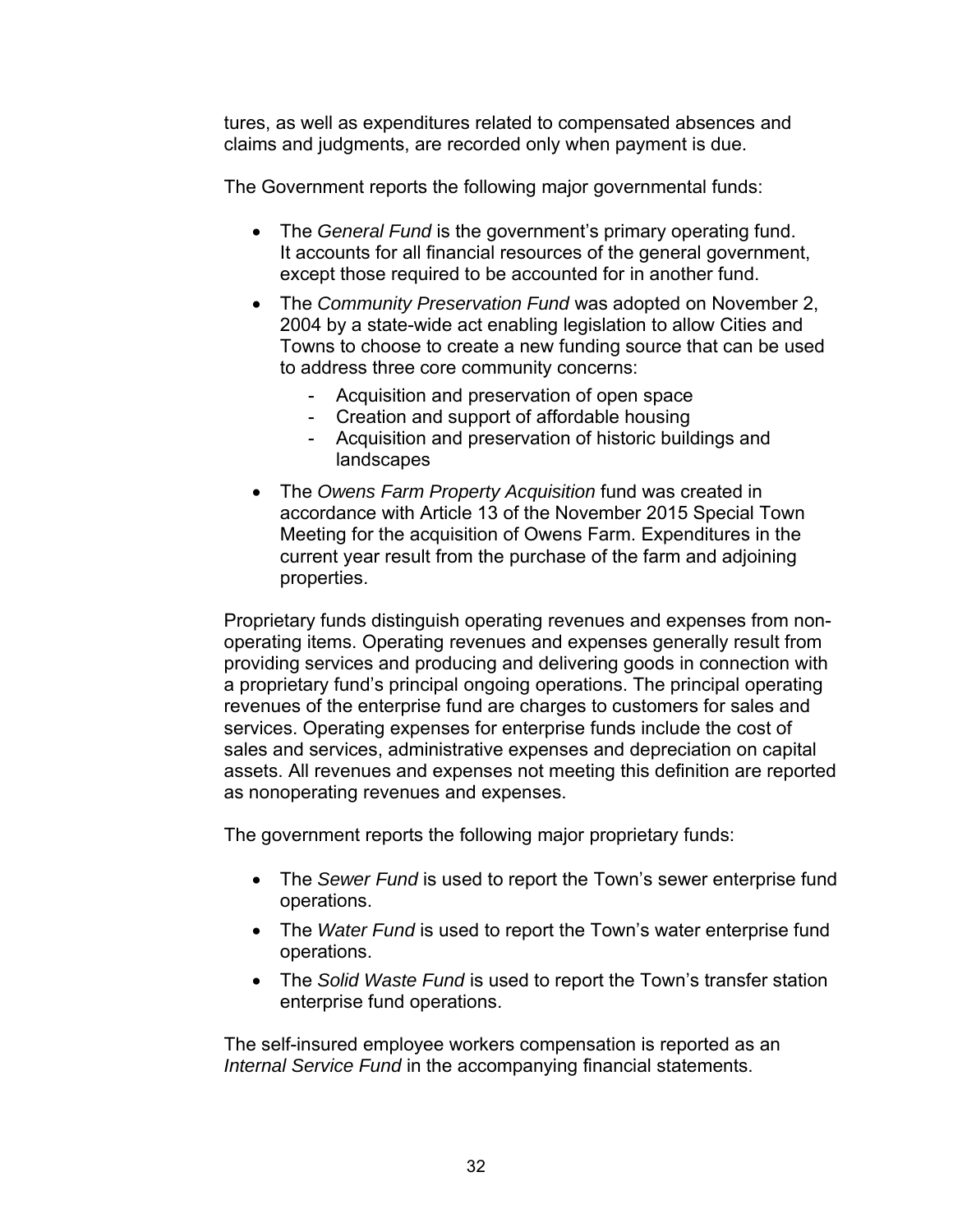The Pension Trust Fund accounts for the activities of the Employees Contributory Retirement System, which accumulates resources for pension benefit payments to qualified employees.

The Private-Purpose Trust Fund is used to account for trust arrangements, other than those properly reported in the pension trust fund or permanent fund, under which principal and investment income exclusively benefit individuals, private organizations, or other governments. The Other Post-Employment Benefits Trust Fund is used to accumulate resources for health and life insurance benefits for retired employees.

The Agency Funds include Student Activity Funds, Police, Fire and *Maintenance Detail Funds, Traffic Mitigation Fund, Sewer Impact Fees Fund, Needham Retirement Board Fund, Rail Trail Fund and other Miscellaneous Funds*-

## *D. Cash and Short-Term Investments*

Cash balances from all funds, except those required to be segregated by law, are combined to form a consolidation of cash. Cash balances are invested to the extent available, and interest earnings are recognized in the General Fund. Certain special revenue, proprietary, and fiduciary funds segregate cash, and investment earnings become a part of those funds.

Deposits with financial institutions consist primarily of demand deposits, certificates of deposits, and savings accounts. A cash and investment pool is maintained that is available for use by all funds. Each fund's portion of this pool is reflected on the combined financial statements under the caption "cash and short-term investments". The interest earnings attributable to each fund type are included under investment income.

For purpose of the statement of cash flows, the proprietary funds consider investments with original maturities of three months or less to be shortterm investments

## *E. Investments*

State and local statutes place certain limitations on the nature of deposits and investments available. Deposits in any financial institution may not exceed certain levels within the financial institution. Non-fiduciary fund investments can be made in securities issued by or unconditionally quaranteed by the U.S. Government or agencies that have a maturity of one year or less from the date of purchase and repurchase agreements guaranteed by such securities with maturity dates of no more than 90 days from the date of purchase.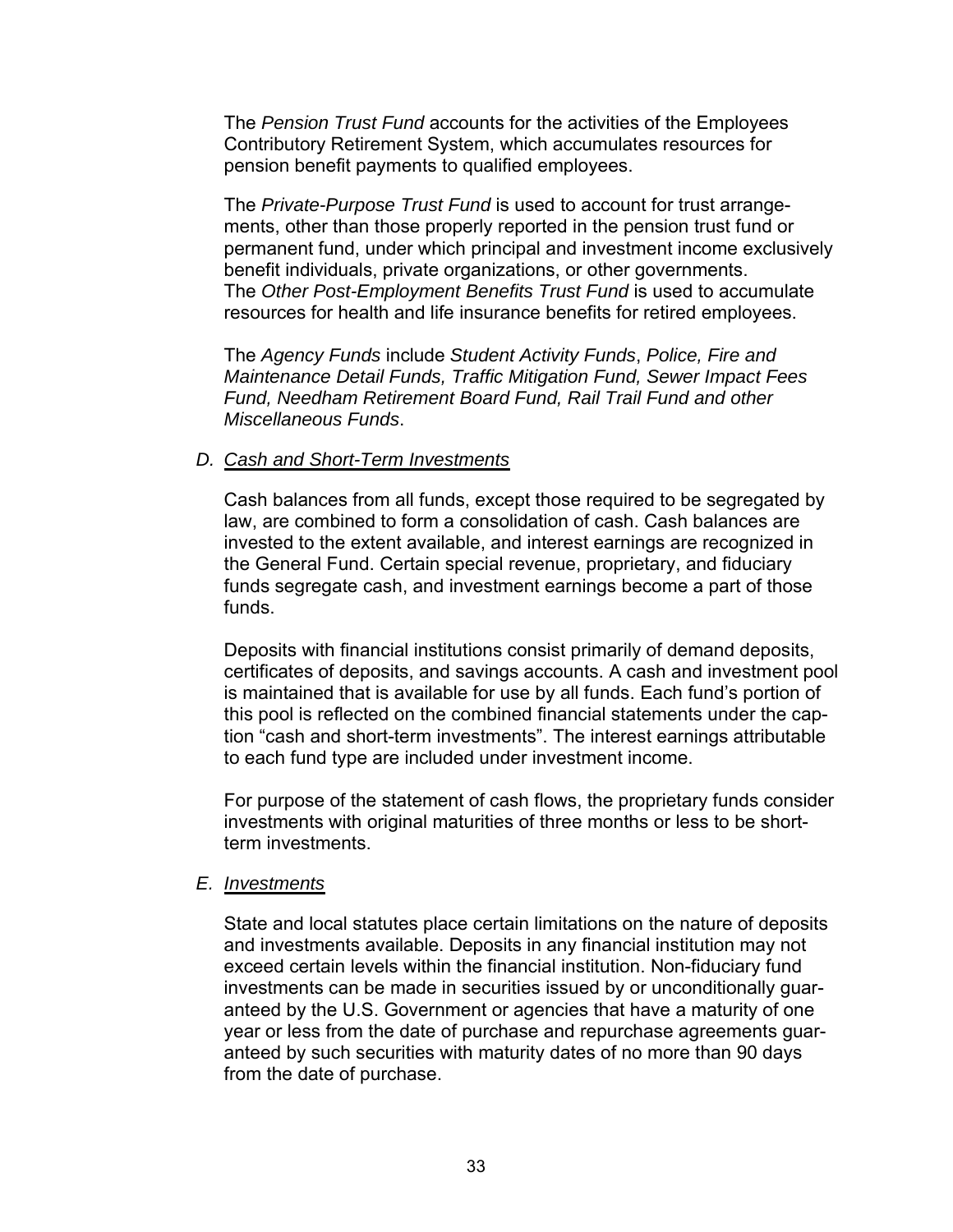Investments for the Contributory Retirement System consist of marketable securities, bonds and short-term money market investments. Investments are carried at market value except certificates of deposit which are reported at cost.

# F. Property Tax Limitations

Legislation known as "Proposition 21/2" limits the amount of revenue that can be derived from property taxes. The prior fiscal year's tax levy limit is used as a base and cannot increase by more than 2.5 percent (excluding new growth), unless an override or debt exemption is voted. The actual fiscal year 2016 tax levy reflected an excess capacity of approximately \$13,000.

# G. Capital Assets

Capital assets, which include property, plant, equipment, and infrastructure assets are reported in the applicable governmental or business-type activities columns in the government-wide financial statements. Capital assets are defined by the government as assets with an estimated useful life in excess of five years. The Town has a capitalization policy with the following established thresholds for capitalization:

| Assets                          | Threshold   |
|---------------------------------|-------------|
| Land improvements               | 5,000<br>\$ |
| <b>Buildings and facilities</b> | \$50,000    |
| <b>Building improvements</b>    | \$25,000    |
| Furniture, fixtures, machinery, |             |
| and equipment                   | 5,000<br>\$ |
| Vehicles                        | 5,000<br>\$ |
| Road work                       | \$75,000    |
| Water and sewer systems         | \$75,000    |

Such assets are recorded at historical cost or estimated historical cost if purchased or constructed. Donated capital assets are recorded at acquisition value.

The costs of normal maintenance and repairs that do not add to the value of the asset or materially extend assets lives are not capitalized.

Major outlays for capital assets and improvements are capitalized as projects are constructed. Interest incurred during the construction phase of capital assets of business-type activities is included as part of the capitalized value of the assets constructed.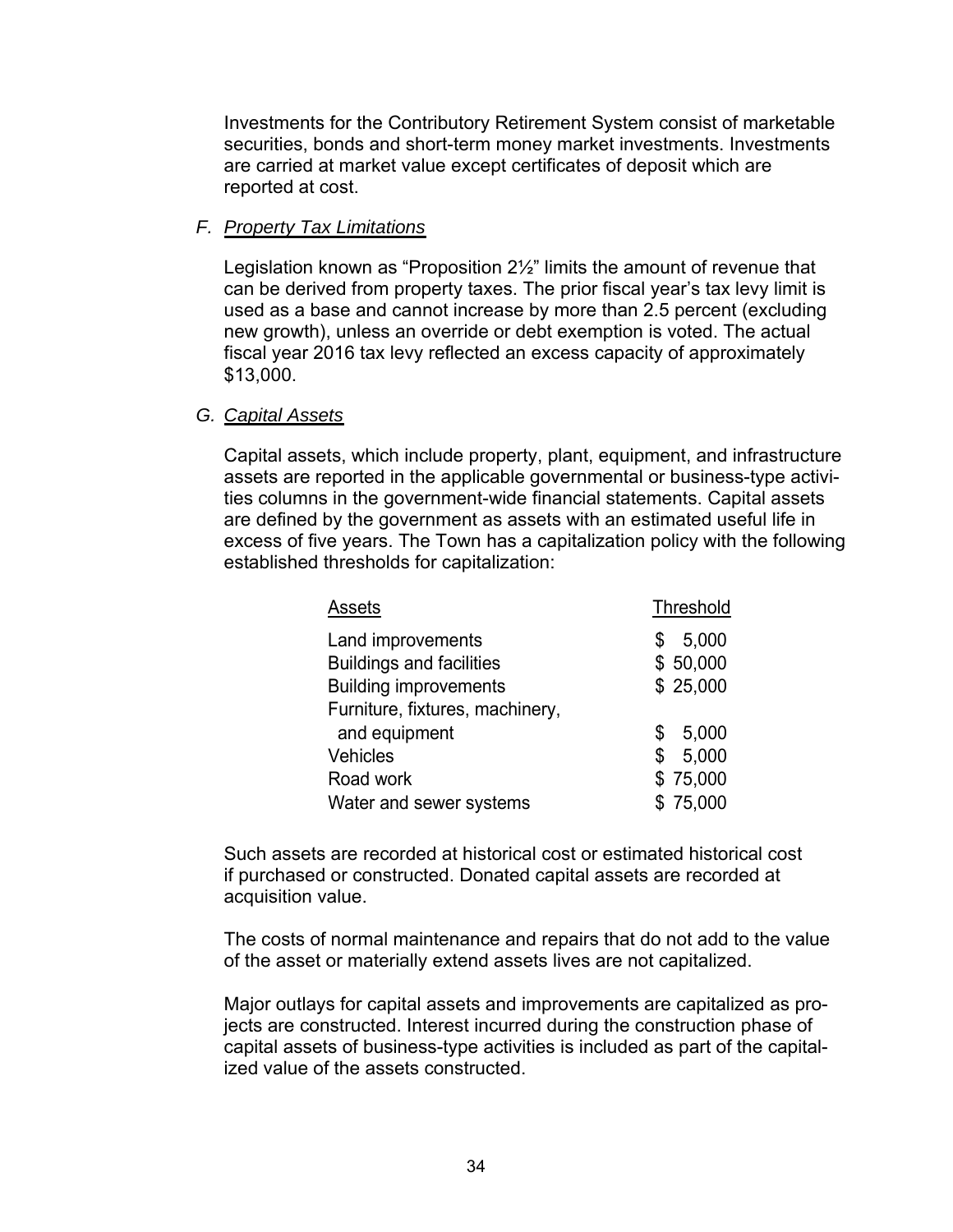Capital assets are depreciated using the straight-line method over the following estimated useful lives:

| <b>Assets</b>                         | Years     |
|---------------------------------------|-----------|
| Building and improvements             | $40 - 50$ |
| Machinery, equipment, and furnishings | $5 - 10$  |
| Vehicles                              | 5         |
| Infrastructure                        | $20 - 40$ |

# H. Compensated Absences

Based on provisions contained in the Town's personnel policy or collective bargaining agreement, employees are eligible to accumulate earned but unused vacation and sick leave benefits. Vacation time accrues either annually or monthly based on years of service and is considered vested at the time it is earned. Employees are limited in their ability to carry unused vacation leave from one year to the next. Personal leave is not cumulative and is not carried forward to the next year. Sick leave is accrued either monthly or annually and accumulates without limit. Some employees whose employment terminates by retirement, disability, or death are entitled to payment upon termination at their current rate of pay for twenty-five percent of accrued sick leave. Some employees are subject to a 960 hour cap for the purposes of sick leave buy-back, and some employees are ineligible to participate in the program.

All vested personal and vacation pay is accrued when incurred in the government-wide financial statements. Twenty-five percent of vested sick leave is accrued when incurred in the government-wide financial statements, based on an estimate number of employees expected to retire. A liability for these amounts is reported in governmental funds only if the employee has met the requirements to be eligible for buyback of sick leave upon a qualifying event.

# I. Long-Term Obligations

In the government-wide financial statements, and proprietary fund types in the fund financial statements, long-term debt, and other long-term obligations are reported as liabilities in the applicable governmental activities, business-type activities, or proprietary fund type Statement of Net Position.

# J. Fund Equity

Fund equity at the governmental fund financial reporting level is classified as "fund balance". Fund equity for all other reporting is classified as "net position".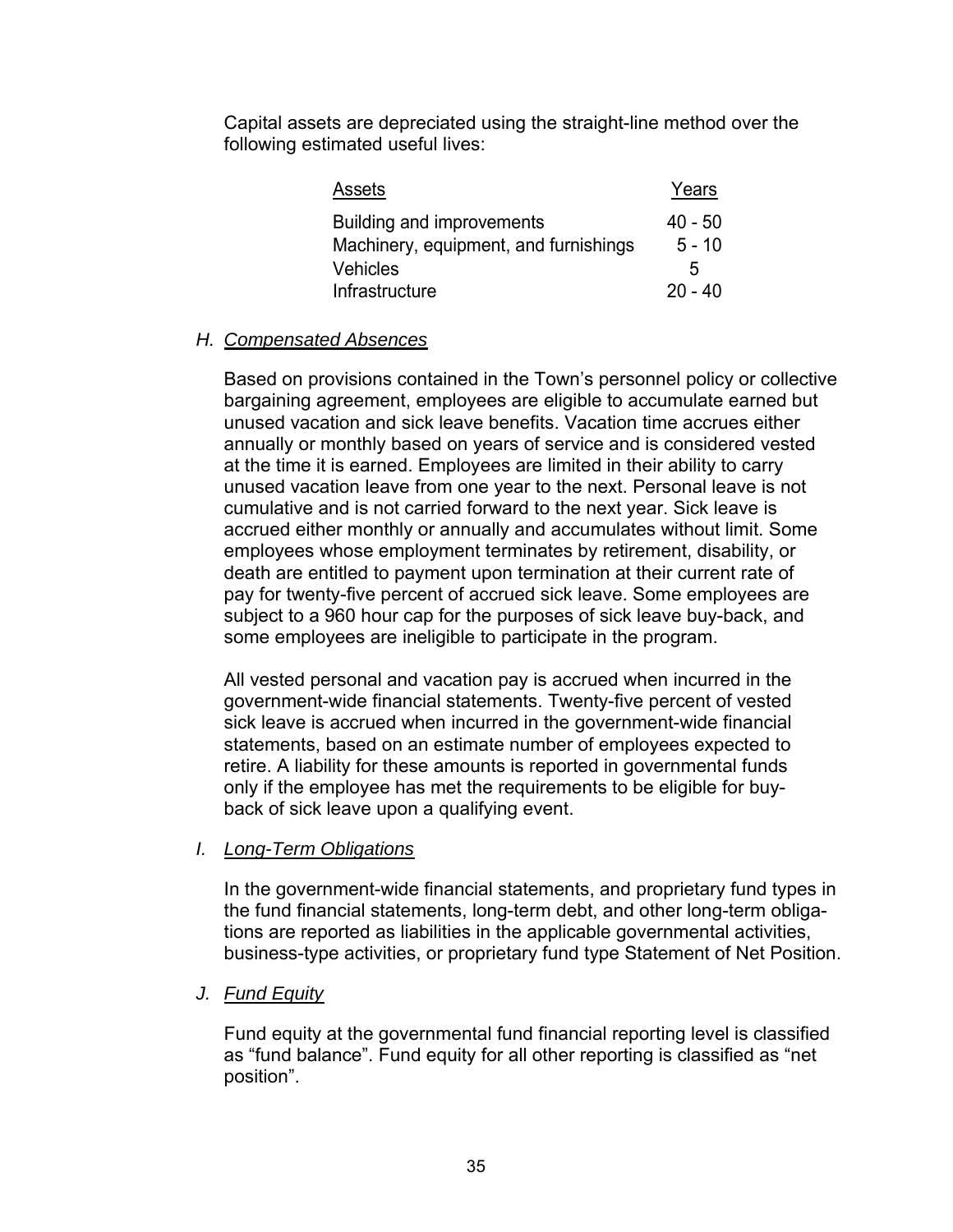Fund Balance - Generally, fund balance represents the difference between the current assets and current liabilities. The Town reserves those portions of fund balance that are legally segregated for a specific future use or which do not represent available, spendable resources and therefore, are not available for appropriation or expenditure. Unassigned fund balance indicates that portion of fund balance that is available for appropriation in future periods.

The Town's fund balance classification policies and procedures are as follows:

- 1) Nonspendable funds are either unspendable in the current form (i.e., inventory or prepaid items) or can never be spent (i.e., perpetual care).
- 2) Restricted funds are used solely for the purpose in which the fund was established. In the case of special revenue funds, these funds are created by statute or otherwise have external constraints on how the funds can be expended.
- 3) Committed funds are reported and expended as a result of motions passed by the highest decision making authority in the government (i.e., the Town Meeting).
- 4) Assigned funds are used for specific purposes as established by management. These funds, which include encumbrances, have been assigned for specific goods and services ordered but not yet paid for. This account also includes fund balance (free cash) voted to be used in the subsequent fiscal year.
- 5) Unassigned funds represent the residual classification for the general fund and include all amounts not contained in other classifications. Unassigned amounts are available for any purpose. Temporary fund balance deficits are reported as negative amounts in the unassigned classification in other governmental funds. Positive unassigned amounts are reported only in the general fund.

When an expenditure is incurred that would qualify for payment from multiple fund balance types, the Town uses the following order to liquidate liabilities: committed, restricted, assigned and unassigned.

Net Position - Net position represents the difference between assets/ deferred outflows and liabilities/deferred inflows. Net investment in capital assets, consists of capital assets, net of accumulated depreciation, reduced by the outstanding balances of any borrowing used for the acquisition, construction or improvement of those assets. Net position is reported as restricted when there are limitations imposed on their use either through the enabling legislation adopted by the Town or through external restrictions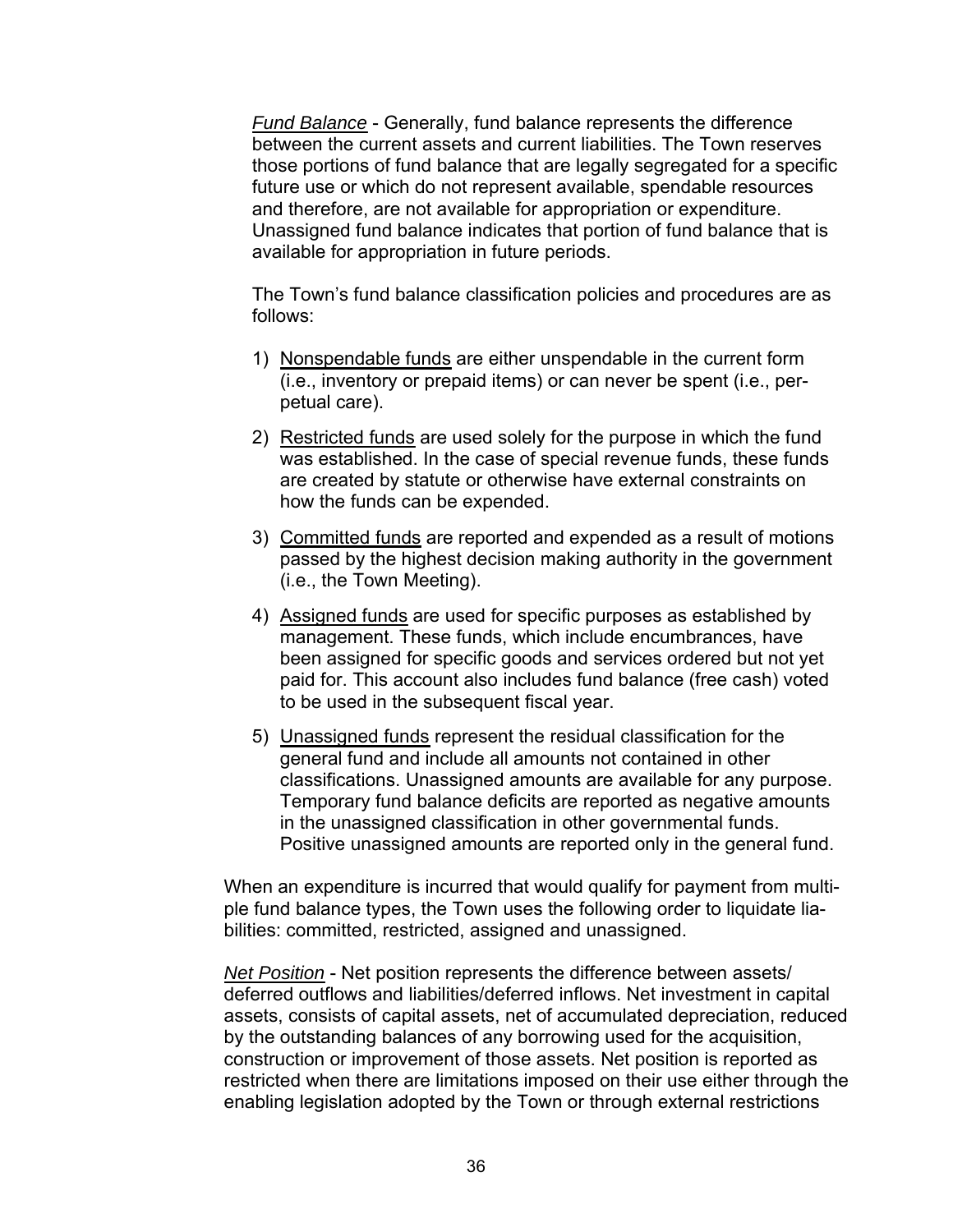imposed by creditors, grantors, or laws or regulations of other governments. The remaining net position is reported as unrestricted.

# K. Use of Estimates

The preparation of basic financial statements in conformity with generally accepted accounting principles requires management to make estimates and assumptions that affect the reported amounts of assets and liabilities and disclosures for contingent assets and liabilities at the date of the basic financial statements, and the reported amounts of the revenues and expenditures/expenses during the fiscal year. Actual results could vary from estimates that were used.

#### **Stewardship, Compliance, and Accountability**  $2<sub>1</sub>$

# A. Budgetary Information

At the annual town meeting, the Finance Committee presents an operating budget for the proposed expenditures of the fiscal year commencing the following July 1. The budget, as enacted by town meeting, establishes the legal level of control and specifies that certain appropriations are to be funded by particular revenues. The original budget is amended during the fiscal year at special town meetings as required by changing conditions. In cases of extraordinary or unforeseen expenses, the Finance Committee is empowered to transfer funds from the Reserve Fund (a contingency appropriation) to a departmental appropriation. "Extraordinary" includes expenses which are not in the usual line, or are great or exceptional. "Unforeseen" includes expenses which are not foreseen as of the time of the annual meeting when appropriations are voted.

Departments are limited to the line items as voted. Certain items may exceed the line item budget as approved if it is for an emergency and for the safety of the general public. These items are limited by the Massachusetts General Laws and must be raised in the next year's tax rate.

Formal budgetary integration is employed as a management control device during the year for the General Fund and Proprietary Funds. Effective budgetary control is achieved for all other funds through provisions of the Massachusetts General Laws.

At year-end, appropriation balances lapse, except for certain unexpended capital items and encumbrances, which will be honored during the subsequent year.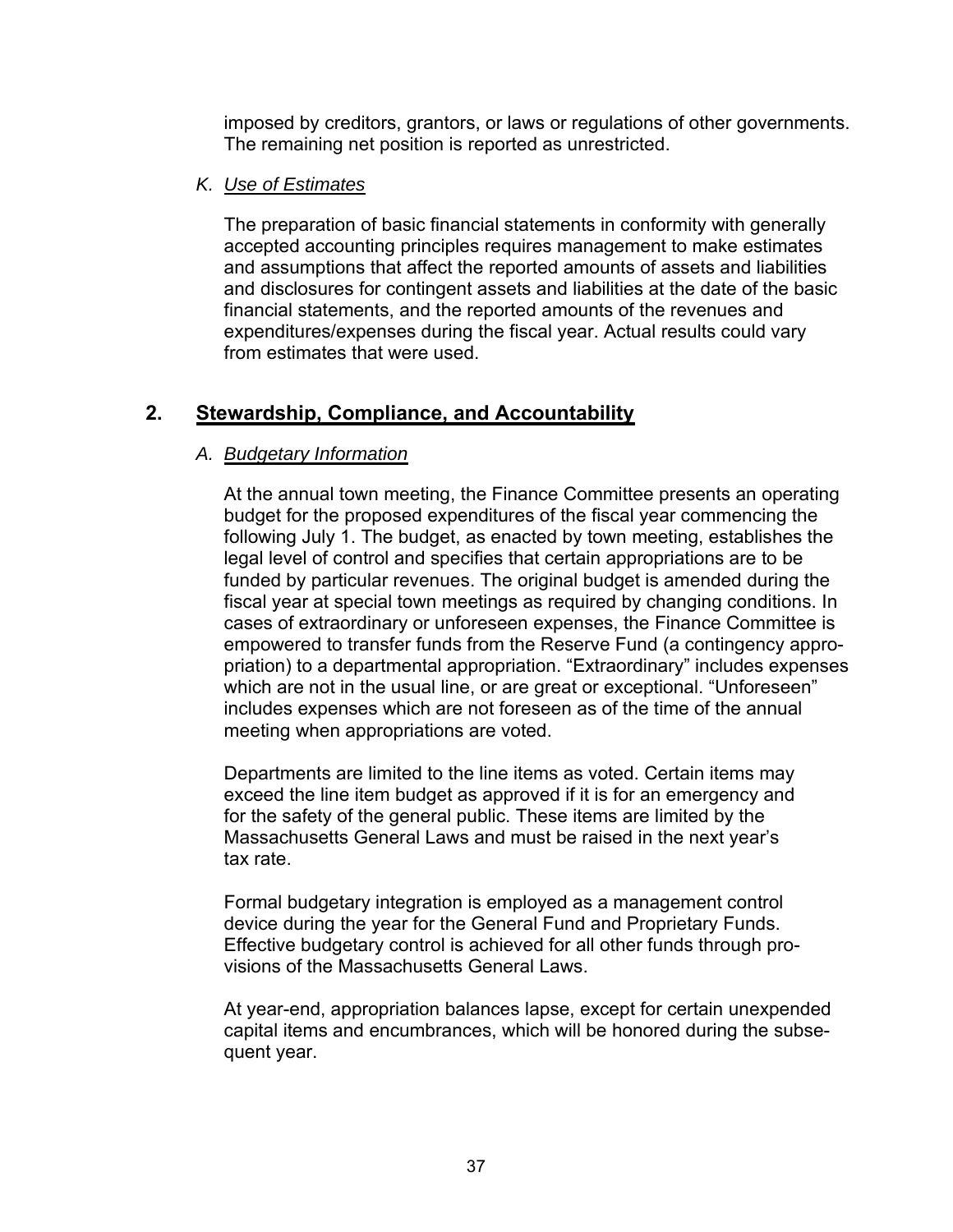# *B. Budgetary Basis*

The General Fund final appropriation appearing on the "Budget and Actual" page of the fund financial statements represents the final amended budget after all reserve fund transfers and supplemental appropriations.

# *C. Budget/GAAP Reconciliation*

The budgetary data for the general and proprietary funds is based upon accounting principles that differ from generally accepted accounting principles (GAAP). Therefore, in addition to the GAAP basis financial statements, the results of operations of the general fund are presented in accordance with budgetary accounting principles to provide a meaningful comparison to budgetary data.

The following is a summary of adjustments made to the actual revenues and other sources, and expenditures and other uses, to conform to the budgetary basis of accounting.

|                                                                               | Revenues<br>and Other    | <b>Expenditures</b><br>and Other |
|-------------------------------------------------------------------------------|--------------------------|----------------------------------|
| <b>General Fund</b>                                                           | <b>Financing Sources</b> | <b>Financing Uses</b>            |
| Revenues/Expenditures<br>(GAAP Basis)                                         | \$<br>142,841,069        | \$<br>132,335,194                |
| Other financing sources/uses<br>(GAAP Basis)                                  | 9,926,212                | 13,008,589                       |
| Subtotal (GAAP Basis)                                                         | 152,767,281              | 145,343,783                      |
| Unused overlay allowance                                                      | (2,319,522)              |                                  |
| To adjust property tax revenue<br>to the budgetary basis                      | (507, 087)               |                                  |
| Reverse beginning of year<br>appropriation carryforwards<br>from expenditures |                          | (2, 108, 994)                    |
| Add end-of-year appropriation<br>carryforwards from expenditures              |                          | 2,588,196                        |
| Remove effect of refunding                                                    | (7,659,740)              | (7,688,745)                      |
| Less nonbudgeted funds                                                        | (85, 469)                | 1,778,302                        |
| Less MWPAT subsidy                                                            | 7,697                    | 7,697                            |
| <b>Budgetary Basis</b>                                                        | \$<br>142,203,160        | \$<br>139,920,239                |

# *D. Deficit Fund Equity*

The Town reflects several special revenue and capital project fund deficits, primarily caused by grant expenses occurring in advance of grant reim-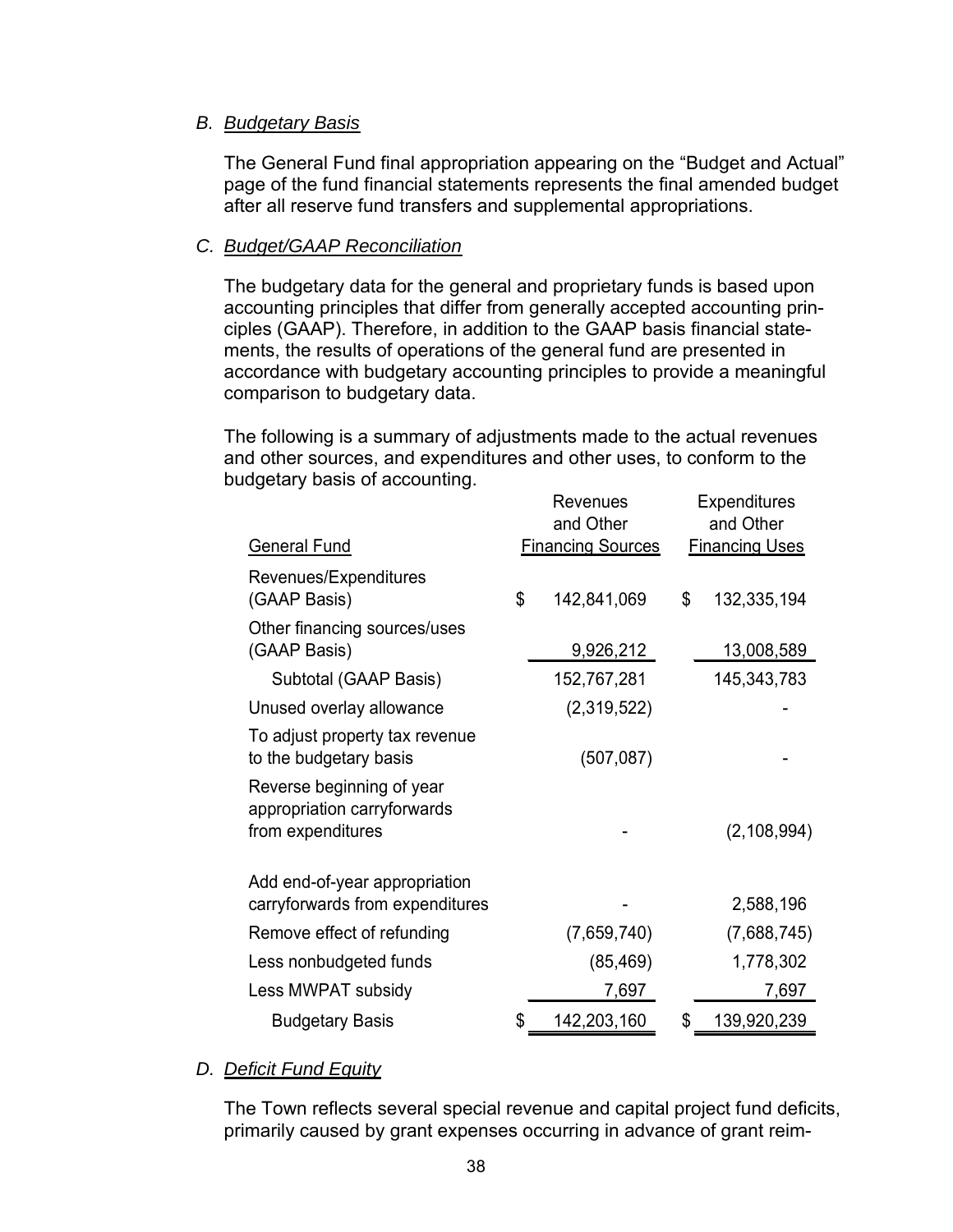bursements and the use of bond anticipation notes to finance construction activities or in anticipation of future use of bond anticipation notes or issuance of long-term debt authorized at Town Meetings.

The deficits in these funds will be eliminated through future intergovernmental revenues, transfers from other funds and issuance of long-term debt.

The following funds had deficits as of June 30, 2016:

| A 13 STM 11/15 Owens Farm Acquisition                                | \$ | 6,612,955 |
|----------------------------------------------------------------------|----|-----------|
| <b>Nonmajor Governmental Funds:</b><br><b>Special Revenue Funds:</b> |    |           |
| FY15 EMPG                                                            |    | 12,427    |
| FY14 911 Training and EMD grant                                      |    | 16,083    |
| <b>FY15 Utility Force</b>                                            |    | 37,873    |
| FY16 911 Training and EMD grant                                      |    | 7,875     |
| FY16 911 Dept Support and Incentive                                  |    | 2,300     |
| <b>Capital Project Funds</b>                                         |    |           |
| A 11 STM 11/15 High School Café Renovation                           |    | 511,522   |
| A 7 STM 05/16 Property Acquisition                                   |    | 35,250    |
| Chapter 90                                                           |    | 136,014   |
| <b>Subtotal Nonmajor Governmental Funds</b>                          |    | 759,344   |
| <b>Fiduciary Funds:</b>                                              |    |           |
| Fire outside detail                                                  |    | 87,216    |
| Police outside detail                                                |    | 77,374    |
| Needham retirement board                                             |    | 19,279    |
| <b>Subtotal Fiduciary Funds</b>                                      |    | 183,869   |
| Total                                                                | S  | 7,556,168 |

#### $3<sub>1</sub>$ **Cash and Short-Term Investments**

Custodial Credit Risk - Deposits. Custodial credit risk is the risk that in the event of a bank failure, the Town's deposits may not be returned. Massachusetts General Law (MGL) Chapter 44, Section 55, limits deposits "in a bank or trust company or banking company to an amount not exceeding sixty percent of the capital and surplus of such bank or trust company or banking company, unless satisfactory security is given to it by such bank or trust company or banking company for such excess." The Town's custodial credit risk policy allows unlimited amounts to be deposited in certificates of deposits with a maximum maturity as set by Massachusetts General Laws (MGL) and full collateralization through a third-party agreement. The policy also allows unlimited deposits in Massachusetts State pooled fund and limits the remaining unsecured deposits to 5% of any institution's assets and no more than 25% of the Town's assets. The Town's policy was designed to limit exposure to only those institutions with a proven financial strength, capital adequacy of the firm, and overall affirmative reputation in the municipal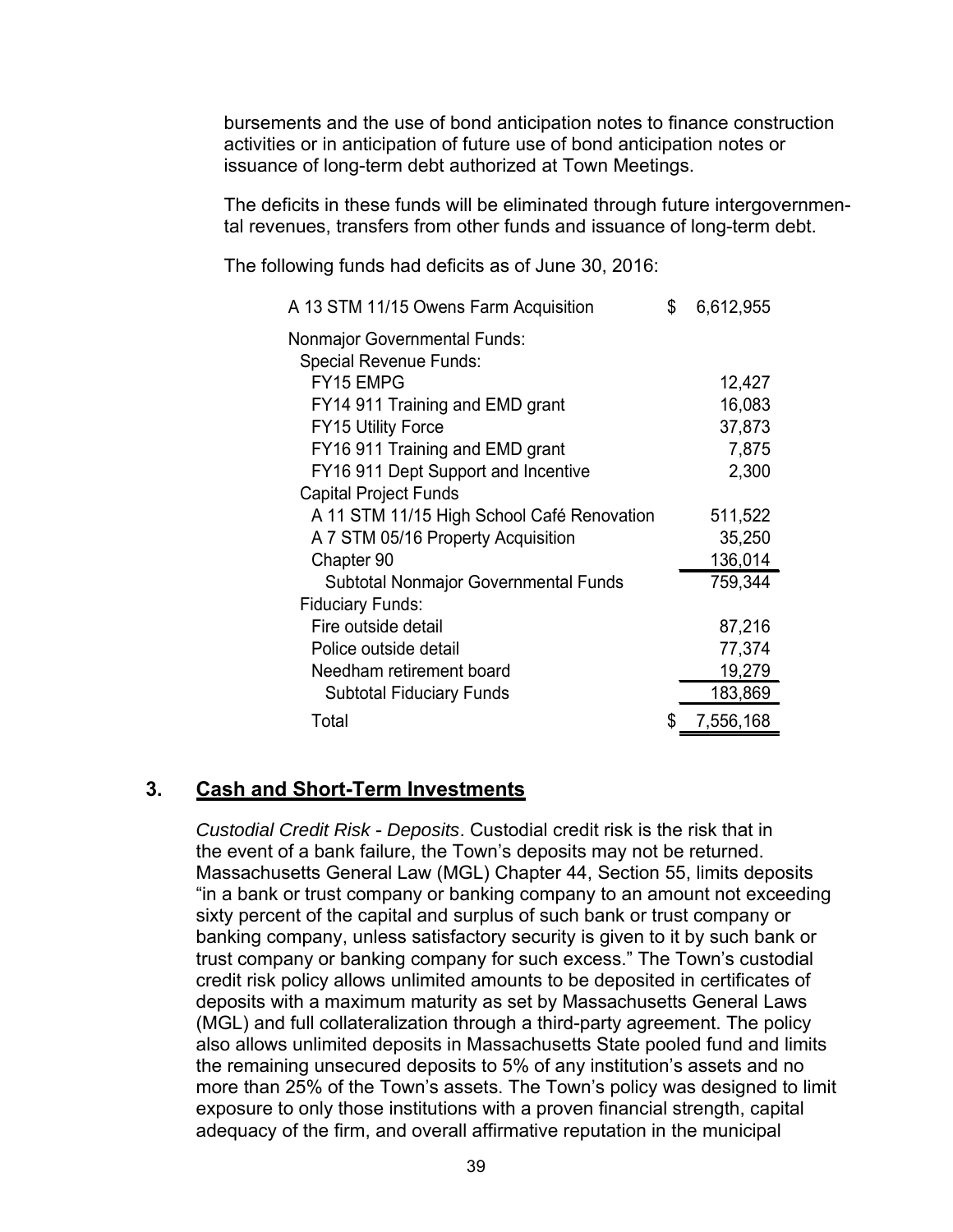industry. Further, all securities not held directly by the Town, will be held in the Town's name and the tax identification number by a third-party custodian approved by the Treasurer and evidenced by safekeeping receipts showing individual CUSIP numbers for each security. The Contributory Retirement System (the System) does not have a deposit policy for custodial credit risk.

As of June 30, 2016, \$15,590,038 of the Town's cash bank balance of \$54,801,028 was exposed to custodial credit risk as uninsured or uncollateralized. Of the Town's exposed risk, \$801,640 was mitigated by SIPC and \$5,067,081 was invested in MMDT.

As of December 31, 2015, \$597,131 of the Contributory Retirement System's cash bank balance of \$747,814 was exposed to custodial credit risk as uninsured or uncollateralized. Of the System's exposed risk, \$311,159 was invested in MMDT and \$285,972 was invested in PRIT.

#### 4. **Investments**

## A. Credit Risk

Generally, credit risk is the risk that an issuer of an investment will not fulfill its obligation to the holder of the investment. For short-term investments that were purchased using surplus revenues, MGL, Chapter 44, Section 55, limits investments to the top rating issued by at least one nationally recognized statistical rating organization (NRSROs). Effective November 7, 2016, legislation (referred to as the Municipal Modernization Act) expands the listing of legal investments and now permits most investments to have a maturity date from date of purchase of up to 3 years.

Presented below is the actual rating as of year-end for each investment of the Town (All federal agency securities have an implied credit rating of  $AAA$ ):

Average

| <b>Investment Type</b>    | Fair<br>Value    | .<br>Rating as of<br>Year-end |
|---------------------------|------------------|-------------------------------|
| Certificates of deposits  | \$<br>13,669,720 | N/A                           |
| State investment pool     | 21,179,845       | N/A                           |
| Corporate equities        | 4,175,596        | N/A                           |
| <b>Mutual funds</b>       | 3,945,633        | N/A                           |
| Federal agency securities | 5,909,058        | AAA                           |
| <b>US Treasury notes</b>  | 2,930,666        | AAA                           |
| Corporate bonds           | 2,414,469        | A2                            |
| Municipal bonds           | 115,336          | <b>AAA</b>                    |
| <b>Total investments</b>  | \$<br>54,340,323 |                               |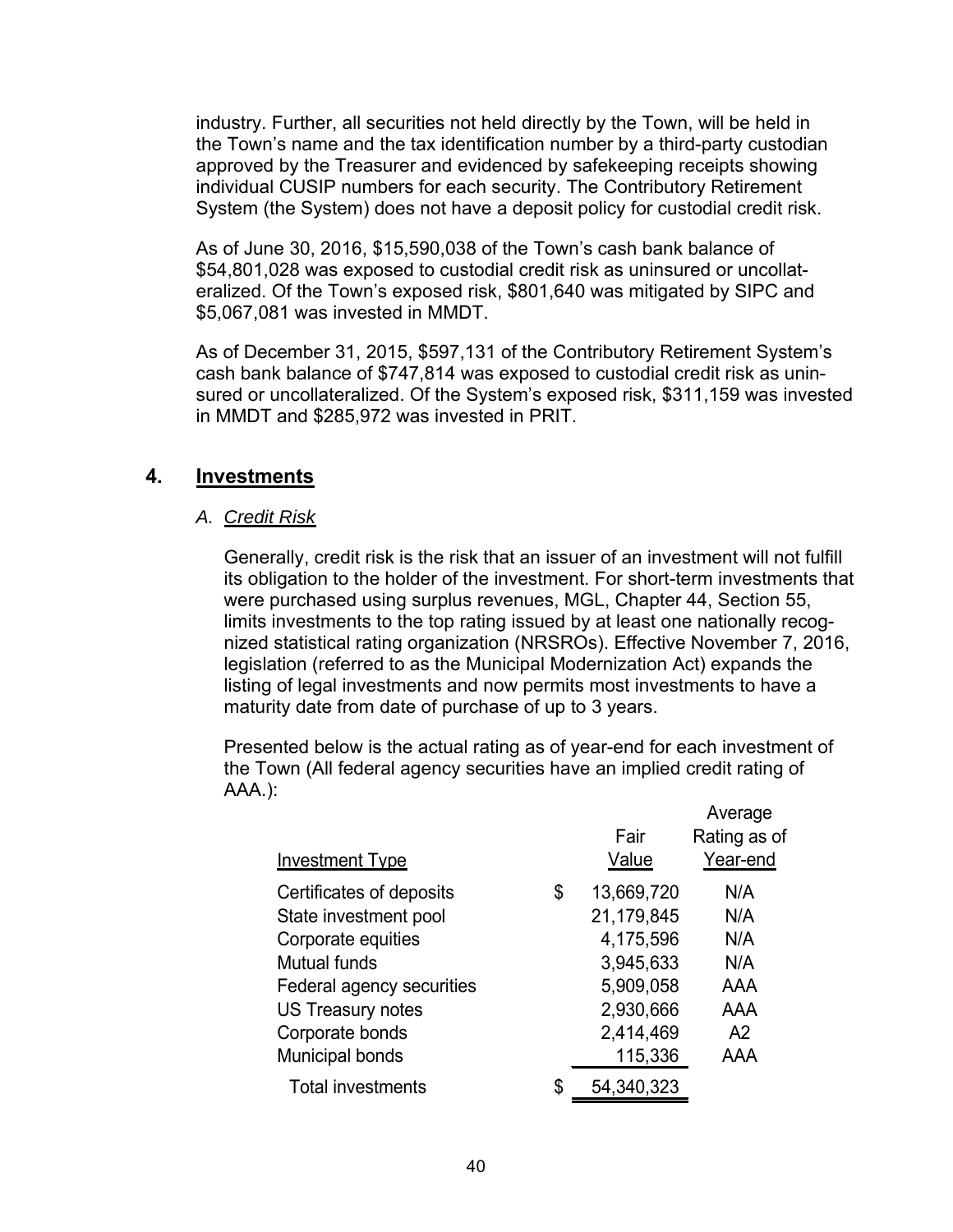Massachusetts General Law, Chapter 32, Section 23, limits the investment of System funds, to the extent not required for current disbursements, in the PRIT Fund or in securities, other than mortgages or collateral loans, which are legal for the investment of funds in savings banks under the laws of the Commonwealth, provided that no more than the established percentage of assets, is invested in any one security.

At December 31, 2015, the System maintained its investments in the State Investment Pool (PRIT)\* with a fair value of \$133,862,555. The PRIT fund is an external investment pool that is not registered with the Securities Exchange Commission. This investment type is not rated. The PRIT Fund issues separately available financial statements with a year end of June 30.

\*Fair value is the same as the value of the pool share. The Pension Reserves Investment Trust was created under Massachusetts General Law, Chapter 32, Section 22, in December 1983. The Pension Reserves Investment Trust is operated under contract with a private investment advisor, approved by the Pension Reserves Investment Management Board. The Pension Reserves Investment Management Board shall choose an investment advisor by requesting proposals from advisors and reviewing such proposals based on criteria adopted under Massachusetts General Law, Chapter 30B.

## **B.** Custodial Credit Risk

The custodial credit risk for investments is the risk that, in the event of the failure of the counterparty (e.g., broker-dealer) to a transaction, a government will not be able to recover the value of its investment or collateral securities that are in the possession of another party. The Town's custodial credit risk policy allows unlimited investments in U.S. Agency obligations, certificates of deposits secured through a third party, and other investments allowable by MGL. The Retirement System does not have policies for custodial credit risk

As of June 30, 2016, \$44,588,242 out of the Town's investments of \$54,340,323 was exposed to custodial credit risk as uninsured and uncollateralized. The Town manages this risk with Securities Investor Protection Corporation (SIPC) and excess SIPC coverage for \$23,408,397 and \$21,179,845 was held in the State investment pool (PRIT).

As of December 31, 2015, the System's investments of \$133,862,555 were exposed to custodial credit risk as uninsured and uncollateralized. However, the investments were held in the State investment pool (PRIT).

## C. Concentration of Credit Risk

The Town manages concentration of credit risk by diversifying the investment portfolio so that the impact of potential losses from any type of security or issuer will be minimized. With the exception U.S. Treasury obligations or investments fully collateralized by U.S. agencies, and State Pool (MMDT), no more than 10% of the Town's investments shall be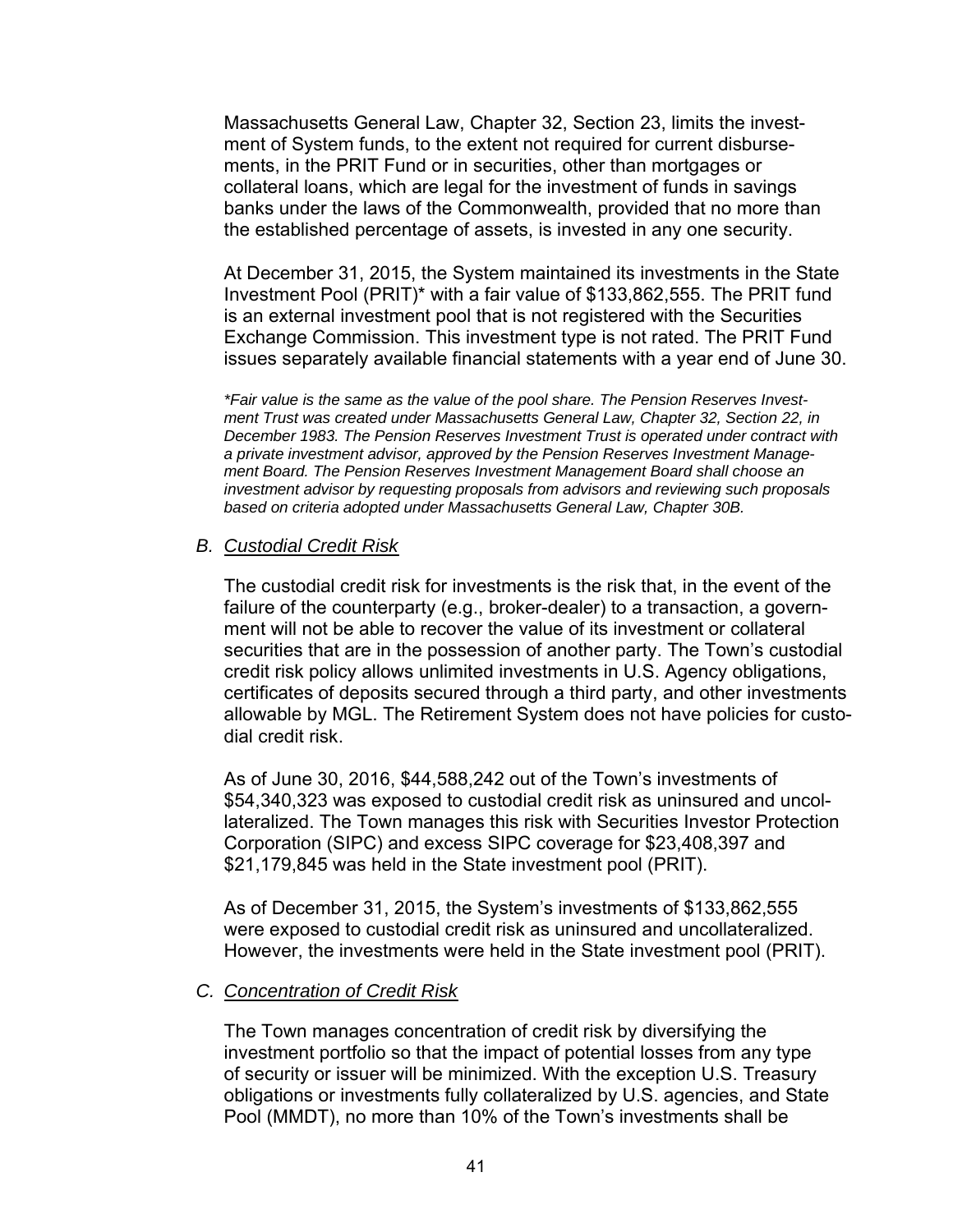invested in a single financial institution. The Retirement System places no limit on the amount invested in any one issuer.

Massachusetts General Law Chapter 32, Section 23 limits the amount the System may invest in any one issuer or security type, with the exception of the PRIT fund. All of the System's investments are in the PRIT fund.

The System does not have an investment in one issuer greater than 5% of total investments.

## D. Interest Rate Risk

Interest rate risk is the risk that changes in market interest rates will adversely affect the fair value of an investment. Generally, the longer the maturity of an investment, the greater the sensitivity of its fair value to changes in market interest rates. Per Massachusetts general law, investments of operating cash or bond paydown amounts should be placed in investments with a one year or less maturity date or in shares issued by money market funds registered with the Securities and Exchange Commission. The Town addresses interest rate risk by managing duration. The Retirement System does not have a formal investment policy that limits investment maturities as a means of managing its exposure to fair value losses arising from increasing interest rates.

Information about the sensitivity of the fair values of the Town's investments to market interest rate fluctuations is as follows:

|                           | <b>Investment Maturities (in Years)</b> |    |           |  |           |   |          |  |  |  |
|---------------------------|-----------------------------------------|----|-----------|--|-----------|---|----------|--|--|--|
|                           | Fair                                    |    | Less      |  |           |   |          |  |  |  |
| <b>Investment Type</b>    | Value                                   |    | Than 1    |  | $1 - 5$   |   | $6 - 10$ |  |  |  |
| Debt-related Securities:  |                                         |    |           |  |           |   |          |  |  |  |
| Corporate bonds           | \$<br>2,414,469                         | S  | 412,202   |  | 2,002,267 | S |          |  |  |  |
| Federal agency securities | 5,909,058                               |    |           |  | 5,828,366 |   | 80,692   |  |  |  |
| US Treasury notes         | 2,930,666                               |    | 1,498,495 |  | 1,432,171 |   |          |  |  |  |
| Municipal bonds           | 115,336                                 |    |           |  |           |   | 115,336  |  |  |  |
| Total                     | 11,369,529                              | \$ | 1,910,697 |  | 9,262,804 | S | 196,028  |  |  |  |

## E. Foreign Currency Risk

Foreign currency risk is the risk that changes in foreign exchange rates will adversely affect the fair value of an investment. The Town will not invest in any investment exposed to foreign currency risk. The System does not have policies for foreign currency risk.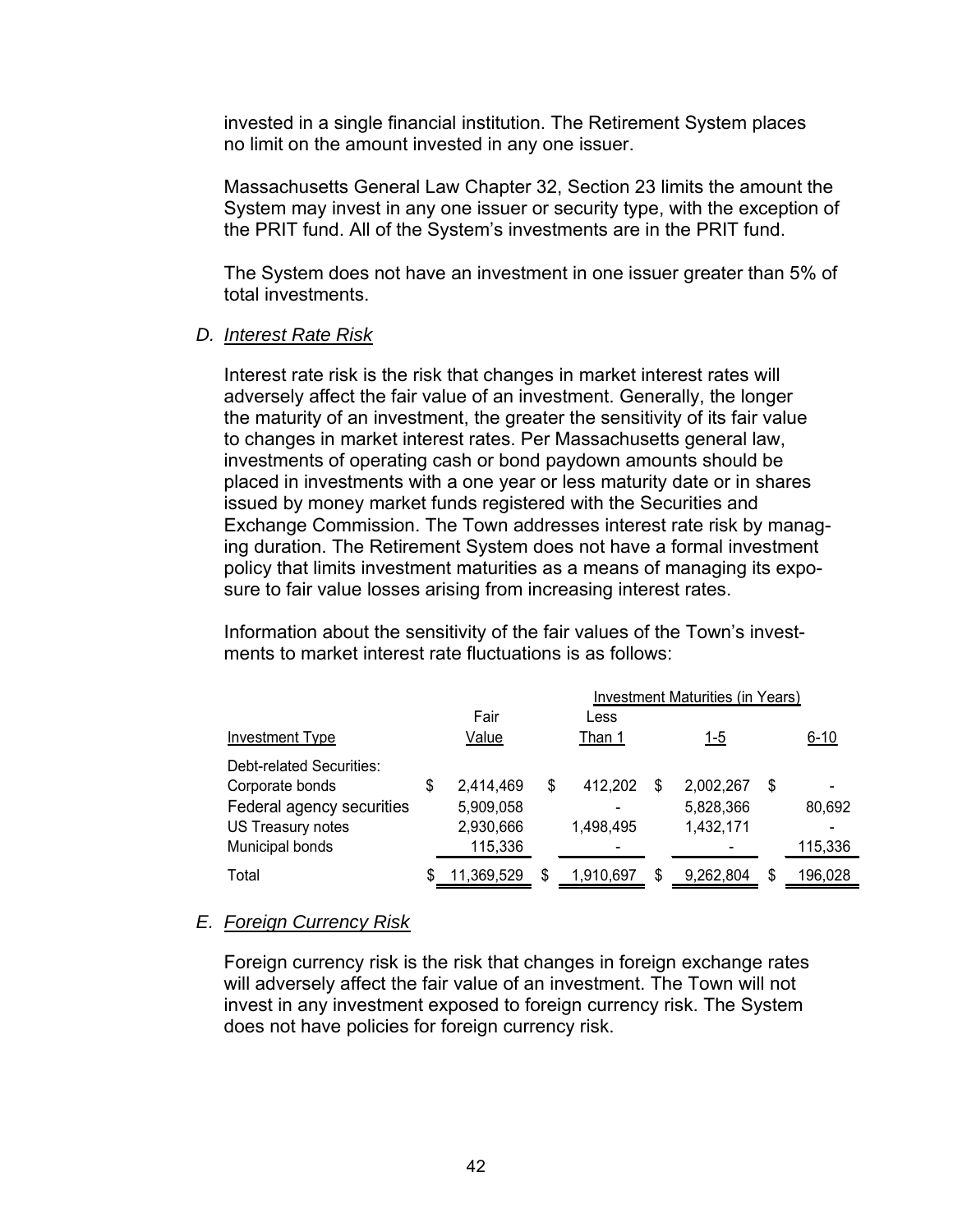# *F. Fair Value*

The Town categorizes its fair value measurements within the fair value hierarchy established by Governmental Accounting Standards Board Statement No. 72 Fair Value Measurement and Application (GASB 72). The hierarchy is based on the valuation inputs used to measure the fair value of the asset and give the highest priority to unadjusted quoted prices in active markets for identical assets or liabilities (level 1 measurements) and the lowest priority to unobservable inputs (level 3 measurements).

Level 1 - Unadjusted quoted prices for identical instruments in active markets.

Level  $2$  – Quoted prices for similar instruments in active markets; quoted prices for identical or similar instruments in markets that are not active; and model-derived valuations in which all significant inputs are observable.

Level  $3 -$  Valuations derived from valuation techniques in which significant inputs are unobservable.

Investments that are measured at fair value using the net asset value per share (or its equivalent) as a practical expedient are not classified in the fair value hierarchy.

In instances where inputs used to measure fair value fall into different levels in the fair value hierarchy, fair value measurements in their entirety are categorized based on the lowest level input that is significant to the valuation. The Town's and OPEB Plan's assessment of the significance of particular inputs to these fair value measurements requires judgment and considers factors specific to each asset or liability.

Equity securities classified in Level 1 are valued using prices quoted in active markets for those securities.

Debt securities classified in Level 2 are valued using either a bid evaluation or a matrix pricing technique. Bid evaluations may include market guotations, yields, maturities, call features, and ratings. Matrix pricing is used to value securities based on the securities relationship to benchmark quote prices. Level 2 debt securities have non-proprietary information that was readily available to market participants, from multiple independent sources, which are known to be actively involved in the market.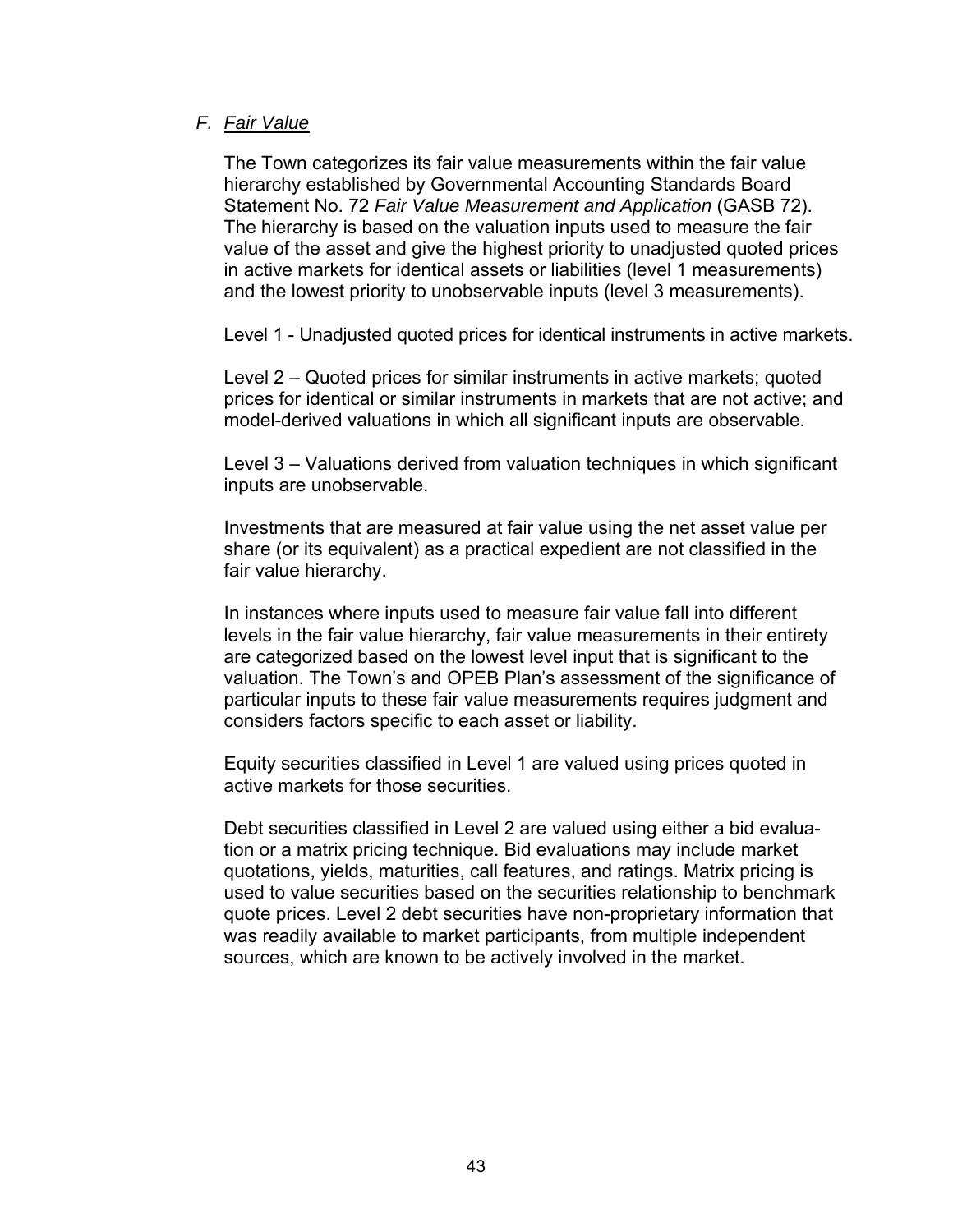## The Town has the following fair value measurements as of June 30, 2016

|                                                                                                                                                                                                                                       |                                                                              | Fair Value Measurements Using: |                                                                              |    |                                                  |    |                                                    |
|---------------------------------------------------------------------------------------------------------------------------------------------------------------------------------------------------------------------------------------|------------------------------------------------------------------------------|--------------------------------|------------------------------------------------------------------------------|----|--------------------------------------------------|----|----------------------------------------------------|
| Description                                                                                                                                                                                                                           |                                                                              |                                | Quoted prices<br>in active<br>markets for<br>identical assets<br>(Level 1)   |    | Significant<br>observable<br>inputs<br>(Level 2) |    | Significant<br>unobservable<br>inputs<br>(Level 3) |
| Investments by fair value level:                                                                                                                                                                                                      |                                                                              |                                |                                                                              |    |                                                  |    |                                                    |
| Debt securities                                                                                                                                                                                                                       |                                                                              |                                |                                                                              |    |                                                  |    |                                                    |
| U.S. Treasury securities<br>Federal agency securities<br>Corporate bonds<br>Municipal bonds                                                                                                                                           | \$<br>2,930,666<br>5,909,058<br>2,414,469<br>115,336                         | \$                             |                                                                              | \$ | 2,930,666<br>5,909,058<br>2,414,469              | \$ |                                                    |
| <b>Equity securities</b>                                                                                                                                                                                                              |                                                                              |                                |                                                                              |    |                                                  |    |                                                    |
| Other sectors - Bartholomew CPA<br>Other sectors - Bartholomew Stablilization<br><b>Other Sectors - Rockland Trust</b><br>Other sectors - Invesco<br>Other Sectors - Wells Fargo<br><b>Consumer Discretionary</b><br><b>Utilities</b> | 1,193,409<br>810,809<br>3,170,878<br>71,551<br>212,898<br>428,104<br>352,338 |                                | 1,193,409<br>810,809<br>3,170,878<br>71,551<br>212,898<br>428,104<br>352,338 |    |                                                  |    |                                                    |
| Information Technology                                                                                                                                                                                                                | 318,076                                                                      |                                | 318,076                                                                      |    |                                                  |    |                                                    |
| Healthcare                                                                                                                                                                                                                            | 270,508                                                                      |                                | 270,508                                                                      |    |                                                  |    |                                                    |
| <b>Telecommunication Services</b>                                                                                                                                                                                                     | 269,789                                                                      |                                | 269,789                                                                      |    |                                                  |    |                                                    |
| Industrials                                                                                                                                                                                                                           | 239,795                                                                      |                                | 239,795                                                                      |    |                                                  |    |                                                    |
| Financial                                                                                                                                                                                                                             | 221,294                                                                      |                                | 221,294                                                                      |    |                                                  |    |                                                    |
| Energy                                                                                                                                                                                                                                | 180,264                                                                      |                                | 180,264                                                                      |    |                                                  |    |                                                    |
| <b>Consumer Staples</b>                                                                                                                                                                                                               | 171,748                                                                      |                                | 171,748                                                                      |    |                                                  |    |                                                    |
| <b>Materials</b>                                                                                                                                                                                                                      | 209,768                                                                      |                                | 209,768                                                                      |    |                                                  |    |                                                    |
| Investments measured at<br>the net asset value (NAV):<br>External investment pool                                                                                                                                                     | 21,179,845                                                                   |                                |                                                                              |    |                                                  |    |                                                    |
| Total                                                                                                                                                                                                                                 | \$<br>40,670,603                                                             |                                |                                                                              |    |                                                  |    |                                                    |
|                                                                                                                                                                                                                                       |                                                                              |                                | Unfunded                                                                     |    | Redemption<br>Frequency<br>(If currently         |    | Redemption<br><b>Notice</b>                        |
| Description                                                                                                                                                                                                                           | Value                                                                        |                                | Commitments                                                                  |    | eligible)                                        |    | Period                                             |
| External investment pool                                                                                                                                                                                                              | \$<br>21,179,845                                                             | \$                             |                                                                              |    | Monthly                                          |    | 30 days                                            |

#### The System has the following investments measured at net asset value (NAV) as of December 31, 2015: **Dedemntic**

|                          |             |             | Redemption     |            |  |  |
|--------------------------|-------------|-------------|----------------|------------|--|--|
|                          |             |             | Frequency      | Redemption |  |  |
|                          |             | Unfunded    | (If currently) | Notice     |  |  |
| Description              | Value       | Commitments | eligible)      | Period     |  |  |
|                          |             |             |                |            |  |  |
| External investment pool | 133,862,555 | ٠           | Monthly        | 30 days    |  |  |

The System values its investments in good faith at the System's pro-rata interest in PRIT based upon audited financial statements or other information provided to the Plan by the underlying investment manager (PRIM). The estimated fair value of these investments may differ significantly from values that would have been used had a ready market existed.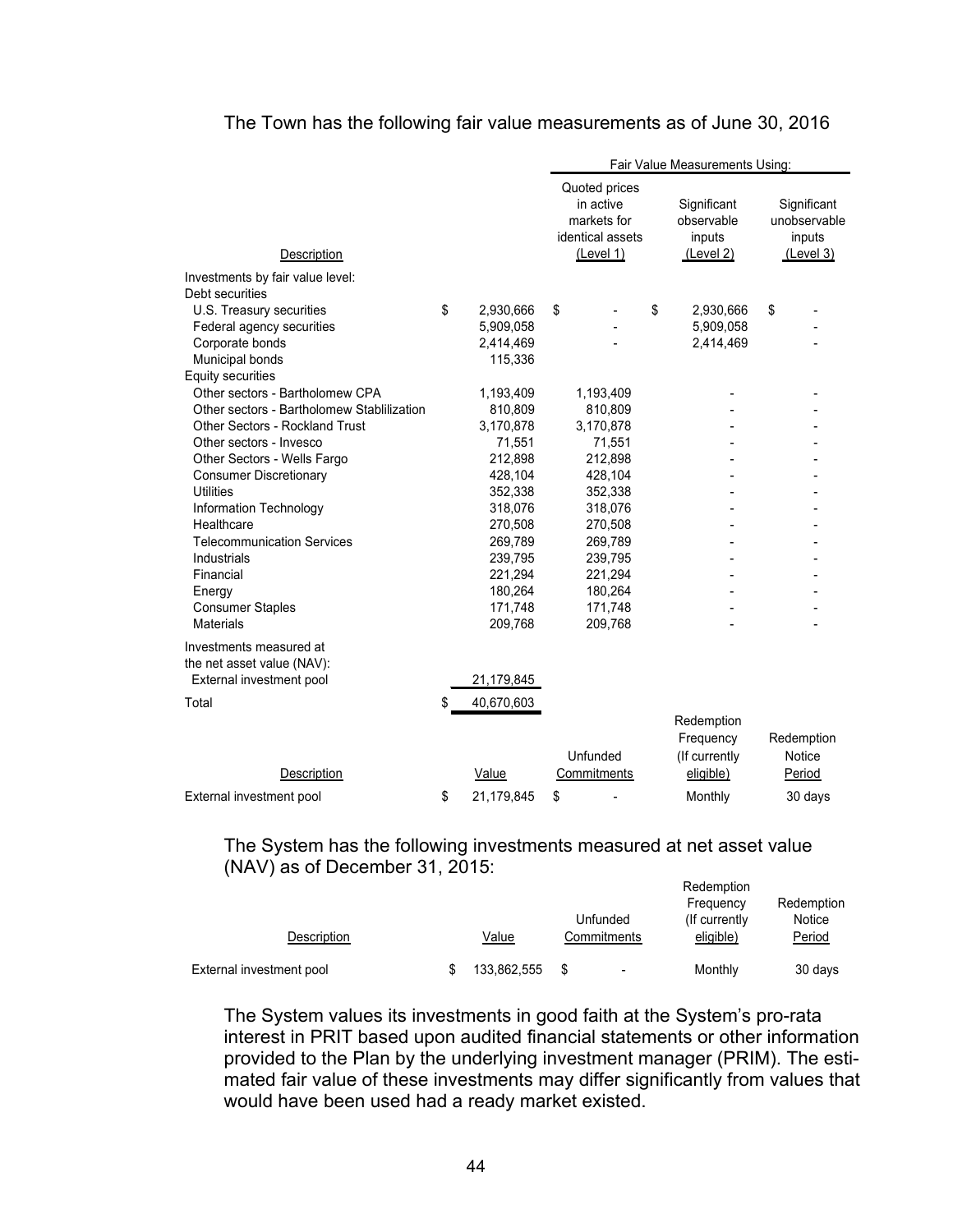#### 5. **Accounts Receivable**

## A. Property Taxes

Real estate and personal property taxes are levied and based on values assessed on January 1st of every year. Assessed values are established by the Board of Assessor's for 100% of the estimated fair market value. Taxes are due on a quarterly basis and are subject to penalties and interest if they are not paid by the respective due date. Real estate and personal property taxes levied are recorded as receivables in the fiscal year they relate to.

Fourteen days after the due date for the final tax bill for real estate taxes, a demand notice may be sent to the delinguent taxpayer. Fourteen days after the demand notice has been sent, the tax collector may proceed to file a lien against the delinguent taxpayers' property. The Town has an ultimate right to foreclose on property for unpaid taxes. Personal property taxes cannot be secured through the lien process.

Taxes receivable at June 30, 2016 consist of the following (in thousands):

| <b>Real Estate</b>       |     |             |
|--------------------------|-----|-------------|
| 2016                     |     | \$<br>551   |
| <b>Personal Property</b> |     |             |
| 2016                     | 48  |             |
| 2015                     | 21  |             |
| 2014                     | 23  |             |
| 2013                     | 52  |             |
| 2012                     | 35  |             |
| 2011                     | 45  |             |
| Prior                    | 332 |             |
| Subtotal                 |     | 556         |
| <b>Tax Liens</b>         |     | 1,298       |
| <b>Deferred Taxes</b>    |     | 469         |
| <b>CPA</b>               |     | 11          |
| Total                    |     | \$<br>2,885 |

## **B.** Allowance for Uncollectibles

The receivables reported in the accompanying entity-wide financial statements reflect the following estimated allowances for doubtful accounts (in thousands):

|                         |     | Governmental |
|-------------------------|-----|--------------|
| Personal property taxes |     | 452          |
| <b>Excises</b>          | - S | -430         |
| Ambulance               | \$. | 998          |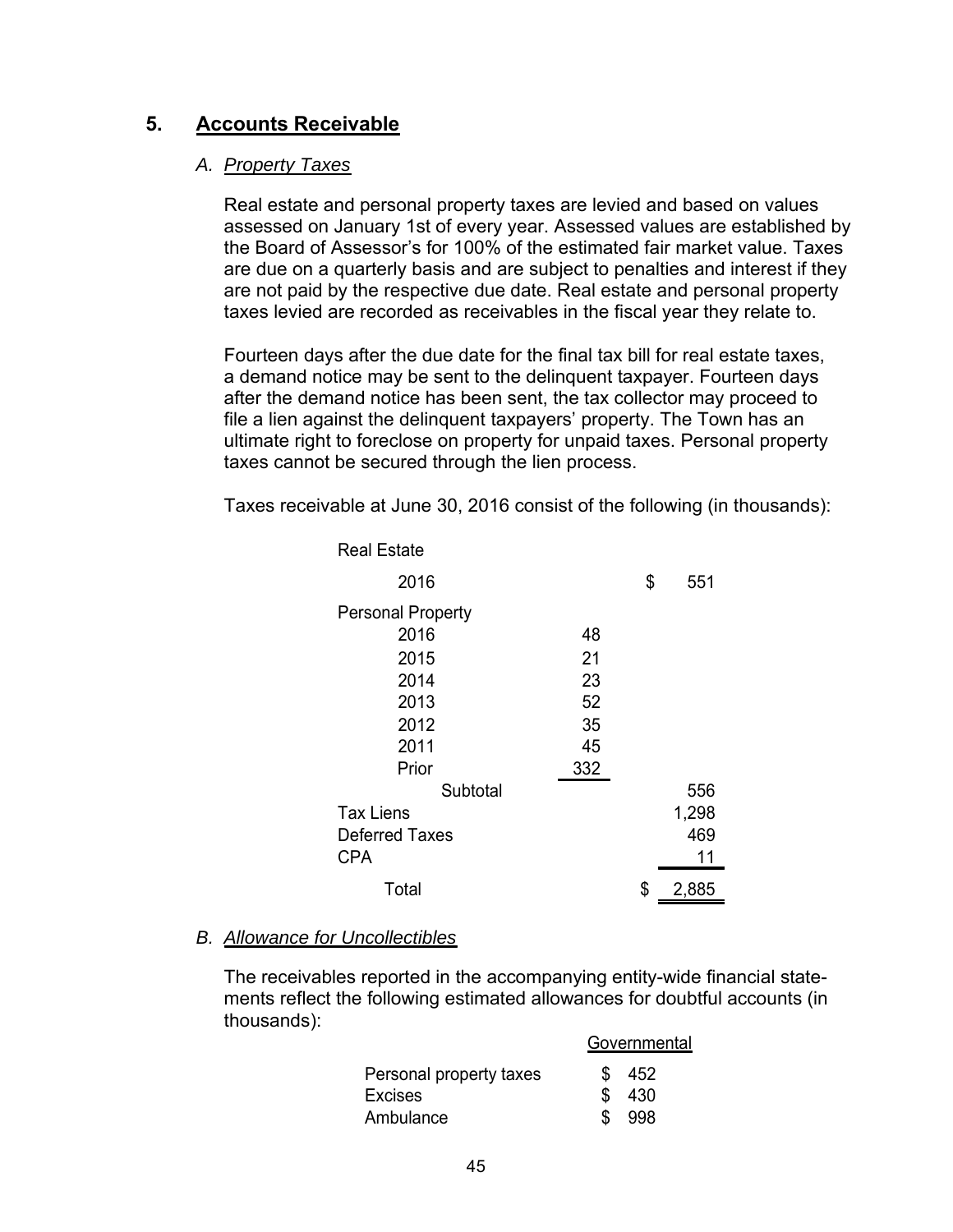The allowance amount is estimated using varying percentages that the Town believes are not collectible based on year of levy.

C. Departmental

Departmental receivables primarily comprise ambulance receivables.

D. Intergovernmental Receivables

This balance represents reimbursements requested from Federal and State agencies for expenditures incurred in fiscal 2016 and future reimbursements from the MSBA.

#### 6. **Interfund Transfers**

The Town reports interfund transfers between many of its funds. The sum of all transfers presented in the table agrees with the sum of interfund transfers presented in the governmental and proprietary fund financial statements. The following is an analysis of interfund transfers made in fiscal year 2016:

| <b>Governmental Funds:</b>                                | <b>Transfers In</b> | <b>Transfers Out</b>         |
|-----------------------------------------------------------|---------------------|------------------------------|
| <b>General Fund</b><br><b>Community Preservation Fund</b> | \$<br>2,211,732     | \$<br>5,400,996<br>1,132,438 |
| Nonmajor Funds:<br><b>Special Revenue Funds:</b>          |                     |                              |
| Town grants                                               |                     | 279,728                      |
| Receipts reserved for appropriation                       |                     | 65,000                       |
| Revolving funds                                           |                     | 1,589                        |
| <b>Trust funds</b>                                        |                     | 5,700                        |
| Other special revenue funds                               | 5,700               |                              |
| Capital Project Funds:                                    | 4,108,862           | 88,460                       |
| <b>Subtotal Nonmajor Funds</b>                            | 4,114,562           | 440,477                      |
| <b>Business-Type Funds:</b>                               |                     |                              |
| Sewer Fund                                                | 569,430             | 363,721                      |
| <b>Water Fund</b>                                         |                     | 660,484                      |
| Solid Waste Fund                                          | 1,420,000           | 317,608                      |
| Subtotal Business-Type Funds:                             | 1,989,430           | 1,341,813                    |
| <b>Grand Total</b>                                        | \$<br>8,315,724     | \$<br>8,315,724              |

The transfers from the sewer, water, and solid waste funds to the general fund are made to cover indirect costs and short term note payments incurred by general fund. The majority of the \$4,108,862 transferred into the non-major Capital Project Fund represents the Town's practice of funding certain capital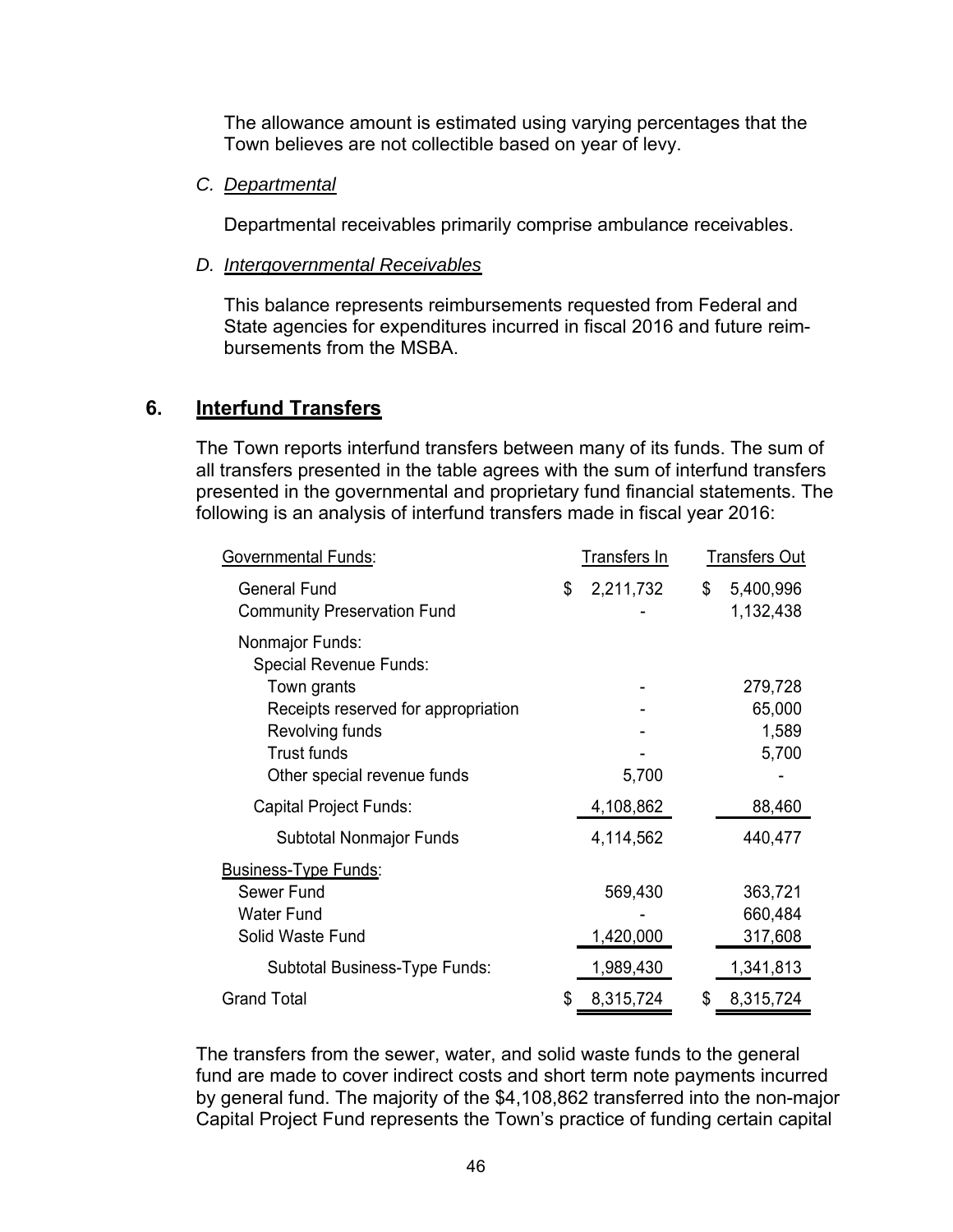activity from General Fund specifically from the November 2015 Special Town Meeting and the May 2016 Annual Town Meeting. The \$1,989,430 transferred from the General Fund into the Enterprise Funds represents a subsidy to the Solid Waste Fund of \$1,420,000 and a \$569,430 reimbursement to Sewer Fund for stormwater drains related programs. Other transfers are used to (1) move revenues from the fund that statute or budget requires to collect them to the fund that statute or budget requires to expend them, (2) use unrestricted revenues collected in the general fund to finance various programs and accounted for in other funds in accordance with budgetary authorizations.

#### **Capital Assets** 7.

Capital asset activity for the year ended June 30, 2016 was as follows (in thousands):

|                                              | Beginning<br><b>Balance</b> | Increases | Decreases |       |   | Ending<br><b>Balance</b> |
|----------------------------------------------|-----------------------------|-----------|-----------|-------|---|--------------------------|
| <b>Governmental Activities:</b>              |                             |           |           |       |   |                          |
| Capital assets, being depreciated:           |                             |           |           |       |   |                          |
| Buildings and improvements                   | \$<br>235,831               | \$<br>366 | \$        |       | S | 236,197                  |
| Machinery, equipment, and furnishings        | 12,202                      | 494       |           | (213) |   | 12,483                   |
| Vehicles                                     | 5,785                       | 830       |           | (265) |   | 6,350                    |
| Infrastructure                               | 34,853                      | 539       |           |       |   | 35,392                   |
| Total capital assets, being depreciated      | 288,671                     | 2,229     |           | (478) |   | 290,422                  |
| Less accumulated depreciation for:           |                             |           |           |       |   |                          |
| Buildings and improvements                   | (48, 452)                   | (6, 220)  |           |       |   | (54, 672)                |
| Machinery, equipment, and furnishings        | (8,989)                     | (1,050)   |           | 210   |   | (9,829)                  |
| Vehicles                                     | (4, 644)                    | (551)     |           | 265   |   | (4,930)                  |
| Infrastructure                               | (17,949)                    | (1,510)   |           |       |   | (19, 459)                |
| Total accumulated depreciation               | (80, 034)                   | (9,331)   |           | 475   |   | (88, 890)                |
| Total capital assets, being depreciated, net | 208,637                     | (7, 102)  |           | (3)   |   | 201,532                  |
| Capital assets, not being depreciated:       |                             |           |           |       |   |                          |
| Land                                         | 22,205                      | 6,648     |           |       |   | 28,853                   |
| Works of Art                                 | 120                         |           |           |       |   | 120                      |
| Construction in progress                     | 1,185                       | 6,617     |           | (970) |   | 6,832                    |
| Total capital assets, not being depreciated  | 23,510                      | 13,265    |           | (970) |   | 35,805                   |
| Governmental activities capital assets, net  | 232,147                     | 6,163     |           | (973) | S | 237,337                  |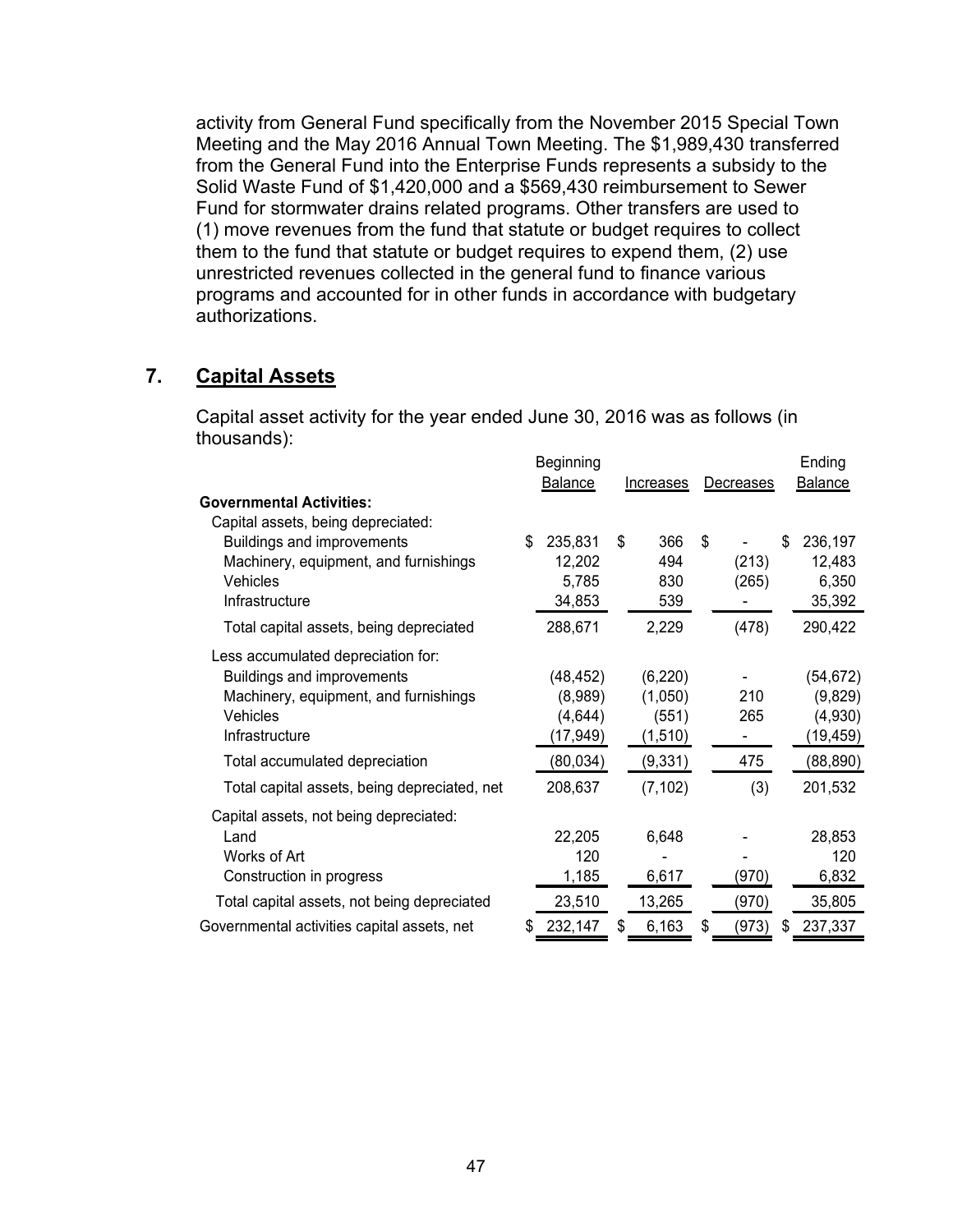|                                              | Beginning      |                  |    |           | Ending         |
|----------------------------------------------|----------------|------------------|----|-----------|----------------|
|                                              | <b>Balance</b> | <b>Increases</b> |    | Decreases | <b>Balance</b> |
| <b>Business-Type Activities:</b>             |                |                  |    |           |                |
| Capital assets, being depreciated:           |                |                  |    |           |                |
| Buildings and improvements                   | \$<br>15,693   | \$<br>5,899      | \$ |           | \$<br>21,592   |
| Plant                                        | 6,600          |                  |    |           | 6,600          |
| Machinery, equipment, and furnishings        | 5,099          | 280              |    | (224)     | 5,155          |
| Vehicles                                     | 1,657          |                  |    | (24)      | 1,633          |
| Infrastructure                               | 73,761         | 2,123            |    |           | 75,884         |
| Total capital assets, being depreciated      | 102,810        | 8,302            |    | (248)     | 110,864        |
| Less accumulated depreciation for:           |                |                  |    |           |                |
| Buildings and improvements                   | (3,961)        | (493)            |    |           | (4, 454)       |
| Plant                                        | (3, 173)       | (214)            |    |           | (3, 387)       |
| Machinery, equipment, and furnishings        | (3,792)        | (371)            |    | 194       | (3,969)        |
| Vehicles                                     | (1, 423)       | (104)            |    | 24        | (1,503)        |
| Infrastructure                               | (38, 400)      | (1,326)          |    |           | (39, 726)      |
| Total accumulated depreciation               | (50,749)       | (2,508)          |    | 218       | (53,039)       |
| Total capital assets, being depreciated, net | 52,061         | 5,794            |    | (30)      | 57,825         |
| Capital assets, not being depreciated:       |                |                  |    |           |                |
| Land                                         | 5,275          |                  |    |           | 5,275          |
| Construction in progress                     | 7,490          | 813              |    | (6,639)   | 1,664          |
| Total capital assets, not being depreciated  | 12,765         | 813              |    | (6,639)   | 6,939          |
| Business-type activities capital assets, net | 64,826         | 6,607            | \$ | (6,669)   | \$<br>64,764   |

Depreciation expense was charged to functions of the Town as follows (in thousands):

| <b>Governmental Activities:</b>                       |    |       |
|-------------------------------------------------------|----|-------|
| General government                                    | \$ | 827   |
| Public safety                                         |    | 477   |
| Education                                             |    | 4,829 |
| <b>Public works</b>                                   |    | 2,241 |
| Health and human services                             |    | 336   |
| Culture and recreation                                |    | 621   |
| Total depreciation expense - governmental activities  | S  | 9,331 |
| <b>Business-Type Activities:</b>                      |    |       |
| Sewer                                                 | \$ | 965   |
| Water                                                 |    | 1,265 |
| Solid waste                                           |    | 278   |
| Total depreciation expense - business-type activities | \$ | 2,508 |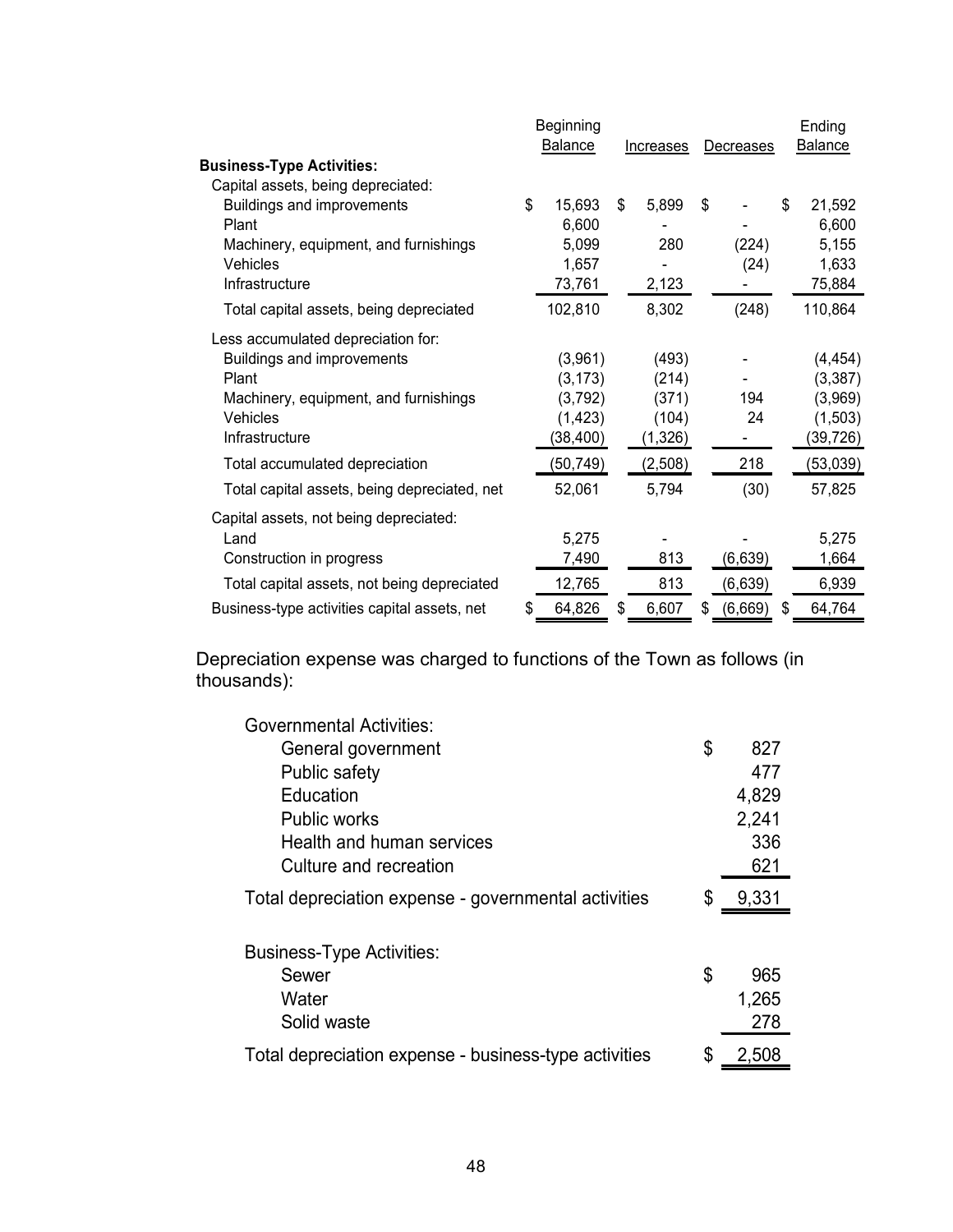#### 8. Deferred Outflows of Resources - Non-pension related

Deferred outflows of resources represent the consumption of net assets by the Town that is applicable to future reporting periods. Deferred outflows of resources have a positive effect on net position, similar to assets.

Deferred outflows as of June 30, 2016 of \$587,593 result from the deferred amount on refunding. The amount will be amortized over three years starting in fiscal year 2017.

#### $9<sub>1</sub>$ **Warrants and Accounts Payable**

Warrants and accounts payable represent 2016 expenditures paid after June 30, 2016.

#### $10<sub>1</sub>$ **Accrued Liabilities**

Accrued liabilities represent primary accrued payroll and withholdings. On the government-wide Statement of Net Position, accrued liabilities also include accrued interest for bonds and anticipation notes.

Accrued liabilities reported in the Internal Service Fund represent an estimate of incurred but not reported workers compensation claims.

#### $11.$ **Refunds Payable**

This balance consists of an estimate of refunds due to property taxpayers for potential abatements. These cases are currently pending with the state Appellate Tax Board.

#### $12.$ **Anticipation Notes Payable**

The following summarizes activity in notes payable during fiscal year 2016:

|                   |   | <b>Balance</b>   |                  |    |                    |  | <b>Balance</b> |  |  |
|-------------------|---|------------------|------------------|----|--------------------|--|----------------|--|--|
|                   |   | <b>Beginning</b> | <b>New</b>       |    |                    |  |                |  |  |
|                   |   | of Year          | <u>Issues</u>    |    | <b>Maturities</b>  |  | <u>Year</u>    |  |  |
| Bond anticipation | S |                  | \$<br>1,153,860  | \$ | $(1, 153, 860)$ \$ |  |                |  |  |
| Bond anticipation |   |                  | 9,285,000        |    |                    |  | 9,285,000      |  |  |
| Total             | S |                  | \$<br>10,438,860 |    | (1, 153, 860)      |  | 9,285,000      |  |  |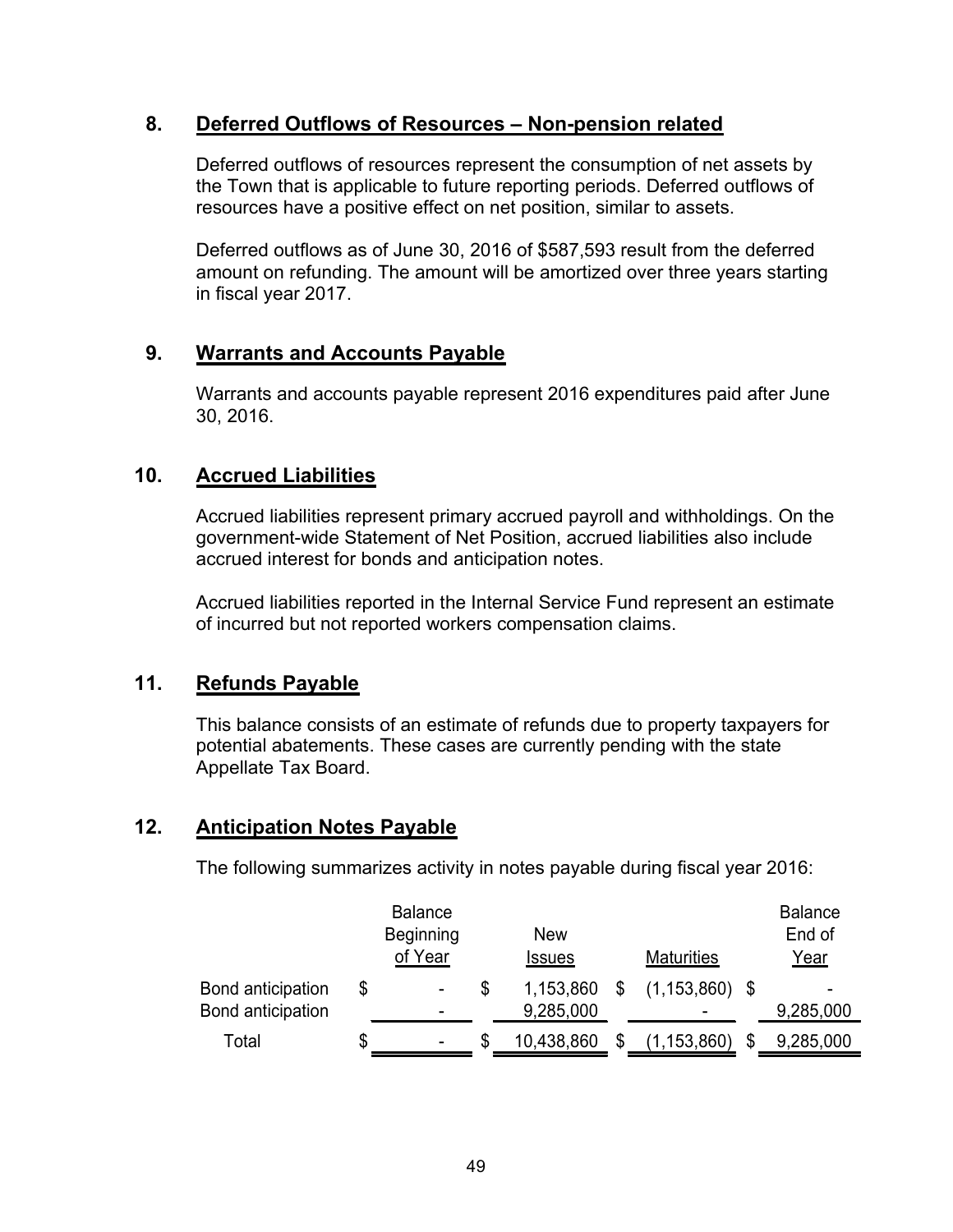#### $13.$ **Long-Term Debt**

### A. Long-Term Debt Supporting Activities

General obligation bonds, issued by the Town, are repaid with general and enterprise fund revenues and the use of unassigned fund balance or unrestricted retained earnings. Compensated absences are paid from the fund responsible for the employee's compensation - the general fund and the enterprise funds.

## **B.** General Obligation Bonds

The Town issues general obligation bonds to provide funds for the acquisition and construction of major capital facilities. General obligation bonds have been issued for both governmental and business-type activities. General obligation bonds currently outstanding are as follows:

|                                            |              |                |              |             |   | Outstanding |
|--------------------------------------------|--------------|----------------|--------------|-------------|---|-------------|
|                                            | Original     | Interest       | Date of      | Date of     |   | as of       |
| <b>Governmental Activities:</b>            | Amount       | Rate(s) $%$    | <b>Issue</b> | Maturity    |   | 6/30/16     |
|                                            |              |                |              |             |   |             |
| <b>MA Water Pollution Abatement Trust</b>  | \$<br>85,894 | Various        | 05/01/01     | 01/01/20 \$ |   | 18,896      |
| <b>MA Water Pollution Abatement Trust</b>  | 496,276      | Various        | 11/01/04     | 01/01/20    |   | 111,209     |
| High School, High Rock and Pollard Schools | 12,600,000   | $3.25 - 5.00$  | 06/03/08     | 12/01/26    |   | 2,160,000   |
| <b>High Rock and Pollard Schools</b>       | 5,000,000    | 4.61           | 11/01/08     | 08/01/27    |   | 795,000     |
| <b>High School</b>                         | 3,850,000    | 2.94           | 06/01/09     | 06/01/28    |   | 2,305,000   |
| Schools and Admin Building                 | 14,500,000   | $2.00 - 4.00$  | 12/15/09     | 08/01/28    |   | 9,730,000   |
| Schools and Admin Building                 | 2,000,000    | $2.00 - 3.00$  | 06/15/10     | 12/01/24    |   | 1,035,000   |
| <b>Town Hall</b>                           | 2,500,000    | $1.00 - 3.00$  | 10/15/10     | 04/01/17    |   | 300,000     |
| Town Hall and Newman School                | 8,500,000    | $2.00 - 5.00$  | 05/19/11     | 10/01/28    |   | 6,125,000   |
| Town Hall, Parking and Bridge              | 2,460,000    | $2.00 - 3.125$ | 10/05/11     | 08/01/26    |   | 1,625,000   |
| GOB - Refunding FY2012                     | 10,995,000   | $2.00 - 4.00$  | 06/06/12     | 11/01/23    |   | 8,520,000   |
| Municipal Purpose FY 2013                  | 12,154,000   | $2.00 - 4.00$  | 10/03/12     | 07/15/32    |   | 9,480,000   |
| Municipal Purpose FY 2013                  | 5,805,000    | $2.00 - 4.00$  | 06/18/13     | 11/01/32    |   | 4,875,000   |
| Municipal Purpose FY 2014                  | 6,085,000    | $3.00 - 4.00$  | 12/02/13     | 07/15/33    |   | 5,115,000   |
| Municipal Purpose FY 2014                  | 2,827,000    | $2.00 - 2.50$  | 06/02/14     | 05/15/34    |   | 2,040,000   |
| Municipal Purpose FY 2015                  | 10,187,000   | $2.00 - 4.00$  | 04/01/15     | 11/15/33    |   | 9,457,000   |
| High School, High Rock and Pollard Schools | 6,645,000    | $2.00 - 4.00$  | 06/16/16     | 08/01/27    |   | 6,645,000   |
|                                            |              |                |              |             |   |             |
|                                            |              |                |              |             |   |             |
| Subtotal Governmental:                     |              |                |              |             | S | 70,337,105  |
| <b>Business-Type Activities:</b>           |              |                |              |             |   |             |
| <b>MA Water Pollution Abatement Trust</b>  | 91,400       | Various        | 11/01/04     | 08/01/18 \$ |   | 17,400      |
| <b>MA Water Pollution Abatement Trust</b>  | 243,300      | Various        | 11/01/04     | 08/01/18    |   | 46,100      |
| <b>MA Water Pollution Abatement Trust</b>  | 1,261,272    | Various        | 11/01/04     | 08/01/18    |   | 261,300     |
| <b>MA Water Pollution Abatement Trust</b>  | 175,500      | Various        | 11/01/04     | 08/01/18    |   | 33,300      |
| <b>Water and Sewer</b>                     | 5,525,000    | $3.75 - 4.50$  | 11/01/06     | 11/11/19    |   | 1,830,000   |
| <b>Water and Sewer</b>                     |              | $4.05 - 5.00$  | 06/15/07     | 06/15/23    |   |             |
|                                            | 3,500,000    |                |              |             |   | 200,000     |
| Water Improvements and Sewer Pump Station  | 1,367,000    | 2.94           | 06/01/09     | 06/01/28    |   | 405,000     |
| <b>Water and Sewer</b>                     | 1,025,000    | $2.00 - 4.00$  | 12/15/09     | 08/01/28    |   | 670,000     |
| <b>Water and Sewer</b>                     | 545,000      | $2.00 - 3.00$  | 06/15/10     | 12/01/24    |   | 280,000     |
| <b>MA Water Resources Authority</b>        | 220,990      | 0.00           | 02/27/12     | 02/15/17    |   | 44,198      |
| <b>MA Clean Water Trust</b>                | 78,491       | 2.00           | 02/01/16     | 01/15/18    |   | 78,491      |
| <b>MA Water Pollution Abatement Trust</b>  | 980,226      | 2.00           | 06/01/12     | 07/15/30    |   | 627,342     |
| Sewer Pump Station                         | 90,000       | $2.00 - 4.00$  | 10/03/12     | 07/15/32    |   | 30,000      |
| <b>MA Water Pollution Abatement Trust</b>  | 6,034,290    | 2.00           | 05/22/13     | 01/15/33    |   | 5,285,981   |
| <b>RTS Remediation</b>                     | 140,000      | $2.00 - 4.00$  | 06/18/13     | 11/01/32    |   | 50,000      |
| Pump Station and RTS Equipment             | 2,205,000    | $2.00 - 2.50$  | 06/02/14     | 05/15/34    |   | 1,865,000   |
| Pump Station and Water Mains               | 3,238,000    | $2.00 - 4.00$  | 04/01/15     | 11/15/33    |   | 3,108,000   |

Subtotal Business-Type Activities:

Amount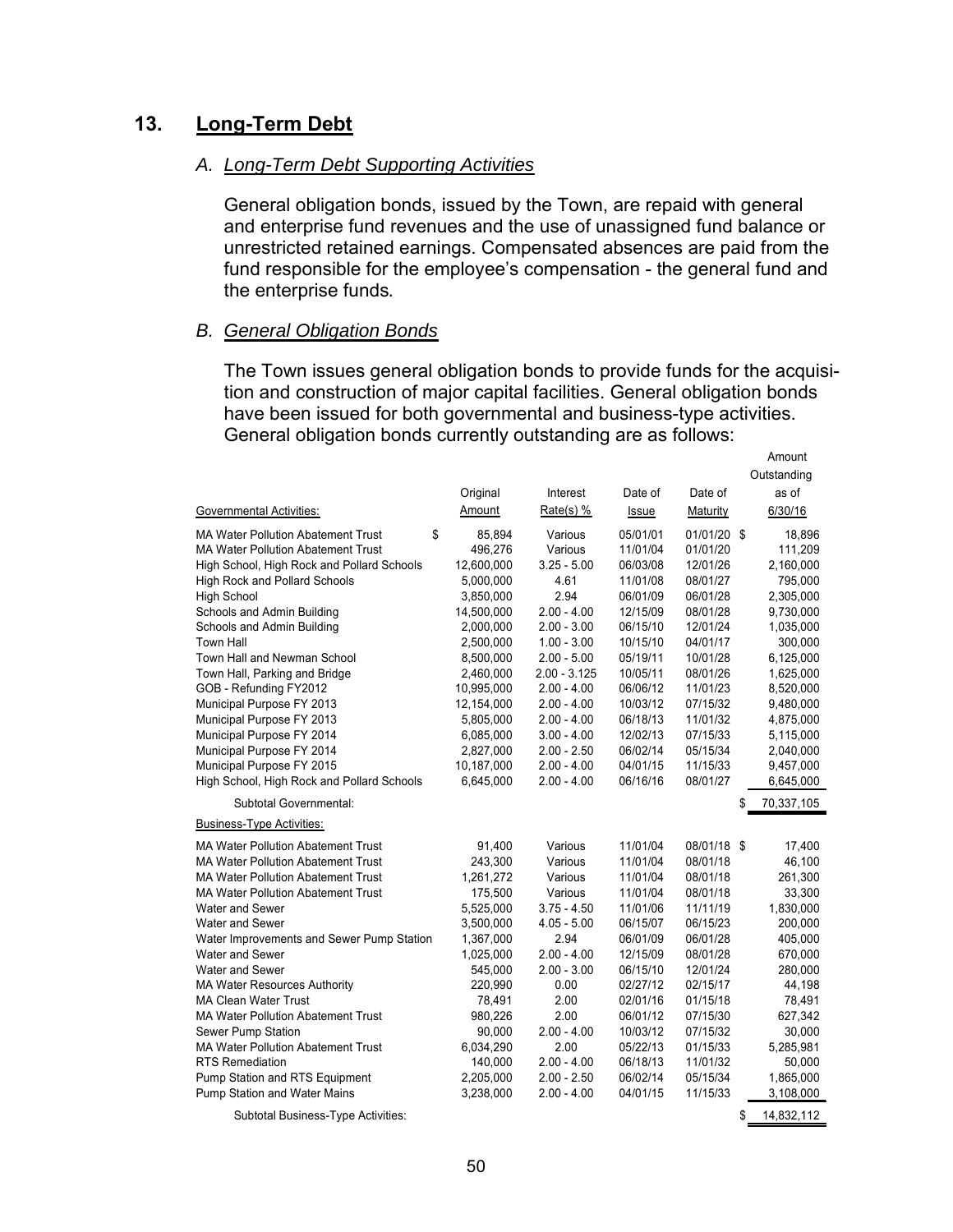# C. **Future Debt Service**

The annual payments to retire all general obligation long-term debt outstanding as of June 30, 2016 are as follows:

| <u>Governmental</u>                                                                                | <b>Principal</b>                                                                                                           | <b>Interest</b>                                                                                          | <b>Total</b>                                                                                                               |
|----------------------------------------------------------------------------------------------------|----------------------------------------------------------------------------------------------------------------------------|----------------------------------------------------------------------------------------------------------|----------------------------------------------------------------------------------------------------------------------------|
| 2017<br>2018<br>2019<br>2020<br>2021<br>2022 - 2026<br>2027 - 2031<br>2032 - 2034                  | \$<br>8,117,526<br>7,274,526<br>6,857,526<br>6,367,527<br>5,425,000<br>23,700,000<br>10,035,000<br>2,560,000               | \$<br>2,159,369<br>2,032,079<br>1,804,518<br>1,572,682<br>1,362,188<br>4,049,585<br>1,099,122<br>113,700 | \$<br>10,276,895<br>9,306,605<br>8,662,044<br>7,940,209<br>6,787,188<br>27,749,585<br>11,134,122<br>2,673,700              |
| Total                                                                                              | \$ 70,337,105                                                                                                              | \$14,193,243                                                                                             | \$ 84,530,348                                                                                                              |
| Business-Type<br>2017<br>2018<br>2019<br>2020<br>2021<br>2022 - 2026<br>2027 - 2031<br>2032 - 2035 | \$<br><b>Principal</b><br>1,850,528<br>1,765,060<br>1,717,319<br>826,184<br>812,992<br>3,532,348<br>3,045,978<br>1,281,703 | \$<br>Interest<br>421,219<br>357,924<br>300,361<br>242,787<br>219,255<br>774,261<br>370,109<br>53,904    | \$<br><u>Total</u><br>2,271,747<br>2,122,984<br>2,017,680<br>1,068,971<br>1,032,247<br>4,306,609<br>3,416,087<br>1,335,607 |
| Total                                                                                              |                                                                                                                            |                                                                                                          |                                                                                                                            |

# D. Bond Authorizations

Long-term debt authorizations which have not been issued or rescinded as of June 30, 2016 are as follows:

| Date Authorized | Purpose                                       | Amount       |
|-----------------|-----------------------------------------------|--------------|
| May 2007        | Sewer System Rehabilitation                   | \$<br>59,160 |
| May 2008        | Water Main Improvements                       | 49,575       |
| November 2011   | Sewer Pump Station Construction (Reservoir B) | 170,000      |
| November 2012   | <b>RTS Soil Remediation</b>                   | 116,000      |
| May 2013        | St. Marys Pump Station                        | 625,000      |
| May 2014        | Central Ave, Elliot Street Bridge             | 610,000      |
| May 2015        | <b>Water System Rehabilitation</b>            | 585,000      |
| May 2015        | Public Works Infrastructure Program           | 1,000,000    |
| May 2015        | Central Ave, Elliot Street Bridge             | 1,660,000    |
| November 2015   | High School Cafeteria Renovation              | 2,100,000    |
| November 2015   | Owens Farm Property Acquisition               | 7,000,000    |
| May 2016        | 609 Central Property Acquisition              | 762,500      |
| May 2016        | Public Works Infrastructure Program           | 500,000      |
| May 2016        | <b>RTS Fleet Replacement</b>                  | 269,000      |
|                 | Total                                         | 15.506.235   |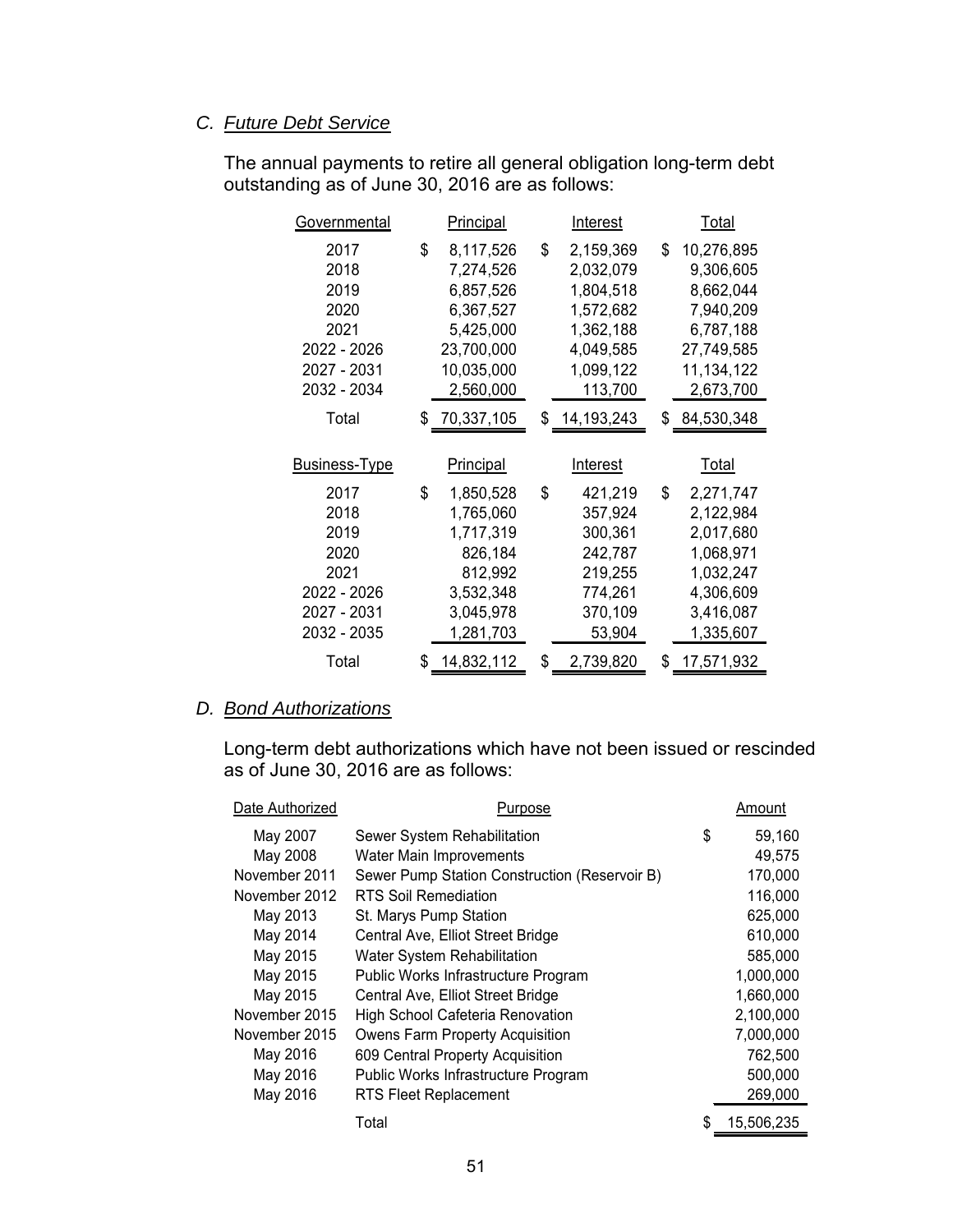# E. Changes in General Long-term Liabilities

During the year ended June 30, 2016, the following changes occurred in long-term liabilities (in thousands):  $\blacksquare$ 

| Governmental Activities                                                |    | Total<br><b>Balance</b><br>7/1/15 |    | Additions      |    | Refunded | Reductions              |    | Total<br><b>Balance</b><br>6/30/16 | Less<br>Current<br>Portion |    | Equais<br>Long-Term<br>Portion<br>6/30/16 |
|------------------------------------------------------------------------|----|-----------------------------------|----|----------------|----|----------|-------------------------|----|------------------------------------|----------------------------|----|-------------------------------------------|
| Bonds payable<br>Unamortized bond premium                              | \$ | 78,960<br>2,047                   | \$ | 6,645<br>1,015 | \$ | (7,020)  | \$<br>(8, 248)<br>(109) | \$ | 70,337<br>2,953                    | \$<br>(8, 118)<br>(194)    | S  | 62,219<br>2,759                           |
| Subtotal bonds payable<br>Other:                                       |    | 81,007                            |    | 7,660          |    | (7,020)  | (8, 357)                |    | 73,290                             | (8,312)                    |    | 64,978                                    |
| Accrued employee benefits<br>Net pension liability<br>Landfill closure |    | 4,313<br>51,288<br>730            |    | 820<br>8,885   |    |          | (38)                    |    | 5,133<br>60,173<br>692             | (1,283)<br>(49)            |    | 3,850<br>60,173<br>643                    |
| Totals                                                                 | \$ | 137,338                           | S  | 17,365         | \$ | (7,020)  | \$<br>(8, 395)          | \$ | 139,288                            | \$<br>(9,644)              | S  | 129,644                                   |
| <b>Business-Type Activities</b><br>Bonds payable<br>Other:             | \$ | 16,651                            | \$ |                |    |          | (1, 818)                | \$ | 14,833                             | \$<br>(1, 851)             | \$ | 12,982                                    |
| Accrued employee benefits<br>Net pension liability                     |    | 307<br>3,158                      |    | 21<br>547      |    |          |                         |    | 328<br>3,705                       | (328)                      |    | 3,705                                     |
| Totals                                                                 | S  | 20,116                            | S  | 568            | S  |          | \$<br>(1,818)           | S  | 18,866                             | \$<br>(2, 179)             | S  | 16,687                                    |

# F. Advance and Current Refundings

On June 16, 2016, the Town issued General Obligation Refunding Bonds in the amount of \$6,645,000 with interest rates ranging from 2.0% to 4.0% throughout the life of the Bonds. The Bonds were issued at a true interest cost (TIC) of 1.3837%.

The refunding bonds were issued to advance refund \$4,670,000 of the June 1, 2008 Bonds (the "June 2008 Bonds"), comprised of serial bonds with interest rates ranging from 3.75% to 4.00%, and to advance refund \$2,350,000 of the November 1, 2008 Bonds (the "November 2008 Bonds"), comprised of serial bonds with interest rates ranging from 4.50% to 5.00% and one term bond with an interest rate of 5.00%. The June 2008 serial bonds mature on December 1, 2019 through December 1, 2026 and will be called on December 1, 2018. The November 2008 serial bonds mature on August 1, 2019 through August 1, 2025, and the term bond matures August 1, 2027; the serial and term maturities will be called on August 1, 2018.

\$7,580,754 of the net proceeds from the issuance of the refunding bonds were used to purchase State and Local Government Series (SLGS) securities and those securities were deposited into an irrevocable trust with an escrow agent to provide debt service payments until the serial bonds and term bond are called on December 1, 2018, with respect to the June 2008 Bonds, and August 1, 2018, with respect to the November 2008 Bonds.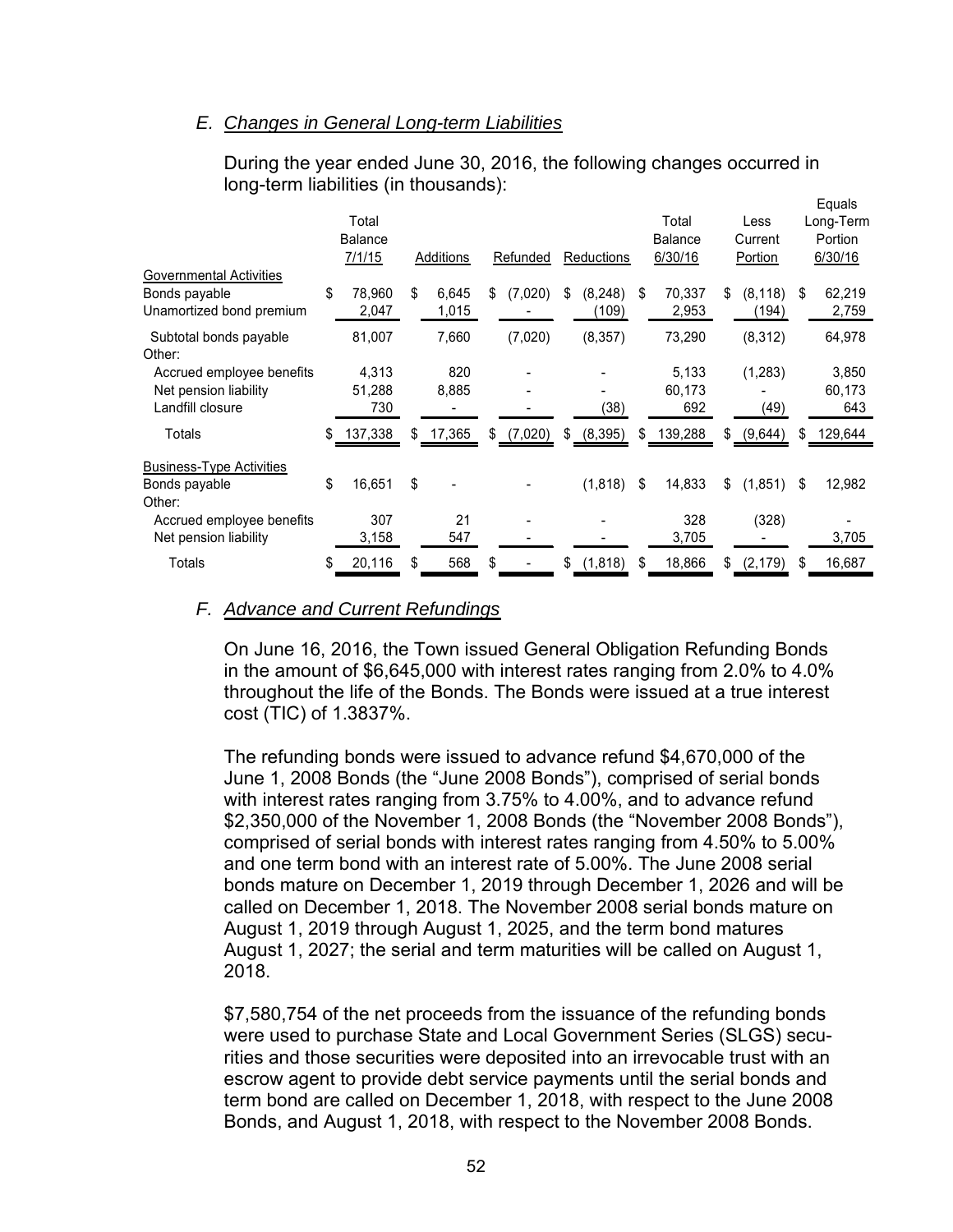The refunding met the requirements of an in-substance debt defeasance and the serial bonds were removed from the Town's financial statements.

As a result of the June 2008 advance refunding, the Town reduced its total debt service cash flow requirements by \$431,946, which resulted in an economic gain (difference between the present value of the debt service payments on the old and new debt) of \$340,995.

As a result of the November 2008 advance refunding, the Town reduced its total debt service cash flow requirements by \$356,141, which resulted in an economic gain (difference between the present value of the debt service payments on the old and new debt) of \$320,550.

Defeased debt for the June 2008 Bonds still outstanding at June 30, 2016 is \$4,670,000.

Defeased debt for the November 2008 Bonds issue still outstanding at June 30, 2016 is \$2,350,000.

# G. Prior Year Refundings

In prior years, the Town has defeased various bond issues by creating separate irrevocable trust funds. The proceeds from the new issuance of the general obligation bonds were used to purchase U.S. government securities, and those securities were deposited in an irrevocable trust with an escrow agent to provide debt service payments until the refunded bonds mature in 2019. For financial reporting purposes, the debt has been considered defeased and therefore removed as a liability from the Town's balance sheet. As of June 30, 2016, the amount of defeased debt outstanding but removed from the governmental activities and business-type activities was \$24,070,000.

#### $14.$ **Landfill Postclosure Care Costs**

State and Federal laws and regulations require the Town to perform certain maintenance and monitoring functions at the site for thirty years after closure.

The \$692,440 reported as postclosure care liability at June 30, 2016 represents the estimated costs to maintain and monitor the site for the remainder of the thirty years. These amounts are based on what it would cost to perform all postclosure care in 2016. Actual cost may be higher due to inflation, changes in technology, or changes in regulations.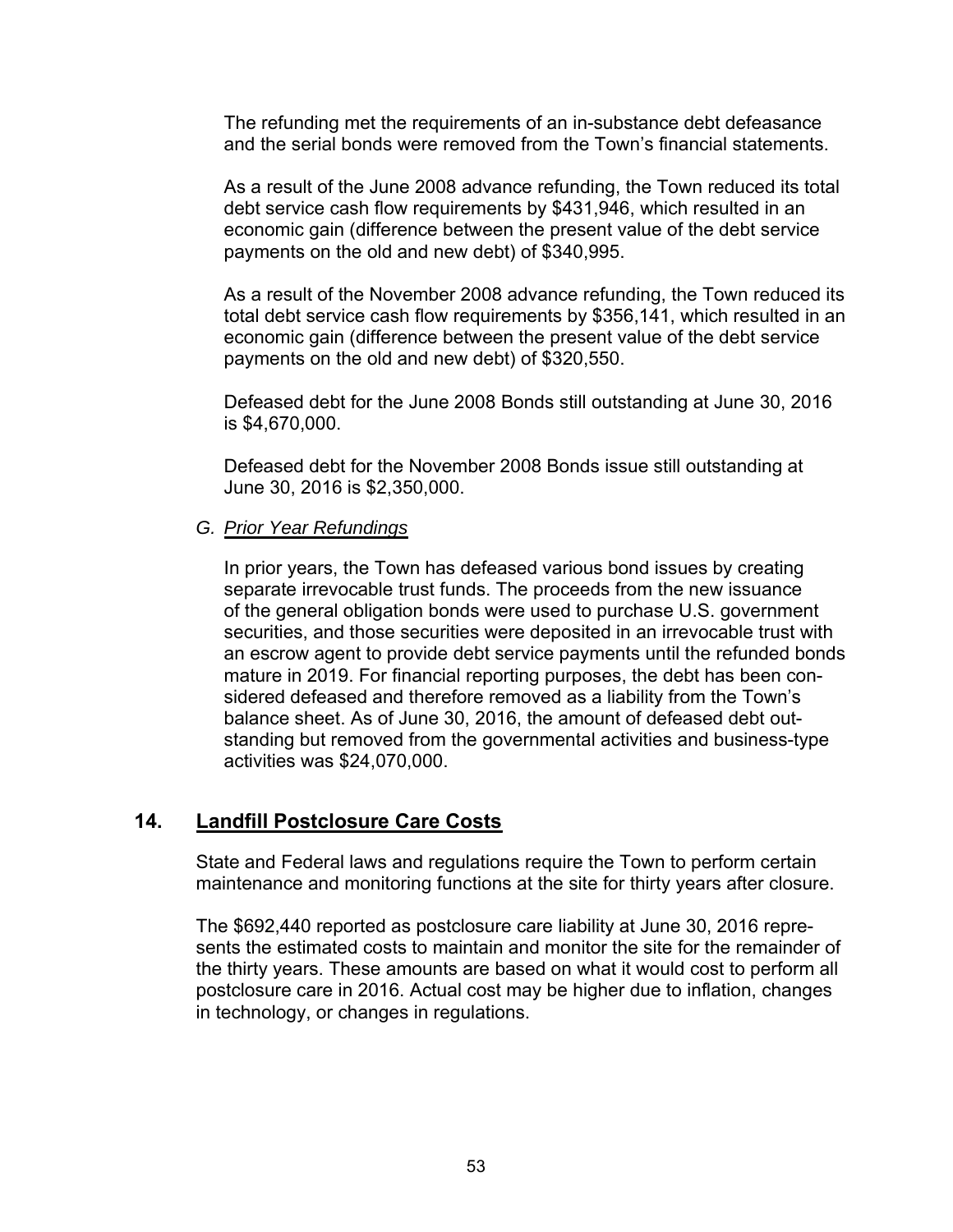#### $15.$ Deferred Inflows of Resources - Non Pension Related

Deferred inflows of resources are the acquisition of net assets by the Town that are applicable to future reporting periods. Deferred inflows of resources have a negative effect on net position, similar to liabilities.

The following is a summary of deferred inflow of resources balances as of June 30, 2016:

|                        | Entity-wide                                |        | <b>Fund Basis</b>  |              |              |      |          |  |  |
|------------------------|--------------------------------------------|--------|--------------------|--------------|--------------|------|----------|--|--|
|                        | <b>Basis</b><br>Governmental<br>Activities |        | Governmental Funds |              |              |      |          |  |  |
|                        |                                            |        | General            | Community    |              |      |          |  |  |
|                        |                                            |        | <b>Fund</b>        | Preservation |              |      | Nonmajor |  |  |
| Unavailable revenues   | S                                          |        | 10,047,765         |              | $$11,160$ \$ |      | 423.407  |  |  |
| Prepaid tax revenues   |                                            | 98,235 |                    |              |              |      | 98,235   |  |  |
| Total deferred inflows | S<br>98,235                                |        | 10,047,765         | S            | 11,160       | - \$ | 521,642  |  |  |

The balance of the General Fund *unavailable revenues* account is equal to the total of all June 30, 2016 receivable balances, except real and personal property taxes that are accrued for subsequent 60-day collections.

Governmental funds report *unavailable revenue* in connection with receivables for revenues that are not considered to be available to liquidate liabilities of the current period.

#### 16. **Restricted Net Position**

The accompanying entity-wide financial statements report restricted net position when external constraints from grantors or contributors are placed on net position.

Permanent fund restricted net position is segregated between nonexpendable and expendable. The nonexpendable portion represents the original restricted principal contribution, and the expendable represents accumulated earnings which are available to be spent based on donor restrictions.

#### $17.$ **Governmental Funds - Balances**

Fund balances are segregated to account for resources that are either not available for expenditure in the future or are legally set aside for a specific future use.

The following types of fund balances are reported at June 30, 2016:

Nonspendable - This fund balance classification represents nonmajor governmental fund reserves for the principal portion of permanent trust funds.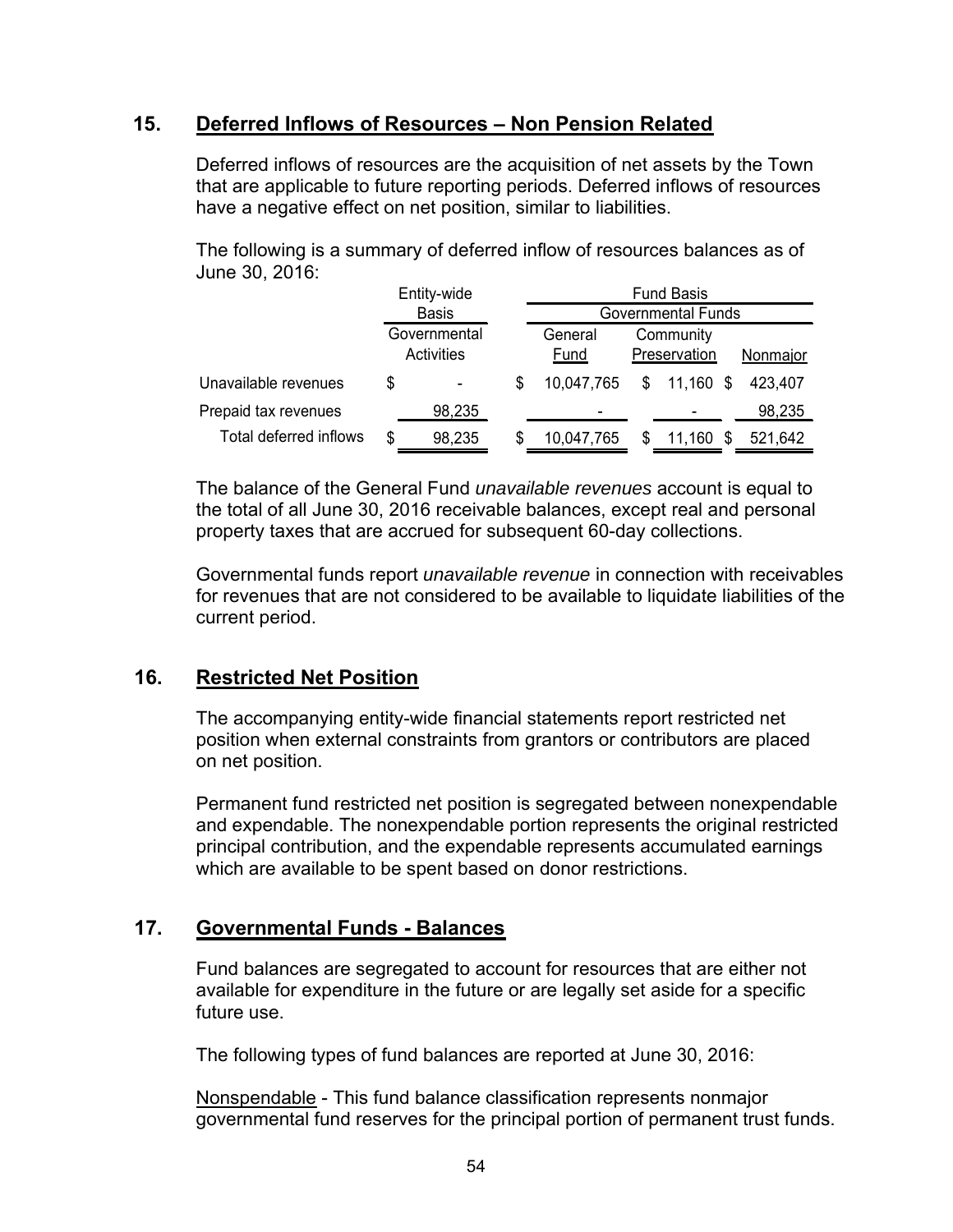Restricted - This fund balance classification includes general fund encumbrances funded by bond issuances, community preservation funds, various special revenue funds, and the income portion of permanent trust funds.

Committed - This fund balance classification includes general fund encumbrances for non-lapsing, special article appropriations approved at Town Meeting, and capital project funds funded by cash capital.

Assigned - This fund balance classification includes general fund encumbrances that have been established by various Town departments for the expenditure of current year budgetary financial resources upon vendor performance in the subsequent budgetary period.

|                                    | General<br><b>Fund</b> | Community<br>Preservation<br>Fund | Owens Farm<br>Acquisition | Nonmajor<br>Governmental<br><b>Funds</b> | Total<br>Governmental<br>Funds |
|------------------------------------|------------------------|-----------------------------------|---------------------------|------------------------------------------|--------------------------------|
| Nonspendable<br>Permanent funds    | \$                     | \$                                | \$                        | \$<br>188,478                            | \$<br>188,478                  |
| <b>Total Nonspendable</b>          |                        |                                   |                           | 188,478                                  | 188,478                        |
| Restricted                         |                        |                                   |                           |                                          |                                |
| Debt service                       | 666,280                |                                   |                           |                                          | \$<br>666,280                  |
| Community preservation             |                        | 6,736,859                         |                           |                                          | 6,736,859                      |
| <b>Bonded projects</b>             |                        |                                   |                           | 261,479                                  | 261,479                        |
| Special revenue funds:             |                        |                                   |                           |                                          |                                |
| Expendable trust funds             |                        |                                   |                           | 2,126,066                                | 2,126,066                      |
| School lunch                       |                        |                                   |                           | 485,487                                  | 485,487                        |
| Kindergarten after school          |                        |                                   |                           |                                          |                                |
| enrichment program                 |                        |                                   |                           | 566,617                                  | 566,617                        |
| Pupil transportation               |                        |                                   |                           | 529,764                                  | 529,764                        |
| RRFA - parking meter fund          |                        |                                   |                           | 381,152                                  | 381,152                        |
| Insurance loss replacement         |                        |                                   |                           | 161,059                                  | 161,059                        |
| Library equalization               |                        |                                   |                           | 137,409                                  | 137,409                        |
| Parks and recreation revolving     |                        |                                   |                           | 147,186                                  | 147,186                        |
| Other special revenue funds        |                        |                                   |                           | 1,990,302                                | 1,990,302                      |
| <b>Total Restricted</b>            | 666,280                | 6,736,859                         |                           | 6,786,521                                | 14,189,660                     |
| Committed                          |                        |                                   |                           |                                          |                                |
| Continuing appropriations articles | 996,025                |                                   |                           |                                          | 996,025                        |
| Compensated absences               | 195,060                |                                   |                           |                                          | 195,060                        |
| General and capital stabilization  | 8,923,145              |                                   |                           |                                          | 8,923,145                      |
| Capital projects                   |                        |                                   |                           | 6,185,837                                | 6,185,837                      |
| <b>Total Committed</b>             | 10,114,230             |                                   |                           | 6,185,837                                | 16,300,067                     |
| Assigned                           |                        |                                   |                           |                                          |                                |
| Encumbrances                       | 2,588,196              |                                   |                           |                                          | 2,588,196                      |
| For next year's expenditures       | 2,825,665              |                                   |                           |                                          | 2,825,665                      |
| <b>Total Assigned</b>              | 5,413,861              |                                   |                           |                                          | 5,413,861                      |
| Unassigned                         | 20,764,847             |                                   | (6,612,955)               | (759, 344)                               | 13,392,548                     |
| <b>Total Fund Balance</b>          | 36,959,218<br>S        | 6,736,859<br>\$                   | (6,612,955)<br>\$         | 12,401,492<br>\$                         | 49,484,614<br>\$               |

Following is a breakdown of the Town's fund balances at June 30, 2016: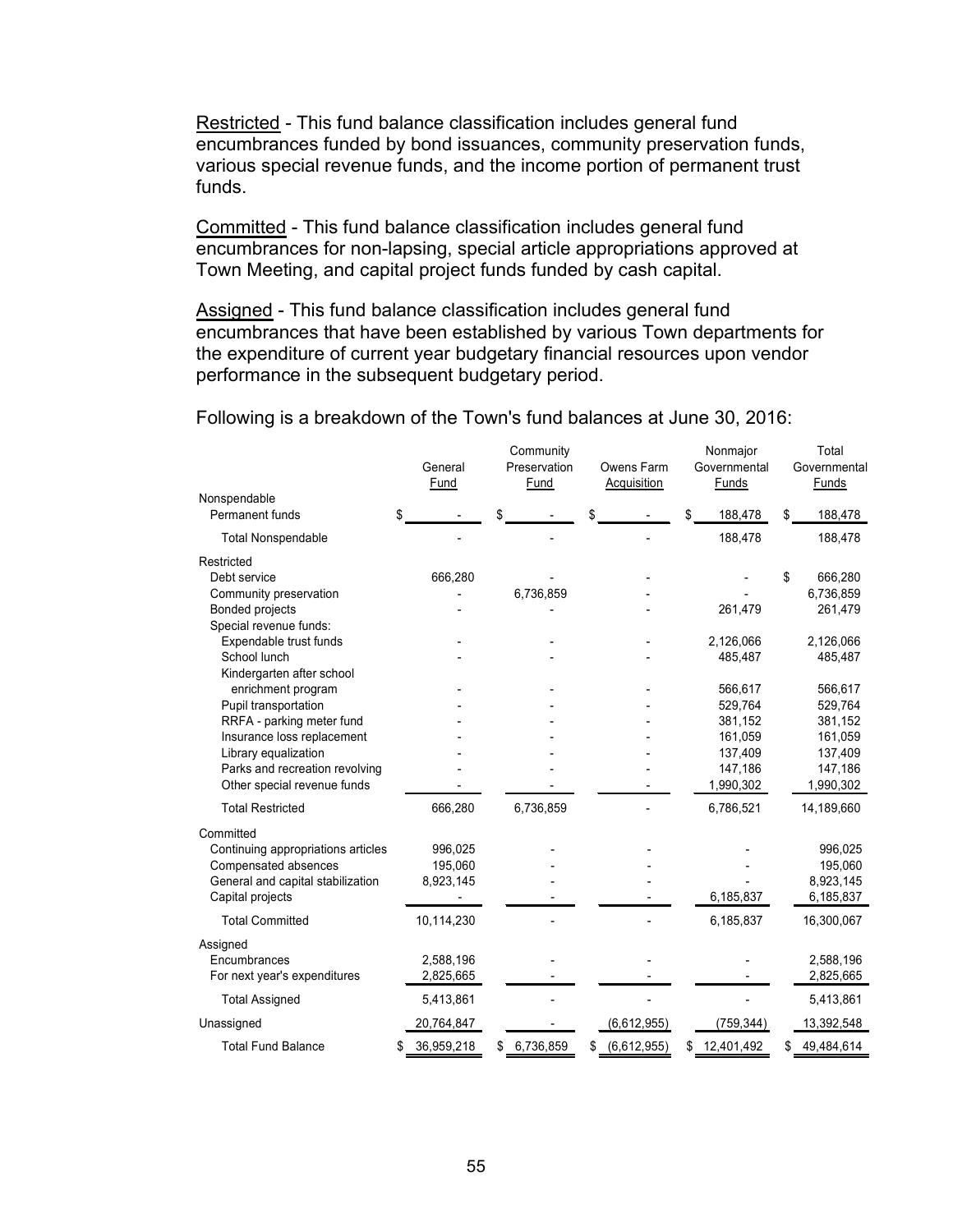#### 18. **General Fund Unassigned Fund Balance**

The unassigned general fund balance reported on the balance sheet is stated in accordance with generally accepted accounting principles (GAAP), which differs in certain respects from the Massachusetts Uniform Municipal Accounting System (UMAS). Major differences include an estimate for future potential tax refunds included in these financial statements, which is not recognized under UMAS.

#### 19. **Commitments and Contingencies**

Outstanding Legal Issues - There are several pending legal issues in which the Town is involved. The Town's management is of the opinion that the potential future settlement of such claims would not materially affect its financial statements taken as a whole.

Grants - Amounts received or receivable from grantor agencies are subject to audit and adjustment by grantor agencies, principally the federal government. Any disallowed claims, including amounts already collected, may constitute a liability of the applicable funds. The amount of expenditures which may be disallowed by the grantor cannot be determined at this time, although the Town expects such amounts, if any, to be immaterial.

Abatements - There are several cases pending before the Appellate Tax Board in regard to alleged discrepancies in property assessments. According to the Town's counsel, the probable outcome of these cases at the present time is indeterminable, although the Town expects such amounts, if any, to be immaterial.

#### $20.$ Post-Employment Healthcare and Life Insurance Benefits (Other **Post-Employment Benefits)**

GASB Statement 45, Accounting and Financial Reporting by Employers for Post-Employment Benefits Other Than Pensions, requires governments to account for other post-employment benefits (OPEB), primarily healthcare, on an accrual basis rather than on a pay-as-you-go basis. The effect is the recognition of an actuarially required contribution as an expense on the Statement of Activities when a future retiree earns their post-employment benefits, rather than when they use their post-employment benefit. To the extent that an entity does not fund their actuarially required contribution, a post-employment benefit liability is recognized on the Statement of Net Position over time.

# A. Plan Description

In addition to providing the pension benefits described, the Town provides post-employment healthcare and life insurance benefits for retired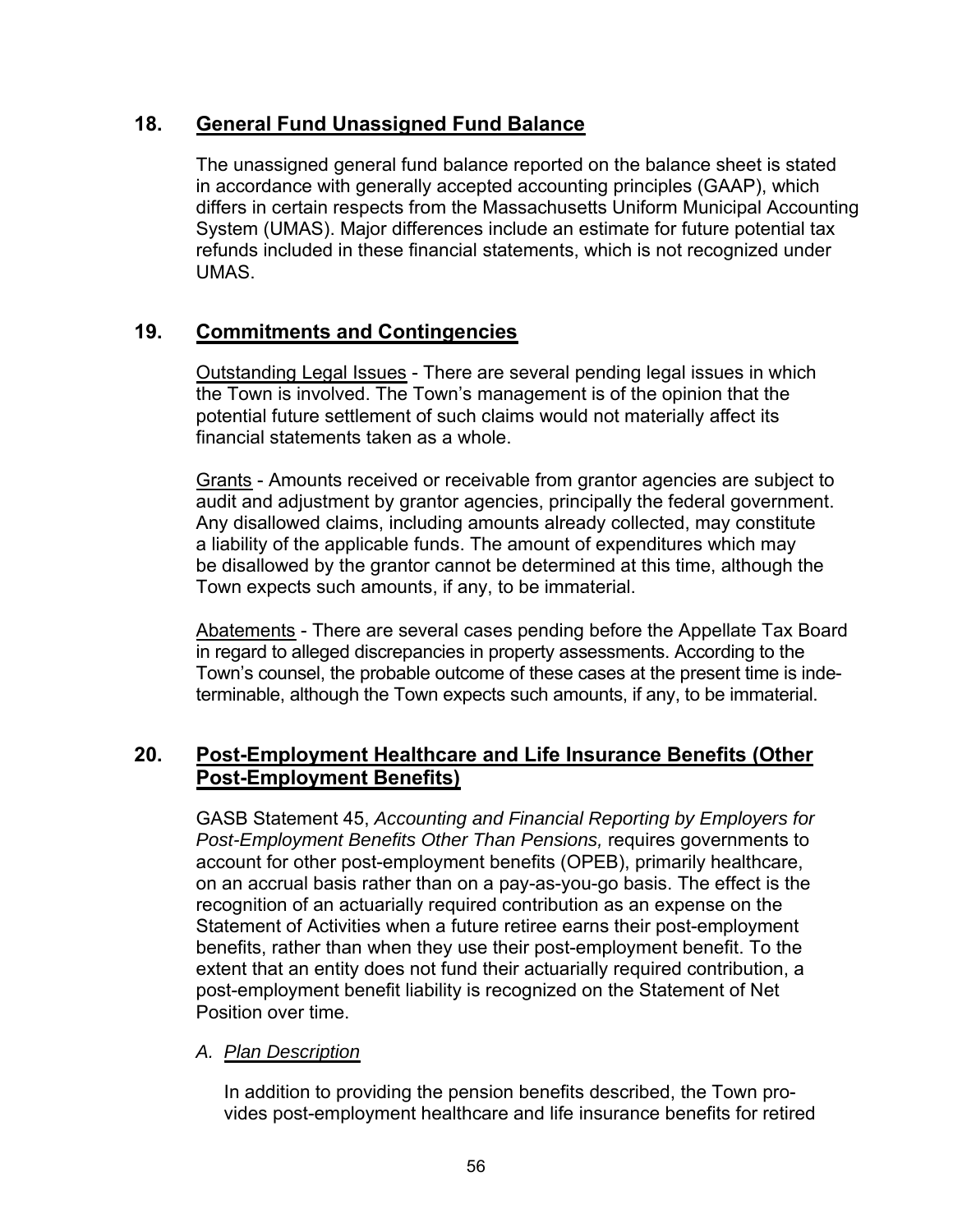employees through the Town's plan. The benefits, benefit levels, employee contributions and employer contributions are governed by Chapter 32 of the Massachusetts General Laws. As of July 1, 2015, the actuarial valuation date, approximately 904 retirees and 824 active employees meet the eligibility requirements. The plan does not issue a separate financial report.

## **B.** Benefits Provided

The Town provides medical, prescription drug, mental health/substance abuse and life insurance to retirees and their covered dependents. All active employees who retire from the Town and meet the eligibility criteria may receive these benefits.

# C. Funding Policy

Retirees contribute 32 - 50% of the cost of the health plan, as determined by the Town. The Town contributes the remainder of the health plan costs on a pre-funded basis.

## D. Annual OPEB Costs and Net OPEB Obligation

The Town's fiscal 2016 annual OPEB expense is calculated based on the annual required contribution of the employer (ARC), an amount actuarially determined in accordance with the parameters of GASB Statement No. 45. The ARC represents a level of funding that, if paid on an ongoing basis, is projected to cover the normal cost per year and amortize the unfunded actuarial liability over a period of thirty years. The following table shows the components of the Town's annual OPEB cost for the year ending June 30, 2016, the amount actually contributed to the plan, and the change in the Town's net OPEB asset (obligation) based on an actuarial valuation as of July 1, 2015.

| <b>Annual Required Contribution (ARC)</b> | \$<br>5,336,302 |
|-------------------------------------------|-----------------|
| Interest on net OPEB obligation           | (173, 847)      |
| Adjustment to ARC                         | 143,452         |
| Annual OPEB cost                          | 5,305,907       |
| Contributions made                        | 5,336,302       |
| Increase in net OPEB asset                | 30,395 *        |
| Net OPEB asset - beginning of year        | 2,243,184       |
| Net OPEB asset - end of year              | 2,273,579       |
| * represents funding in excess of ARC     |                 |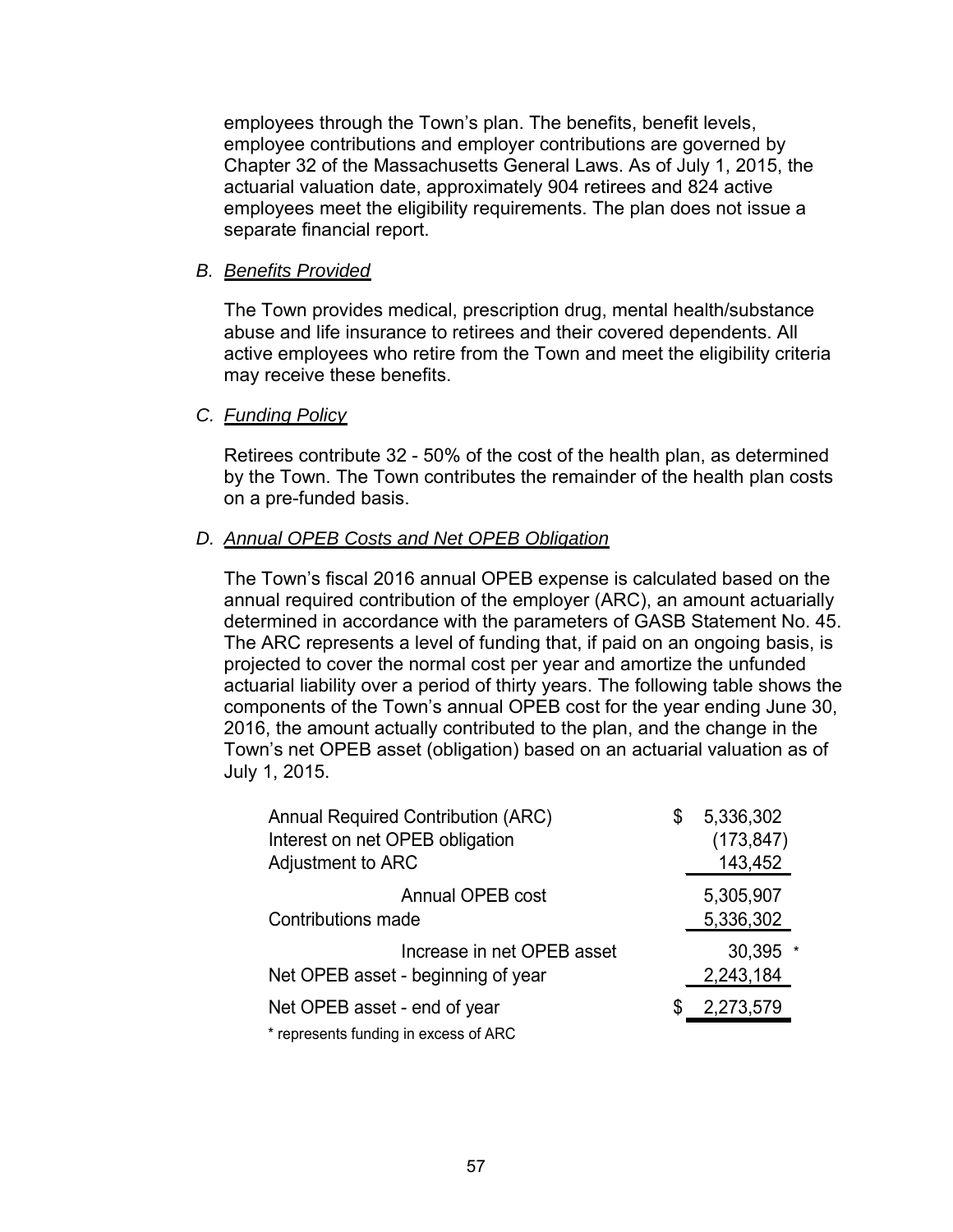The Town's annual OPEB cost, the percentage of annual OPEB cost contributed to the plan, and the net OPEB obligation were as follows:

| <b>Fiscal Year Ended</b> | <b>Annual OPEB</b><br>Cost | Percentage of<br><b>OPEB</b><br><b>Cost Contributed</b> | Net OPEB<br>Asset |  |  |
|--------------------------|----------------------------|---------------------------------------------------------|-------------------|--|--|
| 2015                     | \$<br>5,305,907            | 104%                                                    | \$<br>2,273,579   |  |  |
| 2014                     | \$<br>4,710,209            | 118%                                                    | \$<br>2,028,657   |  |  |
| 2013                     | \$<br>4,523,887            | 109%                                                    | \$<br>900,000     |  |  |
| 2012                     | \$<br>3,906,275            | 113%                                                    | \$<br>500,000     |  |  |
| 2011                     | \$<br>3,626,375            | 100%                                                    | \$                |  |  |
| 2010                     | \$<br>3,446,556            | 100%                                                    | \$                |  |  |
| 2009                     | \$<br>3,102,311            | 100%                                                    | \$                |  |  |

### E. Funded Status and Funding Progress

The funded status of the plan as of July 1, 2015, the date of the most recent actuarial valuation was as follows:

| Actuarial accrued liability (AAL)<br>Actuarial value of plan assets |   | 80,807,629<br>18,424,006 |
|---------------------------------------------------------------------|---|--------------------------|
| Unfunded actuarial accrued liability (UAAL)                         |   | 62,383,623               |
| Funded ratio (actuarial value of plan assets/AAL)                   |   | 22.8%                    |
| Covered payroll (active plan members)                               | S | 82,973,387               |
| UAAL as a percentage of covered payroll                             |   | 75.2%                    |

Actuarial valuations of an ongoing plan involve estimates of the value of reported amount and assumptions about the probability of occurrence of events far into the future. Examples included assumptions about future employment, mortality, and the healthcare cost trend. Amounts determined regarding the funded status of the plan and the annual required contributions of the employer are subject to continual revision as actual results are compared with past expectations and new estimates are made about the future. The Schedule of OPEB Funding Progress, presented as required supplementary information following the notes to the financial statements, presents multiyear trend information that shows whether the actuarial value of plan assets is increasing or decreasing over time relative to the actuarial accrued liabilities for benefits.

### F. Actuarial Methods and Assumptions

Projections of benefits for financial reporting purposes are based on the plan as understood by the Town and the plan members and include the types of benefits provided at the time of each valuation and the historical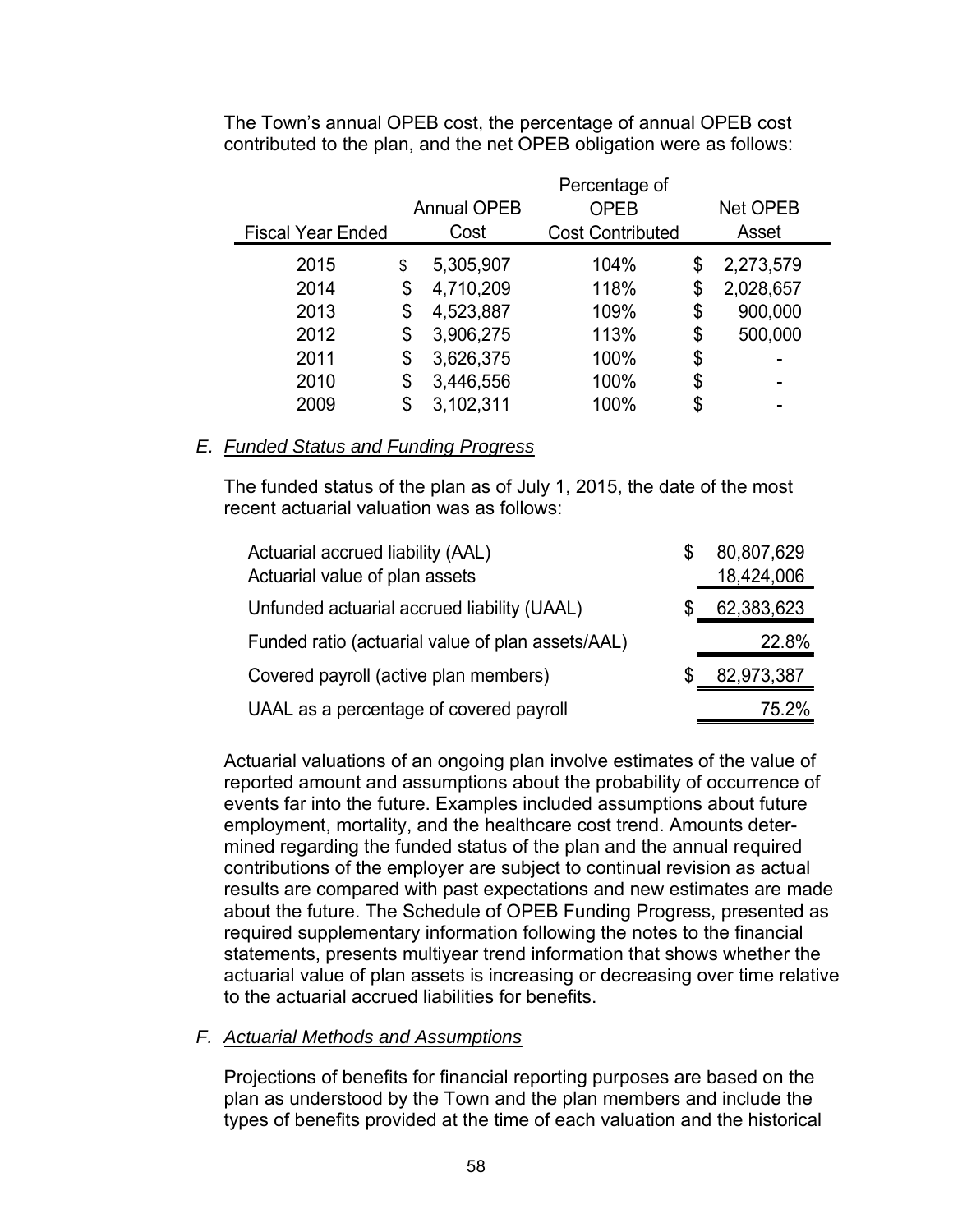pattern of sharing of benefit costs between the Town and plan members to that point. The actuarial methods and assumptions used include techniques that are designed to reduce short-term volatility in actuarial accrued liabilities and the actuarial value of assets, consistent with the long-term perspective of the calculations.

In the July 1, 2015 actuarial valuation the projected unit credit cost method was used. The actuarial value of assets was not determined as the Town has not advance funded its obligation. The actuarial assumptions included a 7.5% investment rate of return and an initial annual healthcare cost trend rate of 7.6% which decreases to a 5% long-term rate for all healthcare benefits after 8 years. The amortization costs for the initial UAAL is a level percentage of payroll for a remaining period of 26 years, on a closed basis. This has been calculated assuming the amortization payment increases at a rate of  $4.25\%$ .

#### $21.$ **Retirement System**

The Town follows the provisions of GASB Statement No. 68, Accounting and Financial Reporting for Pensions – an amendment of GASB Statement No. 27, with respect to the employees' retirement funds.

# A. Plan Description

Substantially all employees of the Town (except teachers and administrators under contract employed by the School Department) are members of the Needham Contributory Retirement System (the System), a cost sharing, multiple-employer public employee defined benefit retirement system (PERS). Eligible employees must participate in the System. The pension plan provides pension benefits, deferred allowances, and death and disability benefits. Chapter 32 of the Massachusetts General Laws establishes the authority of the System, contribution percentages and benefits paid. The System Retirement Board does not have the authority to amend benefit provisions. Additional information is disclosed in the System's annual financial reports publically available from the System located at 1471 Highland Avenue, Needham, Massachusetts 02492.

# **Participant Retirement Benefits**

The System provides for retirement allowance benefits up to a maximum of 80% of a member's highest 3-year average annual rate of regular compensation for those hired prior to April 2, 2012 and the highest fiveyear average annual rate of regular compensation for those first becoming members of the Massachusetts System on or after that date. However, per Chapter 176 of the Acts of 2011, for members who retire on or after April 2, 2012, if in the 5 years of creditable service immediately preceding retirement, the difference in the annual rate of regular compensation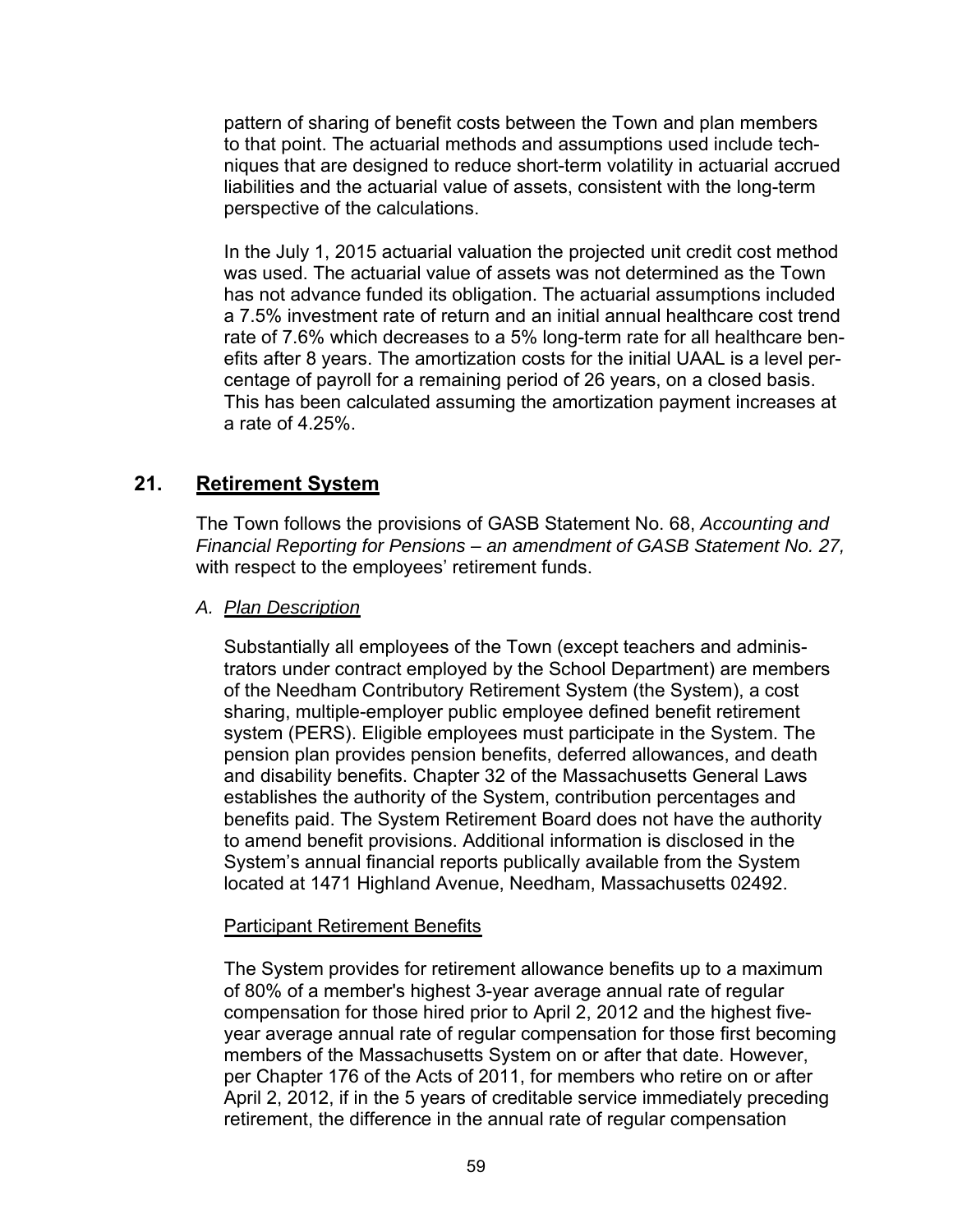between any 2 consecutive years exceeds 100 percent, the normal yearly amount of the retirement allowance shall be based on the average annual rate of regular compensation received by the member during the period of 5 consecutive years preceding retirement. Benefit payments are based upon a member's age, length of creditable service, level of compensation and group classification.

A retirement allowance may be received at any age, upon attaining 20 years of service. The plan also provides for retirement at age 55 if the participant was a member prior to January 1, 1978, with no minimum vesting requirements. If the participant was a member on or after January 1, 1978 and a member of Groups 1 or 2, then a retirement allowance may be received if the participant (1) has at least 10 years of creditable service, (2) is age 55, (3) voluntarily left Town employment on or after that date, and (4) left accumulated annuity deductions in the fund. Members of Group 4, have no minimum vesting requirements, however, must be at least age 55. Groups 2 and 4 require that participants perform the duties of the Group position for at least 12 months immediately prior to retirement.

A participant who became a member on or after April 2, 2012 is eligible for a retirement allowance upon 10 years creditable service and reaching ages 60 or 55 for Groups 1 and 2, respectively. Participants in Group 4 must be at least age 55. Groups 2 and 4 require that participants perform the duties of the Group position for at least 12 months immediately prior to retirement.

A retirement allowance consists of two parts: an annuity and a pension. A member's accumulated total deductions and a portion of the interest they generate constitute the annuity. The difference between the total retirement allowance and the annuity is the pension. The average retirement benefit is approximately 80-85% pension and 15-20% annuity.

### **Participant Refunds**

Employees who resign from service and who are not eligible to receive a retirement allowance are entitled to request a refund of their accumulated total deductions. Members voluntarily withdrawing with at least 10 years of service or involuntarily withdrawing, receive 100% of the regular interest that has accrued on those accumulated total deductions. Members voluntarily withdrawing with less than 10 years of service get credited interest each year at a rate of 3%.

### **Participants Contributions**

Participants contribute a set percentage of their gross regular compensation annually. Employee contribution percentages are specified in Chapter 32 of the Massachusetts General Laws. The employee's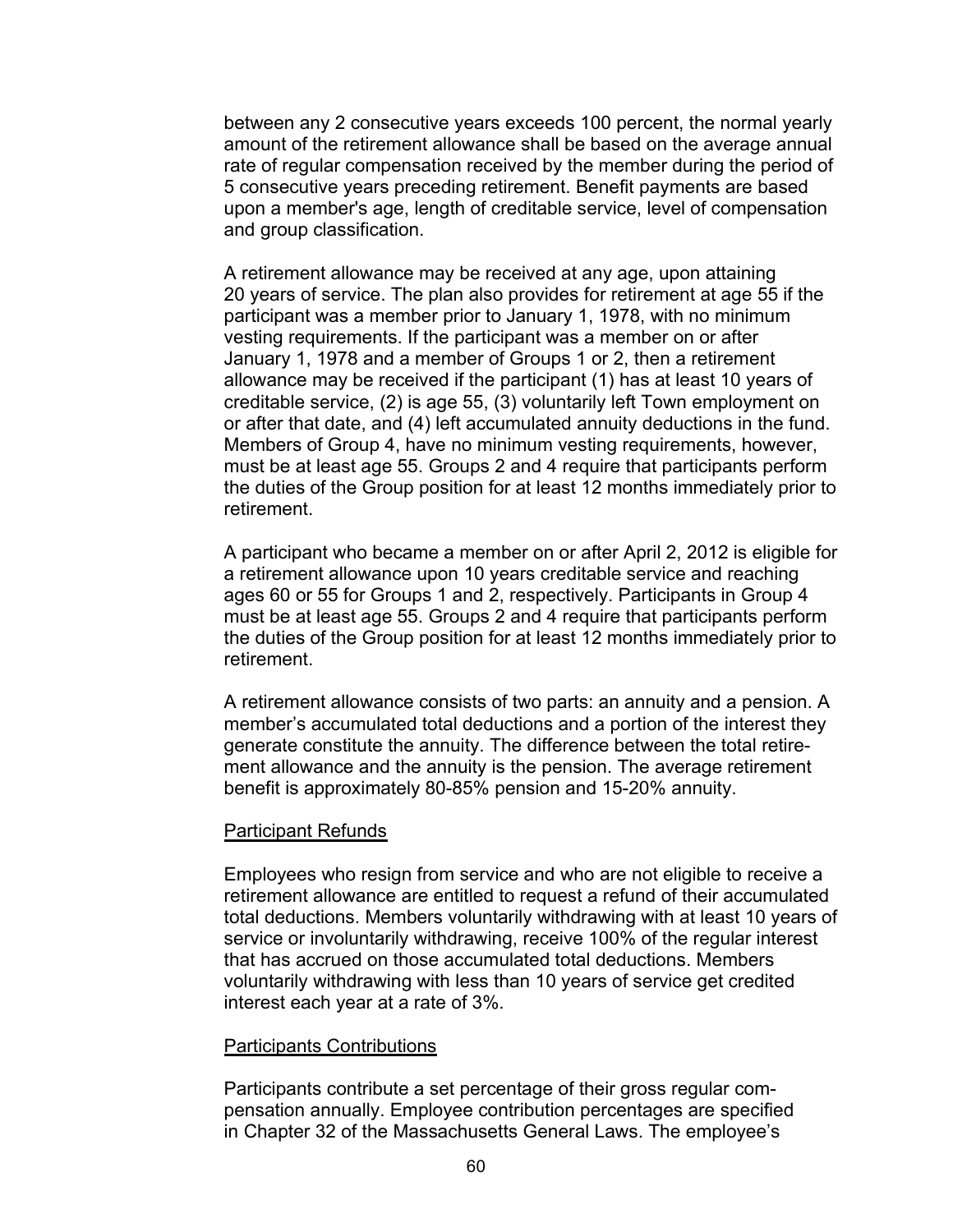individual contribution percentage is determined by their date of entry into the system. In addition, all employees hired on or after January 1, 1979 contribute an additional 2% on all gross regular compensation over the rate of \$30,000 per year. The percentages are as follows:

| Before January 1, 1975              | 5% |
|-------------------------------------|----|
| January 1, 1975 - December 31, 1983 | 7% |
| January 1, 1984 - June 30, 1996     | 8% |
| Beginning July 1, 1996              | 9% |

For those members entering a Massachusetts System on or after April 2, 2012 in Group 1, the contribution rate will be reduced to 6% when at least 30 years of creditable service has been attained.

### **Employer Contributions**

Employers are required to contribute at actuarially determined rates as accepted by the Public Employee Retirement Administration Commission (PERAC).

The Town's contribution to the System for the year ended June 30, 2016 was \$6,039,115, which was equal to its annual required contribution.

### B. Summary of Significant Accounting Policies

For purposes of measuring the net pension liability, deferred outflows of resources and deferred inflows of resources related to pensions, and pension expense, information about the fiduciary net position of the System and additions to/deductions from System's fiduciary net position have been determined on the same basis as they are reported by System. For this purpose, benefit payments (including refunds of employee contributions) are recognized when due and payable in accordance with benefit terms. Investments are reported at fair value.

### C. Pension Liabilities, Pension Expense, and Deferred Outflows of Resources and Deferred Inflows of Resources Related to Pensions

At June 30, 2016, the Town reported a liability of \$63,877,775 for its proportionate share of the net pension liability. The net pension liability was measured as of December 31, 2015, and the total pension liability used to calculate the net pension liability was determined by an actuarial valuation as of January 1, 2015. The Town's proportion of the net pension liability was based on a projection of the Town's long-term share of contributions to the pension plan relative to the projected contributions of all participating employers, actuarially determined. At December 31, 2015, the Town's proportion was 98.20% percent.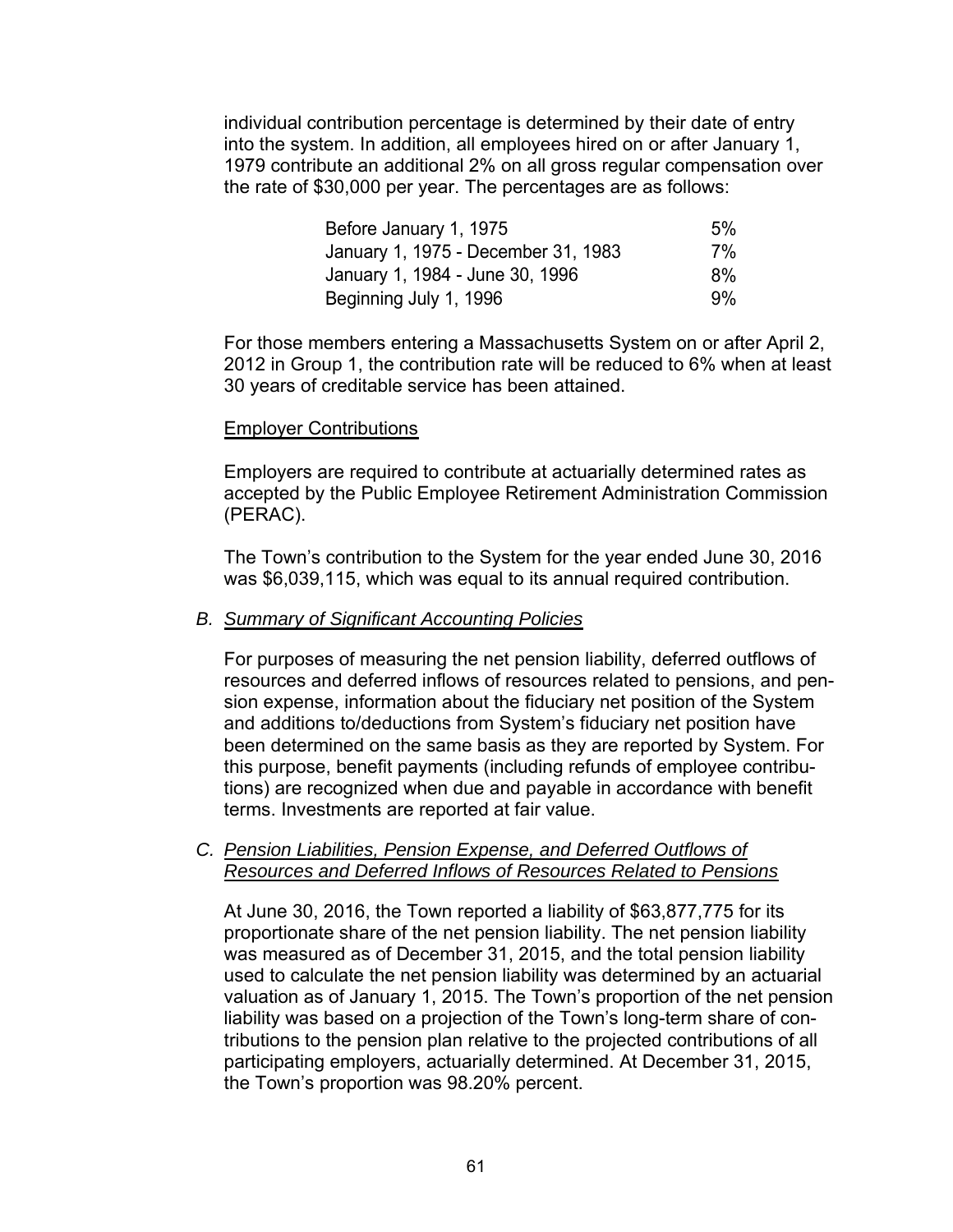*Changes of benefit terms:* As permitted by Section 19 of Chapter 188 of the Acts of 2010, the Board has increased the Cost of Living Adjustment  $(COLA)$  base from \$12,000 to \$14,000 effective July 1, 2015.

For the year ended June 30, 2016, the Town recognized pension expense of \$8,396,510. In addition, the Town reported deferred outflows of resources and deferred inflows of resources related to pensions from the following sources:

|                                             |             | Deferred         |            | Deferred         |
|---------------------------------------------|-------------|------------------|------------|------------------|
|                                             | Outflows of |                  | Inflows of |                  |
|                                             |             | <b>Resources</b> |            | <b>Resources</b> |
| Differences between expected and actual     |             |                  |            |                  |
| experience                                  | \$          |                  | \$         | 19,052           |
| Changes of assumptions                      |             | 1,268,674        |            |                  |
| Changes in proportion                       |             |                  |            | 29,962           |
| Net difference between projected and actual |             |                  |            |                  |
| earnings on pension plan investments        |             | 7,728,927        |            |                  |
| Total                                       | \$          | 8,997,601        |            | 49,014           |

Amounts reported as deferred outflows of resources and deferred inflows of resources related to pensions will be recognized in pension expense as  $follows:$ 

|                     | Deferred         |
|---------------------|------------------|
|                     | Outflows         |
|                     | (Inflows) of     |
| Year ended June 30: | <b>Resources</b> |
| 2017                | \$<br>2,361,673  |
| 2018                | 2,361,673        |
| 2019                | 2,361,673        |
| 2020                | 1,863,568        |
| Total               | 8,948,587<br>S   |

### *D. Actuarial Assumptions:*

The total pension liability in the January 1, 2015 actuarial valuation was determined using the following actuarial assumptions, applied to all periods included in the measurement:

| Inflation                                 | 3.50%                   |
|-------------------------------------------|-------------------------|
|                                           | 4.75% for Group 1 and 2 |
| Salary increases                          | 5.25% for Group 4       |
| Investment rate of return                 | 7.75%                   |
| Post-retirement cost-of-living adjustment | 3.00%                   |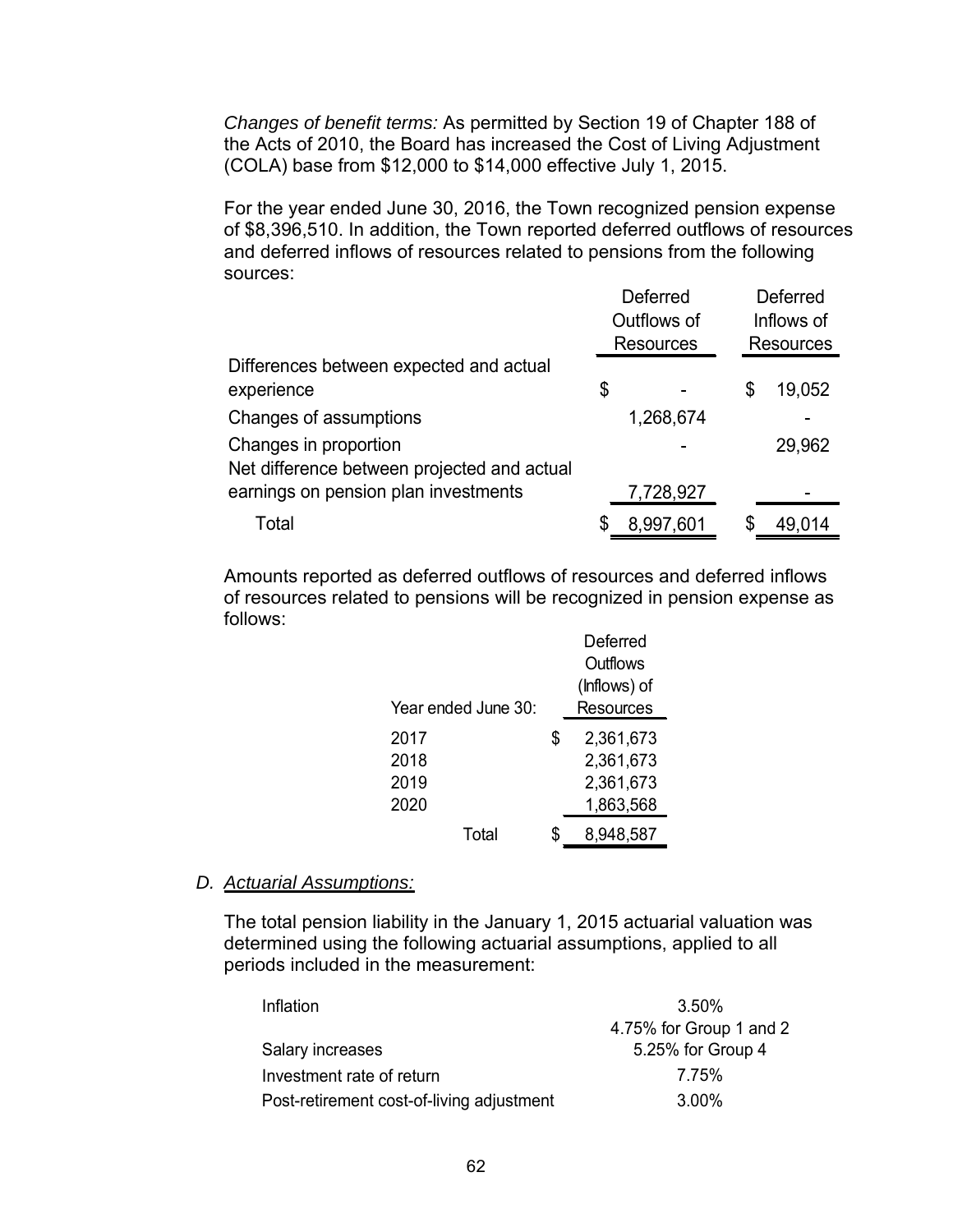Mortality rates were based on the RP-2000 Combined Healthy Mortality Table projected generationally using Scale AA.

The actuarial assumptions used in the January 1, 2015 valuation were based on the results of the most recent actuarial experience study.

The long-term expected rate of return on pension plan investments was selected from a best estimate range determined using the building block approach. Under this method, an expected future real return range (expected returns, net of pension plan investment expense and inflation) is calculated separately for each asset class. These ranges are combined to produce the long-term expected rate of return by weighting the expected future real rates of return net of investment expenses by the target asset allocation percentage and by adding expected inflation. The target allocation and best estimates of arithmetic real rates of return for each major class are summarized in the following table:

| Target<br>Asset<br><b>Allocation</b>                         | Long-term<br>Expected<br><b>Real Rate</b><br>of Return |
|--------------------------------------------------------------|--------------------------------------------------------|
| 14.5%<br>3.5%<br>16.0%<br>$6.0\%$<br>40.0%                   | 6.00%<br>6.25%<br>7.07%<br>9.26%                       |
| 5.0%<br>5.0%<br>$3.0\%$<br>13.0%                             | 2.46%<br>2.00%<br>2.50%                                |
| 1.5%<br>1.5%<br>$1.0\%$<br>$2.0\%$<br>4.0%<br>10.0%          | 5.25%<br>5.50%<br>4.75%<br>6.50%<br>7.50%              |
| 10.0%<br>10.0%<br>4.0%<br>$9.0\%$<br>4.0%<br>37.0%<br>100.0% | 8.50%<br>6.50%<br>6.76%<br>5.75%<br>5.74%              |
|                                                              |                                                        |

### E. Discount Rate

The discount rate used to measure the total pension liability was 7.75%. The projection of cash flows used to determine the discount rate assumed that the plan member contributions will be made at the current contribution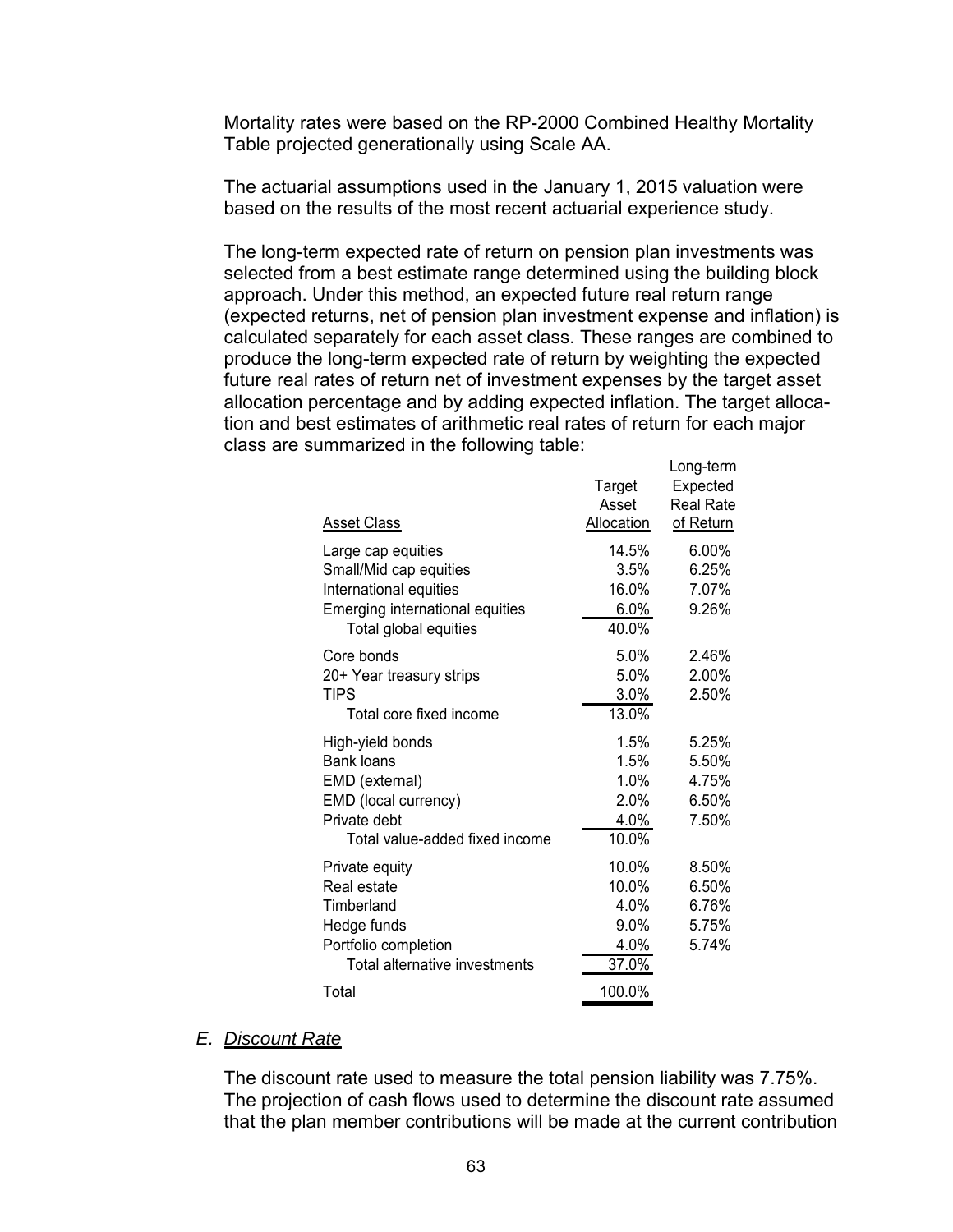rate and that employer contributions will be made at contractually required rates, actuarially determined. Based on those assumptions, the pension plan's fiduciary net position was projected to be available to make all projected future benefit payments to current active and inactive plan members. Therefore, the long-term expected rate of return on pension plan investments was applied to all periods of projected benefit payments to determine the total pension liability.

## F. Sensitivity of the Proportionate Share of the Net Pension Liability to Changes in the Discount Rate

The following presents the Town's proportionate share of the net pension liability calculated using the discount rate of 7.75 percent, as well as what the Town's proportionate share of the net pension liability would be if it were calculated using a discount rate that is 1 percentage-point lower (6.75%) or 1 percentage-point higher (8.75%) than the current rate:

|                          | $1\%$        | Current |               | $1\%$      |
|--------------------------|--------------|---------|---------------|------------|
|                          | Decrease     |         | Discount Rate | Increase   |
| <b>Fiscal Year Ended</b> | (6.75%)      |         | (7.75%)       | (8.75%)    |
| June 30, 2016            | \$85,012,835 |         | 63,877,775    | 45,897,133 |

### G. Pension Plan Fiduciary Net Position

Detailed information about the pension plan's fiduciary net position is available in the separately issued System financial report.

#### $22<sub>2</sub>$ **Massachusetts Teachers' Retirement System (MTRS)**

## A. Plan Description

The Massachusetts Teachers' Retirement System (MTRS) is a public employee retirement system (PERS) that administers a cost-sharing multiemployer defined benefit plan, as defined in Governmental Accounting Standards Board (GASB) Statement No. 67, Financial Reporting for Pension Plans. MTRS is managed by the Commonwealth on behalf of municipal teachers and municipal teacher retirees. The Commonwealth is a nonemployer contributor and is responsible for all contributions and future benefit requirements of the MTRS. The MTRS covers certified teachers in cities (except Boston), towns, regional school districts, charter schools, educational collaboratives, and Quincy College. The MTRS is part of the Commonwealth's reporting entity and does not issue a standalone audited financial report.

Management of MTRS is vested in the Massachusetts Teachers' Retirement Board (MTRB), which consists of seven members—two elected by the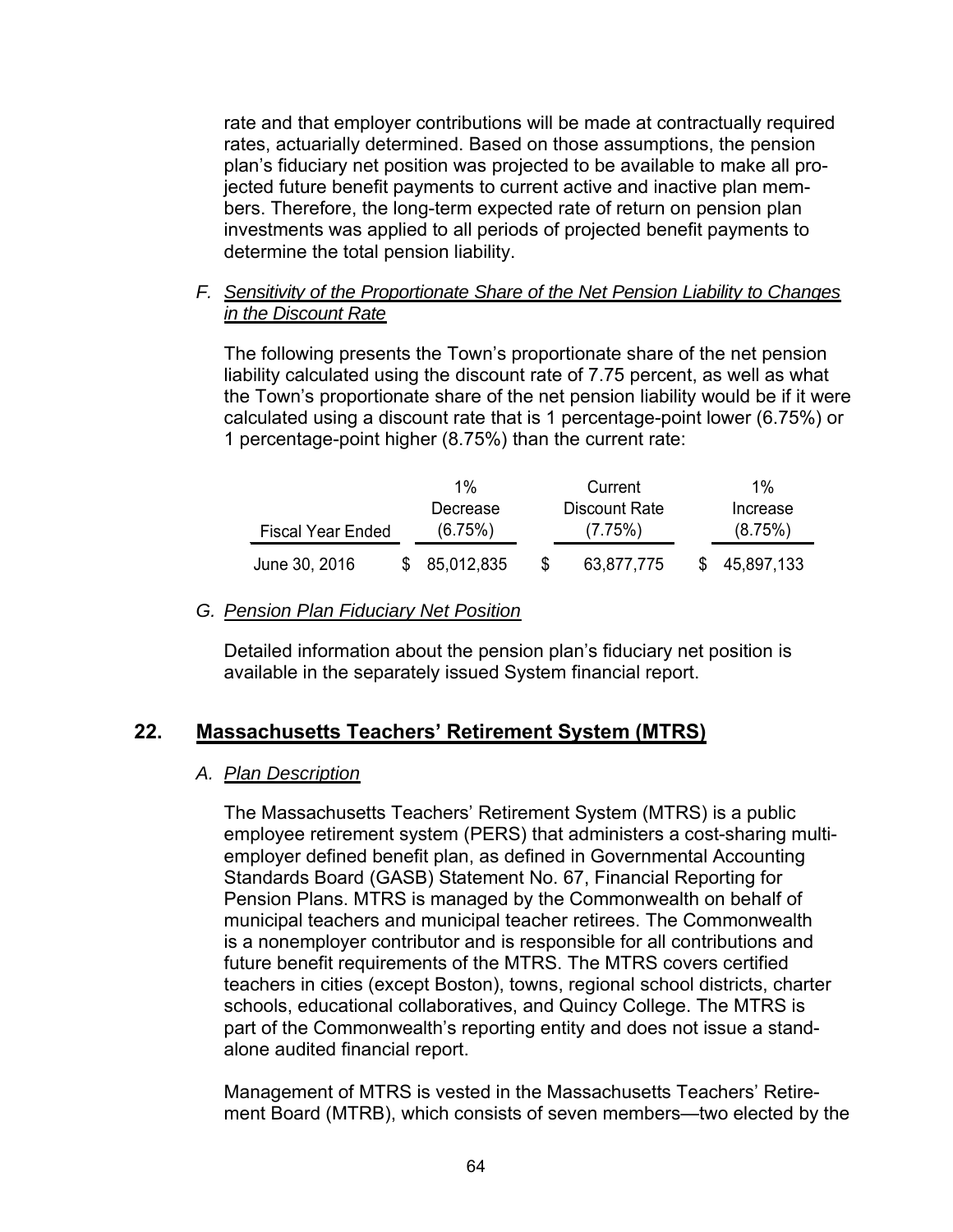MTRS members, one who is chosen by the six other MTRB members, the State Treasurer (or their designee), the State Auditor (or their designee), a member appointed by the Governor, and the Commissioner of Education (or their designee), who serves ex-officio as the Chairman of the MTRB.

### **B.** Benefits Provided

MTRS provides retirement, disability, survivor, and death benefits to members and their beneficiaries. Massachusetts General Laws (MGL) establishes uniform benefit and contribution requirements for all contributory PERS. These requirements provide for superannuation retirement allowance benefits up to a maximum of 80% of a member's highest threeyear average annual rate of regular compensation. For employees hired after April 1, 2012, retirement allowances are calculated on the basis of the last five years or any five consecutive years, whichever is greater in terms of compensation. Benefit payments are based upon a member's age, length of creditable service, and group creditable service, and group classification. The authority for amending these provisions rests with the Legislature.

Members become vested after ten years of creditable service. A superannuation retirement allowance may be received upon the completion of twenty years of creditable service or upon reaching the age of 55 with ten years of service. Normal retirement for most employees occurs at age 65. Most employees who joined the system after April 1, 2012 cannot retire prior to age 60.

The MTRS' funding policies have been established by Chapter 32 of the MGL. The Legislature has the authority to amend these policies. The annuity portion of the MTRS retirement allowance is funded by employees, who contribute a percentage of their regular compensation. Costs of administering the plan are funded out of plan assets.

### C. Contributions

Member contributions for MTRS vary depending on the most recent date of membership:

| <b>Hire Date</b>                           | % of Compensation                                                                          |
|--------------------------------------------|--------------------------------------------------------------------------------------------|
| Prior to 1975<br>1975 - 1983               | 5% of regular compensation<br>7% of regular compensation                                   |
| 1984 to 6/30/1996                          | 8% of regular compensation                                                                 |
| 7/1/1996 to present<br>7/1/2001 to present | 9% of regular compensation<br>11% of regular compensation (for teachers                    |
|                                            | hired after 7/1/01 and those accepting provi-<br>sions of Chapter 114 of the Acts of 2000) |
| 1979 to present                            | An additional 2% of regular compensation in<br>excess of \$30,000                          |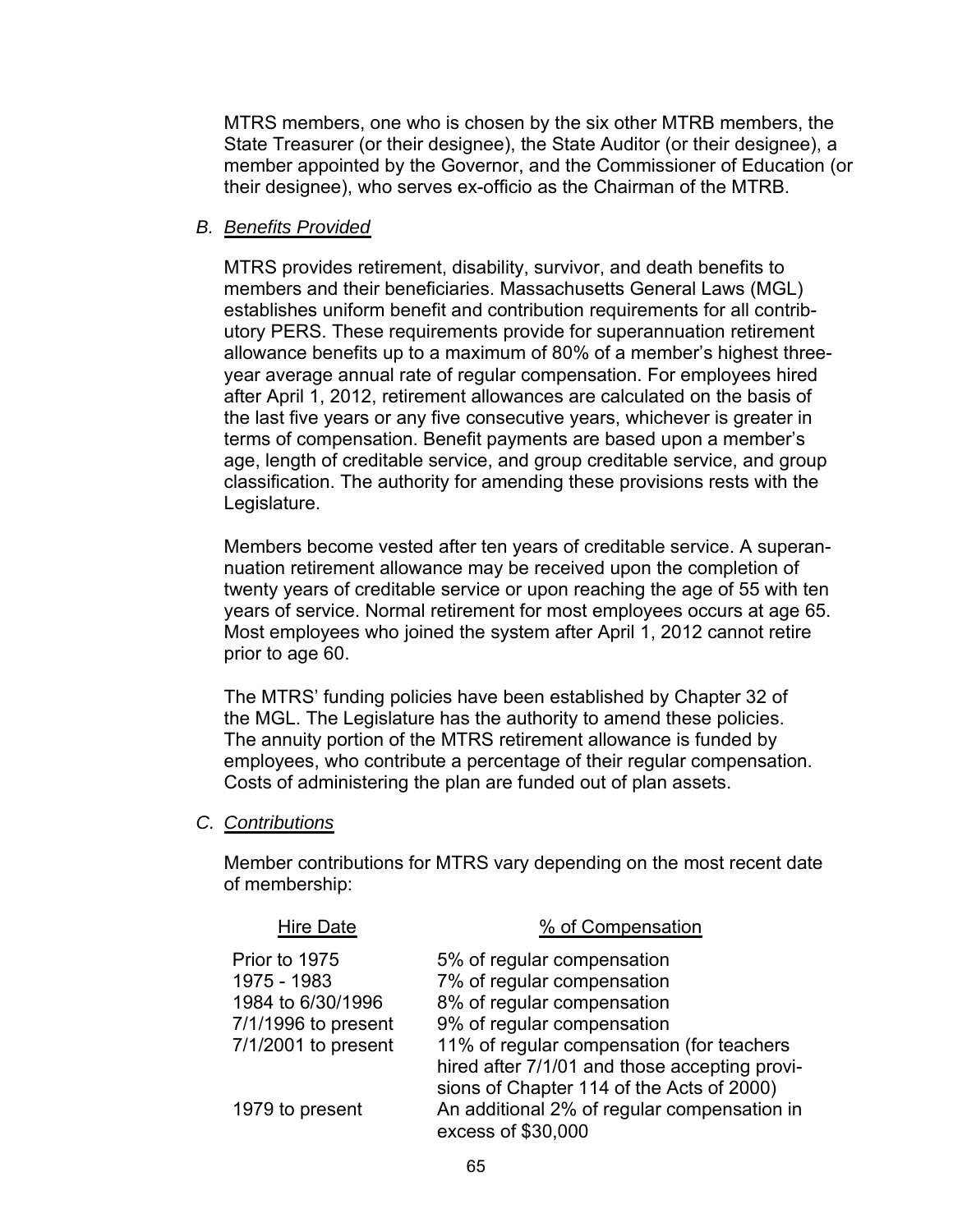### D. Actuarial Assumptions

The total pension liability for the June 30, 2015 measurement date was determined by an actuarial valuation as of January 1, 2015 rolled forward to June 30, 2015. This valuation used the following assumptions:

- (a)  $7.5\%$  investment rate of return, (b) 3.5% interest rate credited to the annuity savings fund and (c) 3.8% cost of living increase per year.
- Salary increases are based on analyses of past experience but range  $\bullet$ from 4.0% to 7.5% depending on length of service.
- Mortality rates were as follows:  $\bullet$ 
	- Pre-retirement reflects RP-2014 Employees table projected generationally with Scale BB and a base year of 2014 (gender distinct)
	- Post-retirement reflects RP-2014 Healthy Annuitant table projected generationally with Scale BB and a base year of 2014 (gender distinct)
	- Disability reflects RP-2014 Healthy Annuitant table projected generationally with Scale BB and a base year of 2014 set forward 4 years

Investment assets of the MTRS are with the Pension Reserves Investment Trust (PRIT) Fund. The long-term expected rate of return on pension plan investments was determined using a building-block method in which bestestimate ranges of expected future rates of return are developed for each major asset class. These ranges are combined to produce the long-term expected rate of return by weighting the expected future rates of return by the target asset allocation percentage. Best estimates of geometric rates of return for each major asset class included in the PRIT Fund's target asset allocation as of June 30, 2015 is summarized in the following table:

|                                  |            | Long-Term Expected         |
|----------------------------------|------------|----------------------------|
|                                  | Target     | <b>Real Rate of Return</b> |
| <b>Asset Class</b>               | Allocation |                            |
| Global equity                    | 40.0%      | 6.9%                       |
| Core fixed income                | 13.0%      | 2.4%                       |
| Hedge funds                      | 9.0%       | 5.8%                       |
| Private equity                   | 10.0%      | 8.5%                       |
| Real estate                      | 10.0%      | 6.5%                       |
| Value added fixed income         | 10.0%      | 5.8%                       |
| Portfolio compilation strategies | 4.0%       | 5.5%                       |
| Timber/natural resources         | 4.0%       | 6.6%                       |
| Total                            | 100.0%     |                            |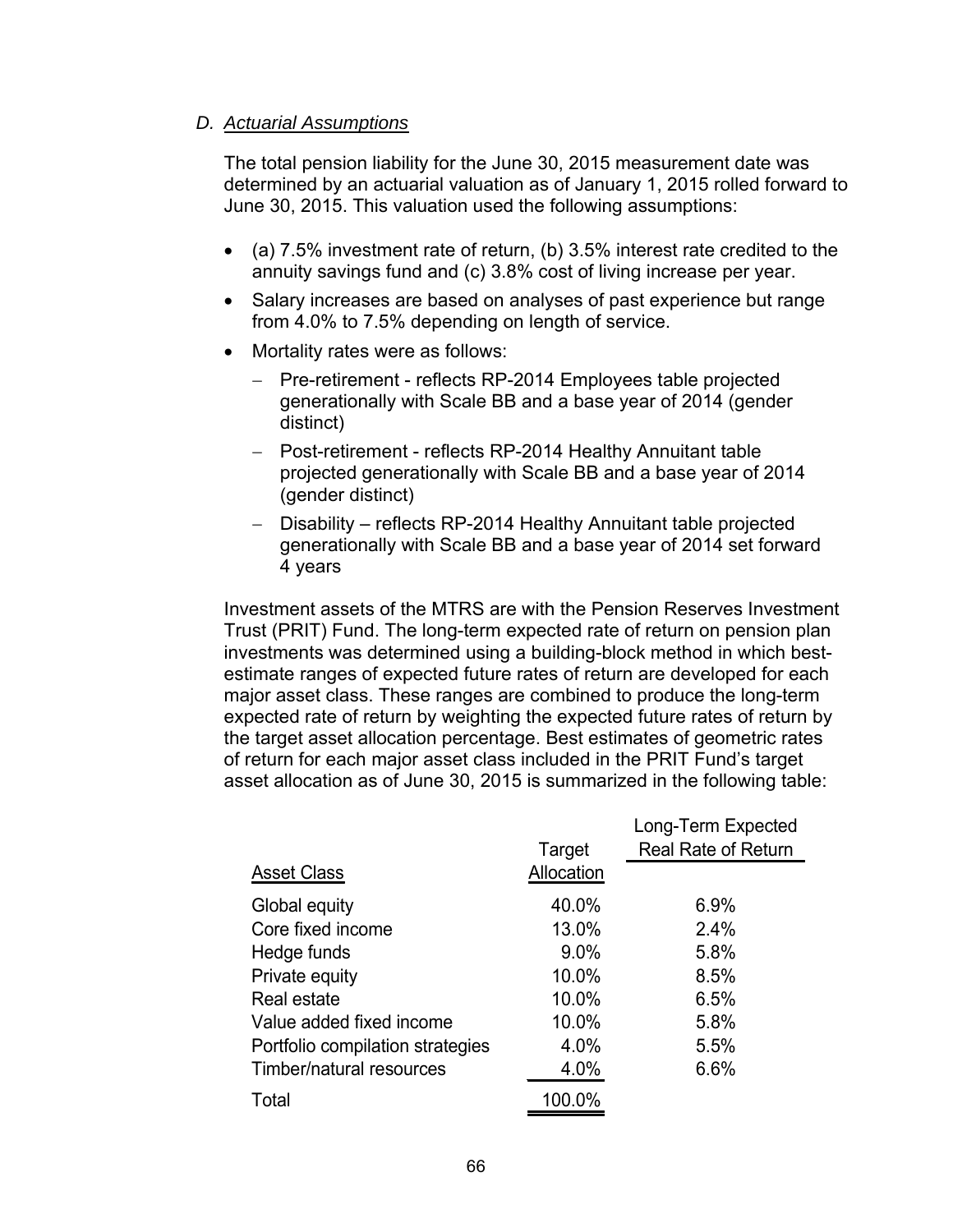## E. Discount Rate

The discount rate used to measure the total pension liability was 8.0%. The projection of cash flows used to determine the discount rate assumed that plan member contributions will be made at the current contribution rates and the Commonwealth's contributions will be made at rates equal to the difference between actuarially determined contribution rates and the member rates. Based on those assumptions, the net position was projected to be available to make all projected future benefit payments of current plan members. Therefore, the long-term expected rate of return on pension plan investments was applied to all periods of projected benefit payments to determine the total pension liability.

## F. Sensitivity Analysis

The following illustrates the sensitivity of the collective net pension liability to changes in the discount rate. In particular, the table presents the MTRS collective net pension liability assuming it was calculated using a single discount rate that is one-percentage-point lower or one-percentage-point higher than the current discount rate (amounts in thousands):

| Fiscal Year   | 1% Decrease  | <b>Current Discount</b> | 1% Increase  |
|---------------|--------------|-------------------------|--------------|
| Ended         | to $6.50\%$  | Rate 7.50%              | to $8.50\%$  |
| June 30, 2015 | \$25,449,000 | \$ 20,489,643           | \$16,221,000 |

## G. Special Funding Situation

The Commonwealth is a nonemployer contributor and is required by statute to make all actuarial determined employer contributions on behalf of the member employers. Therefore, these employers are considered to be in a special funding situation as defined by GASB Statement No. 68, Accounting and Financial Reporting for Pensions (GASB 68) and the Commonwealth is a nonemployer contributing entity in MTRS. Since the employers do not contribute directly to MTRS, there is no net pension liability to recognize for each employer.

## H. Town Proportions

In fiscal year 2015 (the most recent measurement period), the Commonwealth's proportionate share of the MTRS' collective net pension liability and pension expense was \$135,373,423 and \$10,979,989 respectively, based on a proportionate share of 0.660692%. As required by GASB 68, the Town has recognized its portion of the collective pension expense as both a revenue and expense in the government-wide Statement of Activities.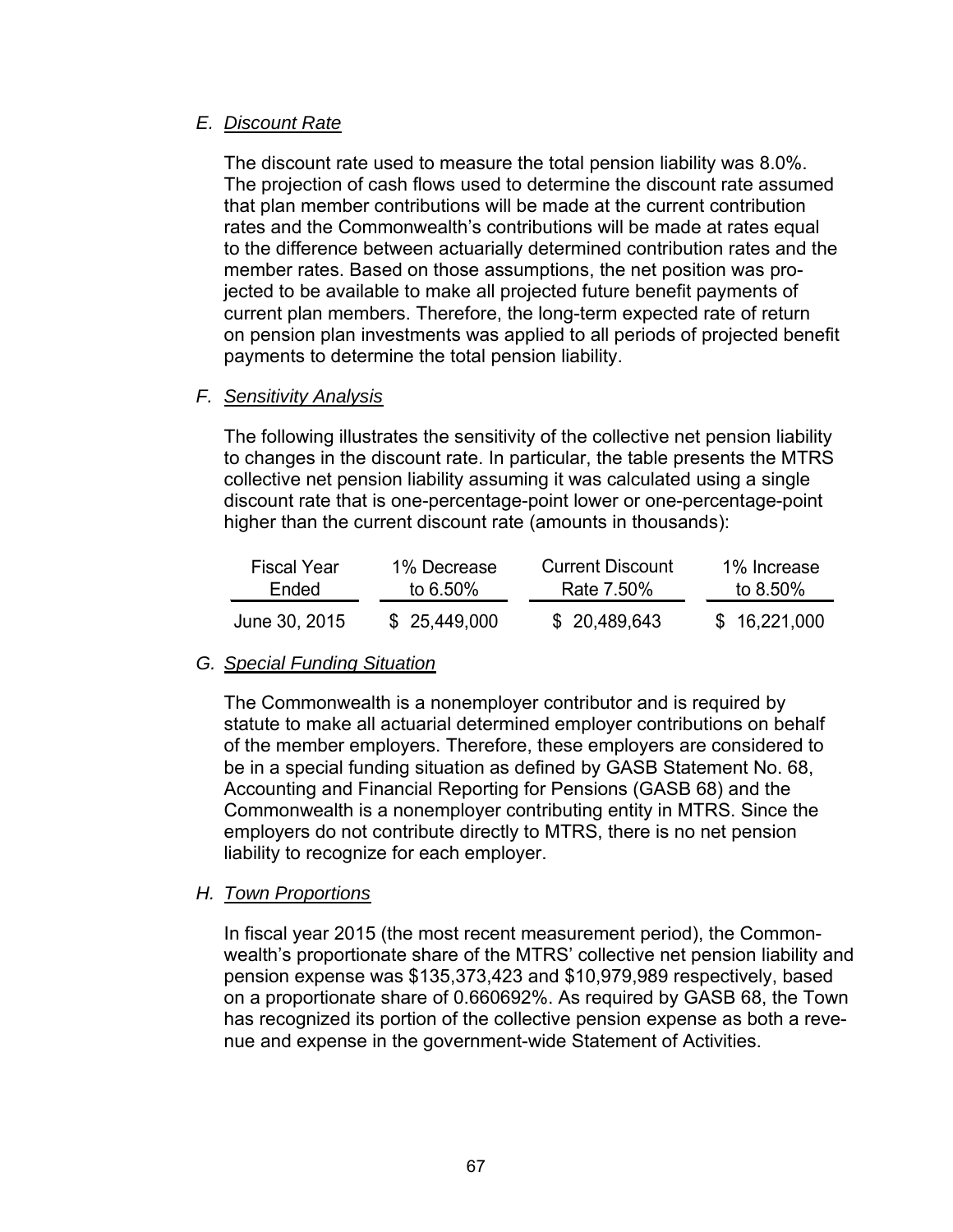#### 23. **Self-Insurance**

Workers Compensation - The Town's personnel Department administers a self-insured workers compensation program. In addition to in-house administration, the Town utilizes a third-party administrator, FutureComp, to process claims, produce workers compensation vouchers, and conduct follow-up medical case management on individuals receiving workers compensation benefits.

As of June 30, 2016, the Town's workers compensation fund had a balance of \$891,239 in net position (a component of Total Net Position). This amount is generated from the remainder of the workers compensation budget voted each year by the Town Meeting. The Town appropriated \$610,000 for workers compensation line item in fiscal year 2016. These funds are used to pay workers compensation related expenses throughout the year, with the unexpended balance rolling into the trust fund noted above. The Town also purchases stoploss reinsurance as part of its workers compensation program from Midwest Employers Casualty Company. Under the terms of its excess workers compensation coverage, the Town is liable for up to \$400,000 per accident per employee to an aggregate limit of \$1,000,000 per accident. The Town's maximum aggregate liability for all claims paid within one year is \$4,000,000. The Town has no excess liability coverage for public safety employees and no reasonable estimate of claims liability has been determined.

A liability for unpaid claims at June 30, 2016 has been recorded in the Internal Service Fund. This represents the Town's estimate of future payments based on historical information on active cases.

Changes in the aggregate liability for claims for the year ended June 30, 2016 are as follows:

|                                                   |     | Workers<br>Compensation |
|---------------------------------------------------|-----|-------------------------|
| Claims liability, beginning of year               | \$. | 201,161                 |
| Claims incurred/recognized<br>in fiscal year 2016 |     | 926,647                 |
| Claims paid in fiscal year 2016                   |     | (246, 485)              |
| Claims liability, end of year                     | \$  | 881,323                 |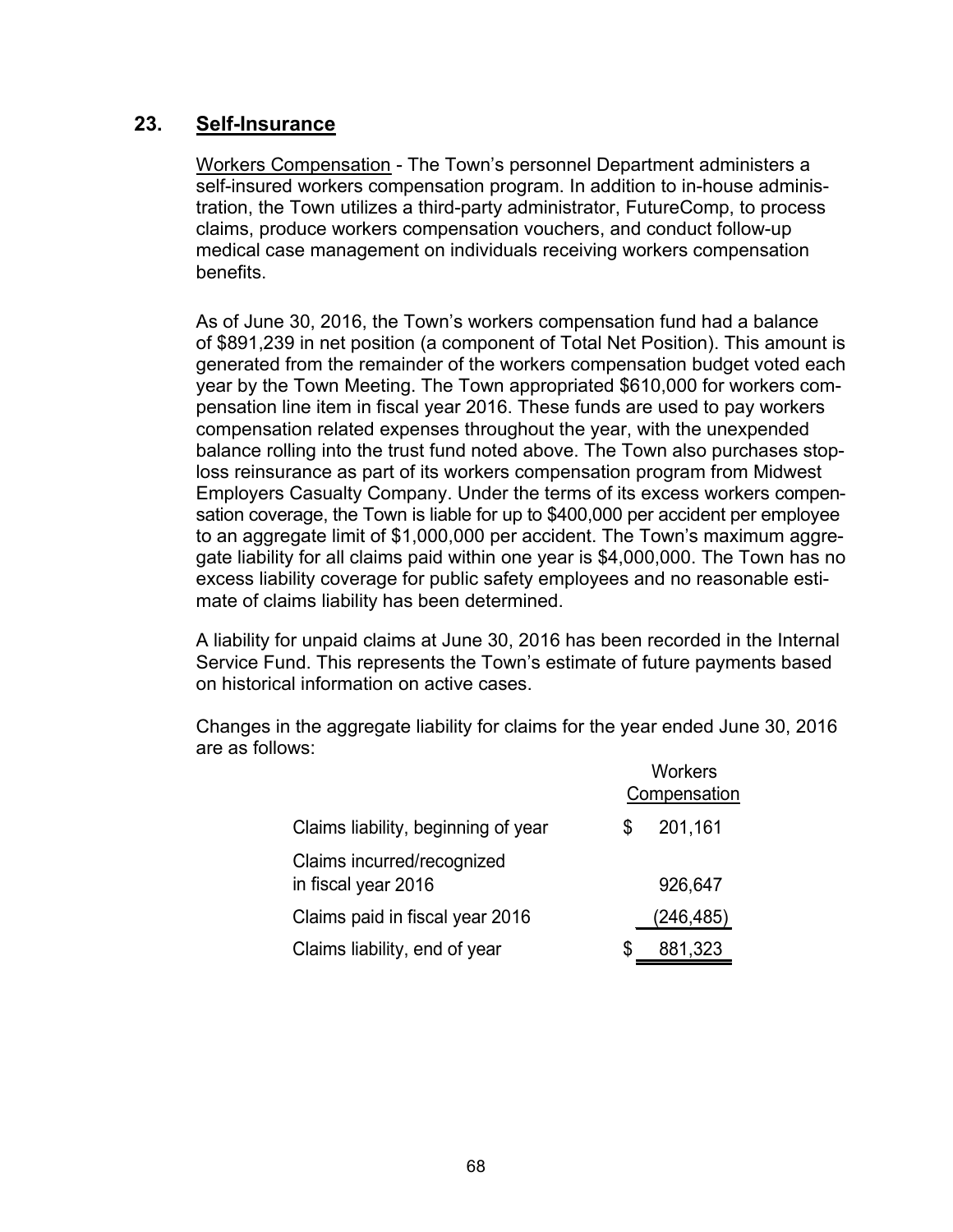#### 24. **Risk Management**

The Town is exposed to various risks of loss related to torts; theft of, damage to and destruction of assets; errors and omissions; and natural disasters for which the government carries commercial insurance. There were no significant reductions in insurance coverage from the previous year and have been no material settlements in excess of coverage in any of the past three fiscal years.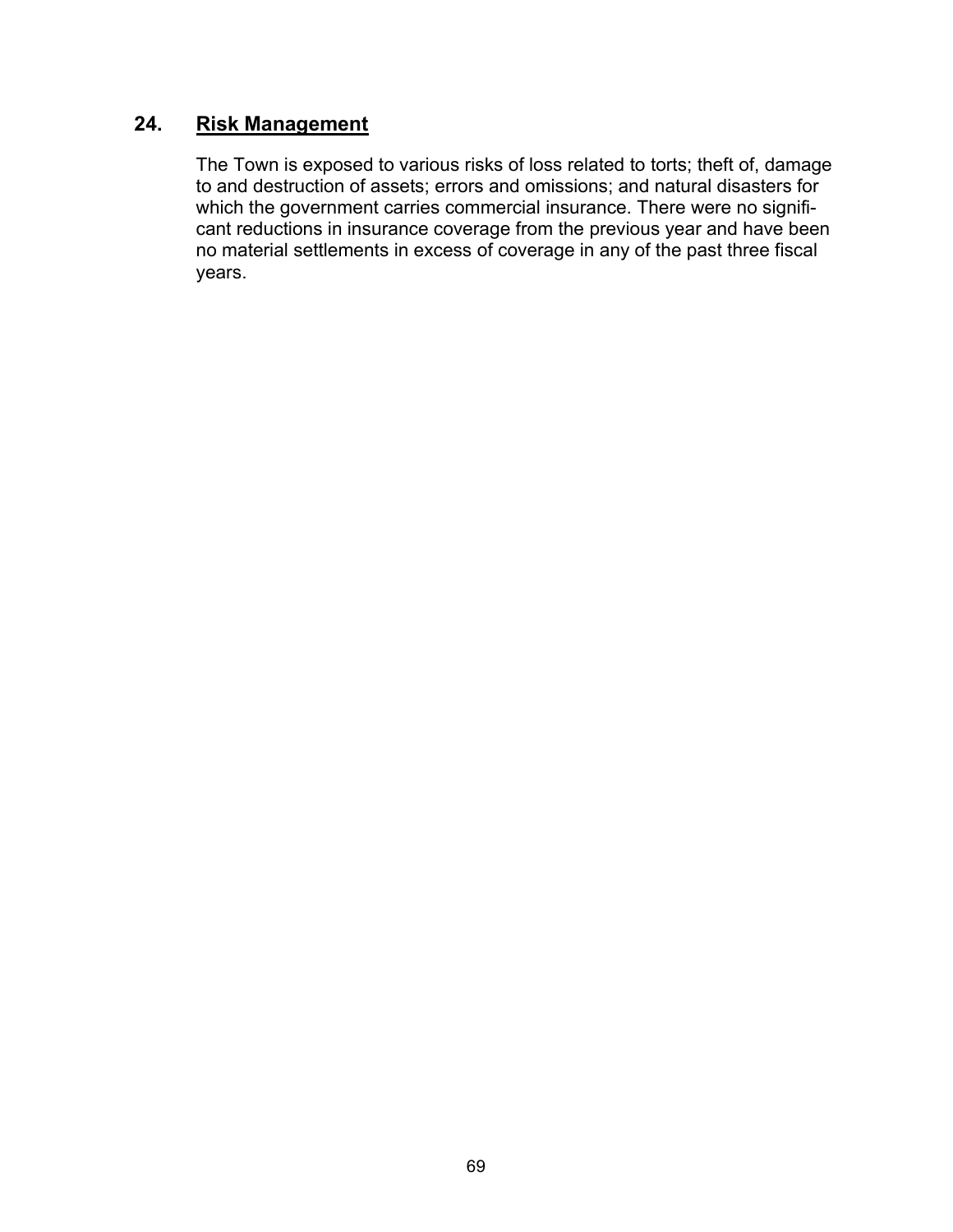# TOWN OF NEEDHAM, MASSACHUSETTS **SCHEDULE OF OPEB FUNDING PROGRESS** REQUIRED SUPPLEMENTARY INFORMATION June 30, 2016

(Unaudited)

|           | <b>Other Post-Employment Benefits</b> |                                   |              |              |              |                                 |  |
|-----------|---------------------------------------|-----------------------------------|--------------|--------------|--------------|---------------------------------|--|
|           | Actuarial                             | Actuarial<br>Accrued<br>Liability | Unfunded     |              |              | UAAL as<br>a Percent-<br>age of |  |
| Actuarial | Value of                              | (AAL) -                           | AAL          | Funded       | Covered      | Covered                         |  |
| Valuation | Assets                                | Entry Age                         | (UAAL)       | Ratio        | Payroll      | Payroll                         |  |
| Date      | <u>(a)</u>                            | <u>(b)</u>                        | <u>(b-a)</u> | <u>(a/b)</u> | <u>(c)</u>   | $[(b-a)/c]$                     |  |
| 07/01/15  | \$18,424,006                          | \$80,807,629                      | \$62,383,623 | 22.8%        | \$82,973,387 | 75.2%                           |  |
| 07/01/13  | 15,496,964<br>S.                      | \$62,345,026                      | \$46,848,062 | 24.9%        | \$68,551,814 | 68.3%                           |  |
| 07/01/11  | \$<br>6.423.760                       | \$59.122.322                      | \$52,698,562 | 10.9%        | \$60,859,276 | 86.6%                           |  |
| 07/01/09  | \$<br>5,008,484                       | \$48,888,127                      | \$43,879,643 | 10.2%        | \$61,582,295 | 71.3%                           |  |
| 07/01/07  | \$<br>3.075.317                       | \$46,672,308                      | \$43.596.991 | 6.6%         | \$59,616,565 | 73.1%                           |  |
| 07/01/05  | \$<br>2.131.044                       | \$43.172.705                      | \$41.041.661 | 4.9%         | \$51.915.780 | 79.1%                           |  |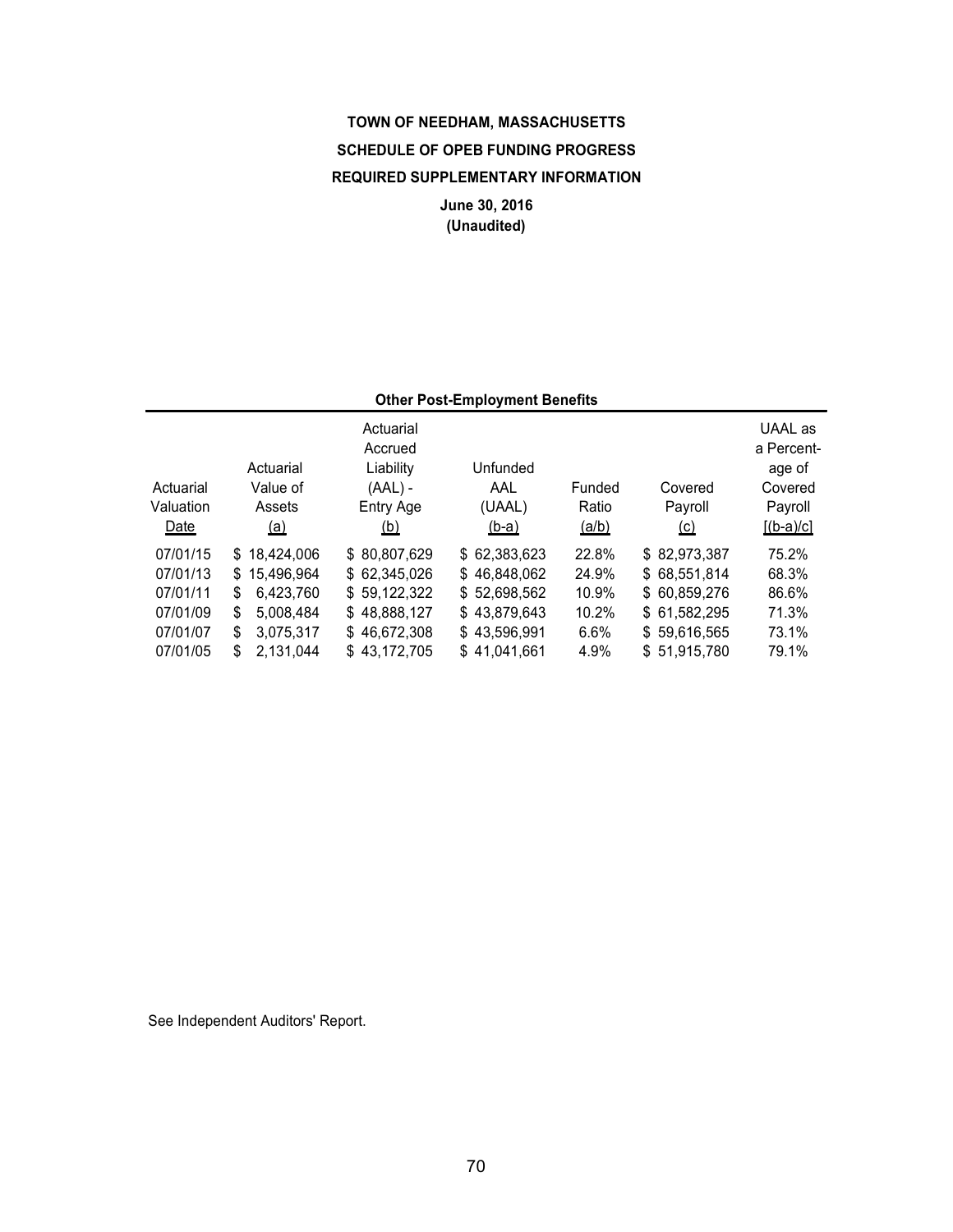### **SCHEDULE OF PROPORTIONATE SHARE** OF THE NET PENSION LIABILITY **REQUIRED SUPPLEMENTARY INFORMATION** JUNE 30, 2016 (Unaudited)

|                                |                                                         |                                                                  | Needham Contributory Retirement System                                                                                               |                                                                                           |                          |                                                                                                           |                                                                                          |
|--------------------------------|---------------------------------------------------------|------------------------------------------------------------------|--------------------------------------------------------------------------------------------------------------------------------------|-------------------------------------------------------------------------------------------|--------------------------|-----------------------------------------------------------------------------------------------------------|------------------------------------------------------------------------------------------|
| Fiscal<br>Year                 | Proportion<br>of the<br><b>Net Pension</b><br>Liability | Proportionate<br>Share of the<br>Net Pension<br>Liability        | <b>Covered Payroll</b>                                                                                                               | Proportionate Share of the<br>Net Pension Liability as a<br>Percentage of Covered Payroll |                          | Plan Fiduciary Net Position<br>Percentage of the Total<br>Pension Liability                               |                                                                                          |
| June 30, 2016<br>June 30, 2015 | 98.20%<br>98.27%                                        | \$63,877,775<br>\$54,445,695                                     | 39,406,655<br>\$<br>35,772,213                                                                                                       | 162.10%<br>152.20%                                                                        |                          | 67.43%<br>71.09%                                                                                          |                                                                                          |
|                                |                                                         |                                                                  | Massachusetts Teachers' Retirement System                                                                                            |                                                                                           |                          |                                                                                                           |                                                                                          |
| Fiscal<br>Year                 | Proportion<br>of the<br>Net Pension<br>Liability        | Proportionate<br>Share of the<br><b>Net Pension</b><br>Liability | Commonwealth of<br>Massachusetts' Total<br><b>Proportionate Share</b><br>of the Net Pension<br>Liability Associated<br>with the Town | <b>Total Net</b><br>Pension<br>Liability<br>Associated<br>with the<br>Town                | <b>Covered Payroll</b>   | Proportionate<br>Share of the<br>Net Pension<br>Liability as a<br>Percentage of<br><b>Covered Payroll</b> | Plan Fiduciary<br><b>Net Position</b><br>Percentage of<br>the Total<br>Pension Liability |
| June 30, 2016<br>June 30, 2015 | 0.66%<br>0.63%                                          | \$<br>$\overline{\phantom{a}}$<br>\$                             | 135,373,423<br>\$<br>\$<br>100,708,775                                                                                               | 135,373,423<br>100,708,775<br>S.                                                          | 44,621,329<br>39,867,330 | $0.00\%$<br>$0.00\%$                                                                                      | 55.38%<br>61.64%                                                                         |

Schedules are intended to show information for 10 years. Additional years will be displayed as they become available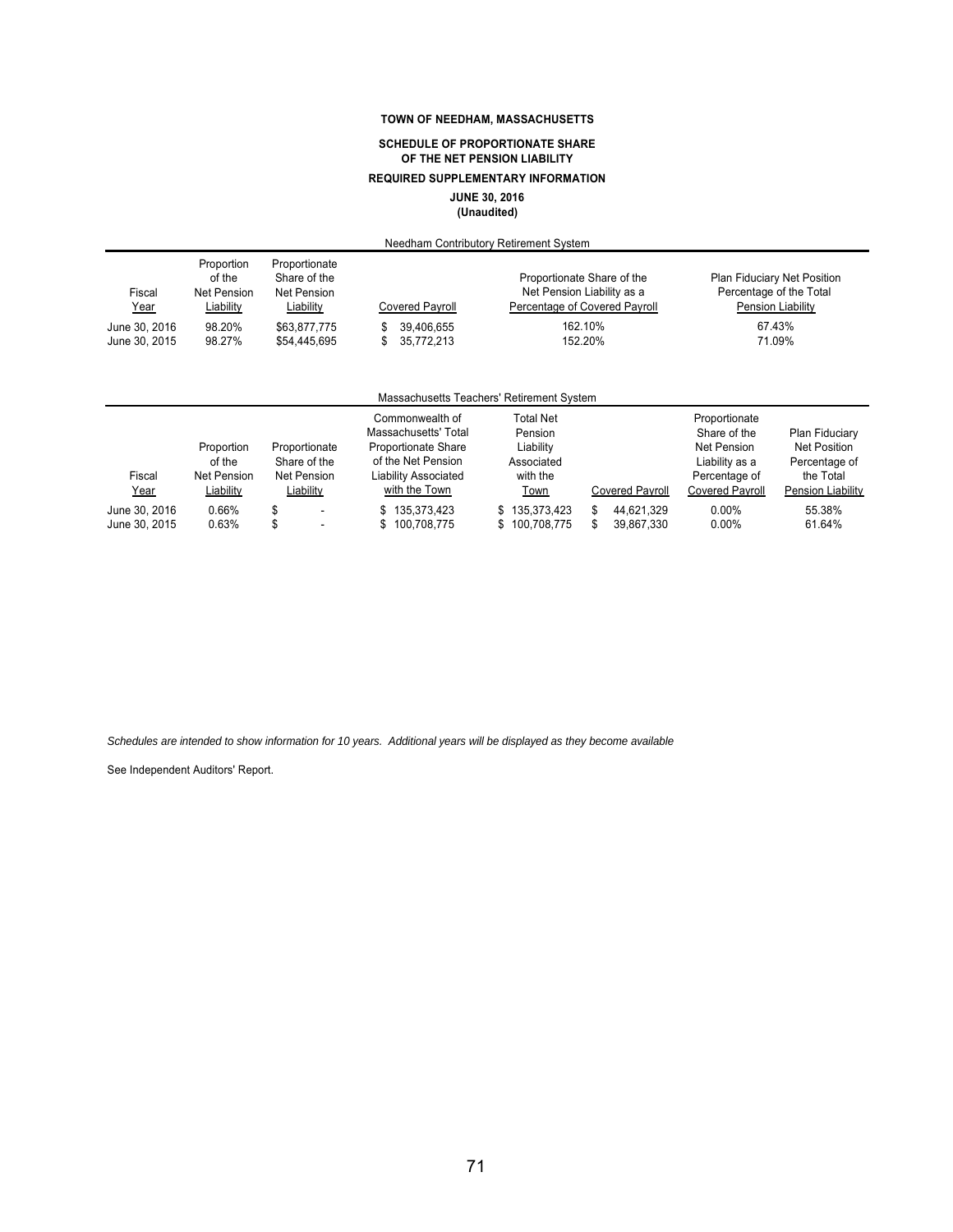# **SCHEDULE OF PENSION CONTRIBUTIONS** REQUIRED SUPPLEMENTARY INFORMATION **JUNE 30, 2016** (Unaudited)

| Needham Contributory Retirement System |                           |                                                                  |          |                            |  |               |                                     |         |                        |
|----------------------------------------|---------------------------|------------------------------------------------------------------|----------|----------------------------|--|---------------|-------------------------------------|---------|------------------------|
| Fiscal                                 | Contractually<br>Required | Contributions in<br>Relation to the<br>Contractually<br>Required |          | Contribution<br>Deficiency |  | Covered       | Contributions as<br>a Percentage of |         |                        |
| <u>Year</u>                            | Contribution              | Contribution                                                     | (Excess) |                            |  |               |                                     | Payroll | <b>Covered Payroll</b> |
| June 30, 2016                          | \$6,039,115               | \$6,039,115                                                      | \$       | $\overline{\phantom{a}}$   |  | \$ 39,406,655 | 15.33%                              |         |                        |
| June 30, 2015                          | \$5,524,150               | \$5,524,150                                                      | \$       | ٠                          |  | \$35,772,213  | 15.44%                              |         |                        |

Schedules are intended to show information for 10 years. Additional years will be displayed as they become available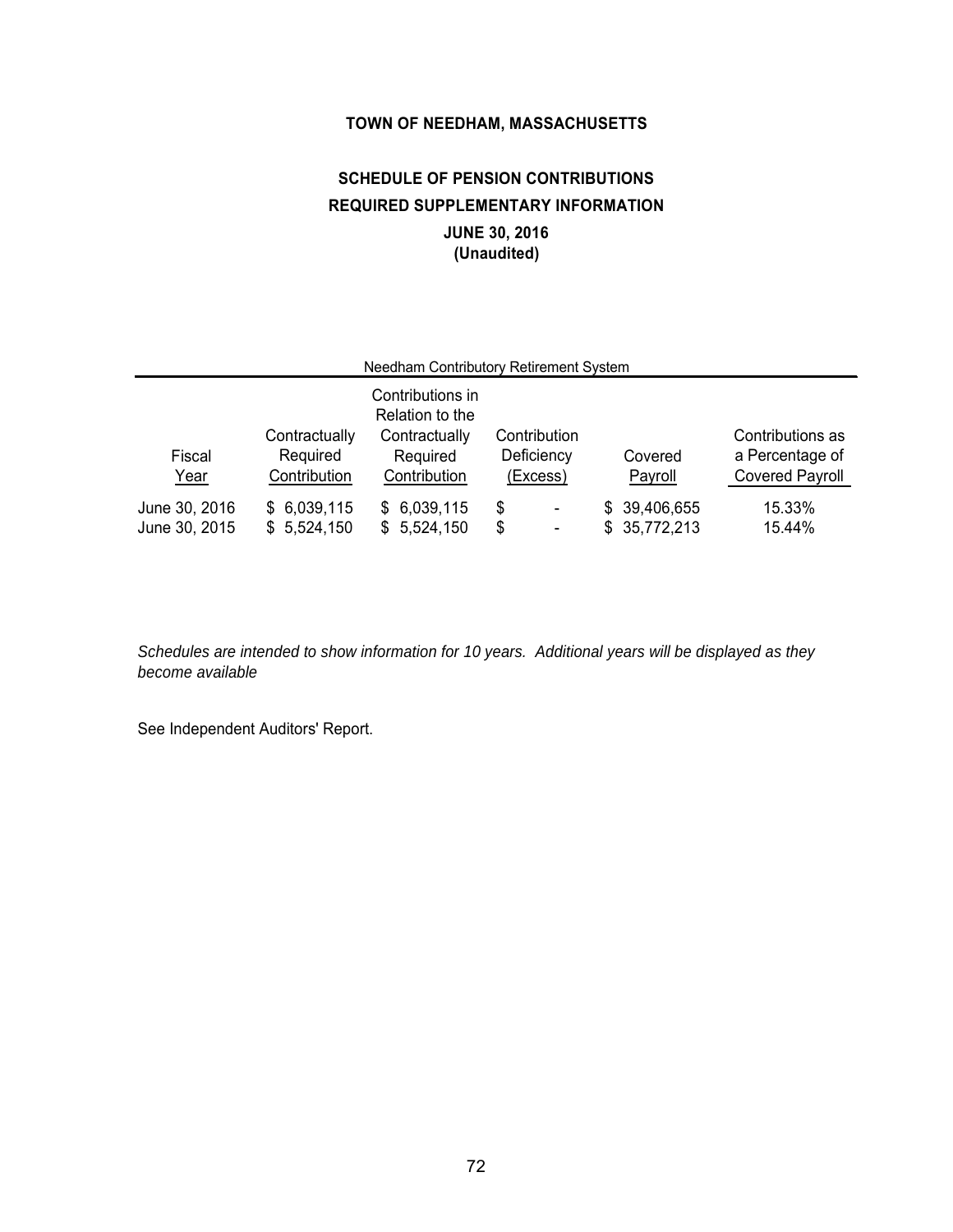### Schedule of Revenues and Other Sources, and Expenditures and Other Uses -Sewer Enterprise Fund Budget vs. Actual Comparison

### For the Year Ended June 30, 2016

|                                                                          |    | <b>Budget</b>      | Adjusted<br><b>Actual</b> | Variance<br>Positive<br>(Negative) |
|--------------------------------------------------------------------------|----|--------------------|---------------------------|------------------------------------|
| Revenues:                                                                |    |                    |                           |                                    |
| Current service charges<br>Interest income                               | \$ | 7,524,280<br>3,500 | \$<br>8,878,850<br>5,478  | \$<br>1,354,570<br>1,978           |
| <b>Total Revenues</b>                                                    |    | 7,527,780          | 8,884,328                 | 1,356,548                          |
| Expenditures:                                                            |    |                    |                           |                                    |
| Sewer expenditures                                                       |    | 1,474,181          | 1,313,233                 | 160,948                            |
| Intergovernmental                                                        |    | 5,462,757          | 5,408,445                 | 54,312                             |
| Debt service                                                             |    | 1,500,000          | 1,049,531                 | 450,469                            |
| <b>Total Expenditures</b>                                                |    | 8,436,938          | 7,771,209                 | 665,729                            |
| Excess of revenues over expenditures                                     |    | (909, 158)         | 1,113,119                 | 2,022,277                          |
| Other Financing Sources and Uses:                                        |    |                    |                           |                                    |
| Transfers in                                                             |    | 569,430            | 569,430                   |                                    |
| Use of unrestricted net position                                         |    | 766,974            |                           | (766, 974)                         |
| Transfers out                                                            |    | (427,246)          | (427,246)                 |                                    |
| <b>Total Other Financing Sources and Uses</b>                            |    | 909,158            | 142,184                   | (766,974)                          |
| Excess of revenues and other sources<br>over expenditures and other uses | S  |                    | \$<br>1,255,303           | \$<br>1,255,303                    |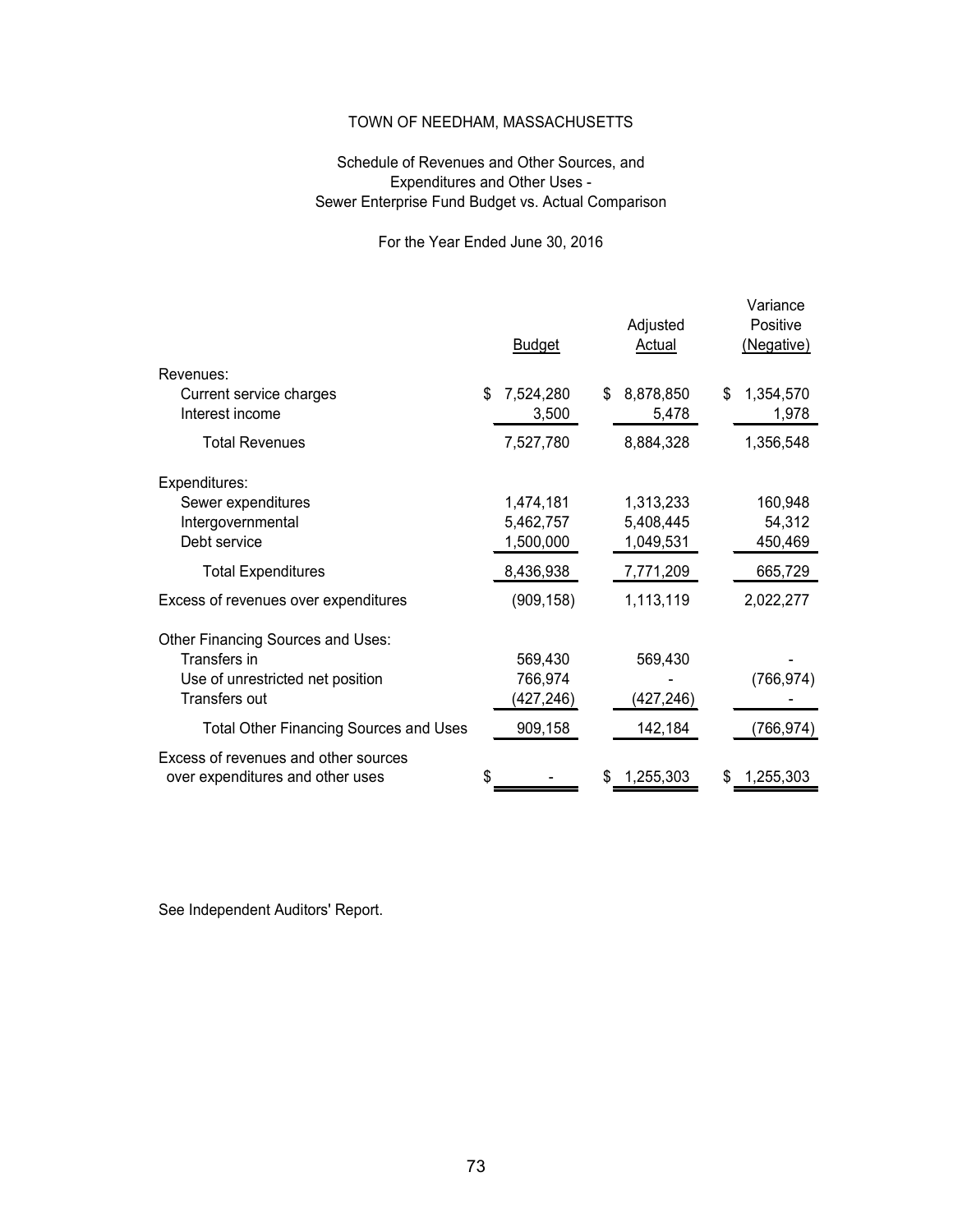### Schedule of Revenues and Other Sources, and Expenditures and Other Uses -Water Enterprise Fund Budget vs. Actual Comparison

For the Year Ended June 30, 2016

|                                                                                        | <b>Budget</b>                       | Adjusted<br><b>Actual</b>           | Variance<br>Positive<br>(Negative) |
|----------------------------------------------------------------------------------------|-------------------------------------|-------------------------------------|------------------------------------|
| Revenues:<br>Current service charges<br>Interest income<br>Other revenue               | \$<br>5,461,052<br>5,000<br>3,100   | \$<br>6,996,488<br>7,197<br>5,516   | \$<br>1,535,436<br>2,197<br>2,416  |
| <b>Total Revenues</b>                                                                  | 5,469,152                           | 7,009,201                           | 1,540,049                          |
| Expenditures:<br>Water expenditures<br>Intergovernmental<br>Debt service               | 2,245,706<br>1,012,962<br>1,550,000 | 2,112,979<br>1,012,962<br>1,543,099 | 132,727<br>6,901                   |
| <b>Total Expenditures</b>                                                              | 4,808,668                           | 4,669,040                           | 139,628                            |
| Excess of revenues over expenditures                                                   | 660,484                             | 2,340,161                           | 1,679,677                          |
| Other Financing Sources and Uses:<br>Use of unrestricted net position<br>Transfers out | 345,679<br>(1,006,163)              | (1,006,163)                         | (345, 679)                         |
| <b>Total Other Financing Sources and Uses</b>                                          | (660, 484)                          | (1,006,163)                         | (345, 679)                         |
| Excess of revenues over<br>expenditures and other uses                                 | \$                                  | \$<br>1,333,998                     | \$<br>1,333,998                    |